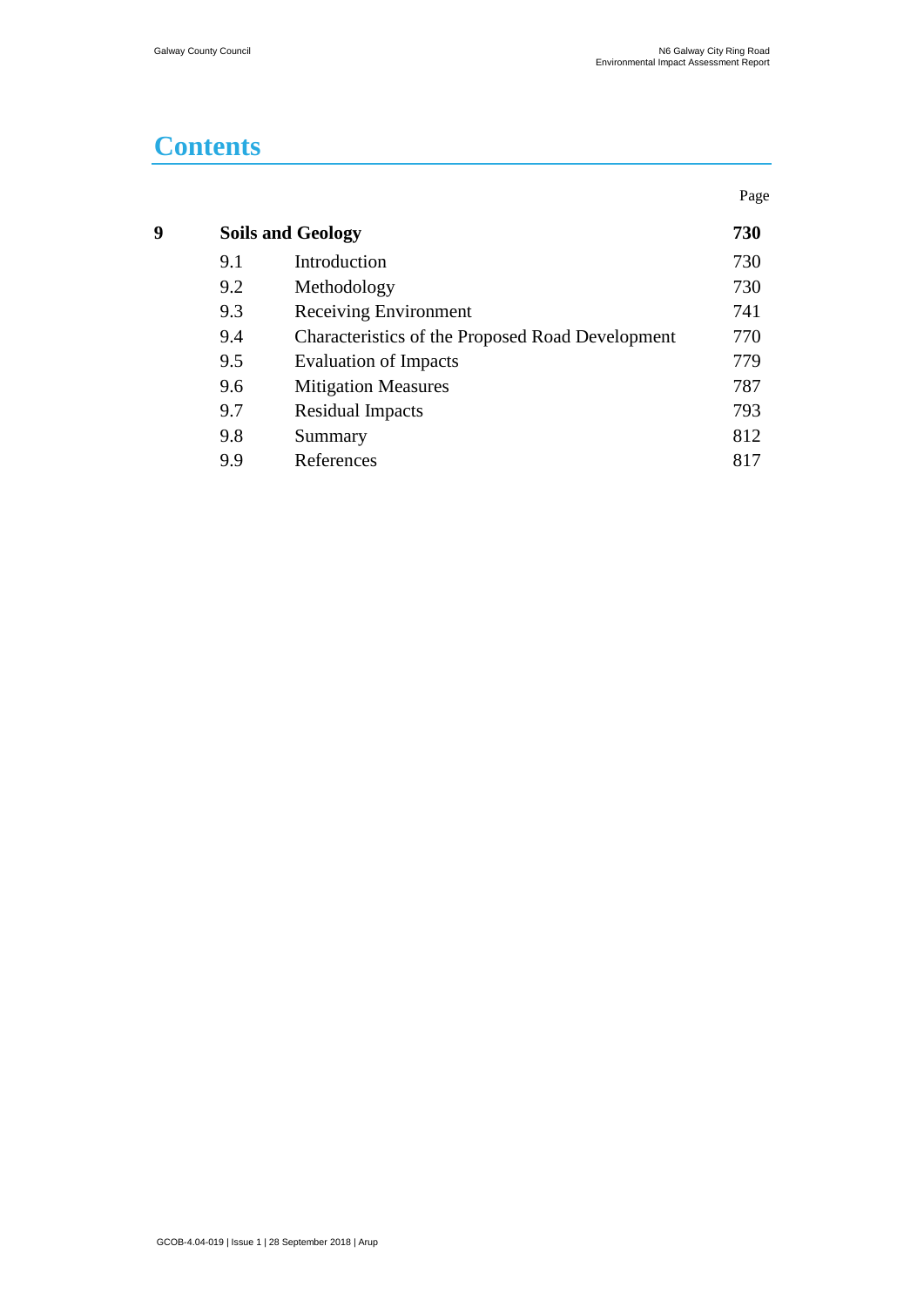# <span id="page-1-0"></span>**9 Soils and Geology**

## <span id="page-1-1"></span>**9.1 Introduction**

This chapter of the EIAR consists of an appraisal of the proposed N6 Galway City Ring Road, hereafter referred to as the proposed road development, under the heading of soils and geology.

This chapter sets out the methodology (**Section 9.2**), describes the receiving environment (**Section 9.3**) and summarises the main characteristics of the proposed road development which are of relevance for soils and geology (**Section 9.4**). The likely significant impacts of the proposed road development on soils and geology are described (**Section 9.5**). Measures are proposed to mitigate likely significant impacts (**Section 9.6**) and residual impacts are described (**Section 9.7)**. The chapter concludes with a summary (**Section 9.8**) and reference section (**Section 9.9**).

This chapter has utilised the information gathered during the previous phases of the proposed road development to inform the soils and geology impact appraisal. **Sections 4.4**, **6.5.2** and **7.6.2** of the **Route Selection Report** considered the soils and geology constraints within the scheme study area and compared the potential soils and geology impacts of the proposed route options respectively. These sections of the Route Selection Report contributed to the design of the proposed road development which this chapter appraises.

## <span id="page-1-2"></span>**9.2 Methodology**

### **9.2.1 Introduction**

The following section outlines the legislation and guidelines considered and the adopted methodology for the preparing this chapter.

### **9.2.2 Guidelines**

The main guidelines used in preparing this chapter are:

- Draft EPA Guidelines on the information to be contained in an EIS (EPA, 2015)
- Draft Advice Notes on preparing an EIS (EPA 2015)
- Transport Infrastructure Ireland (TII, the operational name of the National Roads Authority) guidelines on procedures for assessment and treatment of geology, hydrology and hydrogeology for National Road Schemes (TII, 2009), referred to as the TII Guidelines within this chapter
- EPA Guidelines on Information to be contained in EISs (EPA, 2002)
- EPA Advice Notes on current practice in preparation of an EIS (EPA, 2003)
- TII Environmental Impact Assessment of National Road Schemes A Practical Guide (TII, 2008)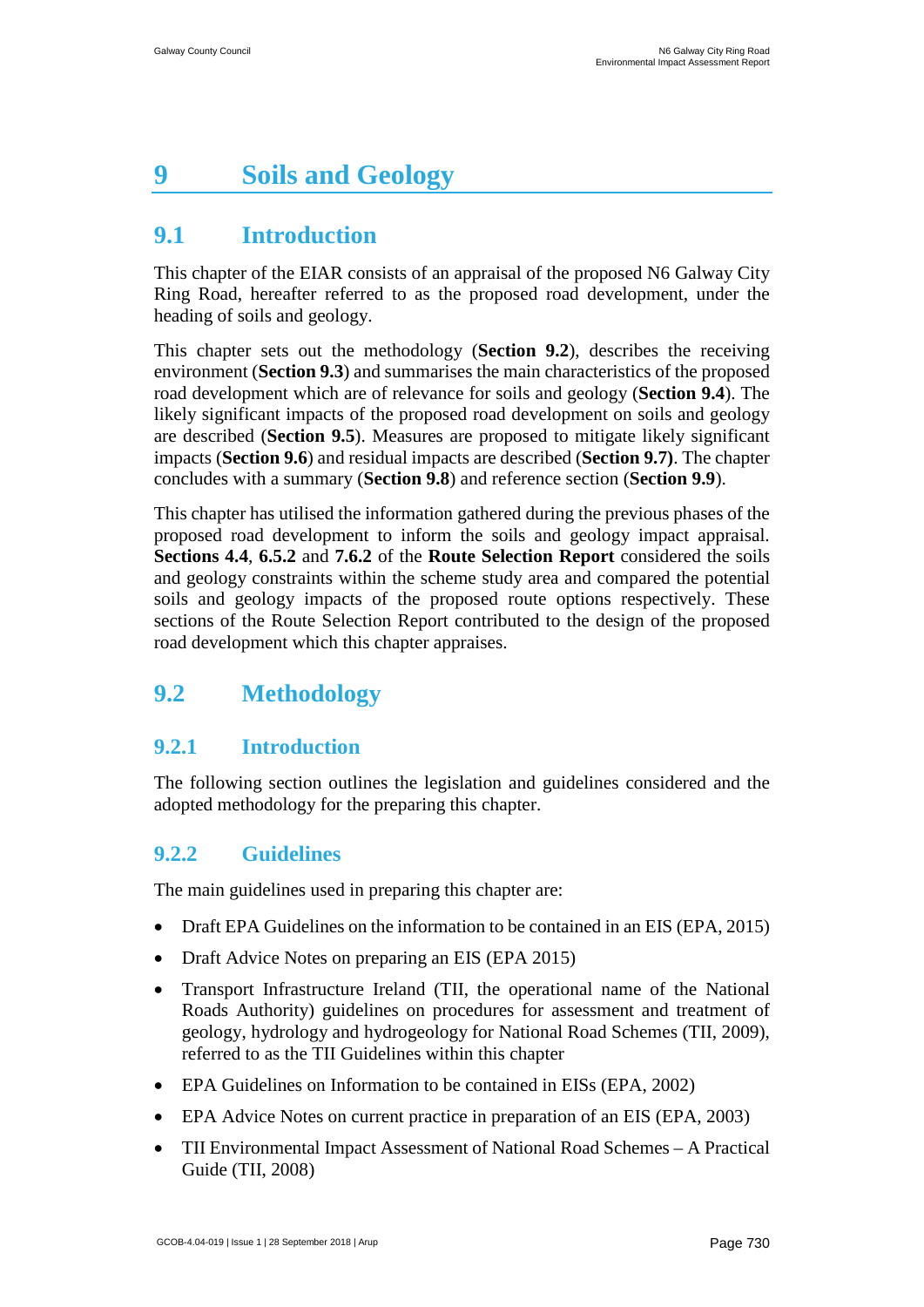- Institute of Geologists of Ireland (IGI) Guidelines for the Preparation of Soils, Geology and Hydrogeology Chapters of EISs (IGI, 2013)
- Draft Guidelines on the Information to be contained in Environmental Impact Assessment Reports (EPA, 2017)

### **9.2.3 Study Area**

The study area for the proposed road development extends 250m beyond the proposed development boundary. This is in accordance with the TII Guidelines. Where appropriate, the study area has been extended to include nearby geological features which may be impacted as a result of the construction and operation of the proposed road development. The study area is presented on the soils and geology suite of figures, **Figures 9.1.001** to **9.8.012**.

### **9.2.4 Baseline Data Collection**

### **9.2.4.1 Introduction**

In order to identify and quantify the potential impact of the construction and operation of the proposed road development, it is first necessary to undertake a detailed study of the existing (baseline) geological environment along the route of the proposed road development. This requires the collation and evaluation of available regional and local information and more site-specific data obtained from walkover surveys and both historic and commissioned ground investigations.

The information presented in this chapter is based on information obtained from two main data collections:

- Regional and local baseline desk study from:
	- o Desk Study Information
	- o Historic Ground Investigations
	- o Consultations
- Project specific information from:
	- o Ground Investigations
	- o Field Surveys and Walkovers

### **9.2.4.2 Regional and local baseline desk study**

#### *Desk Study Information*

The following sources of information were reviewed<sup>[1](#page-3-0)</sup> in order to evaluate the soils and geological environment in the vicinity of the proposed road development:

• Current and historical Ordnance Survey maps available for the study area (1:2,500 and 1:10,560 scales), 2017

<sup>&</sup>lt;sup>1</sup> The latest review of all available information sources was conducted in June 2017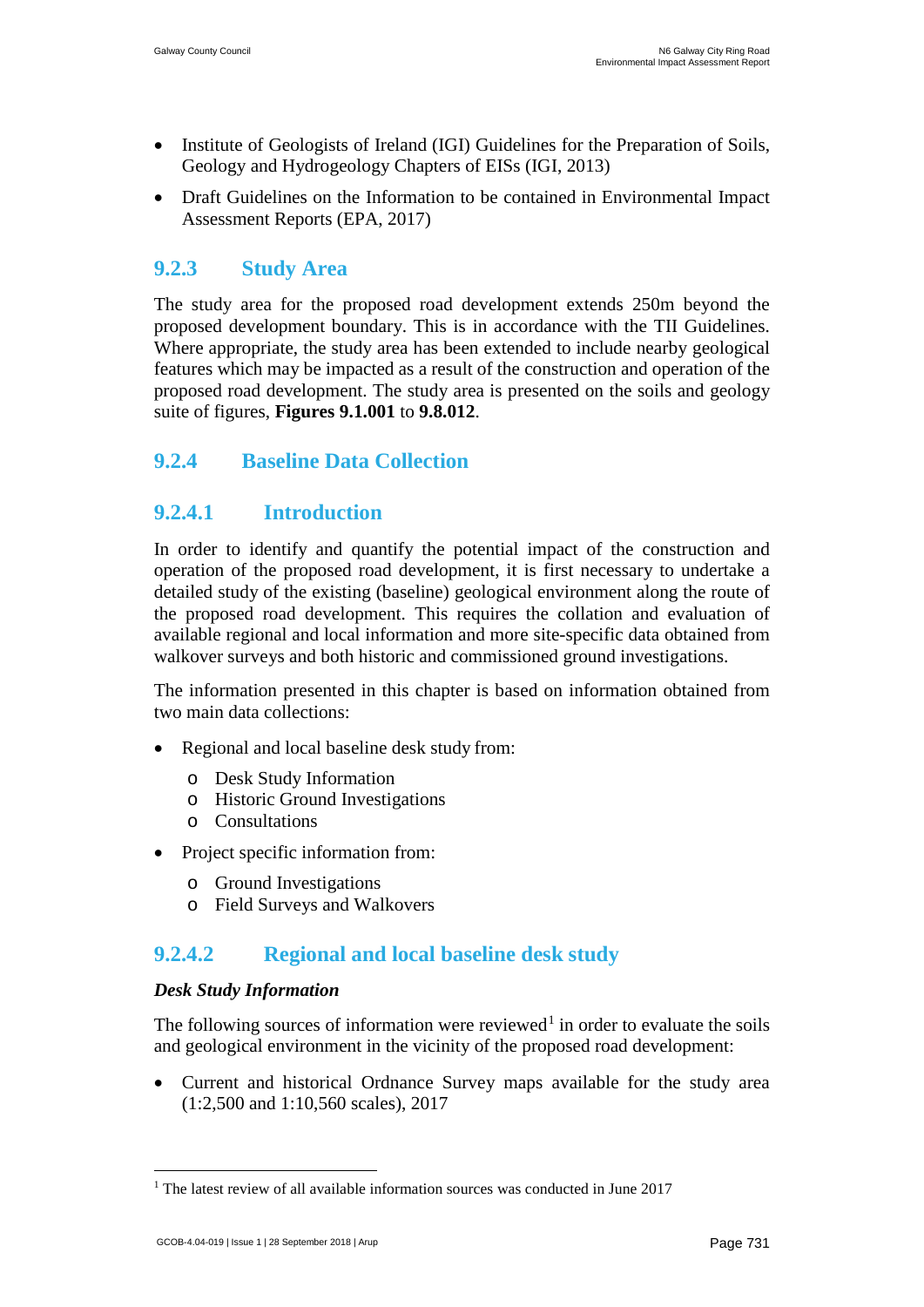- Aerial photography (2012 and 2016) of the study area, supplemented with a sectional drone survey in April 2016
- Aerial imagery from Google (imagery from 2001 to 2015) and Bing accessed in 2017
- Geological maps of the site area produced by the Geological Survey of Ireland (GSI) (www.dccae.gov.ie)
- MacDermot, C.V., McConnell, B. and Pracht, M. (2003) Geology of Galway Bay 1:100,000 scale Bedrock Geology Map Series, Sheet 14, Galway Bay, Geological Survey of Ireland
- Pracht, M., Lees, A., Leake, B., Feely, M., Long, B., Morris, J., McConnell, B. (2004) Geology of Galway Bay: A geological description to accompany the Bedrock Geology 1: 100,000 Scale Map Series, Sheet 14, Galway Bay. Geological Survey of Ireland
- Teagasc and the Environmental Protection Agency Irish Soil Information System (http://gis.teagasc.ie/soils/index.php)
- Flood, P. and Eising, J. (1987). The use of vertical band drains in the construction of the Galway Eastern Approach Road. Proceedings of the 9th European Conference on Soil Mechanics and Foundation Engineering, Dublin, Ireland
- Gannon, M.J. (year unknown) Corrib Quincentenary Bridge, Paper presented to Engineers Ireland
- Lidar elevation data commissioned by OPW
- Results from karst field surveys reported in the June 2016 karst report, Appendix A.9.2
- Constraints reports from the previous N6 Galway City Outer Bypass Scheme (2006 GCOB):
- Galway City Outer Bypass R336 Western Approach Constraints Study Report 2000
- N6 Galway City Outer Bypass Constraints Study Report (2000)
- N6 Galway City Outer Bypass R336 Western Approach Link Route Selection Report (2001)
- N6 Galway City Outer Bypass East Route Selection Report (2001)
- N6 Galway City Outer Bypass Environmental Impact Statement Volume 2 (2006)

#### *Historic Ground Investigations*

Ground investigation reports held by the Geological Survey of Ireland for the study area were sourced and details are as follows:

<span id="page-3-0"></span>• R1340 Galway County Council Eastern Approach Road Galway (N6) (Ballybane – Doughiska), 1993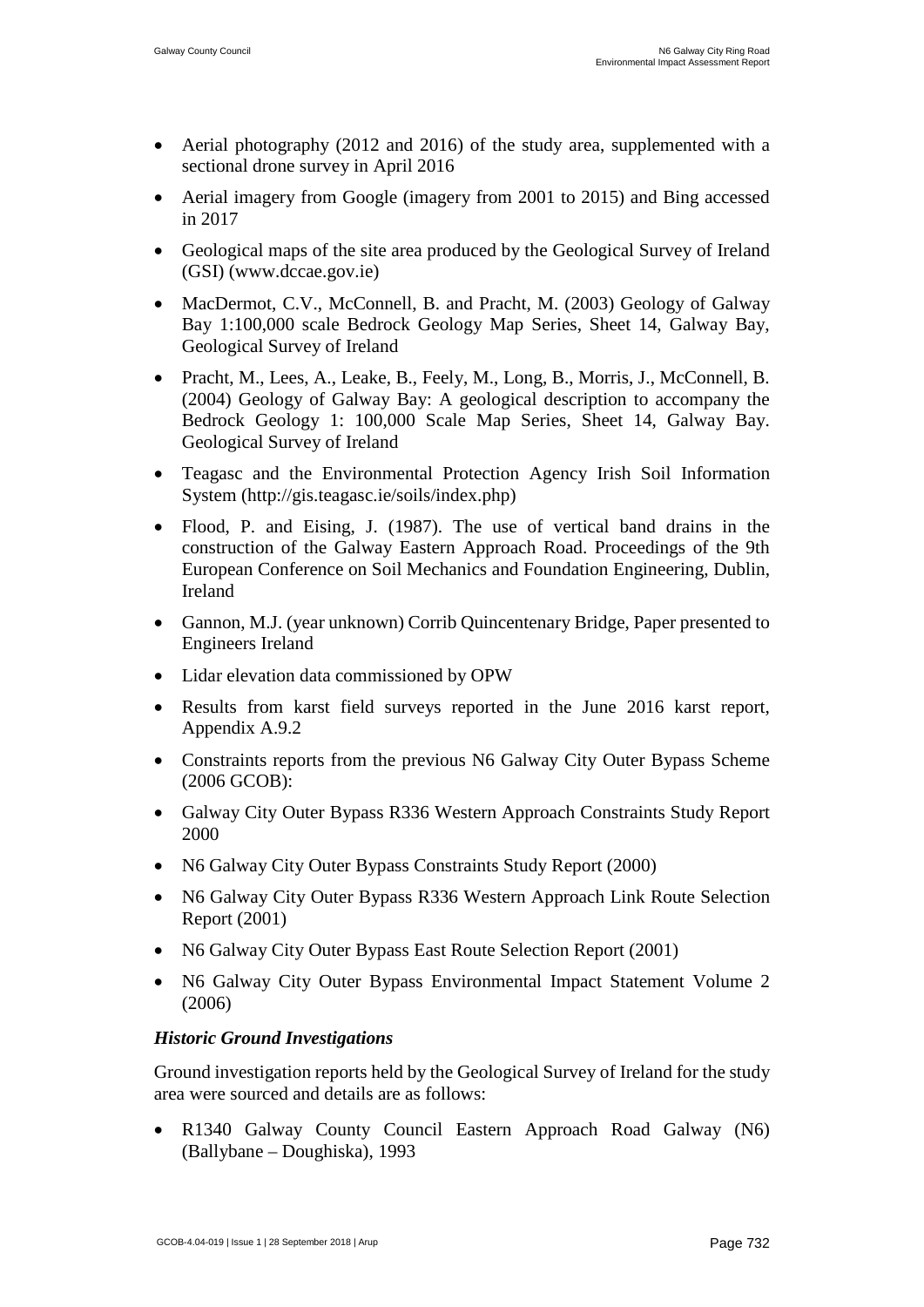- R1365 Thos. Garland and Partners Digital Limited, Galway Industrial Estate, 1983
- R3176 Dermot Rooney and Associates I.D.A Business Park, Dangan, Galway, 1997
- R5906 Irish Linen Proposed Irish Linen Factory, Rahoon, Galway, 2005
- R6136 Galway County Council Residential Development, Headford Road, Galway, 2006
- R6898 Storm Technology Office Block Development, Dangan, Galway, 2006

In addition, ground investigation reports made available within the study area were also sourced and include the following:

- SSE Renewables Ireland, Galway Wind Park 110kV River Corrib Crossing, Menlough, Galway, 2013
- Galway County Council Galway City Outer Bypass Preliminary Ground Investigation, 2006

#### *Consultations*

Consultation was carried out with the relevant bodies as detailed below:

- Geological Survey of Ireland (GSI)
- Department of Housing, Planning and Local Government<sup>[2](#page-5-0)</sup>
- Mineral Exploration & Mining Division of the Department of Communications, Climate Action and Environment3
- Teagasc
- Office of Public Works (OPW)
- Galway County Council
- Galway City Council
- Environmental Protection Agency (EPA)
- **Landowners**

Consultation with these relevant bodies, along with the other specialists on the project team, is ongoing since 2014.

### **9.2.4.3 Project-Specific Information**

Site-specific data was obtained from the following sources:

- Historic Ground investigations (extracts from baseline data collection outlined in **Section 9.2.4.2**)
- Project Specific Ground investigations

<sup>&</sup>lt;sup>2</sup> Please note that department names have changed during the development of this chapter and consultation may be addressed to a previous superseded name. The names which these departments are referred to currently are provided.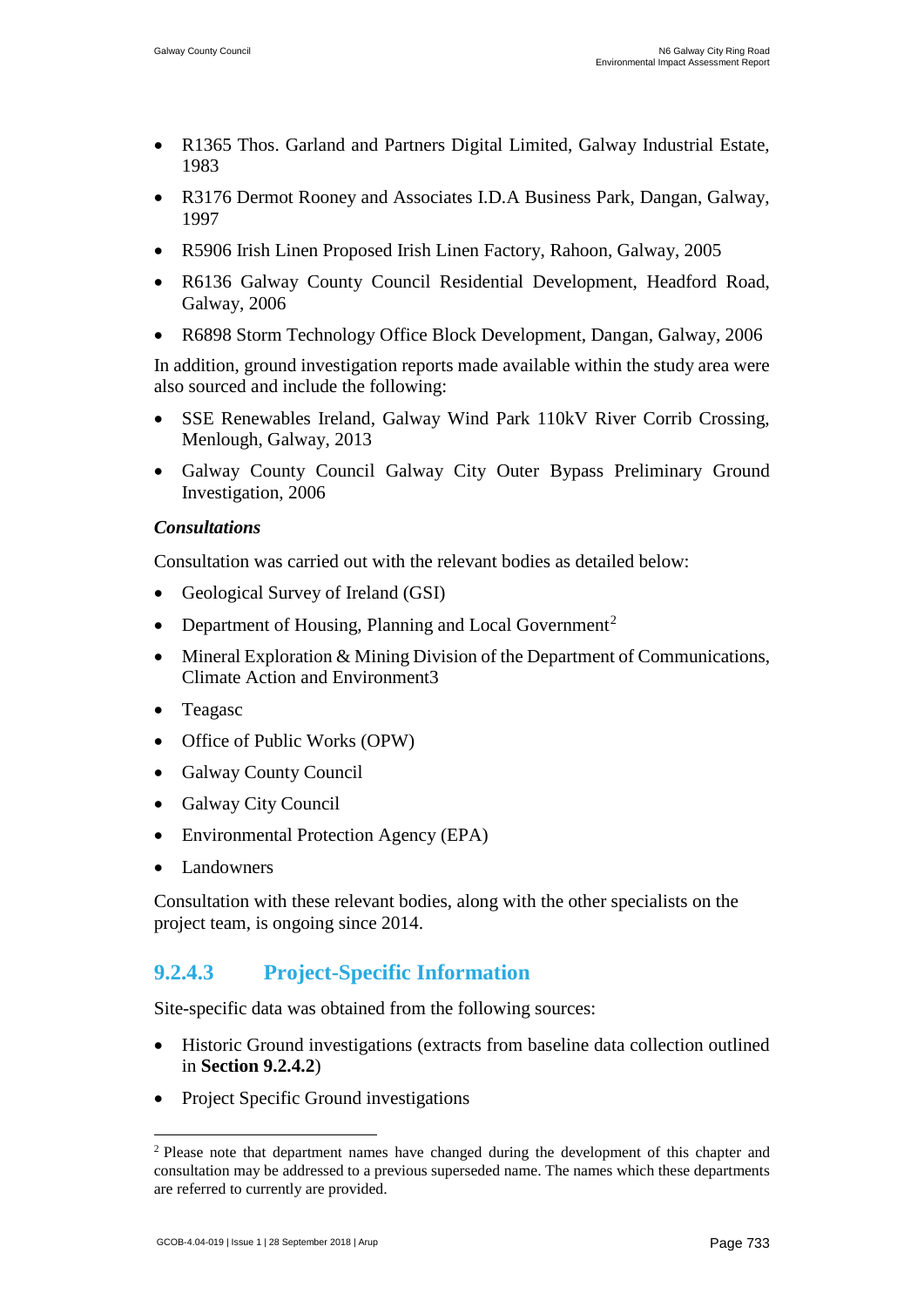• Field Surveys and Walkovers

The scope of the ground investigations within the study area include:

- Shell and auger boreholes
- Rotary core boreholes
- Trial pits
- Window samples<sup>[3](#page-6-0)</sup>
- Geophysical surveys
- Groundwater level monitoring
- Geotechnical and environmental testing on soil and groundwater samples

#### *Commissioned Ground Investigations*

Preliminary ground investigations (GI) were commissioned for the EIAR and details of these are as follows:

- N6 GCTP Phase II Ground Investigation Contract I, November 2015
- N6 GCTP Phase III Ground Investigation Contract I, April 2016
- N6 GCTP Phase III Ground Investigation Contract II, December 2015
- N6 GCTP Phase III Ground Investigation Contract III, December 2016

The ground investigation factual reports for each of these GI is include in **Appendix A.9.1**. A summary of the project specific ground investigation has also been provided in **[Table 9.1](#page-5-1)**. The ground investigation locations are presented on **Figures 9.8.001** to **9.8.012**, **9.9.001** and **9.9.002**.

| <b>Project Specific Ground Investigation</b> |      |                          |                          |               |                           |                           |
|----------------------------------------------|------|--------------------------|--------------------------|---------------|---------------------------|---------------------------|
| Ground<br>Investigation<br><b>Activity</b>   | Unit | Phase 1<br>C1            | Phase 2<br>C1            | Phase 3<br>C1 | Phase 3<br>C <sub>2</sub> | Phase 3<br>C <sub>3</sub> |
| Cable Percussive<br><b>Boreholes</b>         | no.  | $\overline{\phantom{a}}$ | $\overline{\phantom{0}}$ | 29            |                           | 1                         |
| <b>Rotary Holes</b>                          | no.  | 2                        | $\overline{4}$           | 40            | 5                         | 3                         |
| <b>Rotary Percussive</b><br>Holes            | no.  |                          | 5                        |               |                           | $\mathbf{1}$              |
| <b>Trial Pits</b>                            | no.  | $\overline{\phantom{a}}$ | -                        | 38            | -                         | 4                         |
| Soakaway Testing                             | no.  | $\qquad \qquad -$        | $\overline{\phantom{a}}$ | 2             | -                         | 17                        |
| <b>Window Samples</b>                        | no.  | $\overline{\phantom{a}}$ | -                        | 4             | -                         |                           |
| Multi Analysis<br>Surface Wave               | m    | 1726                     | ٠                        |               |                           |                           |

<span id="page-5-1"></span>**Table 9.1: Summary of Project Specific Ground Investigations**

<span id="page-5-0"></span> $3$  A window sample is used to bore shallow boreholes, usually up to 5mbgl depending on the soil type, to obtain soil samples for assessment.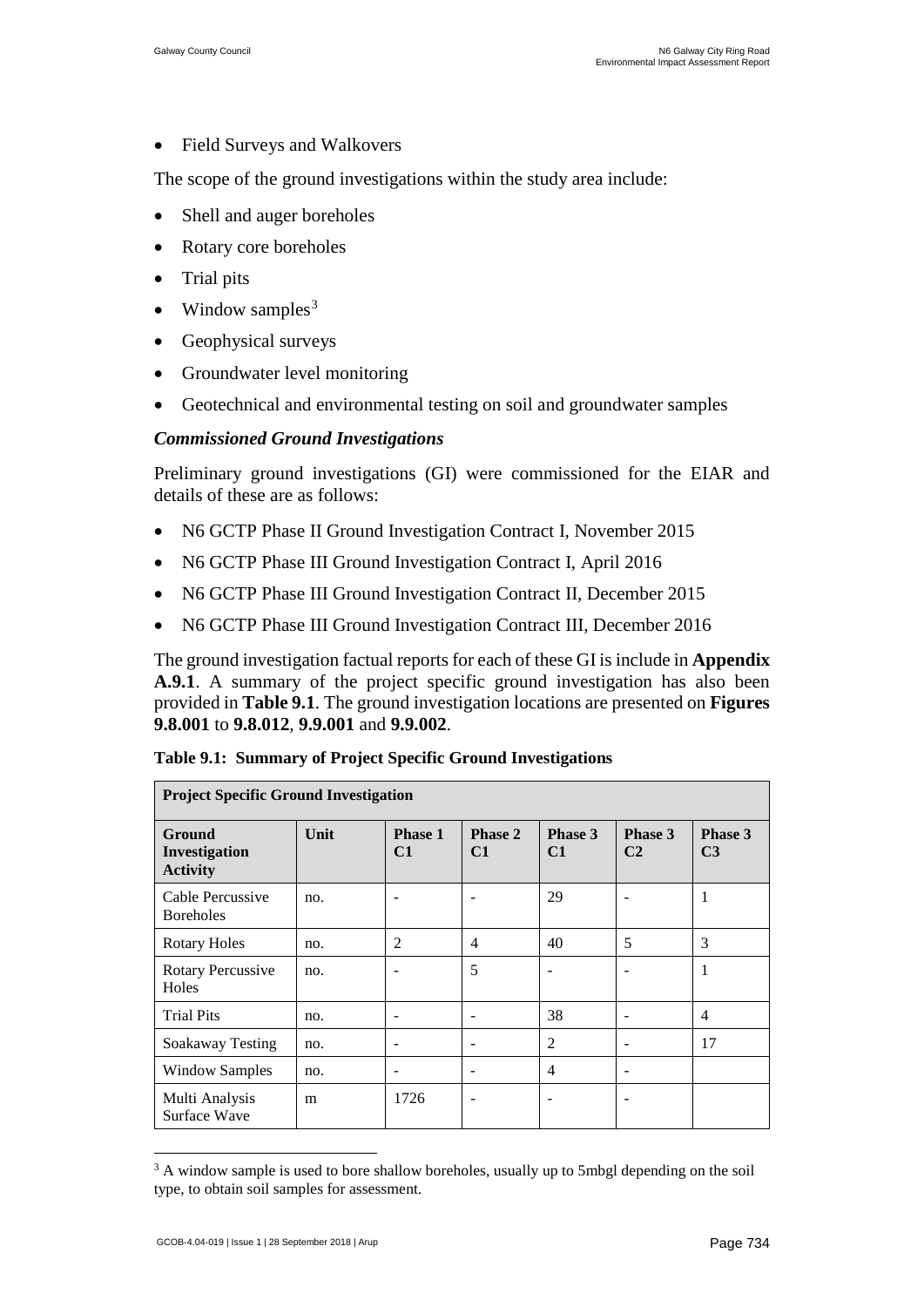| <b>Project Specific Ground Investigation</b> |          |                      |                          |               |                           |                           |
|----------------------------------------------|----------|----------------------|--------------------------|---------------|---------------------------|---------------------------|
| Ground<br>Investigation<br><b>Activity</b>   | Unit     | <b>Phase 1</b><br>C1 | Phase 2<br>C1            | Phase 3<br>C1 | Phase 3<br>C <sub>2</sub> | Phase 3<br>C <sub>3</sub> |
| Seismic Refraction                           | m        | 1726                 | 1285                     | 8496          |                           | 2175                      |
| 2D Resistivity<br>Survey                     | m        |                      | 973                      | 6027          |                           | 2175                      |
| Electrical<br>Resistivity<br>Tomography      | m        |                      | $\overline{\phantom{0}}$ |               | 1897                      |                           |
| Microgravity                                 | stations |                      | -                        |               | 118                       |                           |

#### *Walkover Surveys*

Walkover surveys were conducted while scoping the ground investigation in September and October 2015 and throughout the duration of the ground investigation fieldwork which was conducted between January to May 2016 and December 2016. See also **Chapter 10, Hydrogeology** for a description of karst<sup>[4](#page-7-0)</sup> field surveys.

### **9.2.4.4 Technical Limitations**

The data included in the geological assessment includes existing data from earlier investigations into the region as well as dedicated field surveys and walk overs commissioned for the proposed road development. The data collected provides a comprehensive geological dataset along the route of the propose road development.

The data points provide valuable information on the soils and geology environment at point locations. Between each point the data is assessed by conservative interpretation. While soils and geology can vary the exploratory locations have been selected following the completion of the comprehensive baseline data collection. This review was completed by studying local geological maps, aerial photography, historic ground investigation and completing site walkovers to provide an understanding of the soils and geology. The location and the spacing of the exploratory locations was chosen in order to gain an understanding of the ground conditions. The ground investigation findings for the majority of cases compared favourably with the baseline data collection desk study. In instances where it did not, supplementary ground investigation was undertaken, these locations were:

- Peat areas, additional window samples were undertaken to the establish the peat extent
- Adjacent to the River Corrib, to establish the transition from granite to limestone and the extent of karst

<span id="page-6-0"></span> <sup>4</sup> Karst refers to a distinctive terrain that evolves through dissolution of the bedrock and development of efficient underground drainage. The special landforms of karst include sinkholes, dry valleys, pavements, cave systems and associated springs (Waltham *et al.* 2005)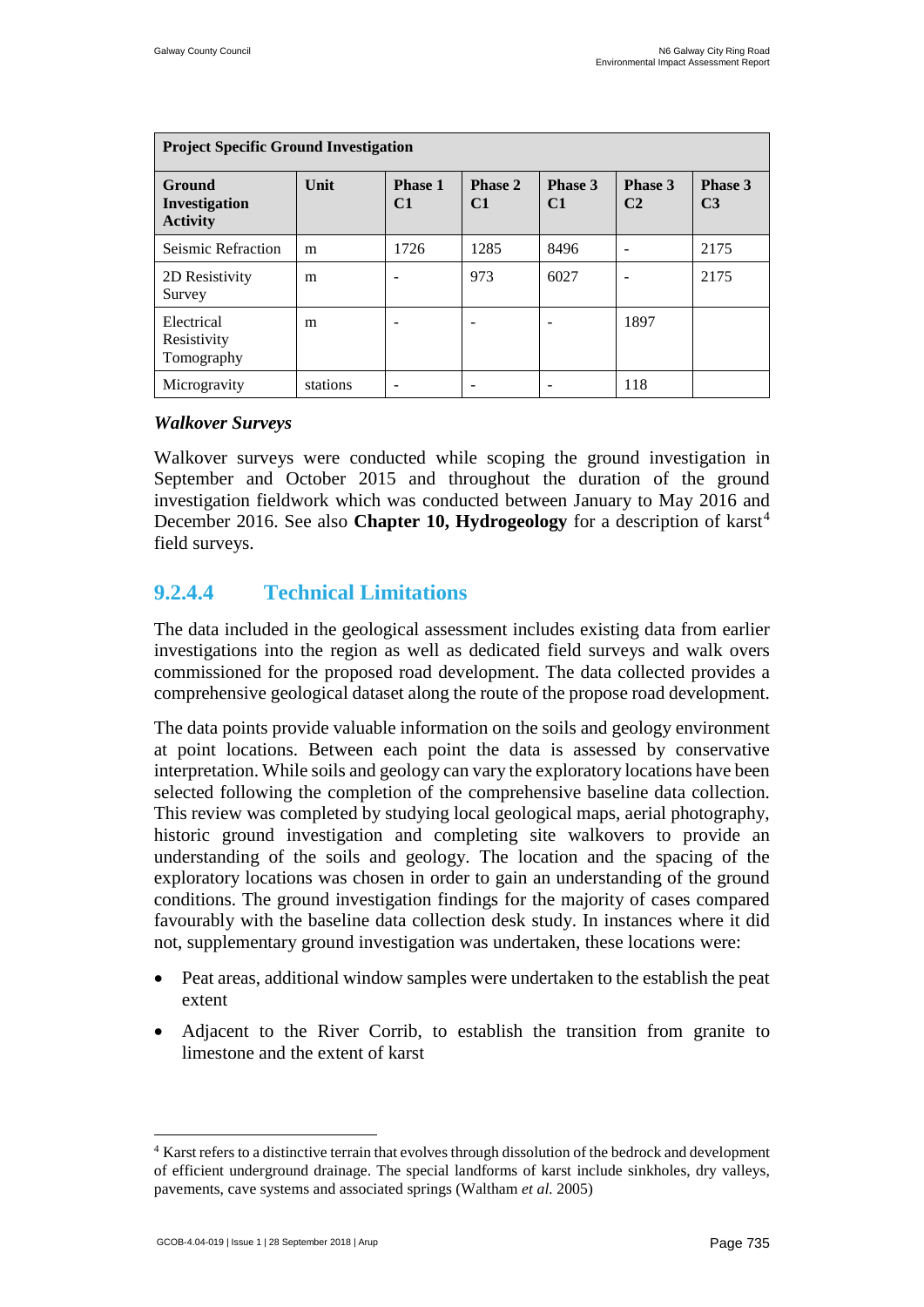- Coolough, for Lackagh Tunnel to establish rockhead and extent of palaeokarst fill due to an unexpected buried valley feature which was encountered
- Briarhill, to investigate the water table due to unexpected groundwater conditions which were encountered (refer to **Chapter 10, Hydrogeology**)

Based on the comparability of the ground investigation and the baseline data collection the information is deemed sufficient to complete the soils and geology evaluation.

### **9.2.5 Impact Evaluation Methodology**

Having defined the extent and form of the proposed road development, an evaluation is made of its potential likely significant impacts on the soils and geology environments. Mitigation measures are identified to mitigate any significant adverse impacts, where feasible.

This impact evaluation methodology is in accordance with the guidance outlined in Section 5.4 of the TII Guidelines (NRA, 2009) and in accordance with this guidance, all potential impacts of the proposed road development must be identified and assessed as per the conditions provided in **[Table 9.2](#page-7-1)**.

<span id="page-7-0"></span>

| <b>Condition</b>                  | <b>Classification</b>                | <b>Description</b>                                                                                                                                                                            |  |  |
|-----------------------------------|--------------------------------------|-----------------------------------------------------------------------------------------------------------------------------------------------------------------------------------------------|--|--|
|                                   | <b>Direct Impact</b>                 | Existing geological environment along or in close<br>proximity to the proposed road development is altered, in<br>whole or in part, as a consequence of road construction<br>and/or operation |  |  |
| Category<br>of Impact             | <b>Indirect Impact</b>               | Geological environment beyond the proposed road<br>development is altered by activities related to road<br>construction and/or operation                                                      |  |  |
|                                   | <b>No Predicted</b><br><b>Impact</b> | The proposed road development has neither a negative nor<br>a positive impact on the geological environment                                                                                   |  |  |
|                                   | <b>Positive</b>                      | The proposed road development enhances a geological<br>exposure                                                                                                                               |  |  |
| <b>Effect</b> of<br><b>Impact</b> | <b>Neutral</b>                       | The proposed road development neither has a negative nor<br>a positive impact on the geological environment                                                                                   |  |  |
|                                   | <b>Negative</b>                      | The proposed road development results in a loss of a<br>geological feature                                                                                                                    |  |  |
|                                   | <b>Certain</b>                       | Consideration should be given to such impacts in<br>accordance with TII guidance (NRA, 2009)                                                                                                  |  |  |
| <b>Likelihood</b>                 | <b>Likely</b>                        |                                                                                                                                                                                               |  |  |
| of Impact                         | <b>Possible</b>                      | Consideration not required to such impacts in accordance                                                                                                                                      |  |  |
|                                   | <b>Unlikely</b>                      | with TII guidance (NRA, 2009)                                                                                                                                                                 |  |  |
|                                   | <b>Temporary</b>                     | Construction related and lasting less than one year                                                                                                                                           |  |  |
| <b>Duration</b>                   | <b>Short Term</b>                    | Lasting one to 7 years                                                                                                                                                                        |  |  |
| of Impact                         | <b>Medium Term</b>                   | Lasting between 7 to 15 years                                                                                                                                                                 |  |  |
|                                   | <b>Long Term</b>                     | Lasting 15 to 60 years                                                                                                                                                                        |  |  |

<span id="page-7-1"></span>**Table 9.2: Identification of Impacts (Section 5.4.2 of TII Guidelines (NRA, 2009))**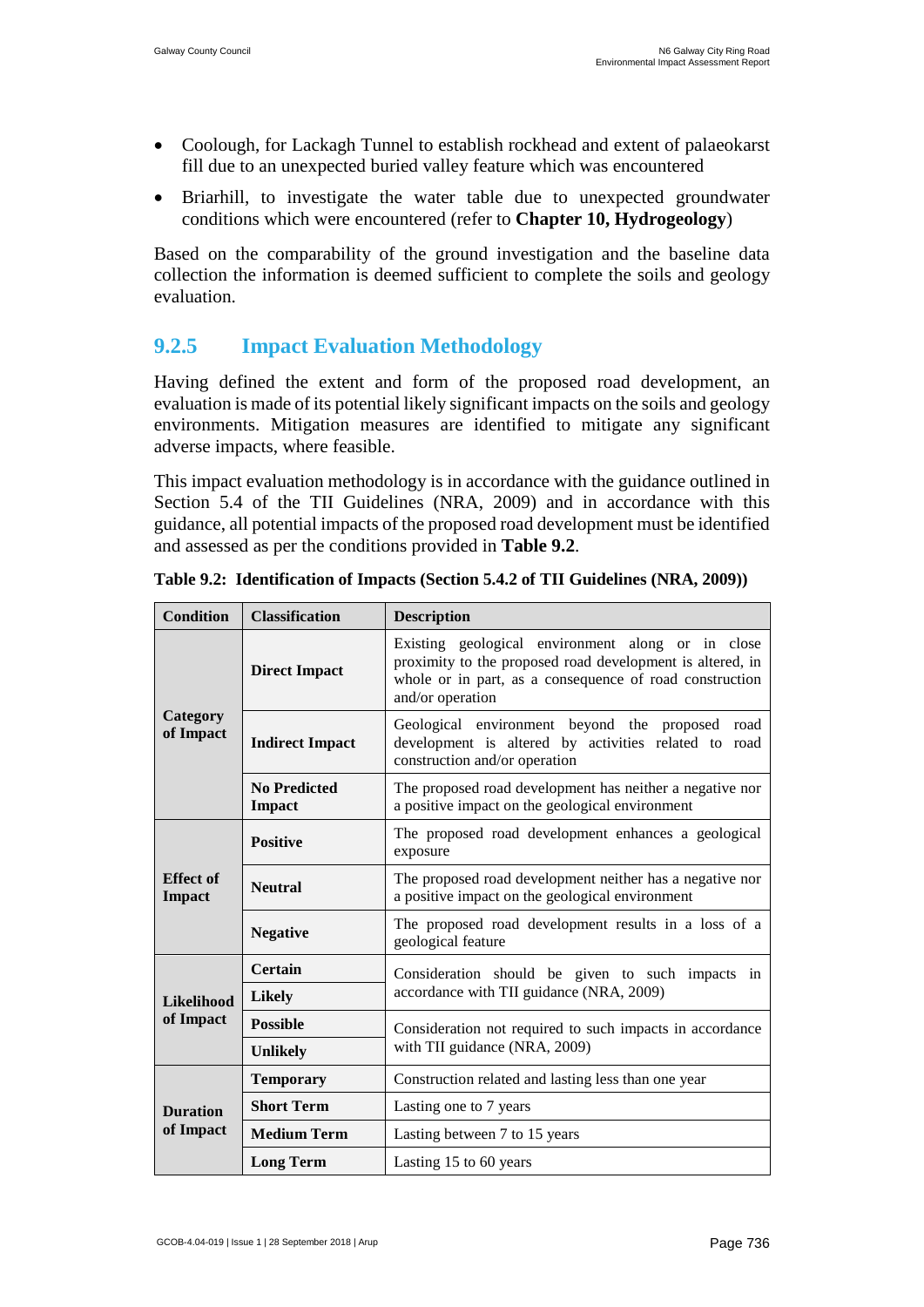| <b>Condition</b>    | <b>Classification</b> | <b>Description</b>                                                                                                    |  |
|---------------------|-----------------------|-----------------------------------------------------------------------------------------------------------------------|--|
|                     | <b>Permanent</b>      | Lasting over 60 years                                                                                                 |  |
|                     | <b>Cumulative</b>     | Combination of many minor impacts create one, larger,<br>more significant impact                                      |  |
| Type /<br>Nature of | <b>Potential</b>      | Impact of the proposed development before mitigation<br>measures are fully established                                |  |
| Impact              | <b>Worst – Case</b>   | Impact of the proposed development should mitigation<br>measures substantially fail to fulfil their intended function |  |
|                     | <b>Residual</b>       | Final or designed impact which results after proposed<br>mitigation measures have been fully established              |  |

In accordance with Section 5.4.3 of the TII Guidelines, the rating criteria for assessing the importance of geological features within the study area are outlined in **Table 9.4** and the rating criterion for quantifying the magnitude of impacts is outlined in **[Table 9.5](#page-10-0)**. The rating of potential environmental impacts on the soils and geology environment are based on the matrix presented in **[Table 9.6](#page-11-0)** below which takes account of both the importance of an attribute and the magnitude of the potential environmental impacts of the proposed road development on it.

The magnitude of impacts should be defined in accordance with the criteria provided in the EPA Guidelines. This is outlined in **[Table](#page-8-0) 9.3**.

| <b>Magnitude of</b><br>Impact | <b>Description</b>                                                                                                         |
|-------------------------------|----------------------------------------------------------------------------------------------------------------------------|
| Imperceptible                 | An impact capable of measurement but without noticeable consequences                                                       |
| Slight                        | An impact that alters the character of the environment without affecting<br>its sensitivities                              |
| Moderate                      | An impact that alters the character of the environment in a manner that<br>is consistence with existing or emerging trends |
| Significant                   | An impact which by its character, magnitude, duration or intensity alters<br>a sensitive aspect of the environment         |
| Profound                      | An impact which obliterates all previous sensitive characteristics                                                         |

<span id="page-8-0"></span>**Table 9.3: Definition of Magnitude of Impact (Table 5.1 (NRA, 2009))**

These impact ratings are in accordance with impact assessment criteria provided in the aforementioned EPA Guidelines. The criteria apply to potential impacts during both the construction and operational phases.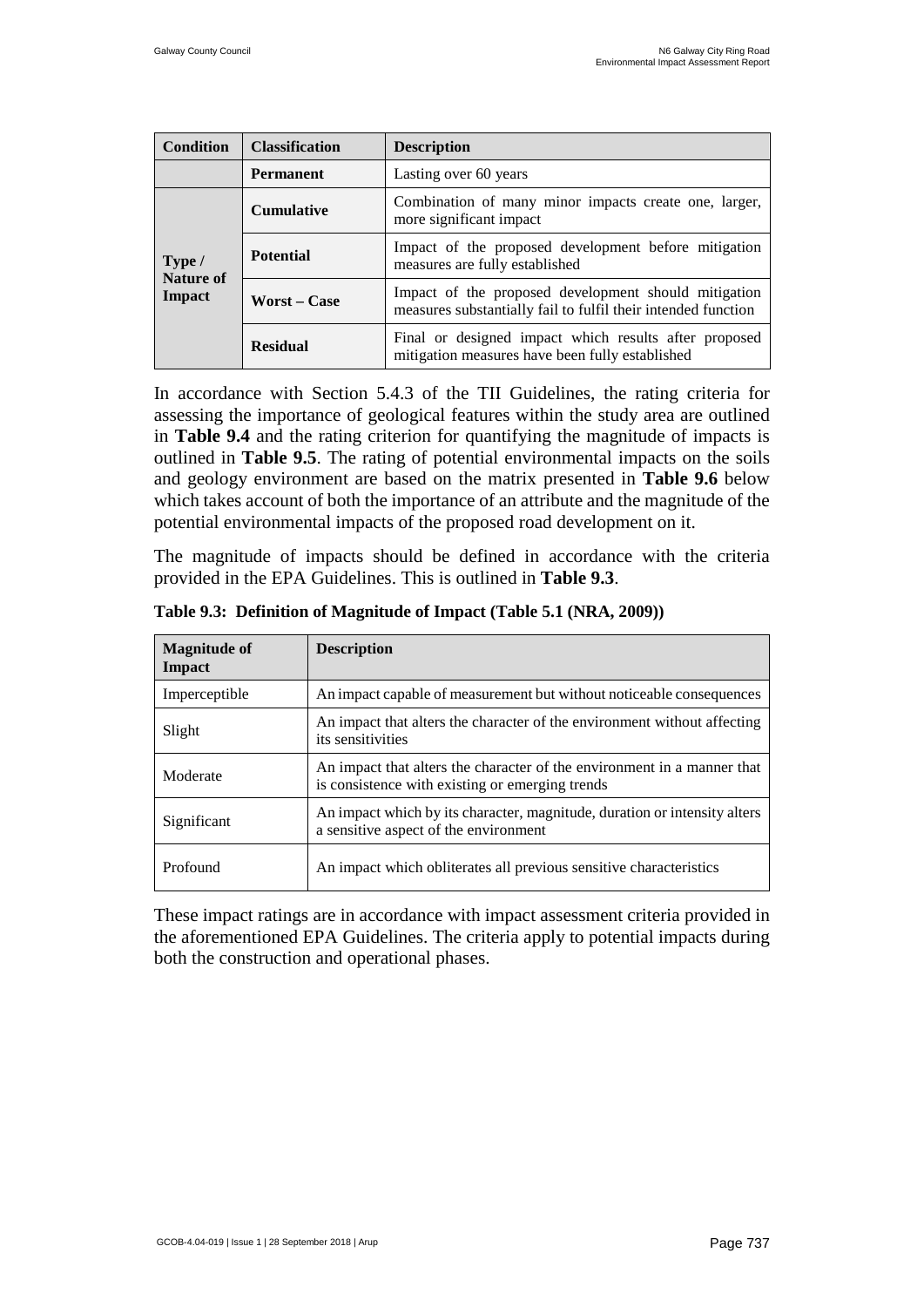| Table 9.4: Criteria for rating the importance of identified geological features (Table |  |
|----------------------------------------------------------------------------------------|--|
| $C2$ (IGI, 2013) and Box 4.1 (NRA, 2009))                                              |  |

| Importance | Criteria                                                                                                                                                                                                                                                                                                 | <b>Typical Example</b>                                                                                                                                                                                                                                                                 |
|------------|----------------------------------------------------------------------------------------------------------------------------------------------------------------------------------------------------------------------------------------------------------------------------------------------------------|----------------------------------------------------------------------------------------------------------------------------------------------------------------------------------------------------------------------------------------------------------------------------------------|
| Very High  | Attribute has a high quality, significance<br>or value on a regional or national scale.<br>Degree or extent of soil contamination is<br>significant on a national or regional scale.<br>Volume of peat and / or soft organic soil<br>underlying route is significant on a<br>national or regional scale. | Geological feature rare on a<br>regional or national scale (NHA)<br>Large existing quarry or pit<br>Proven economically extractable<br>mineral resource                                                                                                                                |
| High       | Attribute has a high quality, significance<br>or value on a local scale.<br>Degree or extent of soil contamination is<br>significant on a local scale.<br>Volume of peat and / or soft organic soil<br>underlying route is significant on a local<br>scale.                                              | Contaminated soil on site with<br>previous heavy industrial usage<br>Large recent landfill site for<br>mixed wastes<br>Geological feature of high value<br>on a local scale (County<br>Geological Site)<br>Well drained and / or highly<br>fertility soils                             |
| Medium     | Attribute has a medium quality,<br>significance or value on a local scale.<br>Degree or extent of soil contamination is<br>moderate on a local scale.<br>Volume of peat and / or soft organic soil<br>underlying route is moderate on a local<br>scale.                                                  | Contaminated soil on site with<br>previous light industrial usage<br>Small recent landfill site for<br>mixed wastes<br>Moderately drained and / or<br>moderate fertility soils<br>Small existing quarry or pit                                                                         |
| Low        | Attribute has a low quality, significance<br>or value on a local scale.<br>Degree or extent of soil contamination is<br>minor on a local scale.<br>Volume of peat and / or soft organic soil<br>underlying route is small on a local<br>scale*.                                                          | Large historical and / or recent<br>site for construction and<br>demolition wastes<br>Small historical and / or recent<br>landfill site for construction and<br>demolition wastes<br>Poorly drained and / or low<br>fertility soils.<br>Uneconomically extractable<br>mineral resource |

Note: \* relative to the total volume of inert soil disposed of and/or recovered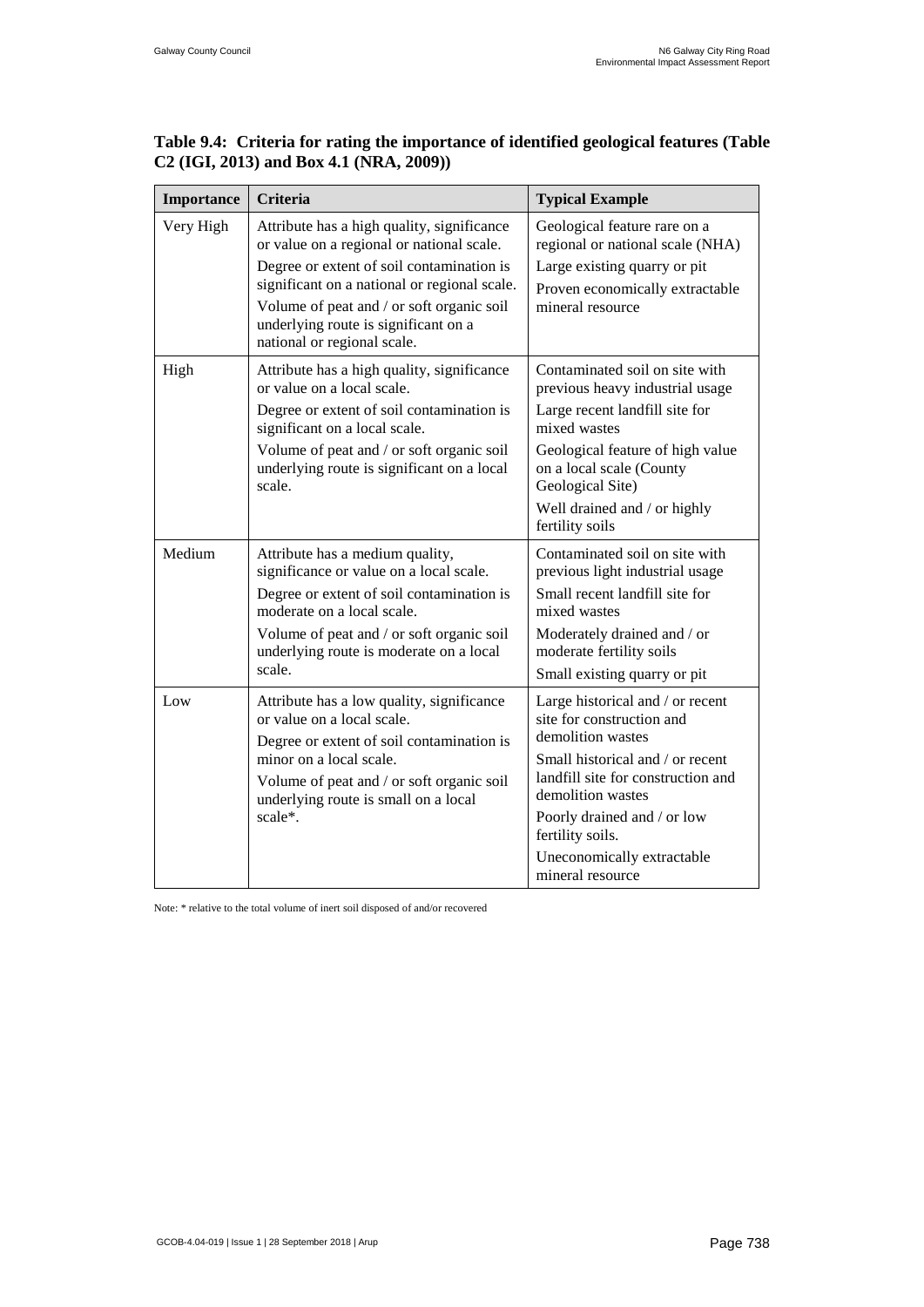| <b>Magnitude</b><br>of Impact | Criteria                                                                                                | <b>Typical Examples</b>                                                                                                               |
|-------------------------------|---------------------------------------------------------------------------------------------------------|---------------------------------------------------------------------------------------------------------------------------------------|
|                               |                                                                                                         | Loss of high proportion of future<br>quarry or pit reserves                                                                           |
|                               |                                                                                                         | Irreversible loss of high proportion of<br>local high fertility soils                                                                 |
| Large                         | Results in loss of attribute                                                                            | Removal of entirety of geological<br>heritage feature                                                                                 |
| Adverse                       |                                                                                                         | Requirement to excavate / remediate<br>entire waste site                                                                              |
|                               |                                                                                                         | Requirement to excavate and replace<br>high proportion of peat, organic soils<br>and / or soft mineral soils beneath<br>alignment     |
| Moderate<br>Adverse           | Results in impact on integrity of<br>attribute or loss of part of attribute                             | Loss of moderate proportion of future<br>quarry or pit reserves                                                                       |
|                               |                                                                                                         | Removal of part of geological heritage<br>feature                                                                                     |
|                               |                                                                                                         | Irreversible loss of moderate<br>proportion of local high fertility soils                                                             |
|                               |                                                                                                         | Requirement to excavate / remediate<br>significant proportion of waste site                                                           |
|                               |                                                                                                         | Requirement to excavate and replace<br>moderate proportion of peat, organic<br>soils and / or soft mineral soils beneath<br>alignment |
| Small<br>Adverse              | Results in minor impact on integrity<br>of attribute or loss of small part of                           | Loss of small proportion of future<br>quarry or pit reserves                                                                          |
|                               | attribute                                                                                               | Removal of small part of geological<br>heritage feature                                                                               |
|                               |                                                                                                         | Irreversible loss of small proportion of<br>local high fertility soils and / or high<br>proportion of local low fertility soils       |
|                               |                                                                                                         | Requirement to excavate / remediate<br>small proportion of waste site                                                                 |
|                               |                                                                                                         | Requirement to excavate and replace<br>small proportion of peat, organic soils<br>and/or soft mineral soils beneath<br>alignment      |
| Negligible                    | Results in an impact on attribute but<br>of insufficient magnitude to affect<br>either use or integrity | No measurable changes in attributes                                                                                                   |
| Minor<br>Beneficial           | Results in minor improvement of<br>attribute quality                                                    | Minor enhancement of geological<br>heritage feature                                                                                   |
| Moderate<br>Beneficial        | Results in moderate improvement of<br>attribute quality                                                 | Moderate enhancement of geological<br>heritage feature                                                                                |
| Major<br>Beneficial           | Results in major improvement of<br>attribute quality                                                    | Major enhancement of geological<br>heritage feature                                                                                   |

#### <span id="page-10-0"></span>**Table 9.5: Criteria for Rating Soil and Geology Impact Significance and Magnitude at EIS Stage (Table C4 (IGI, 2013) and Box 5.1 (NRA, 2009))**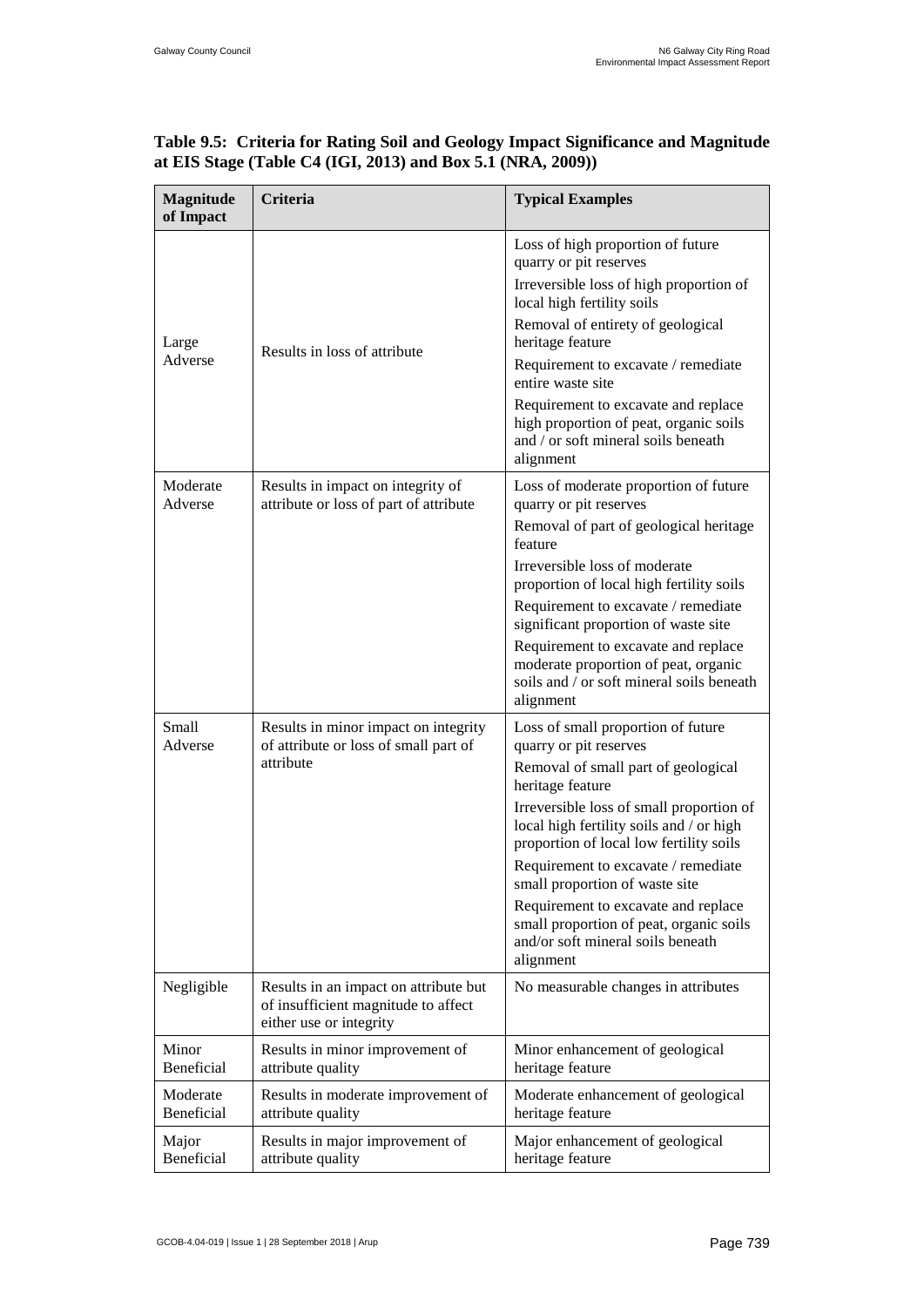|              |                          | <b>Magnitude of Impact</b> |                          |                           |                                  |  |
|--------------|--------------------------|----------------------------|--------------------------|---------------------------|----------------------------------|--|
|              |                          | Negligible                 | <b>Small</b>             | Moderate                  | Large                            |  |
|              | <b>Extremely</b><br>High | Imperceptible              | Significant              | Profound                  | Profound                         |  |
| of Attribute | <b>Very High</b>         | Imperceptible              | Significant/<br>Moderate | Profound /<br>Significant | Profound                         |  |
|              | High                     | Imperceptible              | Moderate /<br>Slight     | Significant /<br>Moderate | Severe $\sqrt{ }$<br>Significant |  |
| Importance   | <b>Medium</b>            | Imperceptible              | Slight                   | Moderate                  | Significant                      |  |
|              | Low                      | Imperceptible              | Imperceptible            | Slight                    | Slight/<br>Moderate              |  |

#### <span id="page-11-0"></span>**Table 9.6: Rating of Significant Environmental Impacts at EIS Stage (Table C6 (IGI, 2013) and Box 5.4 (NRA, 2009))**

The appraisal of the potential likely significant impacts of the proposed road development on soils and geology will consider the following specific topics in accordance with the TII Guidelines (TII, 2009):

- Soils (range of agricultural uses, fertility and drainage characteristics)
- Requirements for treatment and/or handling of soft, unstable or contaminated soils, subsoils or other geological materials
- Requirements for excavation, disposal and / or recovery of soils, subsoils or other geological materials which may be unsuitable for re-use in construction of earth structures or present a risk to human health and/or the environment
- Environmental impact of engineering works on, in or over karst features (buried open / infilled cavities, slope and pavement stability)
- Impact on Economic Geology (mines, pits and quarries) either currently being extracted or potentially developable in the future
- Geological Heritage
- Requirements for blasting in cuttings which may impact on existing structures or infrastructure nearby (noise and vibration)
- Requirements for transportation and truck movements of excavated material and disposal of waste material (traffic, noise and vibration)
- Requirements for pile driving at bridge structures which may impact on existing structures or infrastructure nearby (noise and vibration)
- Requirements for tunnel construction which may impact on existing structures or infrastructure nearby (noise and vibration, settlement and instability)

An analysis of the potential impacts of the proposed road development on soils and geology during construction and operation is presented in **Section [9.5](#page-50-0)**.

Through the evolution of the design of the proposed road development measures were included in the design to reduce or avoid specific impacts where possible.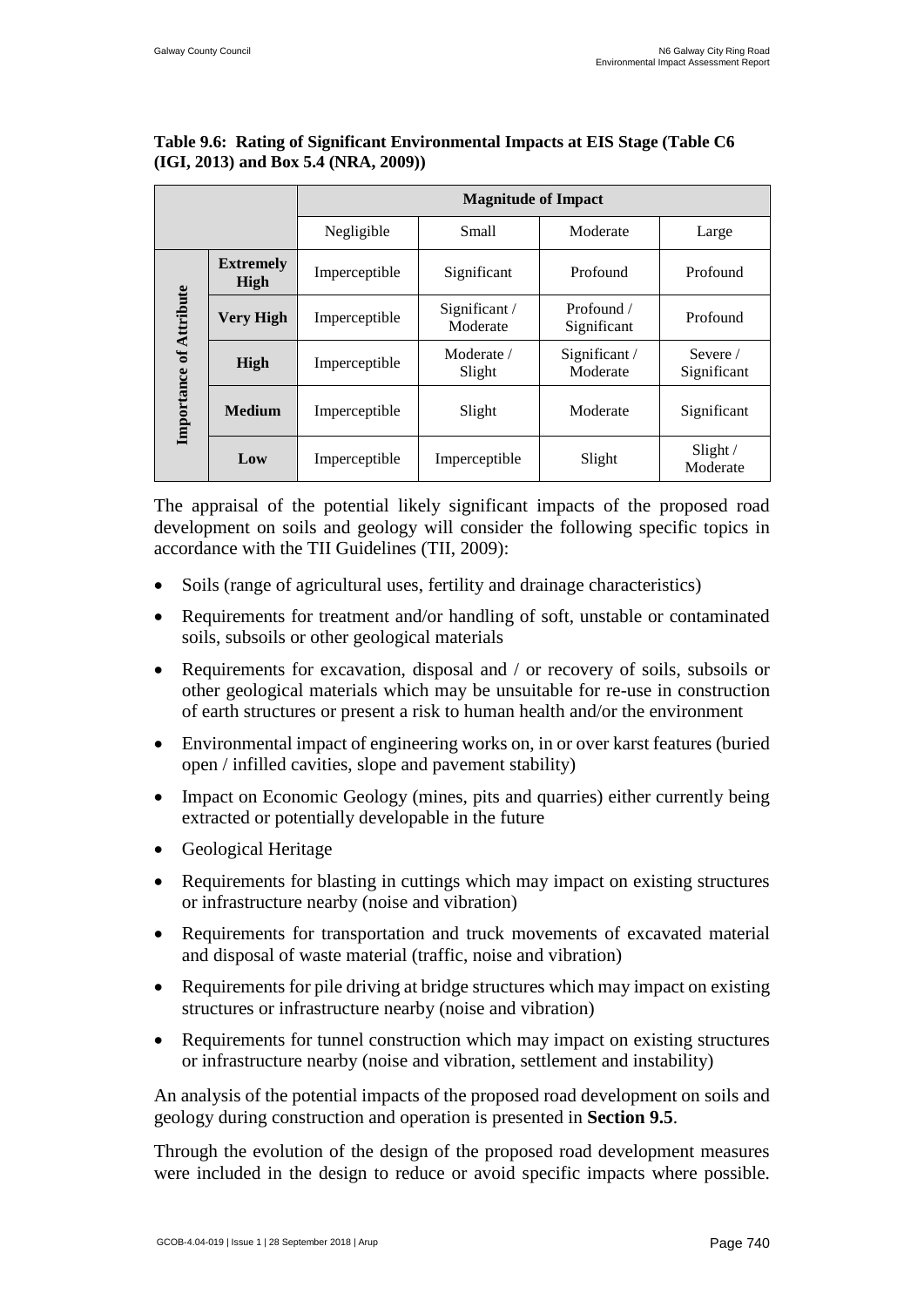Following the evaluation of potential impacts as a result of the design, specific mitigation measures have been developed to avoid, prevent, reduce and, if possible, remedy any significant adverse impacts on the soils and geology. These are described in **Section [9.6](#page-58-0)** below. Residual impacts which are the final impacts which result after mitigation measures have been fully established are described in **Section [9.7](#page-64-0) [Table 9.19](#page-65-0)** and **[Table 9.20](#page-79-0)**.

## <span id="page-12-0"></span>**9.3 Receiving Environment**

### **9.3.1 Introduction**

This section describes the soils and geology within the study area. A regional overview is provided in terms of the geomorphology, topography, soils and solid geology of the local area followed by sub sections identifying the feature importance ranking of the agricultural soils, superficial deposits, bedrock geology, soft and unstable ground, contaminated land, karst solution features, mineral and aggregate resources and geological heritage sites within the study area.

When examining the receiving environment of the study area, the proposed road development has been divided into four sections for ease of presentation and due to the volume of information available. For consistency, these sub-divisions are also applied in **Chapter 10, Hydrogeology**. The four sections are as follows:

- Section 1: Chainage 0+000 to 8+500 (R336 to the N59 Moycullen Road)
- Section 2: Chainage 8+500 to 9+400 (N59 Moycullen Road to the River Corrib)
- Section 3: Chainage 9+400 to 14+000 (River Corrib to the N83 Tuam Road)
- Section 4: Chainage 14+000 to 17+500 (N83 Tuam Road to the existing N6 at Coolagh)

These four sections of the proposed road development are discussed in **Sections [9.3.2](#page-13-0)** to **[9.3.12](#page-34-0)**.

The description of the regional overview is sub-divided and discussed in terms of the western and eastern areas, which are separated by the River Corrib. Section 1 and 2 of the study area covers the western area and the eastern area covers Sections 3 and 4.

The receiving environment is presented on **Figures 9.1.001** to **9.8.012**.

In **Section 9.2.18** a conceptual site model is presented on **Figures 9.8.001** to **9.8.0012** and summarised in **[Table 9.16](#page-35-0)**. The conceptual model plots the factual ground investigation data within the study area along the existing ground level against the proposed road level, earthworks areas and chainage of the proposed road development. **[Table 9.16](#page-35-0)** presents additional information for each earthworks area.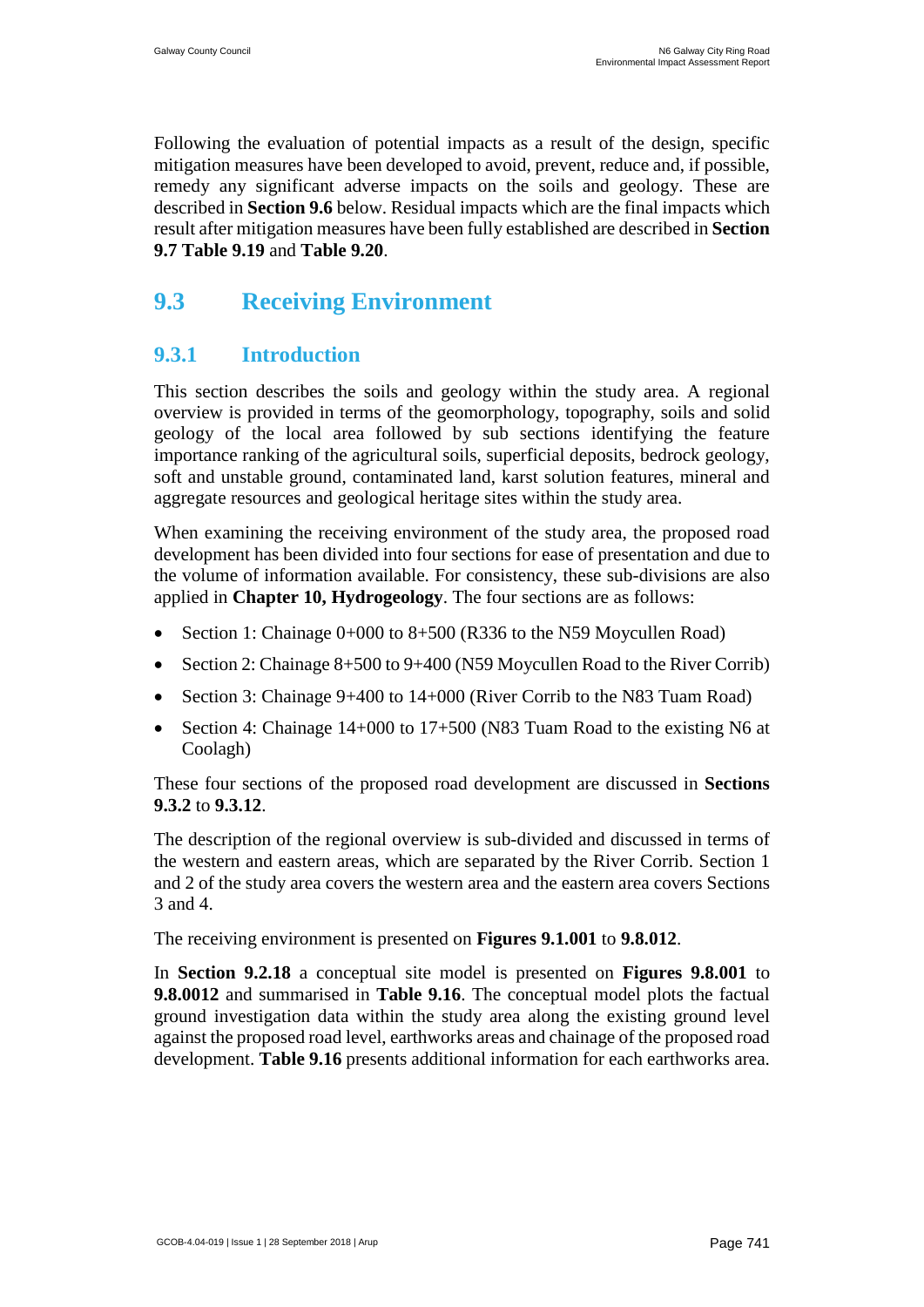### <span id="page-13-0"></span>**9.3.2 Regional Overview**

The proposed road development traverses from west to east of Galway on the northern side of Galway City. This section will discuss the following aspects of the region surrounding the proposed road development:

- Regional Geomorphology and Topography
- Regional Soils and Bedrock Geology

### **9.3.2.1 Regional Geomorphology and Topography**

The general geomorphology of the western area consists of gently undulating to hummocky<sup>[5](#page-14-0)</sup> topography in areas overlying granite. The ground level is lowest at the shores of Lough Corrib and along the coast (10m OD) and rises to the high points at Gortacleva / Tonabrocky (111m OD), Derry Crih (96m OD) and Corcullen (90m OD). The GSI maps indicate ridge lines exist at Tonabrocky and Derry Crih which run northwest-southeast.

The proposed road development crosses the River Corrib near Menlo Castle on the eastern bank and on the western side it passes through National University of Ireland Galway (NUIG) Sporting Campus at Dangan. On crossing the River Corrib, the topography to the eastern area is less undulating than in the western area. The area around the River Corrib is relatively flat and rises to the east. The highest point is at Coolough (65m OD). This is also directly beside the disused Lackagh Quarry in Coolough. From this point the ground surface gently slopes towards Ballindooley Lough and rises again towards Twomileditch (60m OD). The Geological Survey of Ireland (GSI) have produced Quaternary Geology [6](#page-14-1) mapping for Ireland. A presentation of the mapping is provided in **Figures 9.1.001** to **9.1.002** and **Figure 9.1.101** to **9.1.114**.

The Galway Granite Batholith is recorded as an indicator erratic or a known source area, with path direction or known erratic train to the south of Ireland. Glacial erracatics are evident east of the River Corrib.

Striation<sup>[7](#page-14-2)</sup> is rather non-uniform to the west of the River Corrib. However the majority of striae direction and drumlins face in a north to northeast direction. The striae direction, streamlined bedrock and drumlin direction in the east of the River Corrib is provided as a northeast direction.

The Lower Carboniferous Visean Limestone is known to contain karst solution feature including surface features such as springs, turloughs and swallow holes which are present east of the River Corrib. Limestone pavement is also common throughout the study area, east of River Corrib and is located both outside and

 <sup>5</sup> Hummocky terrain is defined as uneven or undulating surface which contains subdued and rolling landforms.

<sup>&</sup>lt;sup>6</sup> The Quaternary mapping consists of unconsolidated sediments, the distribution and outline of the main geomorphological features and ice direction indicators.<br><sup>7</sup> This refers to glacial striation or scratches, gouges cut into bedrock by glacial abrasion during

movement of the glacier.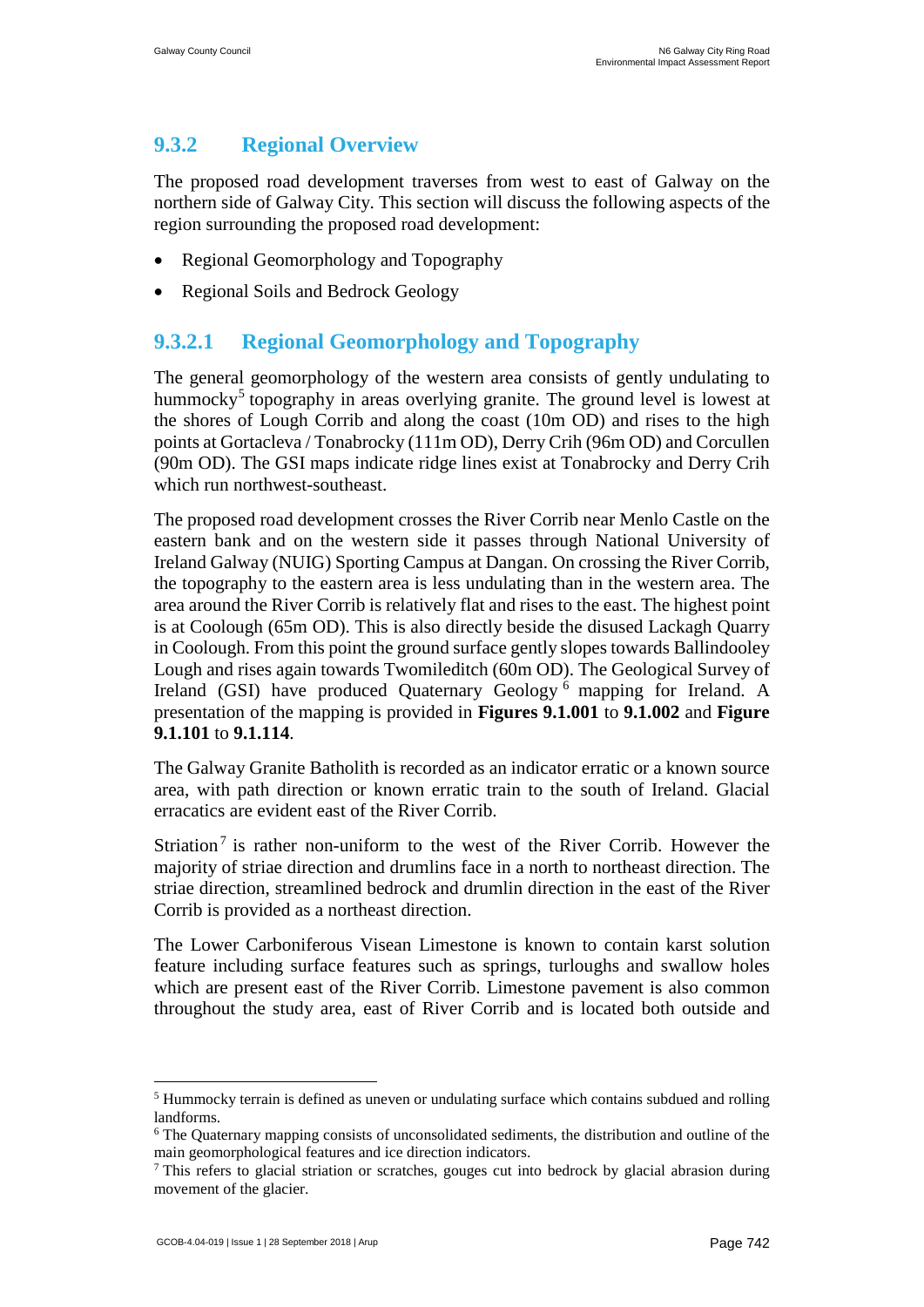within the Lough Corrib cSAC, refer to **Chapter 8, Biodiversity** for the ecological assessment of Limestone pavement.

The proposed road development intercepts several watercourses, predominately to the west of the River Corrib. To the east of the River Corrib, due to the highly karstic nature of the terrain, there is a very sparse network of watercourse features. Lake features include Coolagh Lakes and Ballindooley Lough which are located east of the River Corrib. For further details refer to **Chapter 11, Hydrology**. Blanket peat is widespread on the west of the River Corrib but reduces toward the river. Some isolated areas of cutover peat also exist on the eastern side of the River Corrib.

### **9.3.2.2 Regional Soils and Bedrock Geology**

Generally the western area consists of a mix of peaty podzols, blanket peat, lithosols / regosols and surface water gleys, overlying predominantly granular glacial till over early-middle Devonian granite intrusions known as the Galway Granite Batholith and other igneous intrusive rocks. The lowest ground level is at the shores of Lough Corrib where alluvial deposits and fen peat are encountered. The land in the western area is predominantly used as agricultural land with the lands closer to the River Corrib becoming more urban with many residential, commercial and University areas.

The soils in the east consists predominantly of grey brown podzolics, lithosols peat and renzinas / lithosols, overlying cohesive glacial till derived from the underlying bedrock consisting of overly karstified Carboniferous Visean Limestone. Pracht 2013 refer to these limestone as the Burren Formation. Palaeolandscape features (and likely palaeokarst) were identified which comprise of features of significantly deep infilled buried valleys. The land in the eastern area is predominantly used as agricultural land with the area between Ballybrit and Briarhill as an urban environment. Within this area there is an active and disused limestone quarry located in Twomileditch and Coolough, Menlough respectively.

### **9.3.3 Agricultural Soils**

Soil within the study area was assessed based on agricultural usage, fertility and drainage characteristics. Teagasc developed a national indicative soil map, which classifies the soils of Ireland into simplified categories. The Teagasc Soil Mapping has been reproduced in **Figure 9.2.001** to **Figure 9.2.002** and **Figure 9.2.101** to **9.2.114**. Cognisance was taken of the CORINE (Co-Ordinated Information on the Environment) dataseries, established by the European Community (EC) and nationally coordinated by the EPA, when interpreting the Teagasc Soil maps. This section looks at the agriculture soil only. Potential agriculture impacts are assessed in **Chapter 14, Material Assets Agriculture**.

<span id="page-14-2"></span><span id="page-14-1"></span><span id="page-14-0"></span>A summary of the agricultural soils present along the proposed road development and their associated feature importance is provided in **[Table 9.7](#page-15-0)**.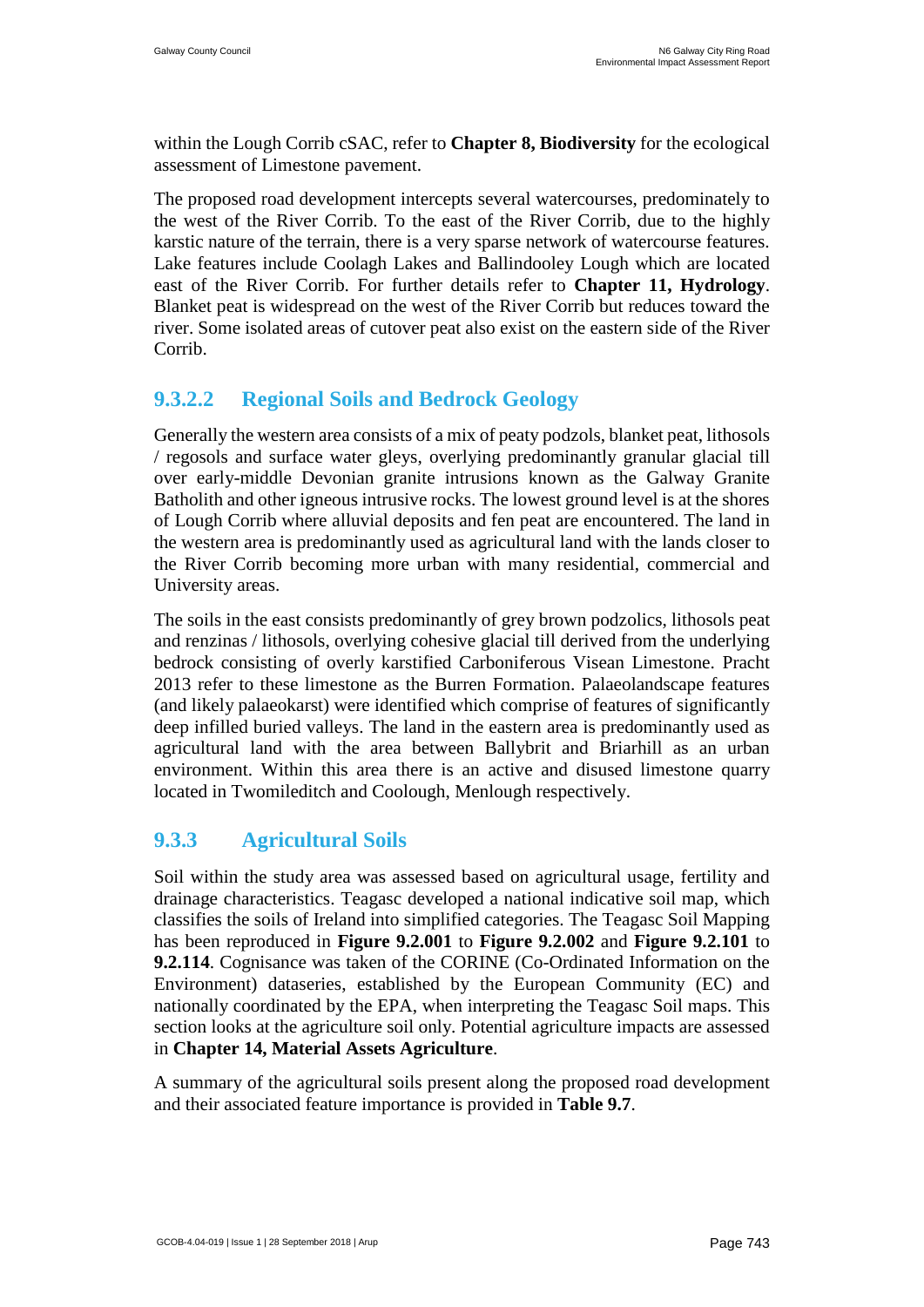#### *Section 1: Chainage 0+000 to 8+500*

The soil from Na Foraí Maola to Aille is typically described as poorly drained shallow deposits with peaty topsoil. From Aille to Dangan, the soil description changes to become a shallow to deep, well drained, non-calcareous deposit. These areas are typically described as agricultural lands with arable land and pastures. Some vegetation typical of peatlands exists in both An Chloch Scoilte and Aille.

#### *Section 2: Chainage 8+500 to 9+400*

Soil in the central part of the study area, in the vicinity of the River Corrib, is primarily described as made ground with alluvial deposits indicated along the river catchment. This area has no agricultural soil value as it is part of the urban fabric.

#### *Section 3: Chainage 9+400 to 14+000 and Section 4: Chainage 14+000 to 17+500*

To the east of the River Corrib, the majority of the land is described as well drained, with a high percentage of agricultural, fertile land, mixed with small clusters of residential and industrial facilities.

Land is predominantly natural however the potential for contaminated ground is further discussed in **Section [9.3.8](#page-26-0)**.

| <b>Soil Type</b>     | <b>Description</b>                                                                                                                                                                                                  | <b>Location / General Extent</b>                                    | <b>Feature</b><br>Importance<br><b>Ranking</b> |
|----------------------|---------------------------------------------------------------------------------------------------------------------------------------------------------------------------------------------------------------------|---------------------------------------------------------------------|------------------------------------------------|
| <b>Teagasc Soils</b> |                                                                                                                                                                                                                     |                                                                     |                                                |
| AminSRPT             | Shallow, lithosolic or podzolic<br>type soils potentially with<br>peaty topsoil. Predominantly<br>shallow soils derived from<br>non-calcareous (granite) rock<br>or gravels with / without peaty<br>surface horizon | Generally from Na Foraí<br>Maola<br>An<br>Chloch<br>to<br>Scoilte   | Low                                            |
| <b>BktPt</b>         | <b>Blanket Peat</b>                                                                                                                                                                                                 | An Chloch Scoilte                                                   | Low                                            |
| AminSW               | Shallow well drained mineral.<br>Derived from mainly non-<br>(granite) parent<br>calcareous<br>materials                                                                                                            | Generally from An Chloch<br>Scoilte to Ballard                      | High                                           |
| AminDW               | Deep well drained mineral<br>soils derived from mainly non-<br>calcareous<br>(granite)<br>parent<br>materials                                                                                                       | Aille to Cappagh<br>and<br><b>Ballyburke to Dangan</b>              | High                                           |
| AminPD               | Deep poorly drained mineral<br>derived from mainly non-<br>calcareous<br>(granite)<br>parent<br>materials                                                                                                           | Various locations along the<br>western section of the study<br>area | Low                                            |
| Made                 | Made Ground                                                                                                                                                                                                         | Dangan to Menlough and<br>Ballybrit                                 | Low                                            |
| AlluvMIN             | Mineral Alluvium                                                                                                                                                                                                    | Menlough                                                            | Low                                            |

<span id="page-15-0"></span>**Table 9.7: Geological Feature Importance of Soil within Study Area**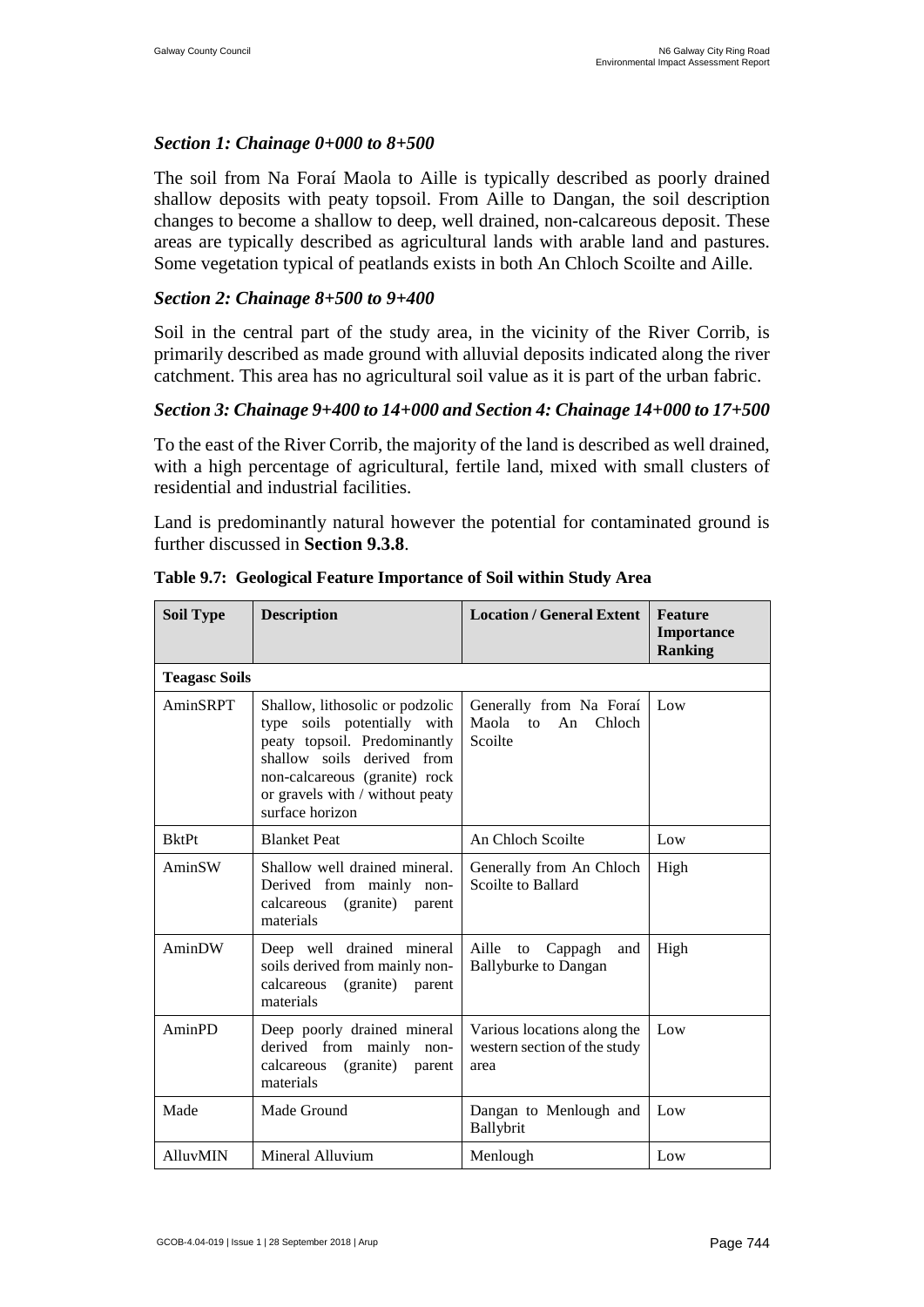| <b>Soil Type</b> | <b>Description</b>                                                                                                                                                                                                | <b>Location / General Extent</b>                                    | Feature<br>Importance<br><b>Ranking</b> |
|------------------|-------------------------------------------------------------------------------------------------------------------------------------------------------------------------------------------------------------------|---------------------------------------------------------------------|-----------------------------------------|
| <b>BminSW</b>    | Shallow well drained mineral.<br>Derived<br>from<br>mainly<br>calcareous (limestone) parent<br>materials                                                                                                          | Generally from Menlough<br>to Ballindooley                          | High                                    |
| <b>BminSRPT</b>  | Shallow, lithosolic or podzolic<br>type soils potentially with<br>peaty topsoil. Predominantly<br>shallow soils derived from<br>calcareous (limestone) rock or<br>gravels with / without peaty<br>surface horizon | Lackagh and Ballybrit                                               | Low                                     |
| Cut              | <b>Cutover Peat</b>                                                                                                                                                                                               | River Corrib and<br><b>Ballindooley Lough</b>                       | Low                                     |
| <b>BminDW</b>    | Deep well drained mineral.<br>Derived<br>from<br>mainly<br>calcareous (limestone) parent<br>minerals                                                                                                              | Generally from<br><b>Ballindooley to Coolagh</b>                    | High                                    |
| <b>BminPD</b>    | Deep poorly drained mineral.<br>from<br>Derived<br>mainly<br>calcareous parent minerals                                                                                                                           | Various locations along the<br>eastern section of the study<br>area | Low                                     |
| <b>BminPDPT</b>  | Poorly drained mineral soils<br>with peaty topsoil. Derived<br>mainly<br>calcareous<br>from<br>(limestone) parent materials                                                                                       | Various locations along the<br>eastern section of the study<br>area | Low                                     |

### **9.3.4 Superficial Deposits**

Superficial deposits refer to geological deposits associated with the youngest geological deposits formed during the most recent period of geological time, the Quaternary, which extends back about 2.6 million years from the present [\(http://www.bgs.ac.uk/products/digitalmaps/digmapgb\\_drift.html\)](http://www.bgs.ac.uk/products/digitalmaps/digmapgb_drift.html).

The Irish Soil Information System <sup>8</sup> project has developed a national association soil map for Ireland, providing information on soil types and properties across Ireland.

Superficial deposits were established based on the Irish National Soil Map 1:250,000, the Teagasc Subsoil Map and relevant ground investigation information along the proposed road development.

A reproduction of the Irish National Soil map 1:250,000, as provided by Teagasc and Cranfield University, has been provided in **Figure 9.3.001** to **Figure 9.3.002** and **Figure 9.3.101** to **Figure 9.3.114**. The Teagasc Subsoil Map, produced by Teagasc, EPA and GSI, was also consulted. This map has also been reproduced in **Figure 9.4.001** to **Figure 9.4.002** and **Figure 9.4.101** to **Figure 9.4.114**.

<sup>&</sup>lt;sup>8</sup> The Irish Soil Information System project has developed a national association soil map for Ireland at a scale of 1:250,000. The project is co-funded by Teagasc and the Environmental Protection Agency (EPA) Science, Technology and Research & Innovation for the Environment (STRIVE) programme (http://gis.teagasc.ie/isis/about.php)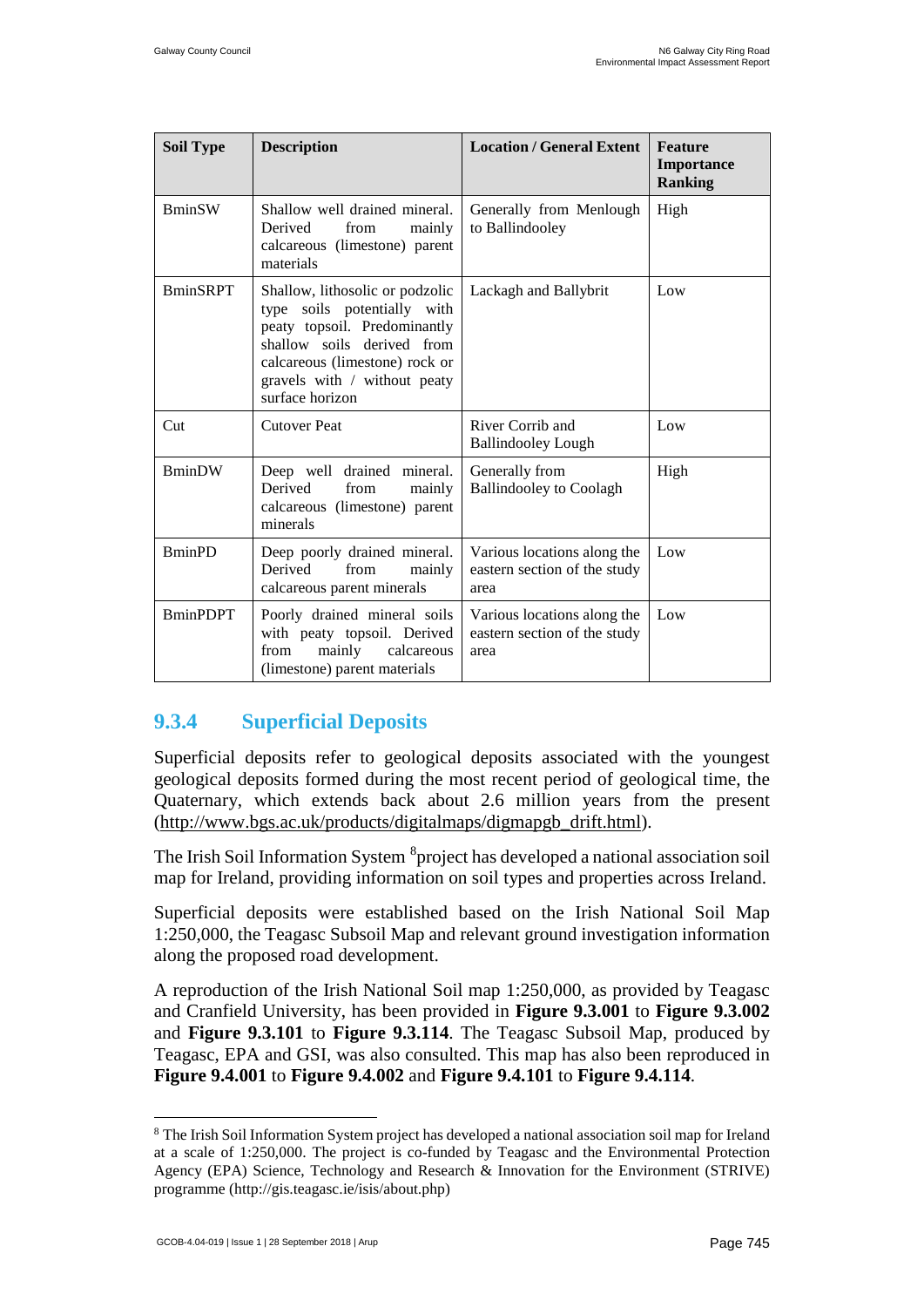A summary of the superficial deposits are presented in **[Table 9.8](#page-17-1)**.

#### *Section 1: Chainage 0+000 to 8+500*

Generally Section 1 consists of peat over a mixture of granular glacial deposits and highly weathered granite.

#### *Section 2: Chainage 8+500 to 9+400*

Section 2 is comprised of shallow granular granite derived till over weathered granite, with some instances of peat. This changes to soft to firm sandy gravelly clay over weathered limestone at the intersection of the rock types.

#### *Section 3: Chainage 9+400 to 14+000 and Section 4: Chainage 14+000 to 17+500*

East of the River Corrib, the study area typically consists of glacial till derived from limestone, over weathered limestone. Instances of palaeolandscape infilling were uncovered in various low-lying areas within the study area in Menlough, Coolough, Castlegar and Terryland.

Areas of soft and / or unstable ground are discussed further in **Section [9.3.7](#page-24-0)**.

| Strata <sup>9</sup>                    | <b>General</b><br>Extent /<br><b>Location</b> | Depth to Top<br>of Strata<br>(m BGL) | <b>Thickness</b><br>Range (m)          | <b>Notes / Description</b>                                                                            |
|----------------------------------------|-----------------------------------------------|--------------------------------------|----------------------------------------|-------------------------------------------------------------------------------------------------------|
| Topsoil                                | Widespread                                    | 0.0                                  | $0.0 - 0.7$                            | Occasionally peaty in<br>nature                                                                       |
| Made Ground                            | Widespread                                    | $0.0 - 0.3$                          | $0.0 - 1.9$                            | Occasional fragments<br>of concrete, red brick,<br>ceramic pipe, timber                               |
| Peat                                   | Section 1<br>and 3                            | $0.0 - 0.8$                          | $0.0 - 1.3$                            | Occasionally slightly<br>sandy                                                                        |
| Glacial Till derived<br>from Granite   | Section 1                                     | $0.1 - 2.3$                          | $0.0 - 3.5$                            | Cohesive and<br>granular mix                                                                          |
| Glacial Till derived<br>from Limestone | Section 2 to<br>4                             | $0.1 - 1.9$                          | $0.0 - 21.6$                           | Cohesive and<br>granular mix                                                                          |
| Palaeolandscape Fill                   | Section 2<br>and 3                            | $13.7 - 101.5$                       | $87m$ (only<br>confirmed<br>thickness) | Described as silt,<br>organic clay, and a<br>transition zone<br>consisting of cobbles<br>and boulders |

<span id="page-17-1"></span>

| Table 9.8: Geological Feature Importance of Superficial Deposits within Study Area |  |  |
|------------------------------------------------------------------------------------|--|--|
|                                                                                    |  |  |

<span id="page-17-0"></span> $\overline{a}$ **<sup>9</sup>** Strata indicated may not be present at all locations along the proposed road development.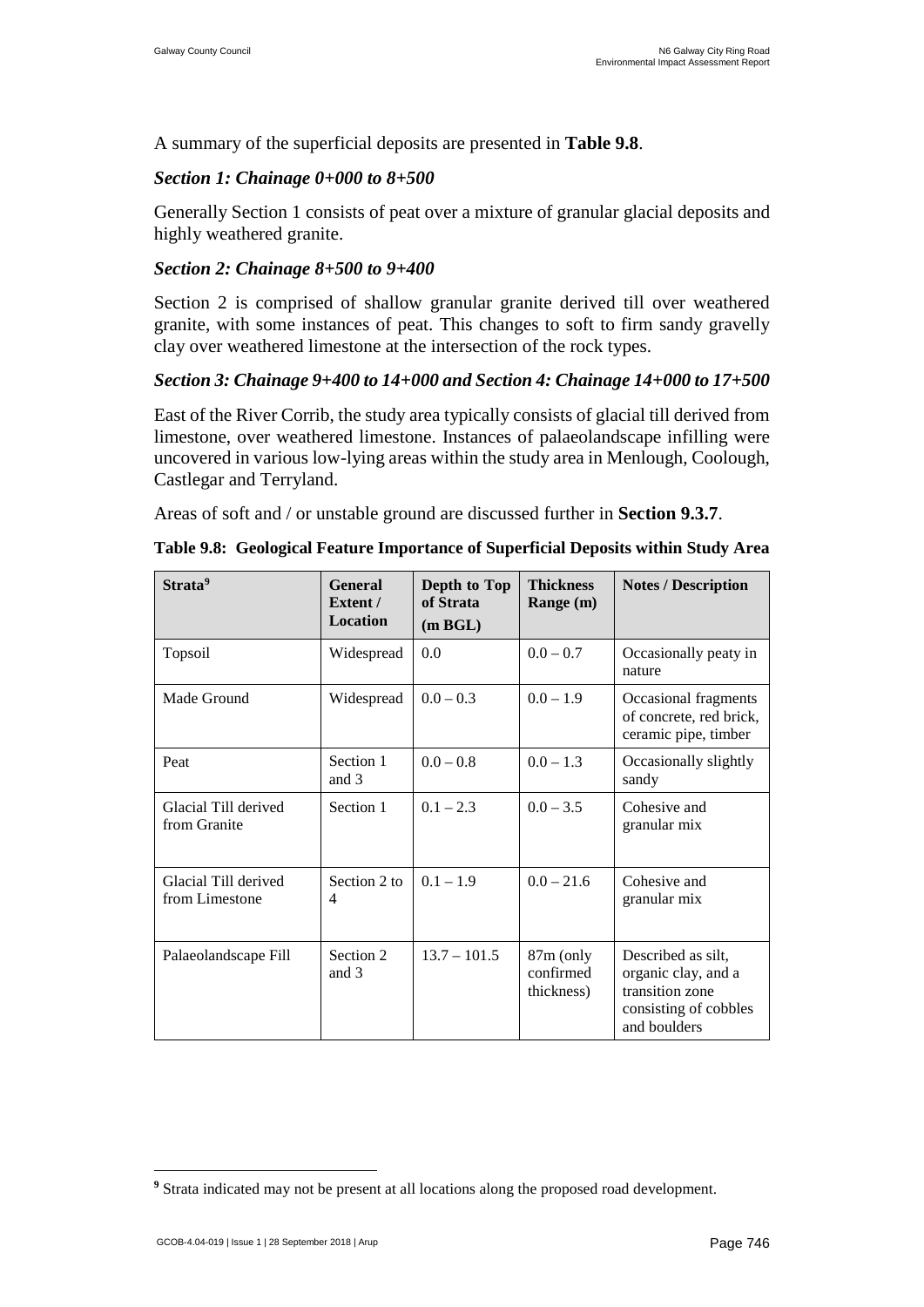### **9.3.5 Bedrock Geology**

The underlying bedrock geology was determined based on the Bedrock Geology 1:100,000 online mapping (Geological Survey of Ireland), and relevant ground investigation along the route of the proposed road development and is presented in **Figures 9.5.001** to **Figure 9.5.002** and **Figure 9.5.104** to **Figure 9.5.114**.

#### *Section 1: Chainage 0+000 to 8+500*

Section 1 is underlain by the Galway Granite Batholith which consists of a number of distinct granite intrusions and is faulted into three main parts by the Shannawona north northeast trending faults and the Bearna northwest trending faults. The Bearna Fault is indicated by the GSI as running approximately through the center of Section 1 at Aille / Ballard. Faulting in the Galway Granite Batholith was not confirmed in intrusive investigation.

To the west of the inferred Bearna Fault, the underlying granite is described as a black, grey, pink, biotite Megacrystic-Porphyritic Granite. The coarse grained, pink, phenocrystic K-feldspar granite known as the Errisbeg Townland Granite occurs to the east of the fault.

Late stage felsite, quartz porphyry and granite porphyry dykes cross almost all of these intrusions.

The white to grey fine grained aphyric felsic Murvey Granite occurs at or near the margins of the batholith and also at the eastern end of Section 1 in Dangan. The Murvey Granite is considered to be the most fractionated of all the granites in the batholith.

#### *Section 2: Chainage 8+500 to 9+400*

West of the River Corrib, the study area is typically underlain by Early to Middle Devonian granite intrusions within the Galway Granite Batholith. The Murvey Granite occurs at the outer periphery of the Errisbeg Townland Granite, adjacent to the Lower Carboniferous Visean Limestone known as the Burren Formation.

The area of limestone between the western shore of the River Corrib and the fault bounding the pre-Carboniferous rocks to the west were originally mapped by C.V. MacDermot in the late 1960's and early 1970's. Based on the results of the project specific ground investigation, the rock type change occurs in the vicinity of the unconformity line. Intrusive investigation and geophysical investigation confirmed the high likelihood that the change in rock type occurs at Ch. 8+880. On the limestone side of the indicative chainage, a zone of low resistivity that is up to 40m wide and greater than 20m deep was encountered. This is likely to be a highly weathered zone at the contact zone. East of this zone, the geology sharply reverts to high resistivity, typical of competent limestone. Therefore, this unconformity line / fault is still considered valid and provided in **Figures 9.5.001** to **Figure 9.5.002** and **Figure 9.5.104** to **Figure 9.5.114**.

<span id="page-18-0"></span>The rock is described as thick to thinly bedded, however, the majority of intrusive coring indicates that the limestone rockmass is thinly bedded. Average depth to rock is approximately 5.0m below ground level, however intrusive investigation along the River Corrib indicates that rock can drop to 78m below ground level.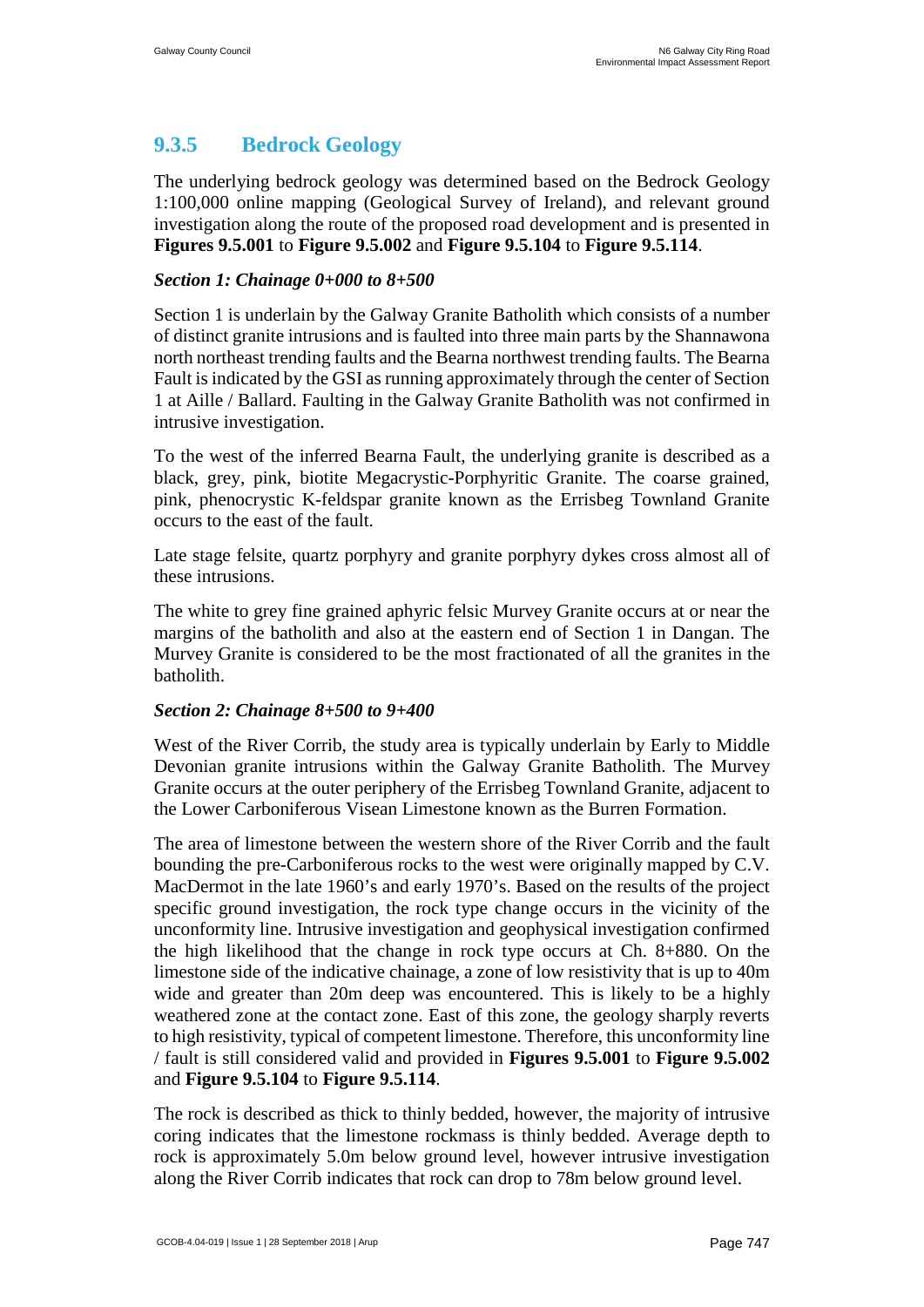#### *Section 3 and 4: Chainage 9+400 to 17+500*

The area to the east of the River Corrib is underlain by the Burren Formation (Visean) of the Lower Carboniferous age. There is limited available information on the depositional sequencing of the Burren Formation west and east of Lough Corrib. The exploratory descriptions for the limestones encountered during the site investigation vary widely and therefore no trend or isolated areas of distinct characteristics have been observed. The bedrock topography associated with the palaeolandscape was encountered at depths deeper than elsewhere within the study area.

Some argillaceous (clayey) material was recorded in the coreholes. The nature of the limestone strongly influences its susceptibility to karstification. Purer limestones (>90% calcite) are more susceptible than impure (shaley / argillaceous) limestones.

The average depth to rock across the Sections 3 and 4 (excluding areas of palaeolandscape features) is approximately 2.4m below ground level. Intrusive coring indicates that the rock is massive to thinly bedded.

Karst within the limestone is discussed in **Section [9.3.6](#page-20-0)**.

A summary of the bedrock formations and associated descriptions is provided in **[Table 9.9](#page-19-0)**.

| Geological<br><b>Period</b> | <b>Bedrock</b><br>Unit                | <b>Formation</b>                        | <b>Description</b>                                                                                                     | <b>General Extent /</b><br><b>Location</b>                                                                        |
|-----------------------------|---------------------------------------|-----------------------------------------|------------------------------------------------------------------------------------------------------------------------|-------------------------------------------------------------------------------------------------------------------|
| Carboniferous               | Dinantian<br>Pure Bedded<br>Limestone | <b>Burren Formation</b><br>(Visean)     | Medium to very<br>strong massive<br>to thinly bedded<br>blueish dark<br>grey fine<br>grained slightly<br>weathered     | Section 2, 3 and 4<br>East of River Corrib,<br>with small section<br>west of river bank                           |
| Early-Middle<br>Devonian    | Galway<br>Granite<br><b>Batholith</b> | Porphyritic-<br>Megacrystic<br>Granite  | Very strong<br>grey, white,<br>pink, black<br>biotite slightly<br>weathered                                            | <b>Section 1</b><br>Coast Road (R336)<br>to Aille<br>Principal granite<br>mass west of the<br><b>Bearna Fault</b> |
|                             |                                       | Fine Grained<br><b>Foliated Granite</b> | Very strong<br>thickly to thinly<br>banded brown<br>pink green<br>medium to<br>coarse grained<br>slightly<br>weathered | <b>Section 1</b><br>Between An Chloch<br>Scoilte and Ballard                                                      |
|                             |                                       | Errisbeg<br><b>Townland Granite</b>     | Very strong<br>thickly to thinly<br>banded<br>brownish purple                                                          | <b>Section 1 and 2</b><br>Aille to Dangan                                                                         |

<span id="page-19-0"></span>**Table 9.9: Rock Formations within Study Area**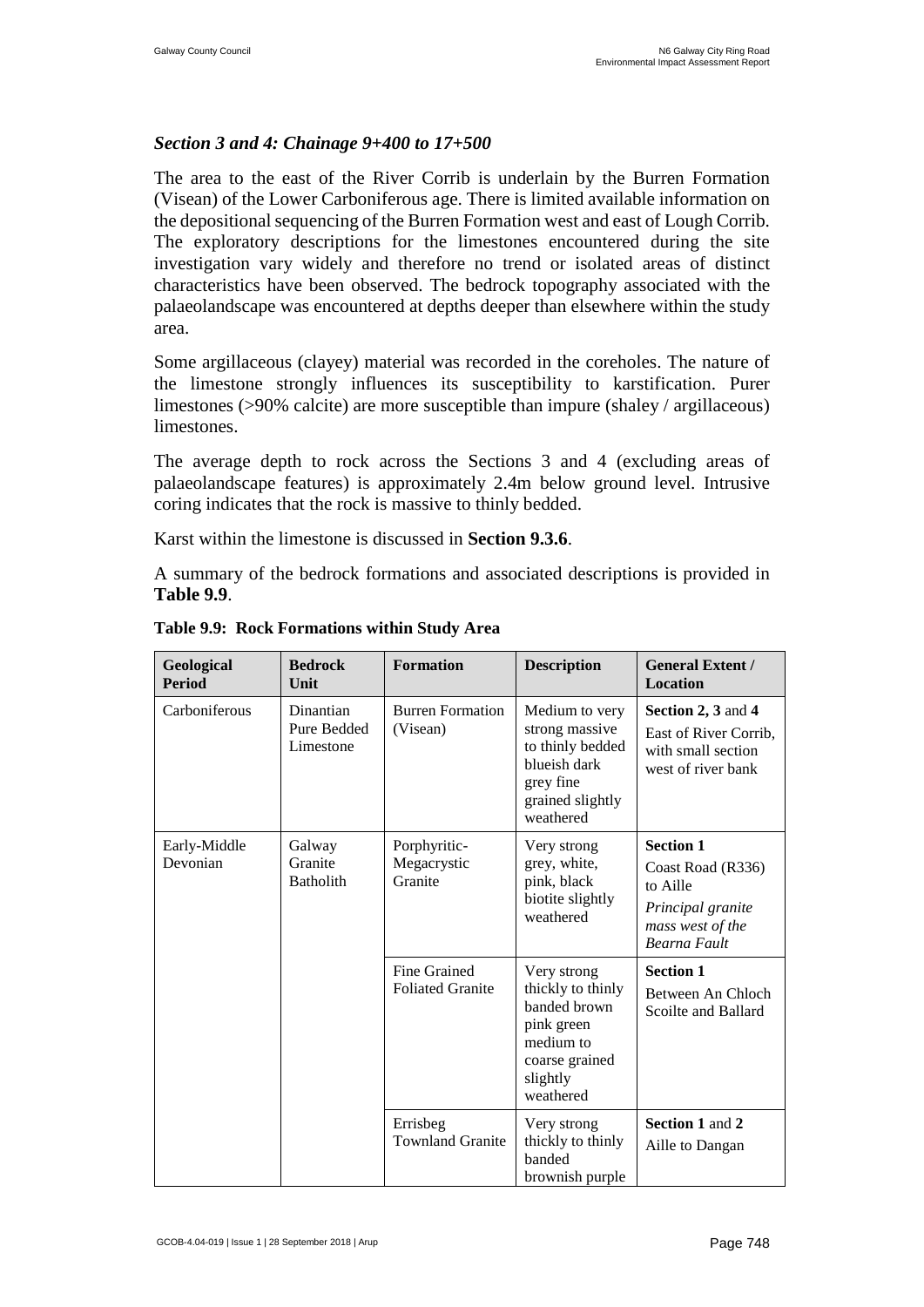| Geological<br><b>Period</b> | <b>Bedrock</b><br>Unit                 | <b>Formation</b>                                          | <b>Description</b>                                                                                           | <b>General Extent /</b><br>Location                                                                                 |
|-----------------------------|----------------------------------------|-----------------------------------------------------------|--------------------------------------------------------------------------------------------------------------|---------------------------------------------------------------------------------------------------------------------|
|                             |                                        |                                                           | fine to coarse<br>grained slightly<br>weathered                                                              | Principal granite<br>mass east of Bearna<br>Fault                                                                   |
|                             |                                        | Murvey Granite                                            | Very strong<br>thickly to thinly<br>banded green,<br>white fine<br>coarse grained<br>moderately<br>weathered | <b>Section 1 and 2</b><br>Dangan<br><b>Border formation</b><br>between principal<br>granite and visean<br>limestone |
| Ordovician                  | Other<br>Igneous<br>Intrusive<br>Rocks | Metagrabbo and<br>Orthogneiss Suite<br>(undifferentiated) |                                                                                                              | <b>Section 1 and 2</b><br>Dangan                                                                                    |

### <span id="page-20-0"></span>**9.3.6 Karst Solution Features**

From the N59 Moycullen Road at Dangan (Section 1) to the existing N6 at Coolagh, Briarhill (Section 4) the study area is underlain by clean non-argillaceous limestone which is prone to karst. A range of solution features were identified within the study area and presented in **Figure 9.6.001** to **Figure 9.6.002**, **Figure 9.6.101** to **Figure 9.6.114**, **Figure 10.1.001** to **Figure 10.1.002** and **Figure 10.1.101** to **Figure 10.1.114**. These include:

- Limestone pavement
- Epikarst
- Dolines (enclosed depressions)
- Caves
- **Estavelles**
- Springs
- Superficial Solution Features
- Wells
- Swallow holes
- **Turloughs**

The solution features have been identified based on the GSI Karst Database and were further assessed in a project specific karst survey, which is available in **Appendix A.9.2**.

#### *Section 1: Chainage 0+000 to 8+500*

There is no karst in Section 1 as this area is underlain by granite which is not susceptible to karst.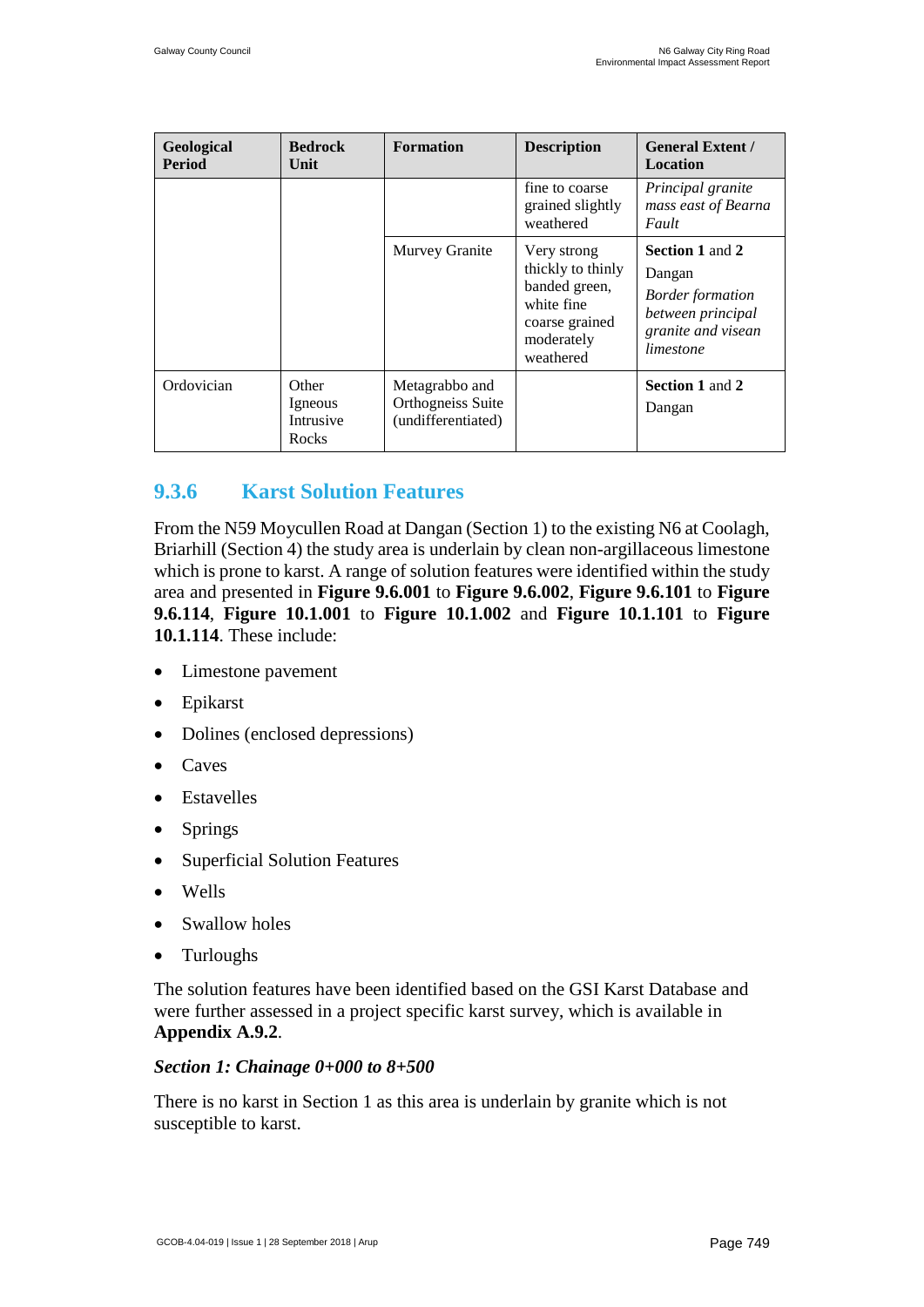#### *Section 2, 3 and 4: Chainage 8+500 to 17+500*

The Teagasc subsoil mapping indicates that approximately 40% of the landcover over the limestone bedrock is karstified outcrop or subcrop. Site walkovers and ground investigation established that much of Section 3 and 4 is limestone subcrop with a thin / shallow layer of topsoil, glacial till.

Areas of Limestone pavement were uncovered and mapped in Sections 3 and 4. Limestone pavement, which is underlain by limestone bedrock accounts for approximately 10% of the land cover. Limestone pavement occurs within and outside European designated sites. For the purpose of the geological assessment no differentiation has been made between Limestone pavement located within or outside the European designated sites. Refer to **Chapter 8, Biodiversity** for an ecological assessment of Limestone pavement.

Most of the karstification identified along the proposed road development consists of a weak to well-developed zone of epikarst<sup>[10](#page-22-0)</sup>, ranging from approximately 0m to  $2.7m$  in thickness<sup>[11](#page-22-1)</sup> (epikarst refers to the zone of partially weathered or weathered limestone which is present between the overburden soils and the underlying unweathered rock).

In a smaller number of areas, more intense karstification has led to deeper weathering (below the epikarst zone) and clay infilling of solutionally enlarged features (typically joints). In some of these, even more intense karstification has occurred, leading to the development of relatively large dissolution features which are typically infilled with sediments. The establishment of the location of these features is achieved through geophysical surveys and intrusive investigation.

Palaeokarst features have been identified with the bedrock formation. These consist of large buried valleys filled with silt and clay.

Various anomalies were encountered in both intrusive investigation and geophysical surveys, which may likely be karst related. These include the following:

- Non intact zones identified in rotary coreholes below bedrock level
- Cavities in rotary coreholes
- Calcite deposits and infilled voids identified in rotary coreholes
- Significant drop in resistivity values recorded during the geophysical survey which do not coincide with typical bedrock resistivity values

<sup>&</sup>lt;sup>10</sup> Epikarst comprises of highly weathered carbonate bedrock immediately beneath the surface or soil where present.

 $11$  The values provided are representative of the typical thicknesses observed / recorded. Weathered rock was recorded as 6.4m thick in BH 3/35R conducted during the N6 GCTP Phase 3 Contract 1 Ground Investigation in 2016. However, based on site observations during monitoring of the works and available geophysical data, the material was a mixture of cobbles and boulders with dense granular content. This was an isolated record.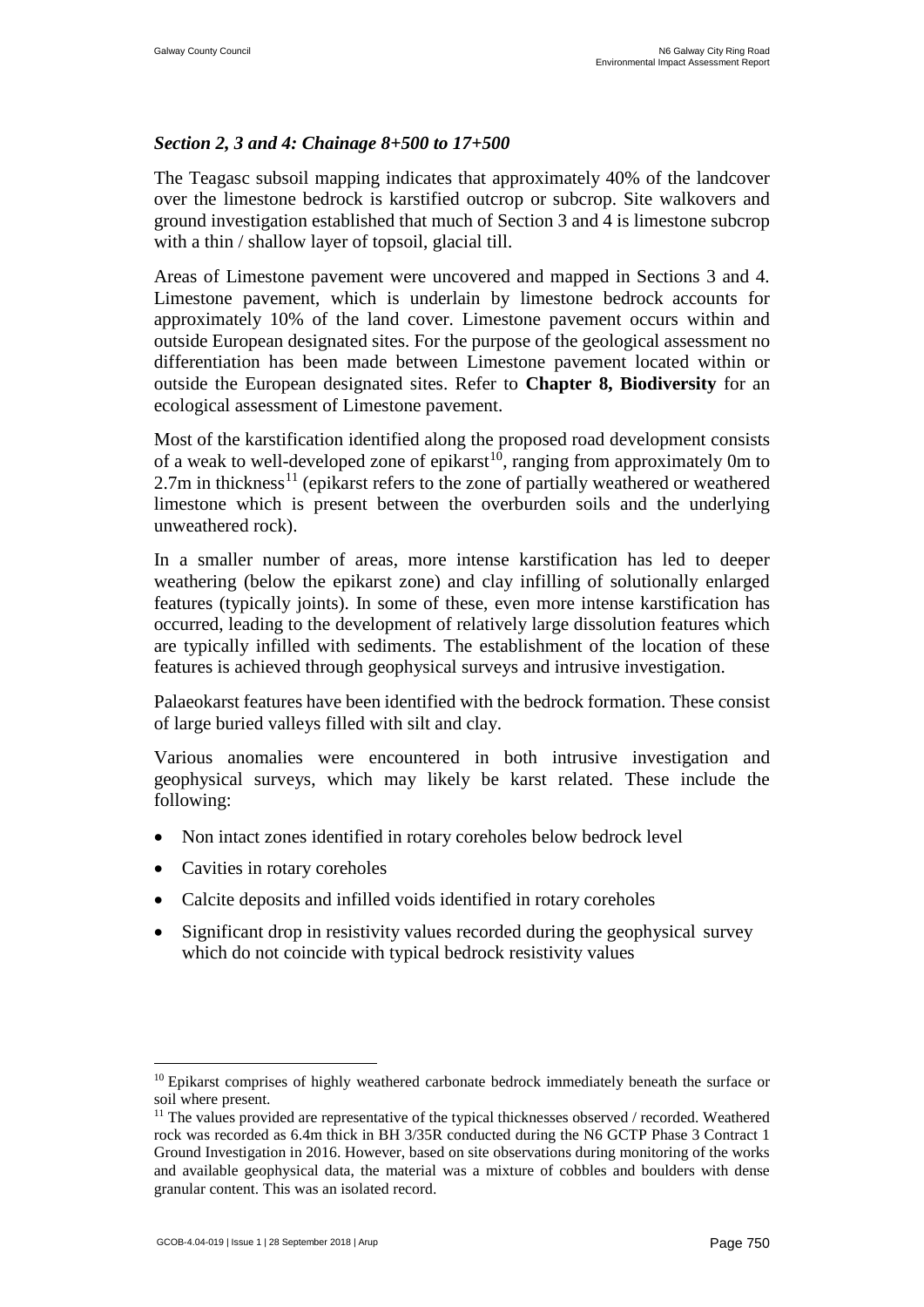Such anomalies were encountered at various locations across the study area underlain by limestone bedrock. The location of these anomalies are presented in the ground investigation factual data and are not included in

<span id="page-22-2"></span>**[Table 9.10](#page-22-2)**. Refer to **Chapter 10, Hydrogeology** for a full description of both surface karst features and anomalies recorded from the ground investigations.

**Table 9.10: Geological Feature Importance of Karst Features within Study Area**

| <b>ID</b> Code  | <b>Karst Feature</b>                   | <b>Information Source</b><br>Location /<br><b>General Extent</b>                |                                        | <b>Feature Importance</b><br><b>Ranking</b> |
|-----------------|----------------------------------------|---------------------------------------------------------------------------------|----------------------------------------|---------------------------------------------|
|                 | <b>Limestone Pavement</b>              |                                                                                 |                                        |                                             |
| LP              | Limestone<br>pavement                  | Field mapping from<br>Widespread<br>Ecologist<br>throughout<br>Sections 3 and 4 |                                        | Very High <sup>12</sup>                     |
|                 | Palaeolandscape (Palaeokarst)          |                                                                                 |                                        |                                             |
| PK              | Palaeokarst<br>Valley                  | Mapping from<br>Hydrogeologist                                                  | Menlough,<br>Ballindooley<br>Castlegar | Medium                                      |
|                 | <b>Surface Karst Solution Features</b> |                                                                                 |                                        |                                             |
| K7              | Spring                                 | <b>Field Survey</b>                                                             | Bushypark                              | Medium                                      |
| K10             | Enclosed<br>Depression                 | <b>Field Survey</b>                                                             | Bushypark                              | Medium                                      |
| K11             | Enclosed<br>Depression                 | Lidar, Bing Maps,<br>Google Maps, Aerial<br>Photography                         | Bushypark                              | Medium                                      |
| K <sub>12</sub> | Enclosed<br>Depression                 | Lidar, Bing Maps,<br>Google Maps, Aerial<br>Photography                         | Bushypark                              | Medium                                      |
| K17             | Spring                                 | <b>Field Survey</b>                                                             | Menlough                               | Medium                                      |
| K <sub>25</sub> | Spring                                 | Lidar, Bing Maps,<br>Google Maps, Aerial<br>Photography, OSI<br>Water Line      | Menlough                               | Medium                                      |
| K31             | Turlough                               | <b>Scott Cawley</b><br><b>Ecologists Surveys</b>                                | Menlough                               | Medium                                      |
| K44             | Enclosed<br>Depression                 | Lidar, Bing Maps,<br>Google Maps, Aerial<br>Photography                         | Coolagh                                | Medium                                      |
| K45             | Spring                                 | Lidar, Bing Maps,<br>Google Maps, Aerial<br>Photography, OSI<br>Water Line      | Coolagh                                | Medium                                      |
| K49             | Enclosed<br>Depression                 | Lidar, Bing Maps,<br>Google Maps, Aerial<br>Photography                         | Coolagh                                | Medium                                      |

<span id="page-22-1"></span><span id="page-22-0"></span> $12$  Limestone pavement is ranked based on its soils and geological feature importance not as ecological importance. Refer to **Chapter 8, Biodiversity** for ecological importance rating.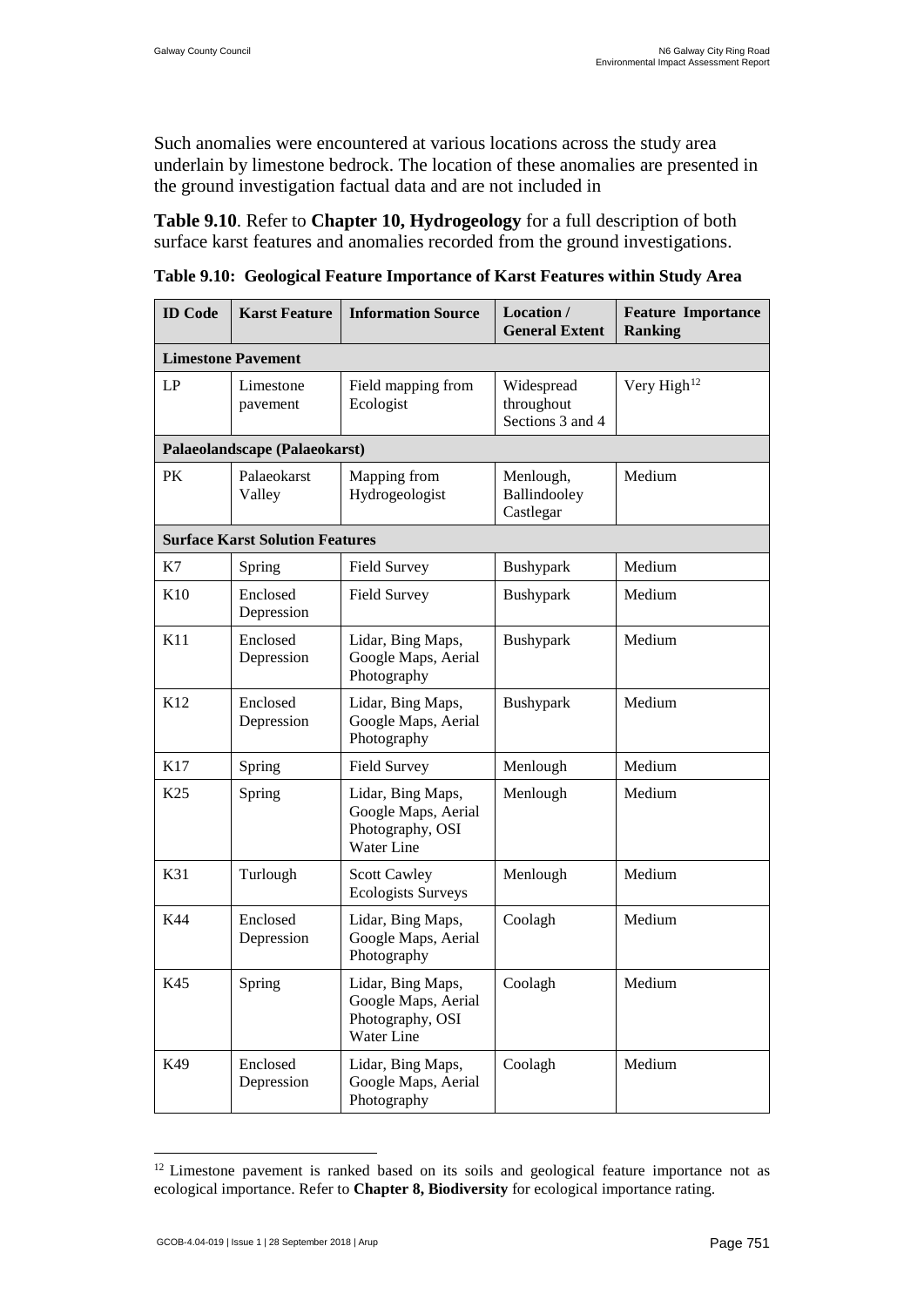| <b>ID</b> Code   | <b>Karst Feature</b>   | <b>Information Source</b><br>Location /<br><b>General Extent</b>                        |                   | <b>Feature Importance</b><br><b>Ranking</b> |
|------------------|------------------------|-----------------------------------------------------------------------------------------|-------------------|---------------------------------------------|
| K51              | Enclosed<br>Depression | Lidar, Bing Maps,<br>Google Maps, Aerial<br>Photography                                 | Medium<br>Coolagh |                                             |
| K54              | Enclosed<br>Depression | Lidar, Bing Maps,<br>Google Maps, Aerial<br>Photography                                 | Coolagh           | Medium                                      |
| K57              | Enclosed<br>Depression | Lidar, Bing Maps,<br>Google Maps, Aerial<br>Photography                                 | Coolagh           | Medium                                      |
| K59              | Enclosed<br>Depression | Lidar, Bing Maps,<br>Google Maps, Aerial<br>Photography                                 | Coolagh           | Medium                                      |
| K61              | Enclosed<br>Depression | <b>Field Survey</b>                                                                     | Coolagh           | Medium                                      |
| K62              | Enclosed<br>Depression | <b>Field Survey</b>                                                                     | Coolagh           | Medium                                      |
| K64              | Enclosed<br>Depression | <b>Field Survey</b>                                                                     | Coolagh           | Medium                                      |
| K <sub>67</sub>  | Enclosed<br>Depression | Lidar, Bing Maps,<br>Google Maps, Aerial<br>Photography                                 | Coolagh           | Medium                                      |
| K70              | Enclosed<br>Depression | <b>Field Survey</b>                                                                     | Coolagh           | Medium                                      |
| K71              | Enclosed<br>Depression | <b>Field Survey</b>                                                                     | Coolagh           | Medium                                      |
| K97              | Enclosed<br>Depression | Lidar, Bing Maps,<br>Google Maps, Aerial<br>Photography                                 | Castlegar         | Medium                                      |
| K104             | Enclosed<br>Depression | Lidar, Bing Maps,<br>Google Maps, Aerial<br>Photography                                 | Castlegar         | Medium                                      |
| K131             | Enclosed<br>Depression | Lidar, Bing Maps,<br>Google Maps, Aerial<br>Photography                                 | Parkmore          | Medium                                      |
| K <sub>158</sub> | Spring                 | OSI Water Line map                                                                      | Coolagh           | Medium                                      |
| K161             | Spring                 | <b>GSI Database: Well</b><br>survey carried out by<br><b>Bride Naughton GSI</b><br>1972 | Coolagh           | Medium                                      |
| K166             | Spring                 | <b>GSI Database: Well</b><br>survey carried out by<br><b>Bride Naughton GSI</b><br>1972 | Coolagh           | Medium                                      |
| K172             | Enclosed<br>Depression | Lidar, Bing Maps,<br>Google Maps, Aerial<br>Photography                                 | Coolagh           | Medium                                      |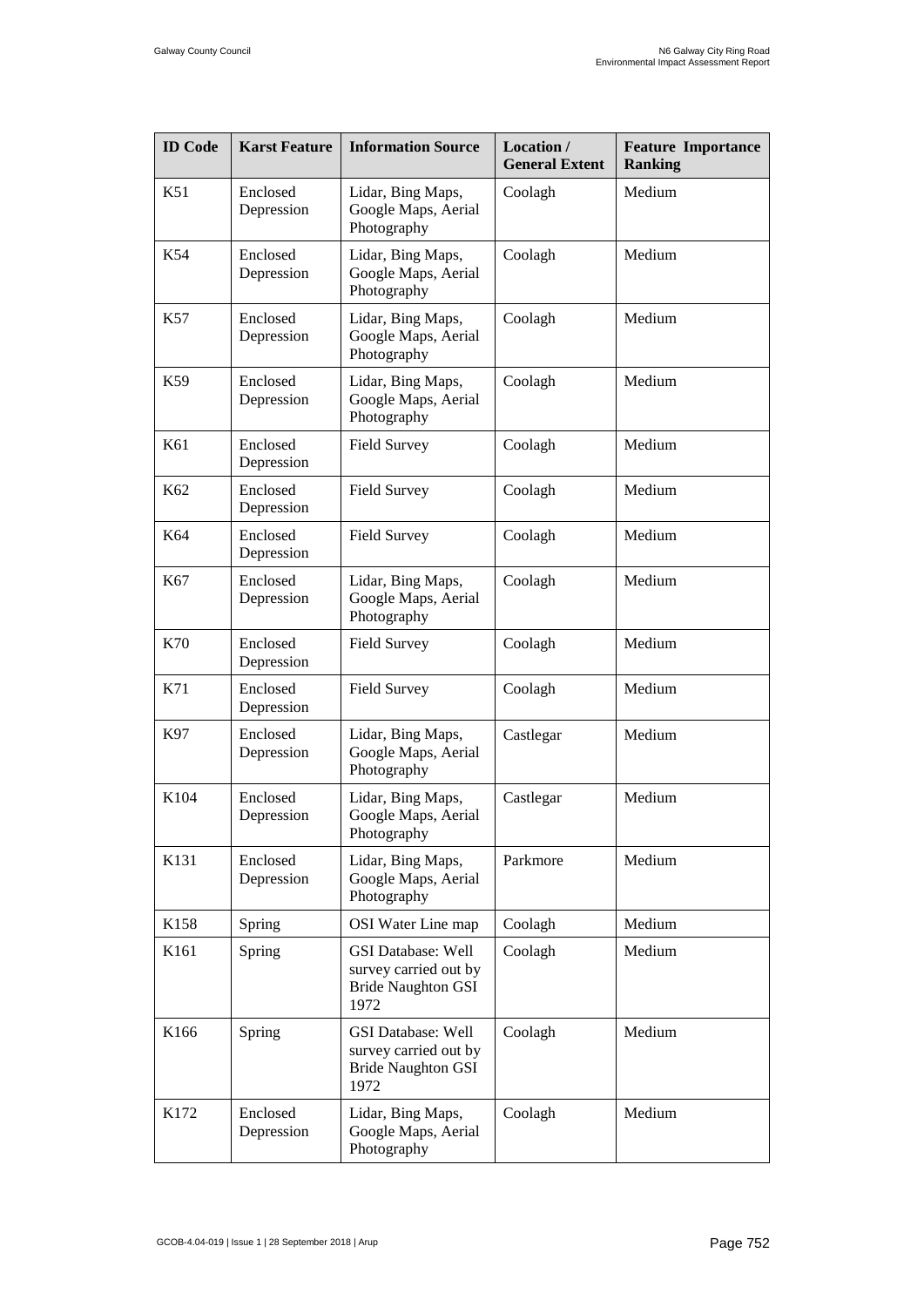| <b>ID</b> Code | <b>Karst Feature</b>   | <b>Information Source</b>                                                               | Location /<br><b>General Extent</b> | <b>Feature Importance</b><br><b>Ranking</b> |
|----------------|------------------------|-----------------------------------------------------------------------------------------|-------------------------------------|---------------------------------------------|
| K175           | Enclosed<br>Depression | <b>Field Survey</b>                                                                     | Coolagh                             | Medium                                      |
| K176           | Spring                 | <b>GSI</b> Database: Well<br>survey carried out by<br><b>Bride Naughton GSI</b><br>1972 | Coolagh                             | Medium                                      |
| K178           | Spring                 | <b>GSI</b> Database: Well<br>survey carried out by<br><b>Bride Naughton GSI</b><br>1972 | Coolagh                             | Medium                                      |
| K179           | Enclosed<br>Depression | <b>Field Survey</b>                                                                     | Coolagh                             | Medium                                      |
| K180           | Spring                 | <b>GSI</b> Database: Well<br>survey carried out by<br><b>Bride Naughton GSI</b><br>1972 | Coolagh                             | Medium                                      |
| K181           | Spring                 | <b>GSI Database: Well</b><br>survey carried out by<br><b>Bride Naughton GSI</b><br>1972 | Coolagh                             | Medium                                      |
| K193           | Enclosed<br>Depression | <b>Field Survey</b>                                                                     | Coolagh                             | Medium                                      |
| K328           | Enclosed<br>Depression | <b>Bing Maps</b>                                                                        | Parkmore                            | Medium                                      |

### <span id="page-24-0"></span>**9.3.7 Soft and/or Unstable Ground**

Soft deposits consist of peat, alluvium or very soft cohesive material. These soft compressible deposits, which are located within the study area, are presented in **Figure 9.7.001** to **Figure 9.7.002** and **Figure 9.7.101** to **Figure 9.7.114**. Various sources of information were consulted in establishing these areas along the study area namely:

- Teagasc Subsoil map, produced by Teagasc, EPA and GSI
- GSI database of historical landslides
- EPA subsoil mapping
- Ground Investigation data

The Teagasc Subsoil map outlined locations of soft soil within the study area and the GSI database shows no recorded landslide events within the study area.

<span id="page-24-1"></span>Areas containing peat and very soft to soft cohesive material identified within the study area were primarily obtained through assessment of intrusive investigation and consultation of the EPA Subsoil mapping. The ground investigation soil log descriptions (soft, very soft) and in-situ strength testing were used to determine the location of soft deposits. In accordance with EN ISO 14688-2:2004, material with an undrained shear strength of 40 kPa is considered a soft deposit.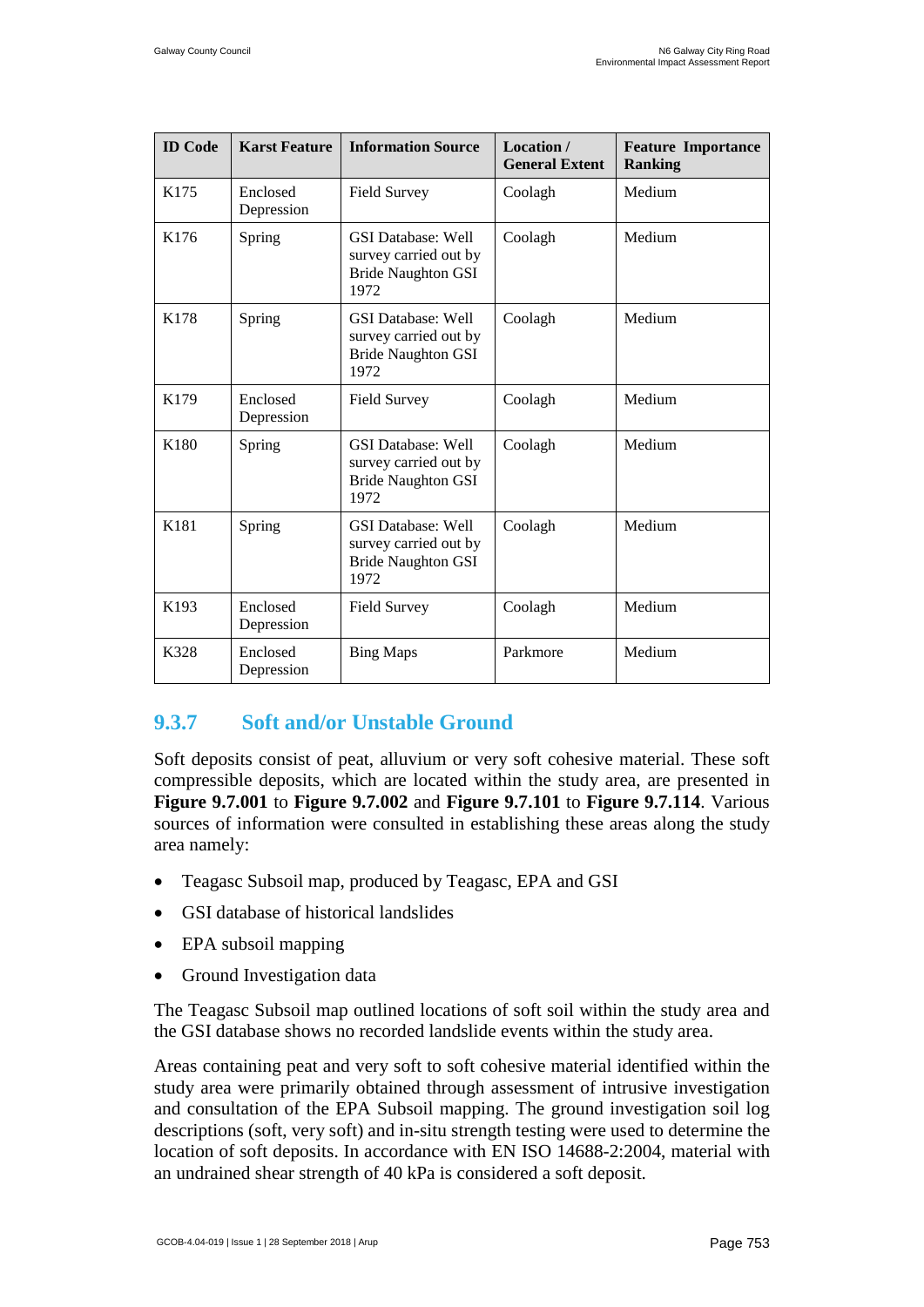According to the Teagasc subsoil mapping for the county, less than 1% of the peatland areas in County Galway fall within the study area. Areas containing peat and soft soil are displayed in **Figure 9.7.001** to **Figure 9.7.002** and **Figure 9.7.101** to **Figure 9.7.114** and the conceptual site model as presented in **Figure 9.8.001** to **Figure 9.8.012**.

#### *Section 1: Chainage 0+000 to 8+500*

Intrusive investigation indicates the existence of peaty topsoil and shallow deposits of peat throughout Section 1. The evidence and likelihood of this material reduces at Dangan, where the landcover enters the urban fabric. Typically, the depths observed for the peat were less than 1.0m however a number of locations were identified where the peat extended up to thicknesses of 2.0m or soft deposits up to thicknesses of 3.6m, as presented in **Figure 9.8.001** to **Figure 9.8.012**. The soft deposits are typically non-organic, however organic deposits were encountered in Na Foraí Maola and Aille. These are isolated instances only and are likely due to the overlying peat.

#### *Section 2: Chainage 8+500 to 9+400*

Peat is recorded in the upper, northern part of the study area within Section 2. Alluvial deposits and highly organic soft deposits were encountered along the bank of the River Corrib.

#### *Section 3: Chainage 9+400 to 14+000*

Peat was observed in the valley area at Coolough, Menlough, west of Lackagh Quarry. This is mixed with highly organic soft ground deposits and alluvial deposits as per the intrusive investigation and GSI subsoil mapping. Geophysical surveying during the commissioned site investigation indicates that the likely deposition of these deposits as is associated with infilling of deep buried valleys or palaeovalleys.

A significant palaeokarst feature was uncovered west of Lackagh quarry with palaeokarst fill encountered to 101.5m below ground level (blg) in one exploratory hole. This is significantly deeper than the shallow bedrock in the immediate vicinity which includes Limestone pavement.

Peat was also encountered at Ballindooley Lough, with historic ground investigation showing peat up to 3.7m in thickness. Soft deposits, mixed with peat are expected both west and east of the N84 Headford Road, as the geophysical survey indicate the potential presence of deep buried valleys either side of the N84 Headford Road.

#### *Section 4: Chainage 14+000 to 17+500*

Isolated instances of soft ground were encountered in Section 4. A buried valley was uncovered following a geophysical survey, with intrusive investigation confirming the anomaly. Only two isolated instances of peat were encountered in historic and recent intrusive investigations, along with only one instance of slightly organic material.

In determining the feature importance of soft ground, the soil types have been grouped and are ranked in the **[Table 9.11](#page-26-1)**.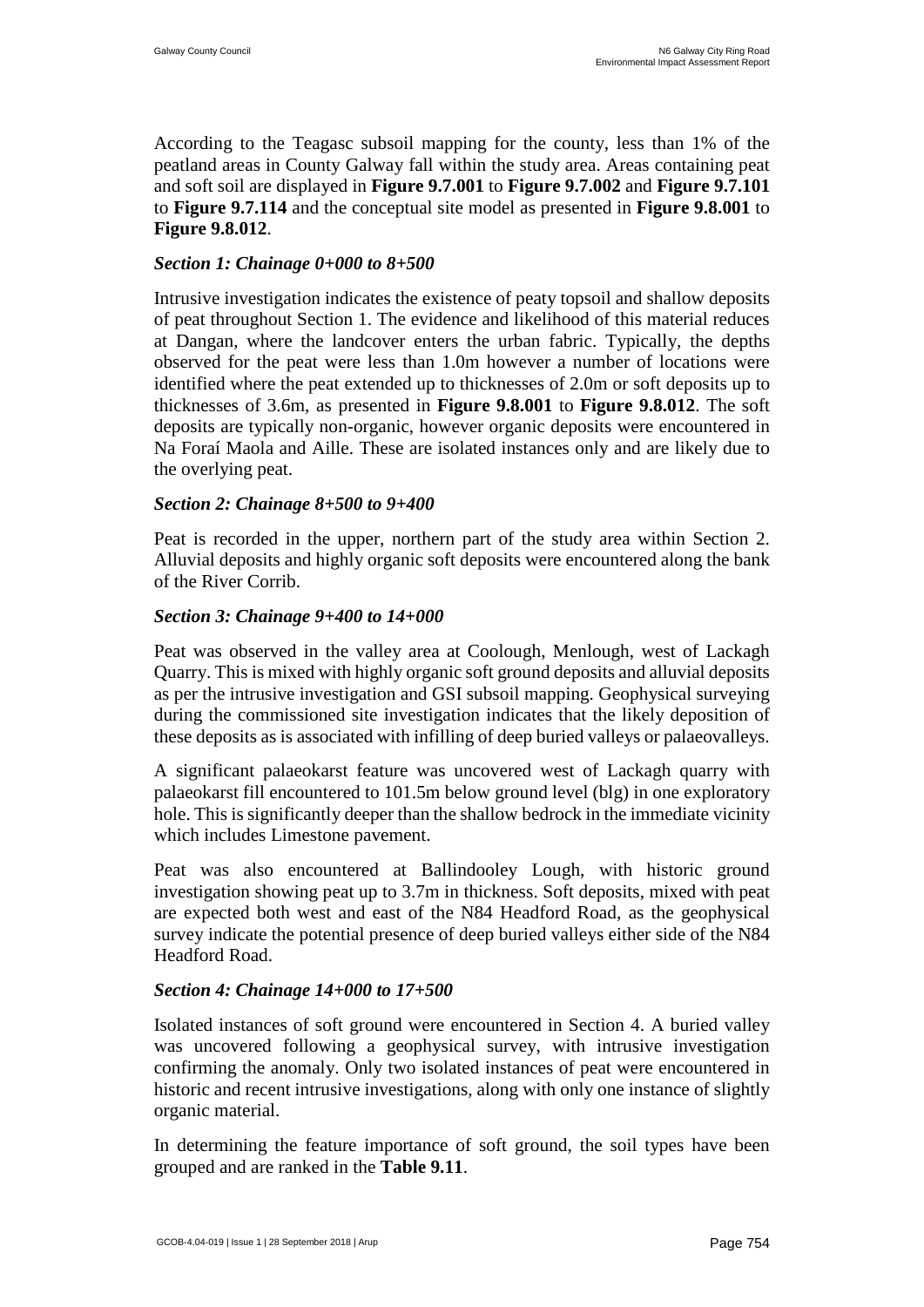| Feature | <b>Description</b> | <b>Feature Importance Ranking</b> |
|---------|--------------------|-----------------------------------|
| GEOHZ01 | Peat               | Low                               |
| GEOHZ02 | Soft Organic $13$  | Low                               |
| GEOHZ03 | Soft Non-Organic   | Low                               |

#### <span id="page-26-1"></span>**Table 9.11: Geological Feature Importance for Geohazards within Study Area**

### <span id="page-26-0"></span>**9.3.8 Contaminated Land**

Various sources of information were consulted in assessing the study area for locations of potential contaminated land:

- CORINE land cover mapping
- Teagasc Soil map
- EPA
- Ground Investigation data

No known areas of contaminated ground were identified. Industrial sites may be the source of locally contaminated land due to site activities. Approximately 5% of the study area is comprised of Industrial and Commercial Units in accordance with the CORINE land cover mapping. However, these sites operate within the EPA Industrial Emissions (IE) licence framework and due to the regulated nature of their activities, the risk of contamination is low.

There are no sites within the study area that have been granted a waste water discharge licence.

Made ground has been defined as soil which has been altered in some way by human activity (imported and placed in-situ). Made ground has been observed in the form of inclusions of metal, glass, copper piping, ceramic piping. All locations of made ground are presented in the conceptual site model **Figure 9.8.001** to **Figure 9.8.012**. Based on the Teagasc Soil mapping less than 10% of the study area is comprised as made ground with approximately 30% of the study area comprised of artificial surfaces.

In 1996 the EPA began licensing certain activities in the waste sector which include landfills, transfer stations, hazardous waste disposal and other significant waste disposal and recovery activities. It has been determined from consultation with Galway County Council (29 August 2016) that there are no known historical (or legacy) landfills within the study area.

#### *Section 1: Chainage 0+000 to 8+500*

No known areas of contaminated ground were identified.

<sup>&</sup>lt;sup>13</sup> Palaeolandscape fill is anticipated to be organic in nature, particularly due to the highly organic material encountered along the River Corrib and isolated instance at other locations identified to be overlaying palaeolandscape valleys. No organic testing has been conducted in the palaeolandscape fill in the project specific ground investigation.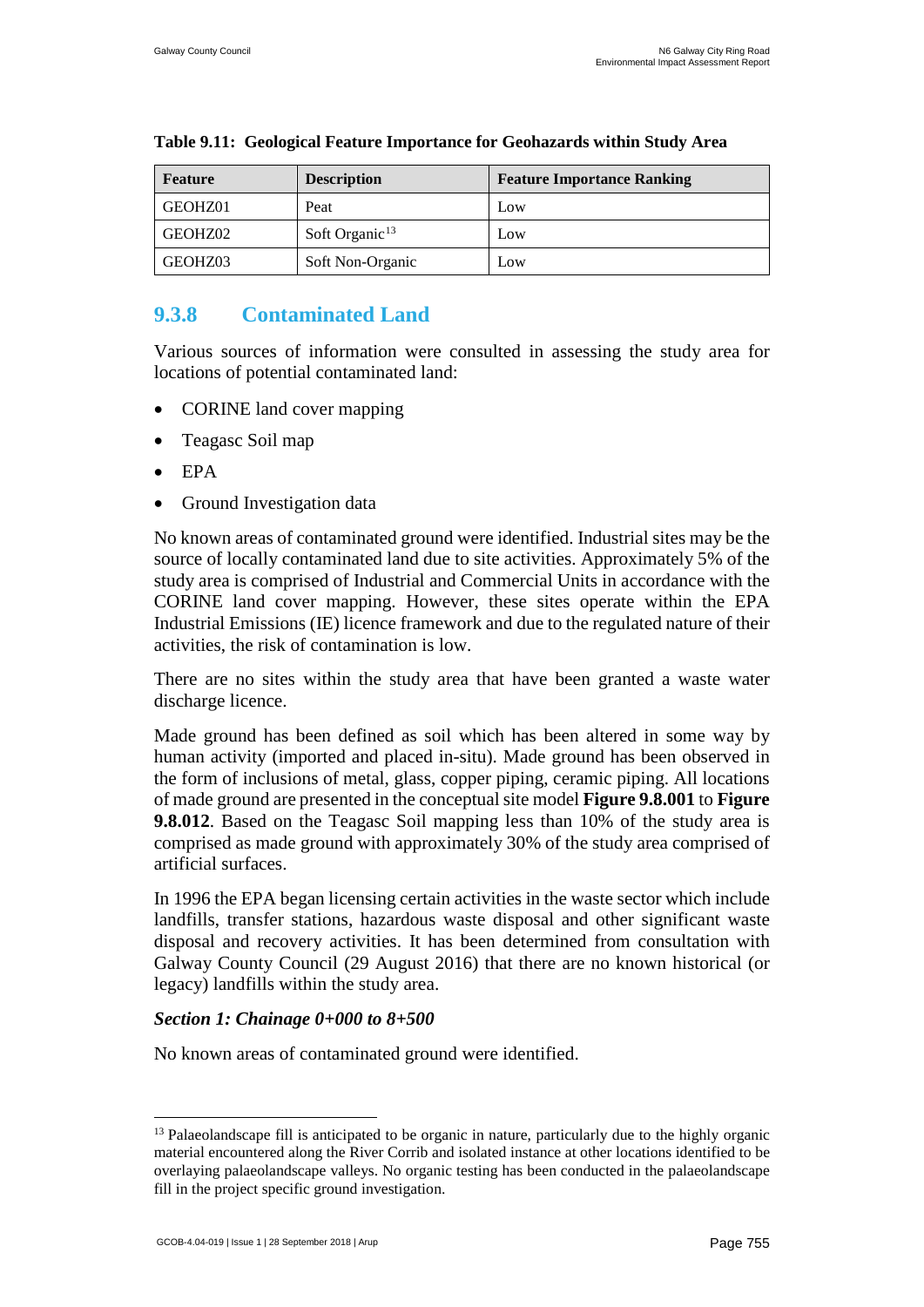CORINE and Teagasc subsoil mapping highlight areas of artificial surfaces due to residential dwellings, commercial properties and industrial usage.

One site was identified which previously had a Certificate of Registration for the importation of Construction and Demolition Waste. The certificate expired on the 28 May 2015.

#### *Section 2: Chainage 8+500 to 9+400*

No known areas of contaminated ground were identified.

CORINE and Teagasc subsoil mapping highlight areas of artificial surfaces due to residential dwellings, commercial properties, industrial usage and university buildings.

#### *Section 3: Chainage 9+400 to 14+000*

No known areas of contaminated ground were identified.

CORINE and Teagasc subsoil mapping highlight areas of artificial surfaces due to residential dwellings, commercial properties and industrial usage.

#### *Section 4: Chainage 14+000 to 17+500*

No known areas of contaminated ground were identified.

CORINE and Teagasc subsoil mapping highlight areas of artificial surfaces due to residential dwellings, commercial properties, sport and leisure facilities and industrial usage.

Three licenced IPPC facilities were identified in Section 4. These are tabulated in **[Table 9.12](#page-27-0)** and are provided in in **Figure 9.7.001** to **Figure 9.7.002** and **Figure 9.7.101** to **Figure 9.7.114**.

<span id="page-27-0"></span>

|      |  |  | Table 9.12: Geological Feature Importance for Contaminated Land within Study |  |  |
|------|--|--|------------------------------------------------------------------------------|--|--|
| Area |  |  |                                                                              |  |  |

| <b>Feature</b>                  | Status /<br><b>Extent</b> in<br>Percentage | <b>Description</b>                   | Location /<br><b>General</b><br><b>Extent</b> | Feature<br>Importance<br><b>Ranking</b> |  |  |
|---------------------------------|--------------------------------------------|--------------------------------------|-----------------------------------------------|-----------------------------------------|--|--|
| <b>Licensed IPPC Facilities</b> |                                            |                                      |                                               |                                         |  |  |
| IP <sub>01</sub>                | Licensed                                   | Medtronic Vascular Galway<br>Ltd     | Parkmore                                      | Low                                     |  |  |
| IP02                            | Surrendered                                | Irish Finishing Technologies<br>Ltd  | <b>Ballybrit</b>                              | Low                                     |  |  |
| IP03                            | Licensed                                   | <b>Boston Scientific Ireland Ltd</b> | Ballybrit                                     | Low                                     |  |  |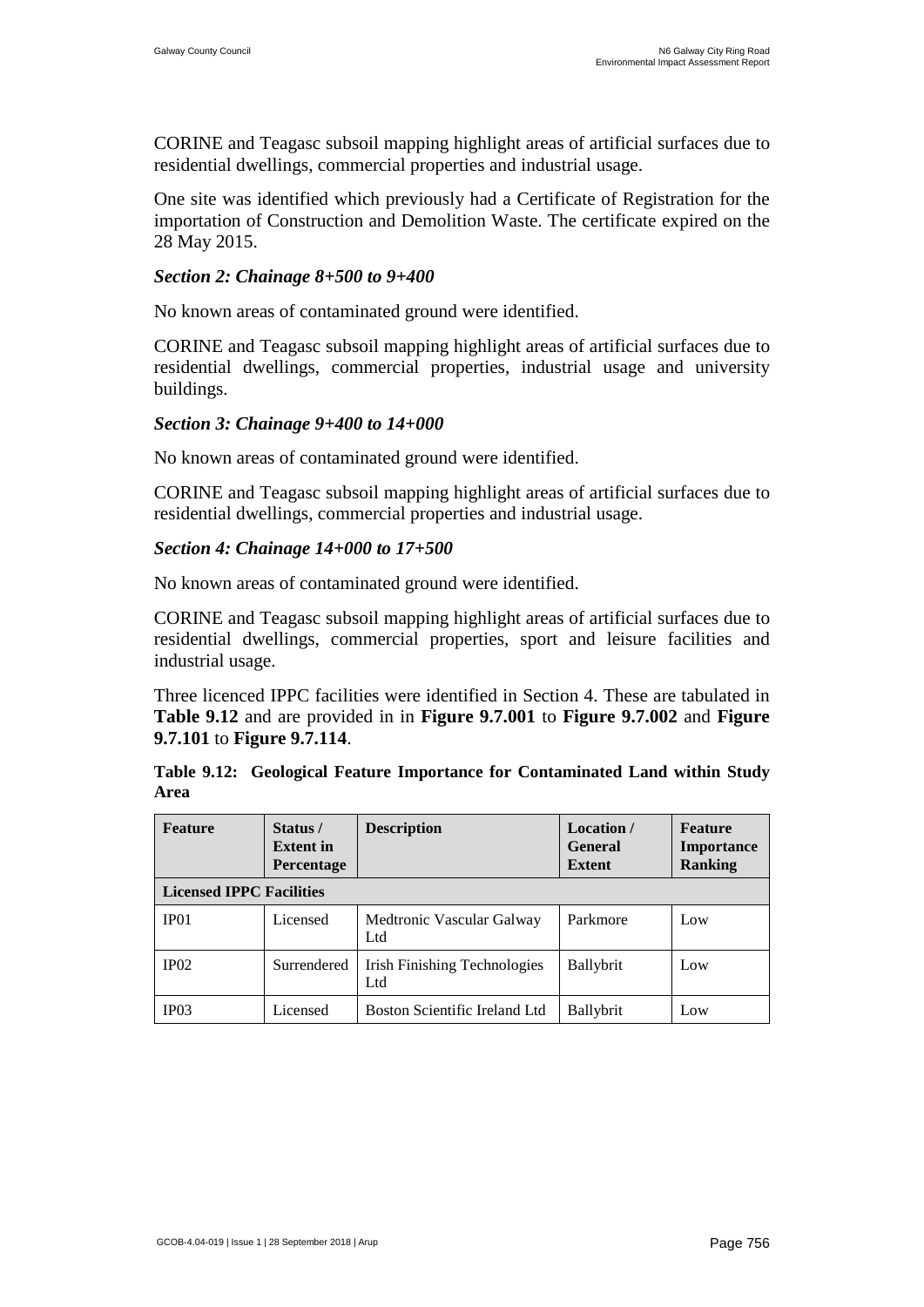### **9.3.9 Mineral / Aggregate Resources**

Various datasets were consulted in establishing the economic geology of the study area including:

- GSI: aggregate potential mapping
- GSI: mineral localities
- EPA: active mine sites

#### These datasets are presented in **Figure 9.6.001** to **Figure 9.6.002** and **Figure 9.6.101** to **Figure 9.6.114**.

A detailed description of how the Aggregate Potential Mapping was developed is available in Issue No. 15 of Geology Matters as part of the Newsletter of the Geological Survey of Ireland or on the GSI website  $14$ .

The existence of high or very high potential aggregate within the study area will result in a loss of available aggregate. However, such potential is beneficial during construction as material can be sourced on site removing the need to import suitable / acceptable material during the construction stage in its place.

No active metallic mines exist today in the study area. Over the past 50 years, parts of the area have been extensively prospected by mineral exploration companies for base metals, but no economically viable deposits have been discovered to date. There is no record of underground mining in the area therefore there would be a low risk of underground structure collapse due to underground excavations, and as such this assessment does not consider this feature any further.

#### *Section 1: Chainage 0+000 to 8+500*

The majority of Section 1 consists of very high crushed rock aggregate potential derived from granite with instances of high crushed rock aggregate potential at the beginning of Section 1, Na Foraí Maola, in the middle at An Chloch Scoilte and at the eastern end of Section 1 in Letteragh and Ballagh. Two instances of medium crushed rock aggregate potential were identified in Section 1, at An Chloch Scoilte and Dangan.

An area of low sand and gravel aggregate potential was identified in Rahoon.

All of the metallic mineral localities identified in the study area are located at the beginning of Section 1 in Na Foraí Maola.

One non-metallic locality was identified in An Chloch Scoilte which is described as low lying granite pavement. Four historic pits and one historic quarry were identified in the eastern extent of Section 1, between Keeraun and Dangan.

#### *Section 2: Chainage 8+500 to 9+400*

The majority of Section 2 consists of very high crushed rock aggregate potential with smaller instances of both high and moderate crushed rock aggregate potential.

<span id="page-28-0"></span><sup>&</sup>lt;sup>14</sup> The Aggregate Potential Mapping section of the Spring 2014 Newsletter of the Geological Survey of Ireland is available as pdf on the GSI website

<sup>(</sup>https://www.gsi.ie/Newsletters/Aggregate+Potential+Mapping.htm)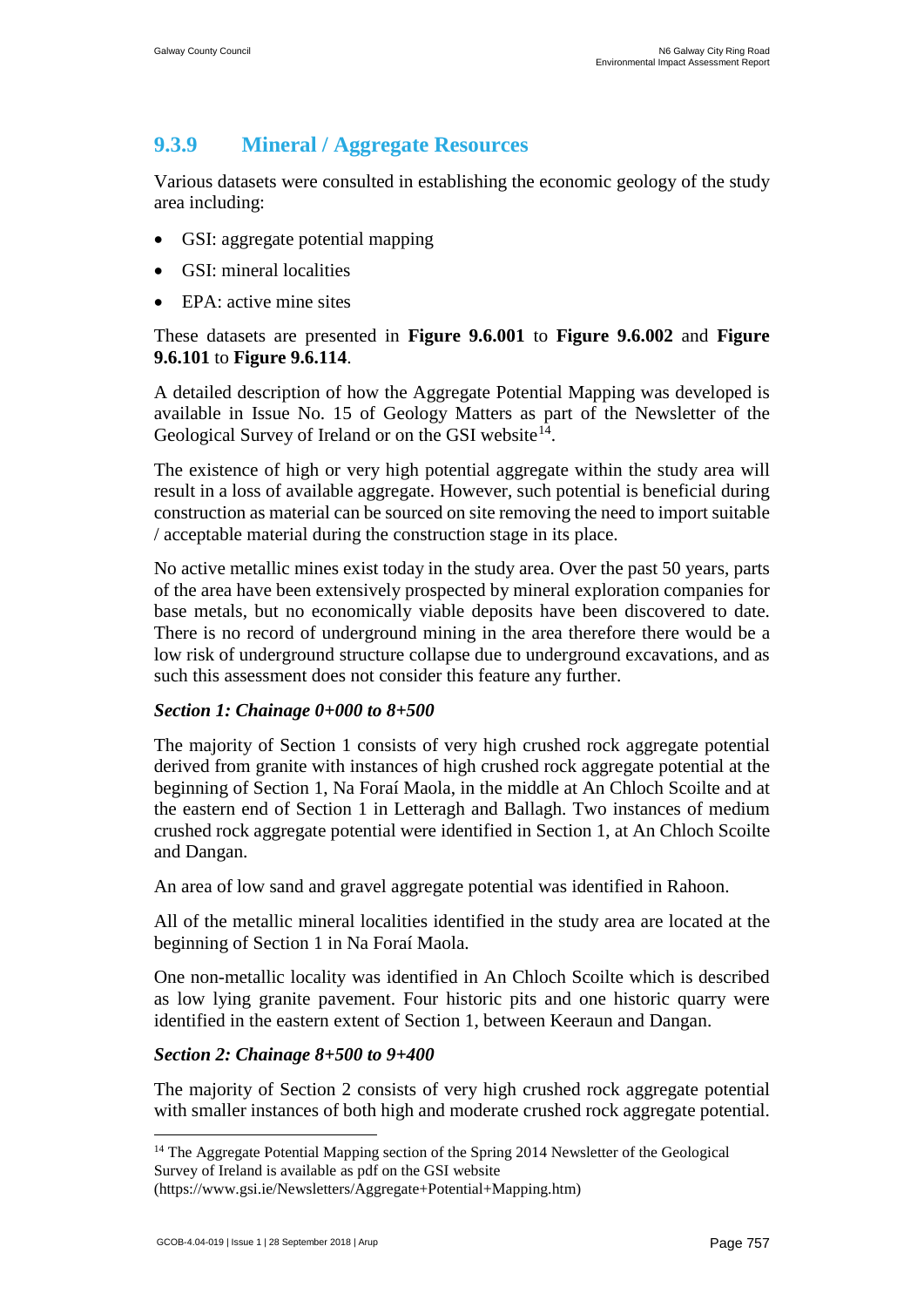The potential crushed rock in the limestone section is predominantly very high potential.

#### *Section 3: Chainage 9+400 to 14+000*

Section 3 is ultimately an area of very high crushed limestone rock aggregate potential with some very small, isolated instances of high potential.

One active (Roadstone Quarry at Twomileditch) and one disused quarry (Lackagh Quarry in Coolagh) are located in Section 3.

#### *Section 4: Chainage 14+000 to 17+500*

Section 4 is regarded as having very high crushed limestone rock aggregate potential. Two historic quarries and one historical gravel pit are located in Section 4.

| ID                                  | <b>Type</b>     | <b>Description</b>                            | <b>Location / Extent</b>              | <b>Feature</b><br><b>Importance</b><br><b>Ranking</b> |
|-------------------------------------|-----------------|-----------------------------------------------|---------------------------------------|-------------------------------------------------------|
| <b>Active Quarries</b>              |                 |                                               |                                       |                                                       |
| Q <sub>01</sub>                     | <b>Disused</b>  | Lackagh Quarry                                | Lackagh                               | Medium                                                |
| Q <sub>02</sub>                     | Active          | Roadstone<br><b>Twomileditch Quarry</b>       | Polkeen                               | Very High                                             |
| <b>Active and Historic Quarries</b> |                 |                                               |                                       |                                                       |
| HPQ01                               | Historic        | Sourced from OSI<br>6inch mapping             | Keeraun                               | Low                                                   |
| HPQ02                               | Historic        | Sourced from OSI<br>6inch mapping             | Keeraun                               | Low                                                   |
| HPQ03                               | Historic        | Sourced from OSI<br>6inch mapping             | Keeraun                               | Low                                                   |
| HPQ04                               | Historic        | Sourced from OSI<br>6inch mapping             | Letteragh                             | Low                                                   |
| HPQ05                               | Historic        | Sourced from OSI<br>6inch mapping             | Ballagh                               | Low                                                   |
| HPQ06                               | Historic        | Sourced from OSI<br>6inch mapping             | Ballybrit                             | Low                                                   |
| HPQ07                               | Historic        | Sourced from OSI<br>6inch mapping             | Ballybrit                             | Low                                                   |
| HPQ08                               | Historic        | Sourced from OSI<br>6inch mapping             | Parkmore                              | Low                                                   |
| <b>Aggregate Potential</b>          |                 |                                               |                                       |                                                       |
| <b>VHPCR</b>                        | Crushed<br>Rock | Very high crushed rock<br>aggregate potential | Entire Study Area<br>(89%)            | Very High                                             |
| <b>HPCR</b>                         | Crushed<br>Rock | High crushed rock<br>aggregate potential      | Na Foraí Maola, An<br>Chloch Scoilte, | High                                                  |

#### **Table 9.13: Geological Feature Importance of Mineral / Aggregate Resources within the Study Area**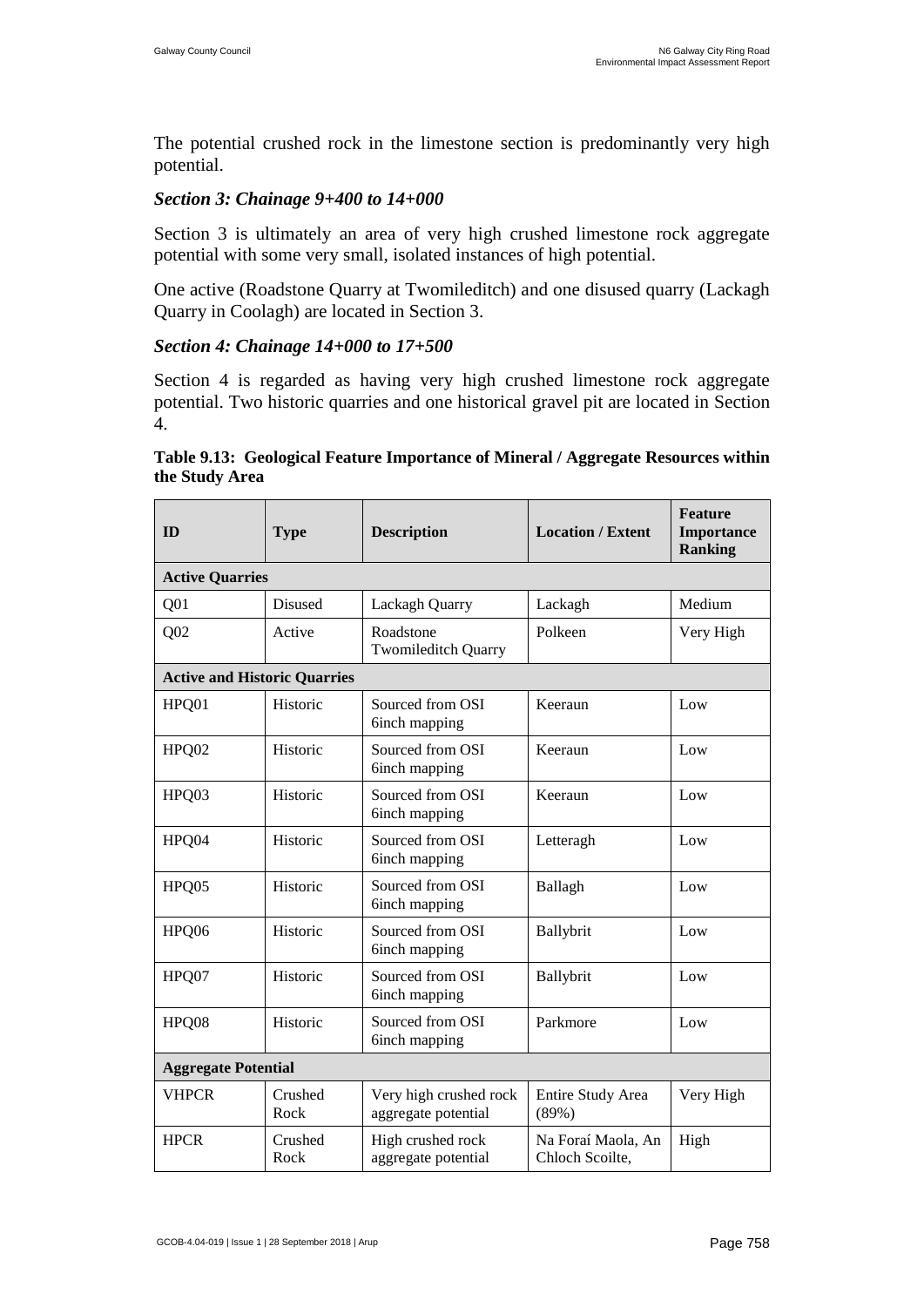<span id="page-30-0"></span>

| ID                        | <b>Type</b>        | <b>Description</b>                           | <b>Location / Extent</b>           | <b>Feature</b><br>Importance<br><b>Ranking</b> |
|---------------------------|--------------------|----------------------------------------------|------------------------------------|------------------------------------------------|
|                           |                    |                                              | Rahoon, Letteragh,<br>Dangan (10%) |                                                |
| <b>MPCR</b>               | Crushed<br>Rock    | Moderate crushed rock<br>aggregate potential | An Chloch Scoilte,<br>Dangan (1%)  | Medium                                         |
| <b>LPSAGR</b>             | Sand and<br>Gravel | Low sand and gravel<br>aggregate potential   | Rahoon and<br>Ballybrit            | Low                                            |
| <b>Mineral Localities</b> |                    |                                              |                                    |                                                |
| ML01                      | Metallic           | Copper                                       | Na Foraí Maola                     | Low                                            |
| ML02                      | Metallic           | <b>Iron</b>                                  | Na Foraí Maola                     | Low                                            |
| ML03                      | Metallic           | Molybdenum                                   | Na Foraí Maola                     | Low                                            |
| ML04                      | Metallic           | Iron                                         | Na Foraí Maola                     | Low                                            |
| ML05                      | Metallic           | Molybdenum                                   | Na Foraí Maola                     | Low                                            |
| ML06                      | Metallic           | Copper                                       | Na Foraí Maola                     | Low                                            |
| <b>ML07</b>               | Metallic           | Copper                                       | Na Foraí Maola                     | Low                                            |
| <b>ML08</b>               | Metallic           | Iron                                         | Na Foraí Maola                     | Low                                            |
| ML09                      | Metallic           | Molybdenum                                   | Na Foraí Maola                     | Low                                            |
| ML10                      | Metallic           | Iron                                         | Na Foraí Maola                     | Low                                            |
| ML11                      | Metallic           | Copper                                       | Na Foraí Maola                     | Low                                            |
| ML12                      | Metallic           | Copper                                       | Na Foraí Maola                     | Low                                            |
| ML13                      | Metallic           | Iron                                         | Na Foraí Maola                     | Low                                            |
| ML14                      | Metallic           | Molybdenum                                   | Na Foraí Maola                     | Low                                            |
| ML15                      | Metallic           | Copper                                       | Na Foraí Maola                     | Low                                            |
| ML16                      | Metallic           | <b>Iron</b>                                  | Na Foraí Maola                     | Low                                            |
| ML17                      | Metallic           | Fluorspar                                    | Na Foraí Maola                     | Low                                            |
| ML18                      | Non-<br>Metallic   | Low lying Granite<br>pavement                | An Chloch Scoilte                  | Low                                            |
| ML19                      | Non-<br>Metallic   | <b>Disused Granite</b><br>Quarry             | Letteragh                          | Low                                            |
| ML20                      | Non-<br>Metallic   | <b>Disused Granite</b><br>Quarry             | Ballagh                            | Low                                            |
| ML21                      | Non-<br>Metallic   | Dimension stone                              | Lackagh Quarry,<br>Coolagh         | Low                                            |
| ML22                      | Non-<br>Metallic   | Limestone (in general)                       | Lackagh Quarry,<br>Coolagh         | Low                                            |
| ML23                      | Non-<br>Metallic   | Dimension stone                              | Roadstone Quarry,<br>Twomileditch  | Very High                                      |
| ML24                      | Non-<br>Metallic   | Limestone (in general)                       | Roadstone Quarry,<br>Twomileditch  | Very High                                      |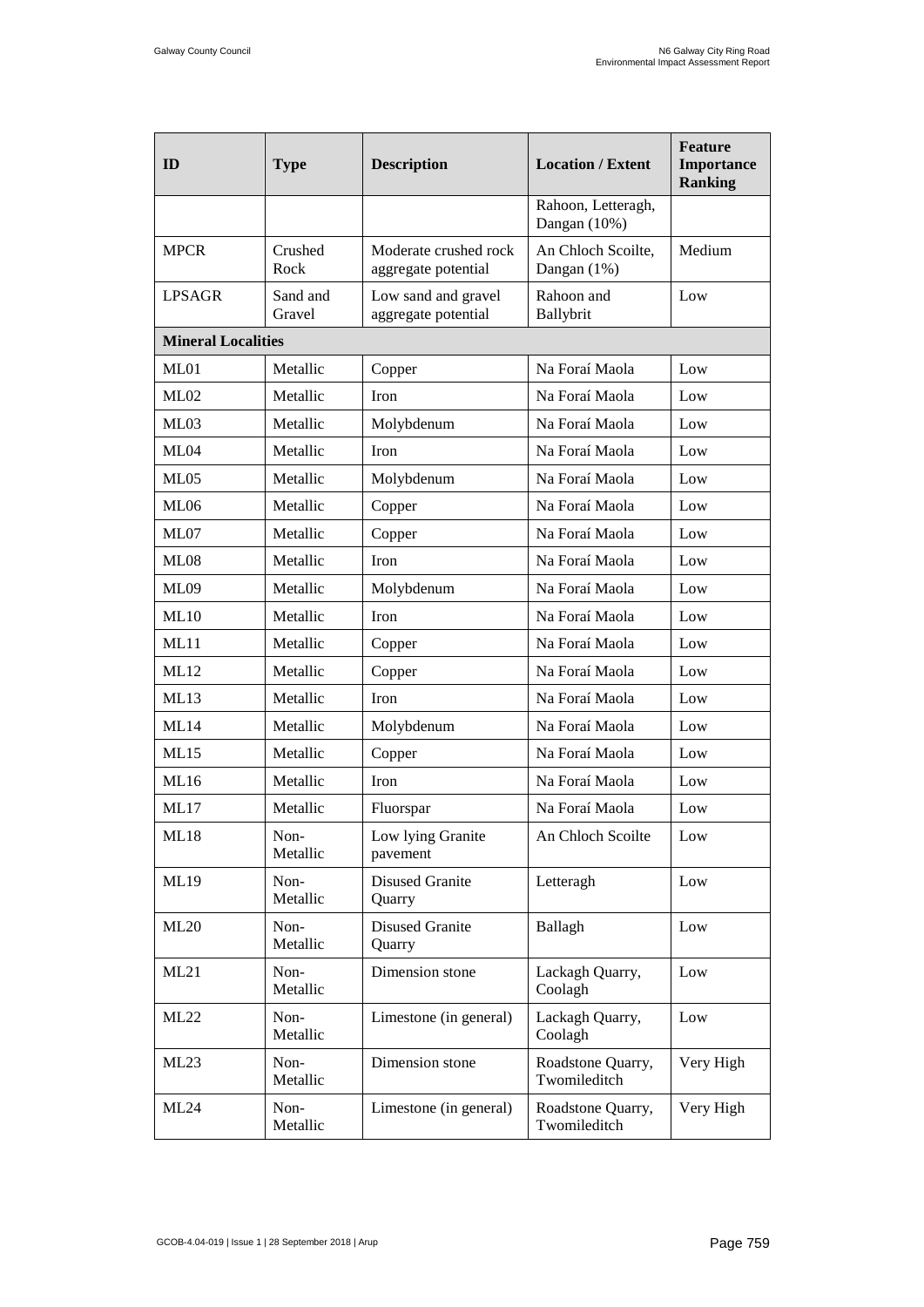### **9.3.10 Geological Heritage Areas**

The Irish Geological Heritage Programme is a partnership between the GSI and the National Parks and Wildlife Service (NPWS). The programme was developed to identify, document the geological heritage and protect and conserve it. Consultation was conducted with the GSI in order to identify all geological heritage sites within the study area.

The Galway County Development Plan (2015-2021) states that it is a Natural Heritage and Biodiversity policy (NHB 2) to recognise that nature conservation is not just confined to designated sites and acknowledge the need to protect nondesignated habitats and landscapes and also (NHB 5) to protect, conserve and enhance important geological and geo-morphological systems in the county and seek to promote access to such sites where possible.

Consideration was given to Table 4.3 Network of Local Biodiversity Areas and Table 4.4 Other Areas/Features of Local Importance in the City from the Galway City Council Development Plan 2017-2023.

#### *Section 1: Chainage 0+000 to 8+500*

Igneous intrusions (GHA06) and observable magma mingling are located at the very beginning of Section 1, on the coastal side of the R336.

#### *Section 2: Chainage 8+500 to 9+400*

No geological heritage sites have been identified in Section 2.

#### *Section 3: Chainage 9+400 to 14+000*

Roadstone Quarry (GHA01) is located at Twomileditch in Section 3.

#### *Section 4: Chainage 14+000 to 17+500*

No geological heritage sites have been identified in Section 4.

#### **Table 9.14: Geological Feature Importance of Heritage Areas within Study Area**

| ID    | <b>Site Name</b>                 | <b>Principle Characteristic</b>                                                                                              | Feature<br><b>Importance</b><br><b>Ranking</b> |
|-------|----------------------------------|------------------------------------------------------------------------------------------------------------------------------|------------------------------------------------|
| GHA01 | Roadstone Quarry on<br>Tuam Road | Heritage / large existing quarry.<br>Limestone quarry producing<br>aggregates, agricultural ground<br>limestone and concrete | Very High                                      |
| GHA06 | Igneous Intrusions               | Observable magma mingling                                                                                                    | Very High                                      |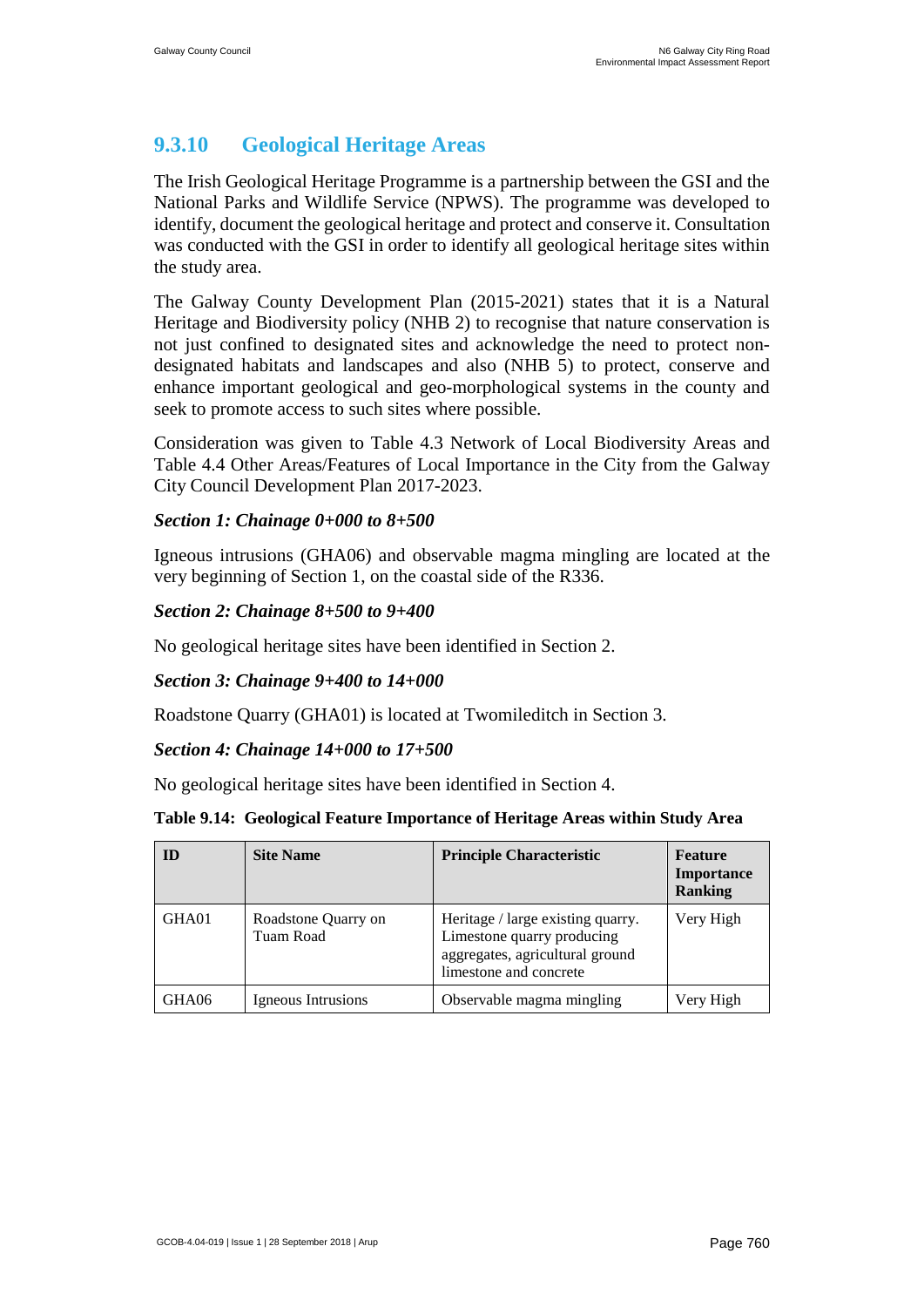### **9.3.11 Summary of Geological Feature Importance**

A summary of the geological features with an importance of medium or higher found within the study area, are presented below in **[Table 9.15](#page-32-0)**.

| ID                        | <b>Feature</b><br>Name / ID                              | <b>Description / Location</b>                                             | <b>Feature Importance</b><br><b>Ranking</b> |  |  |  |  |
|---------------------------|----------------------------------------------------------|---------------------------------------------------------------------------|---------------------------------------------|--|--|--|--|
| <b>Agricultural Soils</b> |                                                          |                                                                           |                                             |  |  |  |  |
| AminDW                    | Deep well<br>drained<br>non-<br>calcareous<br>soil       | Deep well drained non-<br>calcareous soil. Widespread<br>in Section 1     | High                                        |  |  |  |  |
| AminSW                    | Shallow<br>well<br>drained<br>non-<br>calcareous<br>soil | Shallow well drained non-<br>calcareous soil. Widespread<br>in Section 1  | High                                        |  |  |  |  |
| <b>BminDW</b>             | Deep well<br>drained<br>calcareous<br>soil               | Deep well drained<br>calcareous soil. Widespread<br>in Section 3 and 4    | High                                        |  |  |  |  |
| <b>BminSW</b>             | Shallow<br>well<br>drained<br>calcareous<br>soil         | Shallow well drained<br>calcareous soil. Widespread<br>in Section 3 and 4 | High                                        |  |  |  |  |
| <b>Karst Features</b>     |                                                          |                                                                           |                                             |  |  |  |  |
| LP                        | Limestone<br>pavement                                    | Widespread across Section 3<br>and 4                                      | Very High                                   |  |  |  |  |
| PK                        | Palaeokarst<br>Valley                                    | Menlough, Ballindooley,<br>Castlegar                                      | Medium                                      |  |  |  |  |
| K7                        | Spring                                                   | Bushypark                                                                 | Medium                                      |  |  |  |  |
| K10                       | Enclosed<br>Depression                                   | Bushypark                                                                 | Medium                                      |  |  |  |  |
| K11                       | Enclosed<br>Depression                                   | Bushypark                                                                 | Medium                                      |  |  |  |  |
| K12                       | Enclosed<br>Depression                                   | Bushypark                                                                 | Medium                                      |  |  |  |  |
| K17                       | Spring                                                   | Menlough                                                                  | Medium                                      |  |  |  |  |
| K <sub>25</sub>           | Spring                                                   | Menlough                                                                  | Medium                                      |  |  |  |  |
| K31                       | Turlough                                                 | Menlough                                                                  | Medium                                      |  |  |  |  |
| K44                       | Enclosed<br>Depression                                   | Coolagh                                                                   | Medium                                      |  |  |  |  |
| K45                       | Spring                                                   | Coolagh                                                                   | Medium                                      |  |  |  |  |

<span id="page-32-0"></span>**Table 9.15: Summary of Geological Features**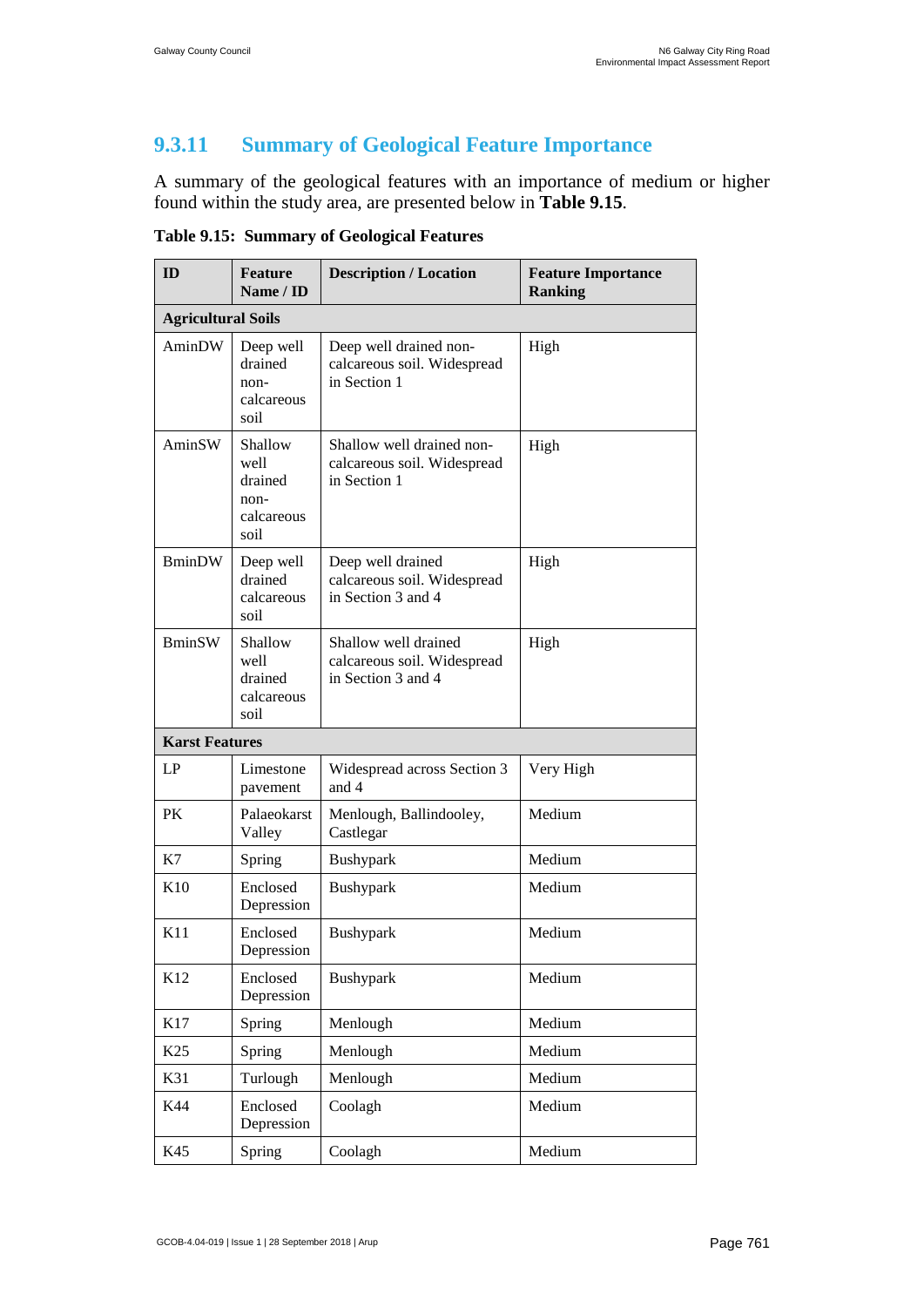| ID   | <b>Feature</b><br>Name / ID | <b>Description / Location</b> | <b>Feature Importance</b><br><b>Ranking</b> |
|------|-----------------------------|-------------------------------|---------------------------------------------|
| K49  | Enclosed<br>Depression      | Coolagh                       | Medium                                      |
| K51  | Enclosed<br>Depression      | Coolagh                       | Medium                                      |
| K54  | Enclosed<br>Depression      | Coolagh                       | Medium                                      |
| K57  | Enclosed<br>Depression      | Coolagh                       | Medium                                      |
| K59  | Enclosed<br>Depression      | Coolagh                       | Medium                                      |
| K61  | Enclosed<br>Depression      | Coolagh                       | Medium                                      |
| K62  | Enclosed<br>Depression      | Coolagh                       | Medium                                      |
| K64  | Enclosed<br>Depression      | Coolagh                       | Medium                                      |
| K67  | Enclosed<br>Depression      | Coolagh                       | Medium                                      |
| K70  | Enclosed<br>Depression      | Coolagh                       | Medium                                      |
| K71  | Enclosed<br>Depression      | Coolagh                       | Medium                                      |
| K97  | Enclosed<br>Depression      | Castlegar                     | Medium                                      |
| K104 | Enclosed<br>Depression      | Castlegar                     | Medium                                      |
| K131 | Enclosed<br>Depression      | Parkmore                      | Medium                                      |
| K158 | Spring                      | Coolagh                       | Medium                                      |
| K161 | Spring                      | Coolagh                       | Medium                                      |
| K166 | Spring                      | Coolagh                       | Medium                                      |
| K172 | Enclosed<br>Depression      | Coolagh                       | Medium                                      |
| K175 | Enclosed<br>Depression      | Coolagh                       | Medium                                      |
| K176 | Spring                      | Coolagh                       | Medium                                      |
| K178 | Spring                      | Coolagh                       | Medium                                      |
| K179 | Enclosed<br>Depression      | Coolagh                       | Medium                                      |
| K180 | Spring                      | Coolagh                       | Medium                                      |
| K181 | Spring                      | Coolagh                       | Medium                                      |
| K193 | Enclosed<br>Depression      | Coolagh                       | Medium                                      |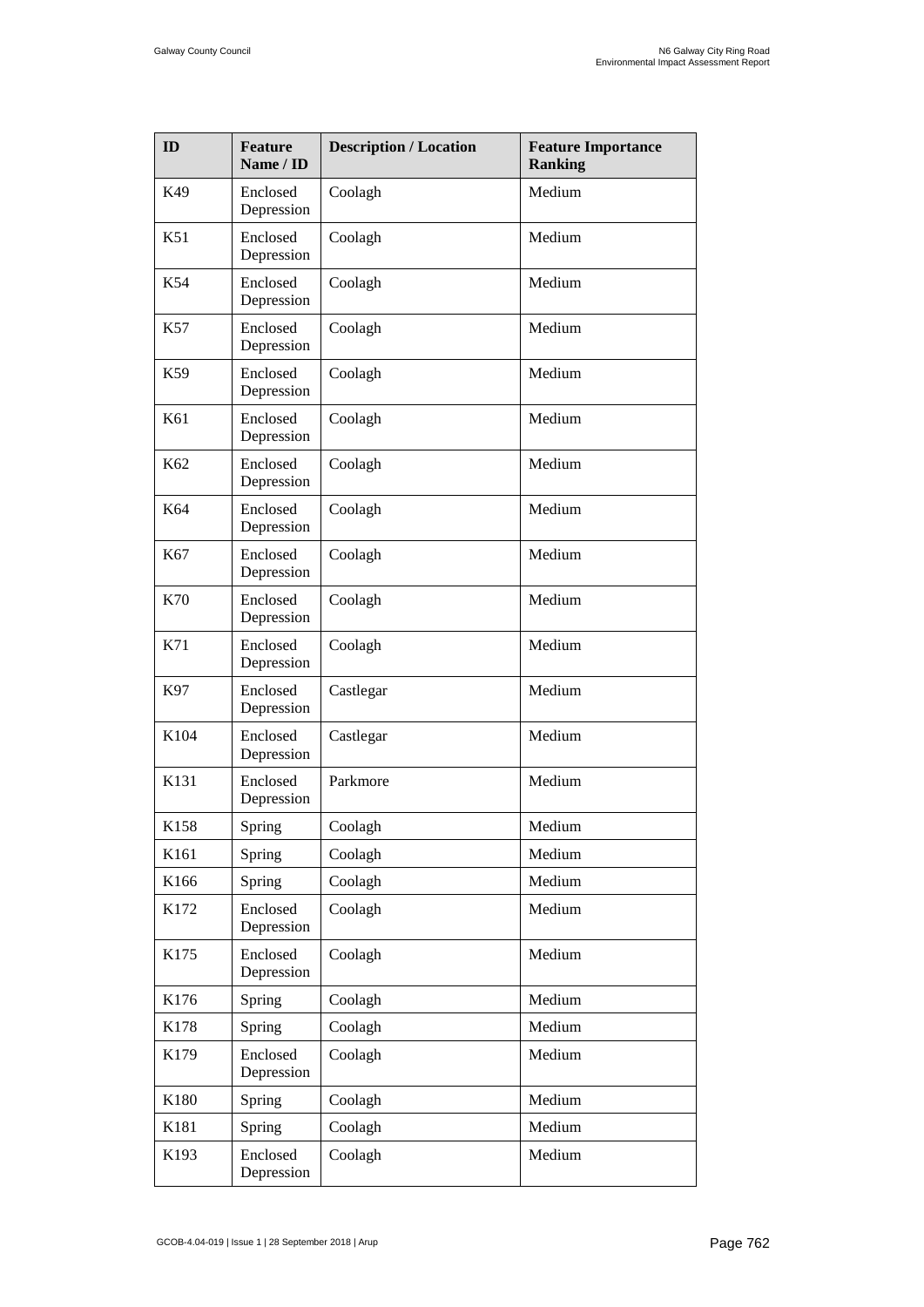| ID              | <b>Feature</b><br>Name / ID               | <b>Description / Location</b>                                                                                                   | <b>Feature Importance</b><br><b>Ranking</b> |  |  |  |  |  |
|-----------------|-------------------------------------------|---------------------------------------------------------------------------------------------------------------------------------|---------------------------------------------|--|--|--|--|--|
| K328            | Enclosed<br>Depression                    | Parkmore                                                                                                                        | Medium                                      |  |  |  |  |  |
|                 | <b>Aggregate / Resource Potential</b>     |                                                                                                                                 |                                             |  |  |  |  |  |
| Q <sub>01</sub> | Lackagh<br>Quarry -<br>Disused            | Coolagh                                                                                                                         | Medium                                      |  |  |  |  |  |
| Q <sub>02</sub> | Roadstone<br>Quarry                       | Twomileditch                                                                                                                    | Very High                                   |  |  |  |  |  |
| <b>VHPCR</b>    | Crushed<br>Rock                           | Very high crushed rock<br>aggregate potential. Entire<br>Study Area.                                                            | Very High                                   |  |  |  |  |  |
| <b>HPCR</b>     | Crushed<br>Rock                           | High crushed rock aggregate<br>potential. Na Foraí Maola,<br>An Chloch Scoilte, Rahoon,<br>Letteragh, Dangan.                   | High                                        |  |  |  |  |  |
| <b>MPCR</b>     | Crushed<br>Rock                           | Moderate crushed rock<br>aggregate potential. An<br>Chloch Scoilte, Dangan.                                                     | Medium                                      |  |  |  |  |  |
| ML23            | Roadstone<br>Dimension<br>Stone           | Twomileditch                                                                                                                    | Very High                                   |  |  |  |  |  |
| ML24            | Roadstone<br>Limestone<br>(in<br>general) | Twomileditch                                                                                                                    | Very High                                   |  |  |  |  |  |
|                 | <b>Geological Heritage</b>                |                                                                                                                                 |                                             |  |  |  |  |  |
| GHA01           | Roadstone<br>Quarry on<br>Tuam<br>Road    | Heritage / large existing<br>quarry. Limestone quarry<br>producing aggregates,<br>agricultural ground<br>limestone and concrete | Very High                                   |  |  |  |  |  |
| GHA06           | Igneous<br><b>Intrusions</b>              | Observable magma mingling<br>in Bearna                                                                                          | Very High                                   |  |  |  |  |  |

### <span id="page-34-0"></span>**9.3.12 Conceptual Site Model**

A conceptual site model was developed based on the ground investigation data. The model includes the factual data within the study area that was gathered during the ground investigations. The information is presented on **Figure 9.8.001** to **Figure 9.8.012** in plan and profile format with the profile illustrating the existing and proposed ground levels, earthwork sections, local ground investigation logs and geophysical data along the centre-line of the proposed road development. See also **Appendix A.9.1** for all ground investigation data.

The earthworks areas of cut and fill are presented in **Figure 9.8.001** to **Figure 9.8.012** and in **[Table 9.16](#page-35-0)** below. The embankment height (average and maximum, cut height (average and maximum) and the soils and geology at each earthwork areas are presented in **[Table 9.16](#page-35-0)**.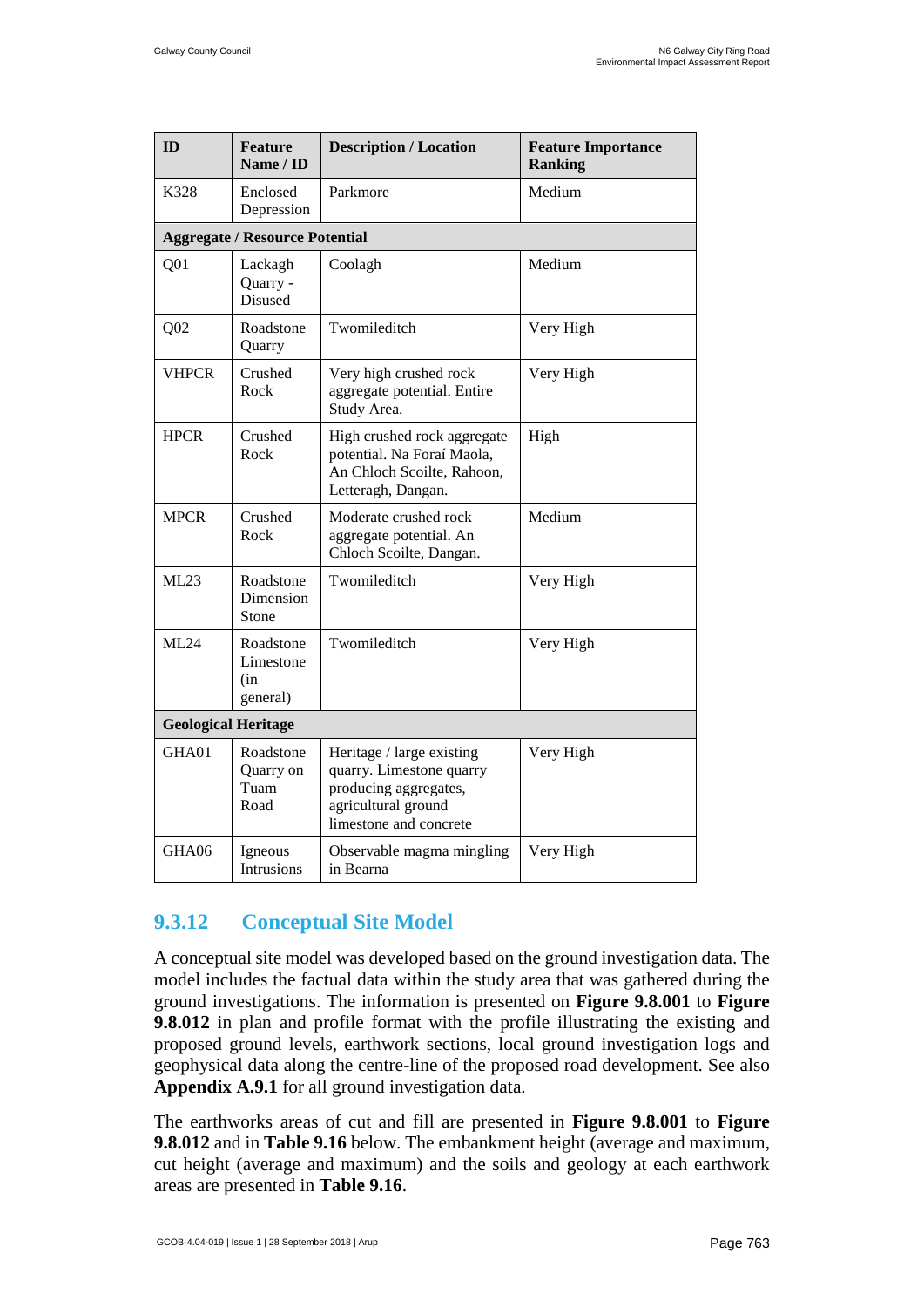#### **Table 9.16: Earthwork Areas of Cut and Fill**

<span id="page-35-0"></span>

| Earthwork<br>Reference | Earthworks<br>Dominant<br>Type | Environment<br>Section                                     | Length (m) | $Max$ Fill $(m)$ | Average Fill<br>$\binom{m}{m}$ | Cut(m)<br>Max | $\overline{\text{Cut}}$<br>Average<br>$\mathbf{m}$ | and Bedrock<br>Overburden<br>Generalised<br>Description                                                                                                           | Depth<br>Average<br>(mBGL)<br>to Rock |
|------------------------|--------------------------------|------------------------------------------------------------|------------|------------------|--------------------------------|---------------|----------------------------------------------------|-------------------------------------------------------------------------------------------------------------------------------------------------------------------|---------------------------------------|
| EW01                   | Cut                            | Section 1<br>Na Foraí Maola                                | 460        | 1.63             | 0.14                           | $-3.13$       | $-1.06$                                            | Peat over granite derived glacial gravels with areas of<br>made ground over granite bedrock                                                                       | 0.50                                  |
| <b>EW02</b>            | Fill                           | Section 1<br>Na Foraí Maola to An<br><b>Chloch Scoilte</b> | 2270       | 5.38             | 1.65                           | $-3.34$       | $-0.22$                                            | Peat over granite derived glacial gravels and some<br>deposits of cohesive glacial till with areas of made<br>ground over granite bedrock                         | 0.60                                  |
| EW03                   | Fill                           | Section 1<br><b>Ballard West</b>                           | 280        | 5.66             | 2.47                           | $\mathbf{0}$  | $\overline{0}$                                     | Peat over granite derived glacial gravels over granite<br>bedrock                                                                                                 | 0.50                                  |
| <b>EW04</b>            | Cut                            | Section 1<br><b>Ballard</b>                                | 800        | 3.61             | 0.06                           | $-6.97$       | $-3.86$                                            | Peat over granite derived glacial gravels over granite<br>bedrock                                                                                                 | 0.50                                  |
| EW05                   | Fill                           | Section 1<br>Aille                                         | 530        | 6.47             | 2.41                           | $-2.20$       | $-0.17$                                            | Peat over granite derived glacial gravels with isolated<br>instances of made ground and possibly alluvial deposits<br>near stream. Area overlying granite bedrock | 0.80                                  |
| <b>EW06</b>            | Fill                           | Section 1<br>Cappagh                                       | 820        | 4.31             | 1.53                           | $-2.45$       | $-0.27$                                            | Peat over granite derived glacial gravels over granite<br>bedrock                                                                                                 | 1.40                                  |
| <b>EW07</b>            | Cut                            | Section 1<br>Ballyburke                                    | 350        | 2.66             | 0.28                           | $-8.91$       | $-2.18$                                            | Granite derived glacial gravels over granite bedrock                                                                                                              | 1.00                                  |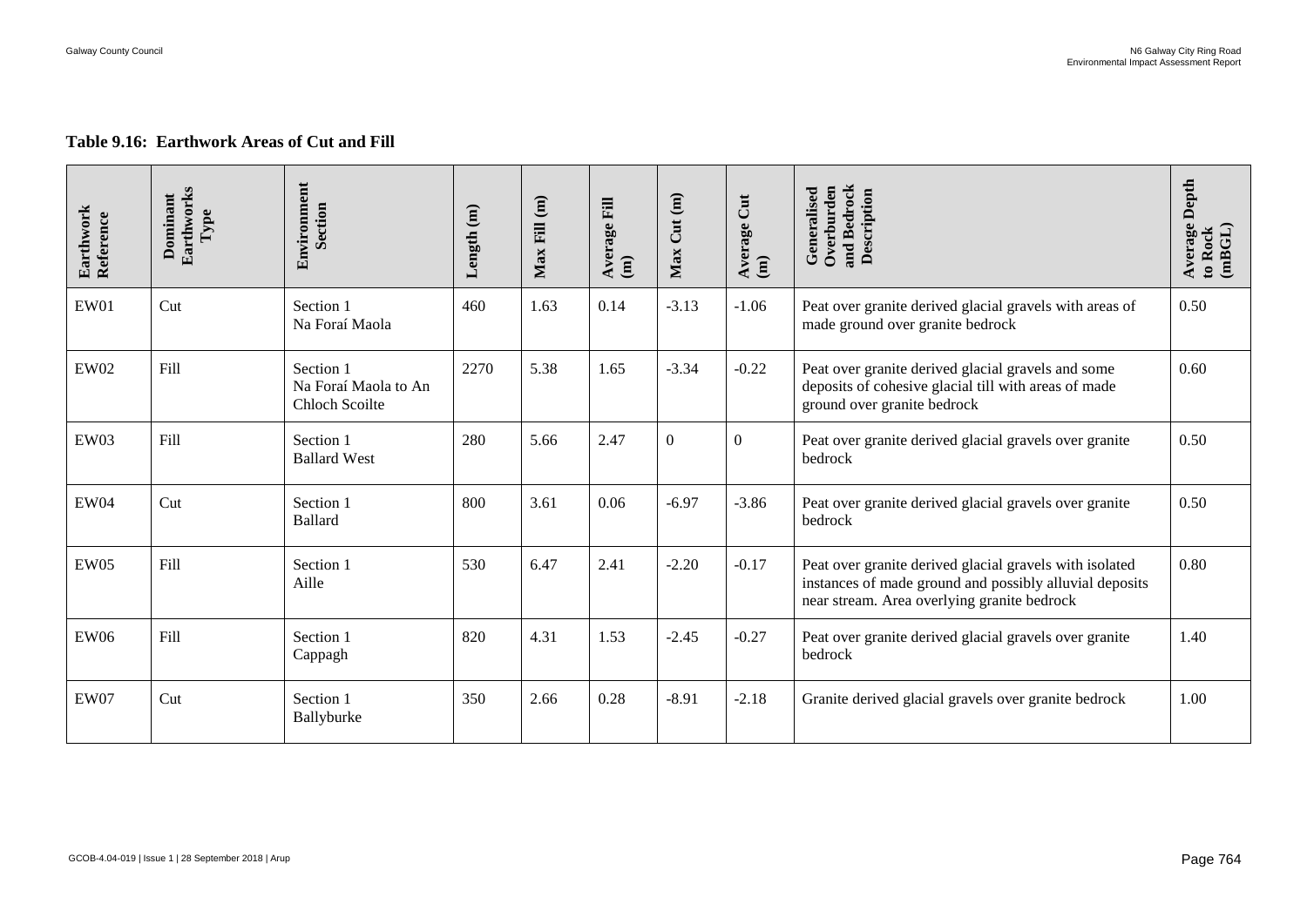| Earthwork<br>Reference | Earthworks<br>Dominant<br>Type                     | Environment<br>Section                      | Length $(m)$ | $Max$ Fill $(m)$ | Average Fill<br>$\hat{a}$ | Max Cut (m) | Average Cut<br>$\widehat{a}$ | and Bedrock<br>Description<br>Overburden<br>Generalised                                                                         | <b>Average Depth</b><br>(mBGL)<br>to Rock |
|------------------------|----------------------------------------------------|---------------------------------------------|--------------|------------------|---------------------------|-------------|------------------------------|---------------------------------------------------------------------------------------------------------------------------------|-------------------------------------------|
| <b>EW08</b>            | <b>FILL</b>                                        | Section 1<br>Ballymoneen to<br>Letteragh    | 1550         | 11.78            | 3.40                      | $-6.79$     | $-0.25$                      | Peat over granite derived glacial gravels with areas of<br>made ground over granite bedrock                                     | 1.30                                      |
| <b>EW09</b>            | <b>FIL1</b>                                        | Section 1<br>Knocknafroska/<br>Knocknabrona | 300          | 10.12            | 7.54                      | 0.00        | 0.00                         | Peat over granite derived glacial gravels over granite<br>bedrock                                                               | 2.70                                      |
| <b>EW10</b>            | <b>FILL</b>                                        | Section 1<br>Knocknafroska/<br>Knocknabrona | 300          | 6.98             | 2.73                      | $-4.28$     | $-0.84$                      | Peat over granite derived glacial gravels over granite<br>bedrock                                                               | 4.50                                      |
| EW11                   | <b>CUT</b>                                         | Section 1<br>Knocknafroska/<br>Knocknabrona | 400          | 0.00             | 0.00                      | $-14.89$    | $-8.49$                      | Peat over granite derived glacial gravels over granite<br>bedrock                                                               | 2.60                                      |
| EW12                   | <b>CUT</b>                                         | Section 1<br><b>Upper Dangan</b>            | 150          | 1.62             | 0.17                      | $-6.89$     | $-3.05$                      | Granite derived glacial gravels over granite bedrock                                                                            | 2.20                                      |
| EW13                   | <b>FILL</b>                                        | Section 1 and 2<br>Dangan                   | 550          | 9.70             | 5.03                      | $-1.35$     | $-0.04$                      | Granite derived glacial gravels with areas of made ground<br>over granite bedrock                                               | 3.00                                      |
| <b>EW14</b>            | <b>FILL</b>                                        | Section 2<br>Dangan to River Corrib         | 450          | 16.60            | 10.65                     | 0.00        | 0.00                         | Deposits of limestone derived cohesive glacial till over<br>glacial gravels with areas of made ground over limestone<br>bedrock | 5.50                                      |
|                        |                                                    |                                             |              |                  |                           |             |                              |                                                                                                                                 |                                           |
|                        | GCOB-4.04-019   Issue 1   28 September 2018   Arup |                                             |              |                  |                           |             |                              |                                                                                                                                 | Page 765                                  |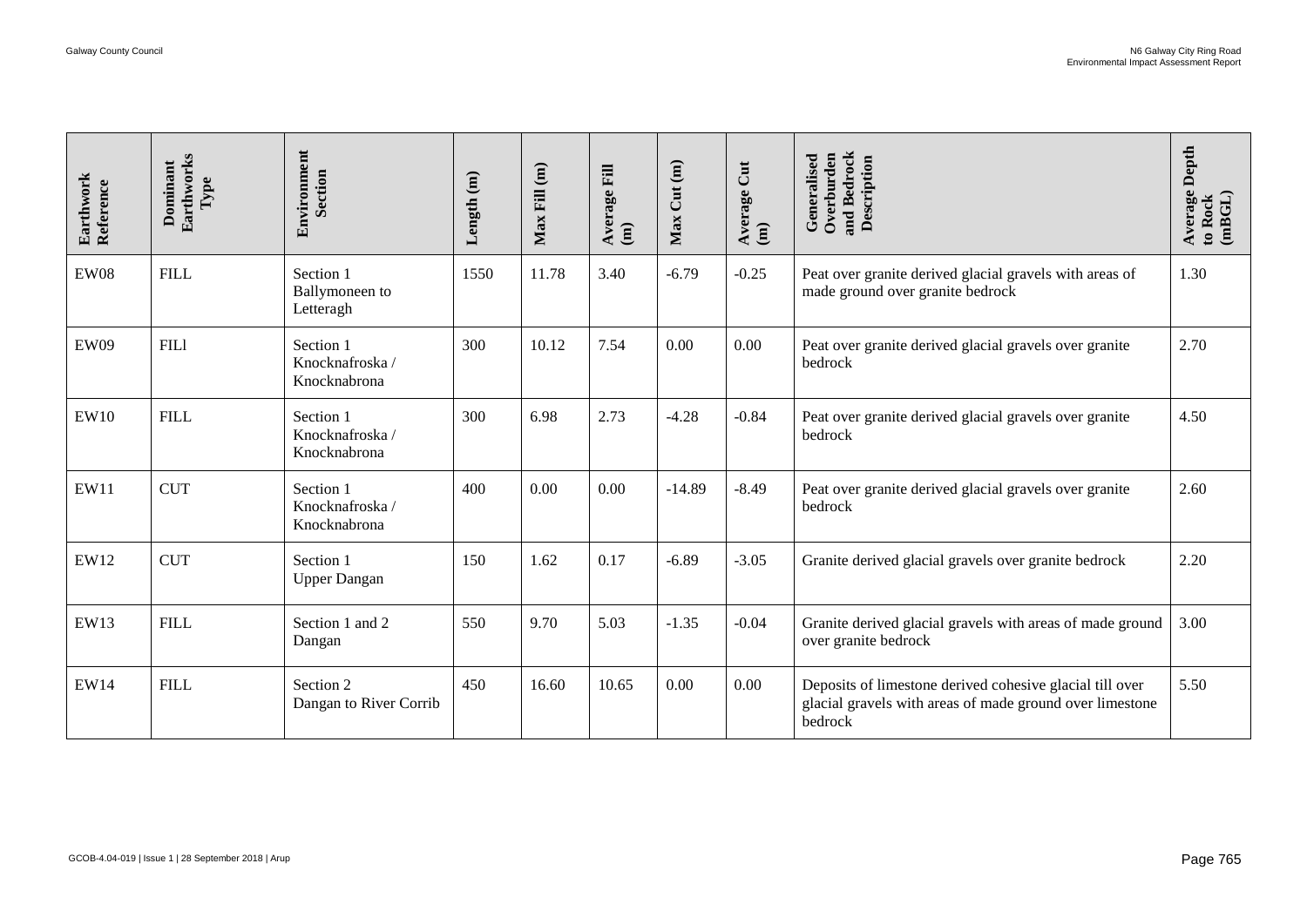| Earthwork<br>Reference | Earthworks<br>Dominant<br>Type                     | Environment<br>Section                                                                                                                                                                                                                                                               | Length (m) | $Max$ Fill $(m)$ | Average Fill<br>$\widehat{a}$     | Max Cut(m) | Average Cut<br>(m) | and Bedrock<br>Description<br>Overburden<br>Generalised                                                                                                                                                                                                                                                                                                                                                         | Depth<br>Average<br>to Rock<br>(mBGL) |
|------------------------|----------------------------------------------------|--------------------------------------------------------------------------------------------------------------------------------------------------------------------------------------------------------------------------------------------------------------------------------------|------------|------------------|-----------------------------------|------------|--------------------|-----------------------------------------------------------------------------------------------------------------------------------------------------------------------------------------------------------------------------------------------------------------------------------------------------------------------------------------------------------------------------------------------------------------|---------------------------------------|
| <b>EW15</b>            | <b>RIVER CORRIB</b><br><b>STRUCTURE</b>            | Section 2<br><b>River Corrib</b>                                                                                                                                                                                                                                                     | 200        | structure        | No Cut / Fill due to existence of |            |                    | Deposits of limestone derived cohesive glacial till over<br>glacial gravels with some isolated alluvial deposits<br>present along the River Corrib                                                                                                                                                                                                                                                              | $n/a^{15}$                            |
| EW16                   | <b>FILL</b>                                        | Section 3<br>Menlough                                                                                                                                                                                                                                                                | 600        | 19.37            | 10.01                             | 0.00       | 0.00               | Peat over limestone derived cohesive glacial till with<br>isolated instances of made ground and alluvial deposits.<br>Identified location of palaeokarst valleys Area overlying<br>limestone bedrock                                                                                                                                                                                                            | 2.30                                  |
| EW17                   | <b>MENLOUGH</b><br><b>VIADUCT</b>                  | Section 3<br>Menlough                                                                                                                                                                                                                                                                | 330        | structure        | No Cut / Fill due to existence of |            |                    | Deposits of limestone derived cohesive glacial till over<br>glacial gravels with some alluvial deposits over limestone<br>bedrock                                                                                                                                                                                                                                                                               | $0.00^{16}$                           |
| <b>EW18</b>            | <b>FILL</b>                                        | Section 3<br>Menlough                                                                                                                                                                                                                                                                | 380        | 10.01            | 3.73                              | $-4.09$    | $-0.12$            | Deposits of limestone derived cohesive glacial till over<br>glacial gravels mixed with Limestone pavement<br>Identified location of palaeokarst valleys<br>Area overlying limestone bedrock                                                                                                                                                                                                                     | 1.80                                  |
| EW19                   | <b>CUT</b>                                         | Section 3<br>Coolagh                                                                                                                                                                                                                                                                 | 330        | 4.76             | 0.34                              | $-15.46$   | $-6.45$            | Deposits of limestone derived cohesive glacial till over<br>glacial gravels<br>Identified location of palaeokarst valleys<br>Area overlying limestone bedrock                                                                                                                                                                                                                                                   | 55.0017                               |
|                        |                                                    | <sup>15</sup> Depth to rockhead is unavailable over the extent of the River Corrib as no intrusive investigation was conducted.<br>has been provided as 0m to reflect the typically shallow rock.<br>this maximum depth is quite isolated with the rockhead typically quite shallow. |            |                  |                                   |            |                    | <sup>16</sup> Some overburden including topsoil exists along the extents of the structure. However, the majority of the area consists of outcropping Limestone pavement. Therefore, the average depth<br><sup>17</sup> The change in rockhead, based on intrusive and geophysical ground investigation, is quite significant in this area, with the maximum depth recorded of 109m below ground level. However, |                                       |
|                        | GCOB-4.04-019   Issue 1   28 September 2018   Arup |                                                                                                                                                                                                                                                                                      |            |                  |                                   |            |                    |                                                                                                                                                                                                                                                                                                                                                                                                                 | Page 766                              |

<sup>&</sup>lt;sup>15</sup> Depth to rockhead is unavailable over the extent of the River Corrib as no intrusive investigation was conducted.

<sup>&</sup>lt;sup>16</sup> Some overburden including topsoil exists along the extents of the structure. However, the majority of the area consists of outcropping Limestone pavement. Therefore, the average depth has been provided as 0m to reflect the typically shallow rock.

<sup>&</sup>lt;sup>17</sup> The change in rockhead, based on intrusive and geophysical ground investigation, is quite significant in this area, with the maximum depth recorded of 109m below ground level. However, this maximum depth is quite isolated with the rockhead typically quite shallow.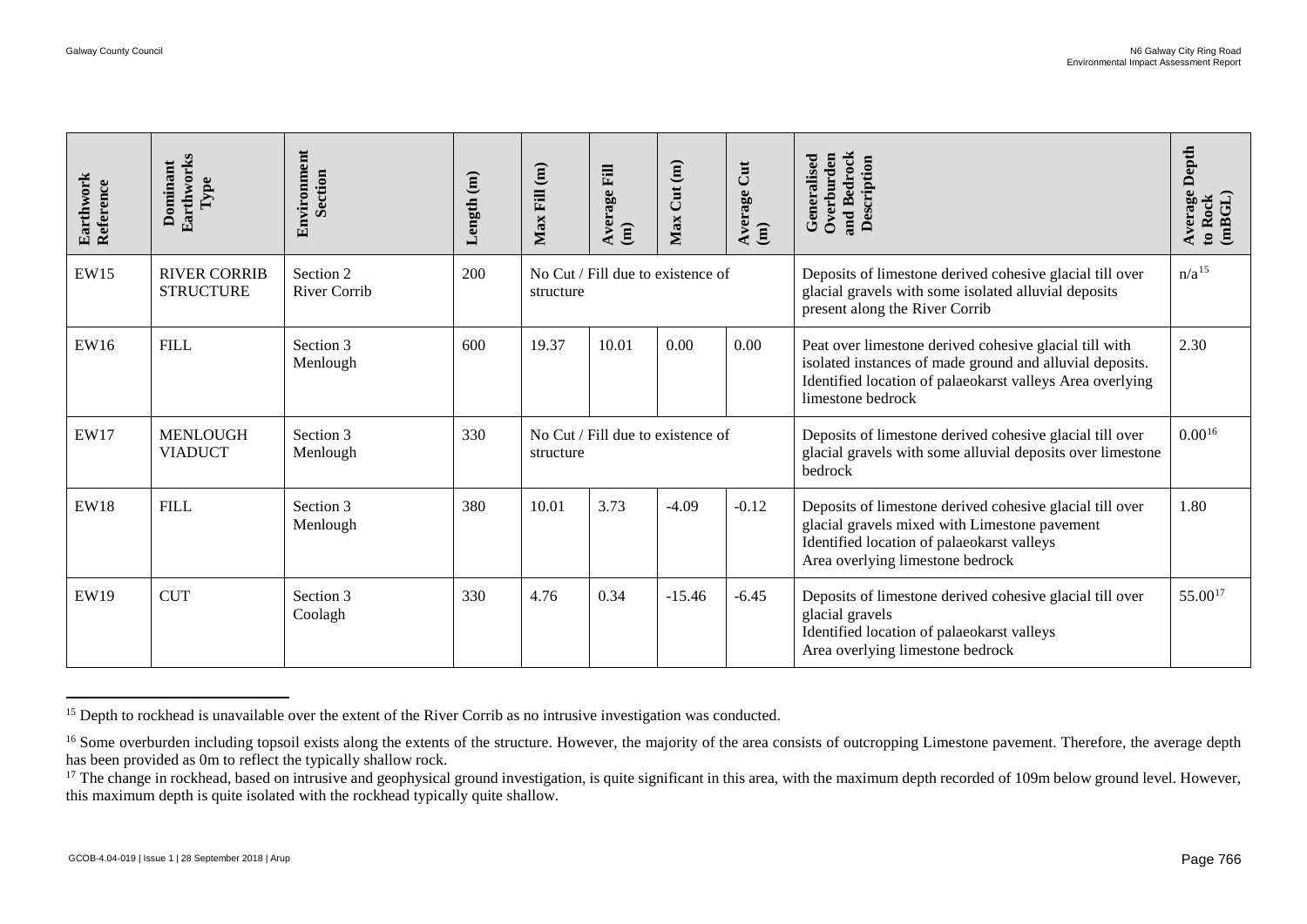| Earthwork<br>Reference | Earthworks<br>Dominant<br>Type                     | Environment<br>Section                                                                                                                                                                                                                                           | Length (m) | $Max$ Fill $(m)$ | Average Fill<br>$\widehat{a}$ | Max Cut (m)                       | Average Cut (m) | and Bedrock<br>Overburden<br>Generalised<br>Description                                                                                                                                                    | <b>Average Depth</b><br>(mBGL)<br>to Rock |
|------------------------|----------------------------------------------------|------------------------------------------------------------------------------------------------------------------------------------------------------------------------------------------------------------------------------------------------------------------|------------|------------------|-------------------------------|-----------------------------------|-----------------|------------------------------------------------------------------------------------------------------------------------------------------------------------------------------------------------------------|-------------------------------------------|
| <b>EW20</b>            | <b>LACKAGH</b><br><b>TUNNEL</b>                    | Section 3<br>Coolagh                                                                                                                                                                                                                                             | 280        | structure        |                               | No Cut / Fill due to existence of |                 | Shallow deposits of limestone cohesive glacial till mixed<br>with Limestone pavement<br>Identified location of palaeokast valleys.<br>Area overlying limestone bedrock                                     | $0.00^{18}$                               |
| EW21                   | <b>FILL</b>                                        | Section 3<br>Coolagh                                                                                                                                                                                                                                             | 300        | 10.67            | 4.98                          | $-7.49$                           | $-0.55$         | Deposits of limestone derived cohesive glacial till with<br>areas of made ground over limestone bedrock                                                                                                    | $0.00^{19}$                               |
| <b>EW22</b>            | <b>CUT</b>                                         | Section 3<br>Ballindooley                                                                                                                                                                                                                                        | 200        | 11.82            | 4.06                          | $-24.64$                          | $-8.60$         | Deposits of limestone derived cohesive glacial till over<br>glacial gravels over limestone bedrock                                                                                                         | 3.50                                      |
| <b>EW23</b>            | <b>FILL</b>                                        | Section 3<br>Ballindooley                                                                                                                                                                                                                                        | 270        | 9.47             | 3.72                          | $-7.97$                           | $-0.75$         | Limestone derived cohesive glacial till / glacial gravels<br>with areas of made ground<br>Identified location of palaeokarst valleys<br>Area overlying limestone bedrock                                   | 10.50                                     |
| <b>EW24</b>            | <b>FILL</b>                                        | Section 3<br>Ballindooley                                                                                                                                                                                                                                        | 310        | 16.28            | 10.94                         | 0.00                              | 0.00            | Peat over limestone derived cohesive glacial till / glacial<br>gravels<br>Identified location of palaeokarst valleys<br>Area overlying limestone bedrock                                                   | 7.00                                      |
| <b>EW25</b>            | <b>CUT</b>                                         | Section 3<br>Castlegar                                                                                                                                                                                                                                           | 420        | 9.49             | 0.70                          | $-7.61$                           | $-4.03$         | Deposits of limestone derived cohesive glacial till.<br>Identified location of palaeokarst valleys<br>Area overlying limestone bedrock                                                                     | 2.80                                      |
|                        |                                                    | Therefore, the average depth to rockhead has been indicated as 0m in order to reflect this environment.<br><sup>19</sup> This earthworks area extends along the floor of the disused Lackagh Quarry. Therefore, the depth to rockhead has been provided as zero. |            |                  |                               |                                   |                 | <sup>18</sup> While topsoil exists in some of the extent of this earthwork area, the majority consists of outcropping Limestone pavement. This gave rise to the construction of a tunnel through the rock. |                                           |
|                        | GCOB-4.04-019   Issue 1   28 September 2018   Arup |                                                                                                                                                                                                                                                                  |            |                  |                               |                                   |                 |                                                                                                                                                                                                            | Page 767                                  |

<sup>&</sup>lt;sup>18</sup> While topsoil exists in some of the extent of this earthwork area, the majority consists of outcropping Limestone pavement. This gave rise to the construction of a tunnel through the rock. Therefore, the average depth to rockhead has been indicated as 0m in order to reflect this environment.

<sup>&</sup>lt;sup>19</sup> This earthworks area extends along the floor of the disused Lackagh Quarry. Therefore, the depth to rockhead has been provided as zero.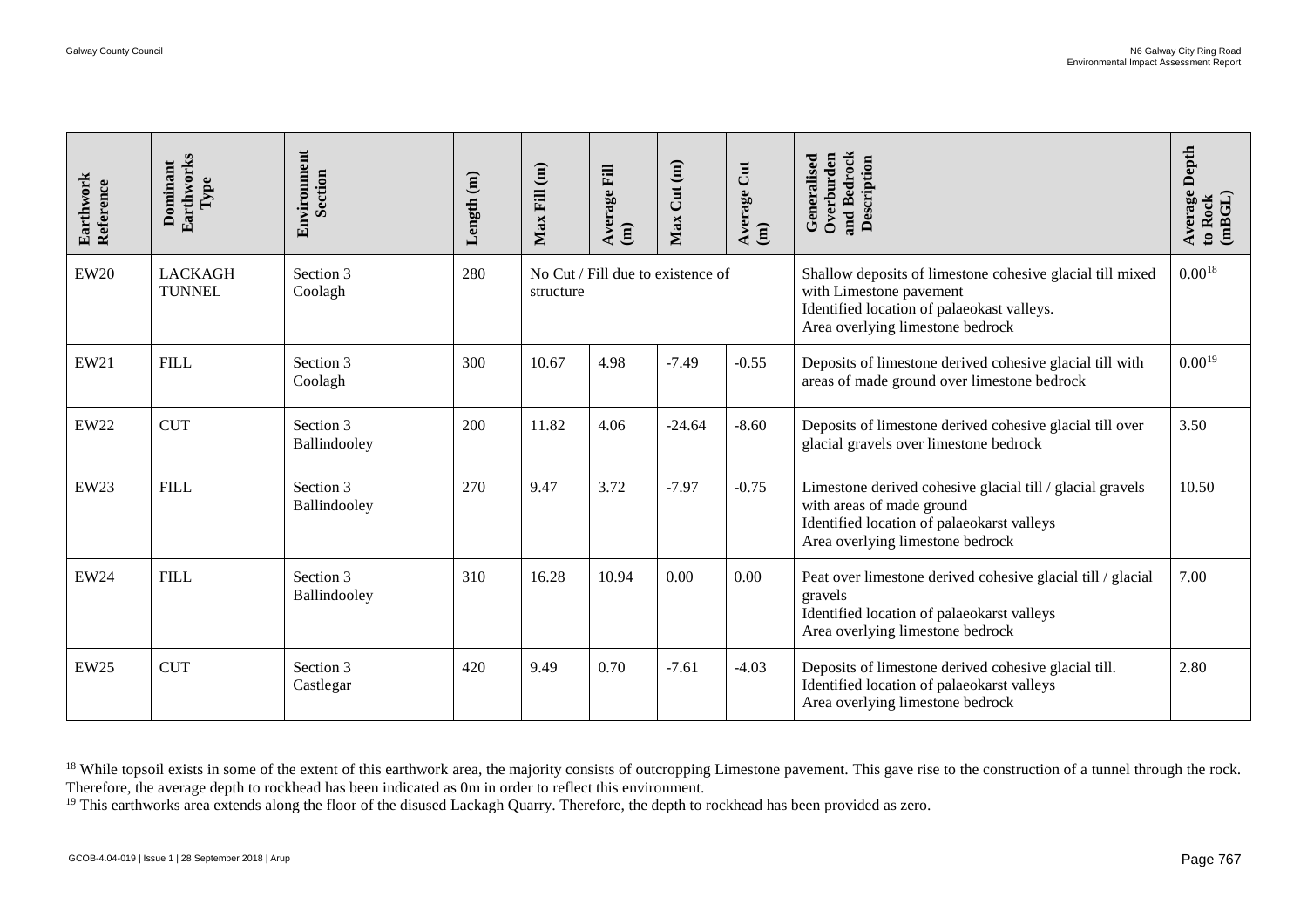<span id="page-39-2"></span><span id="page-39-1"></span><span id="page-39-0"></span>

| Earthwork<br>Reference | Earthworks<br>Dominant<br>Type                      | Environment<br>Section           | Length $(m)$ | $Max$ Fill $(m)$ | Average Fill<br>$\hat{a}$ | Max Cut (m) | Average Cut<br>(m) | and Bedrock<br>Description<br>Overburden<br>Generalised                                                                                                            | Average Depth<br>to Rock<br>(mBGL) |
|------------------------|-----------------------------------------------------|----------------------------------|--------------|------------------|---------------------------|-------------|--------------------|--------------------------------------------------------------------------------------------------------------------------------------------------------------------|------------------------------------|
| <b>EW26</b>            | <b>FILL</b>                                         | Section 3<br>Castlegar           | 130          | 8.17             | 2.79                      | $-4.35$     | $-0.70$            | Deposits of limestone derived cohesive glacial till with<br>areas of made ground<br>Identified location of palaeokarst valleys<br>Area overlying limestone bedrock | 14.30                              |
| EW27                   | <b>CUT</b>                                          | Section 3<br>Castlegar           | 600          | 7.85             | 0.26                      | $-12.65$    | $-7.58$            | Deposits of limestone derived cohesive glacial till with<br>areas of made ground<br>Identified location of palaeokarst valleys<br>Area overlying limestone bedrock | 5.90                               |
| <b>EW28</b>            | <b>FILL</b>                                         | Section 3 and 4<br>N83 Tuam Road | 500          | 12.65            | 7.52                      | $-3.70$     | $-0.12$            | Deposits of limestone derived cohesive glacial till with<br>areas of made ground<br>Identified location of palaeokarst valleys<br>Area overlying limestone bedrock | 17.80                              |
| <b>EW29</b>            | <b>CUT</b>                                          | Ballybrit                        | 300          | 5.66             | 0.32                      | $-12.84$    | $-8.85$            | Deposits of limestone derived cohesive glacial till over<br>limestone bedrock                                                                                      | 2.70                               |
| <b>EW30</b>            | <b>CUT</b>                                          | Ballybrit                        | 500          | 0.00             | 0.00                      | $-11.20$    | $-8.85$            | Deposits of limestone derived cohesive glacial till with<br>areas of made ground over limestone bedrock                                                            | 7.50                               |
| EW31                   | <b>GALWAY</b><br><b>RACECOURSE</b><br><b>TUNNEL</b> | Galway Racecourse                | 240          | 0.00             | 0.00                      | $-9.52$     | $-8.63$            | Deposits of limestone derived cohesive glacial till with<br>areas of made ground over limestone bedrock                                                            | 6.30                               |
| EW32                   | <b>CUT</b>                                          | Ballybrit                        | 310          | 1.73             | 0.11                      | $-9.52$     | $-4.64$            | Deposits of limestone derived cohesive glacial till over<br>limestone bedrock                                                                                      | 4.60                               |
|                        | GCOB-4.04-019   Issue 1   28 September 2018   Arup  |                                  |              |                  |                           |             |                    |                                                                                                                                                                    | Page 768                           |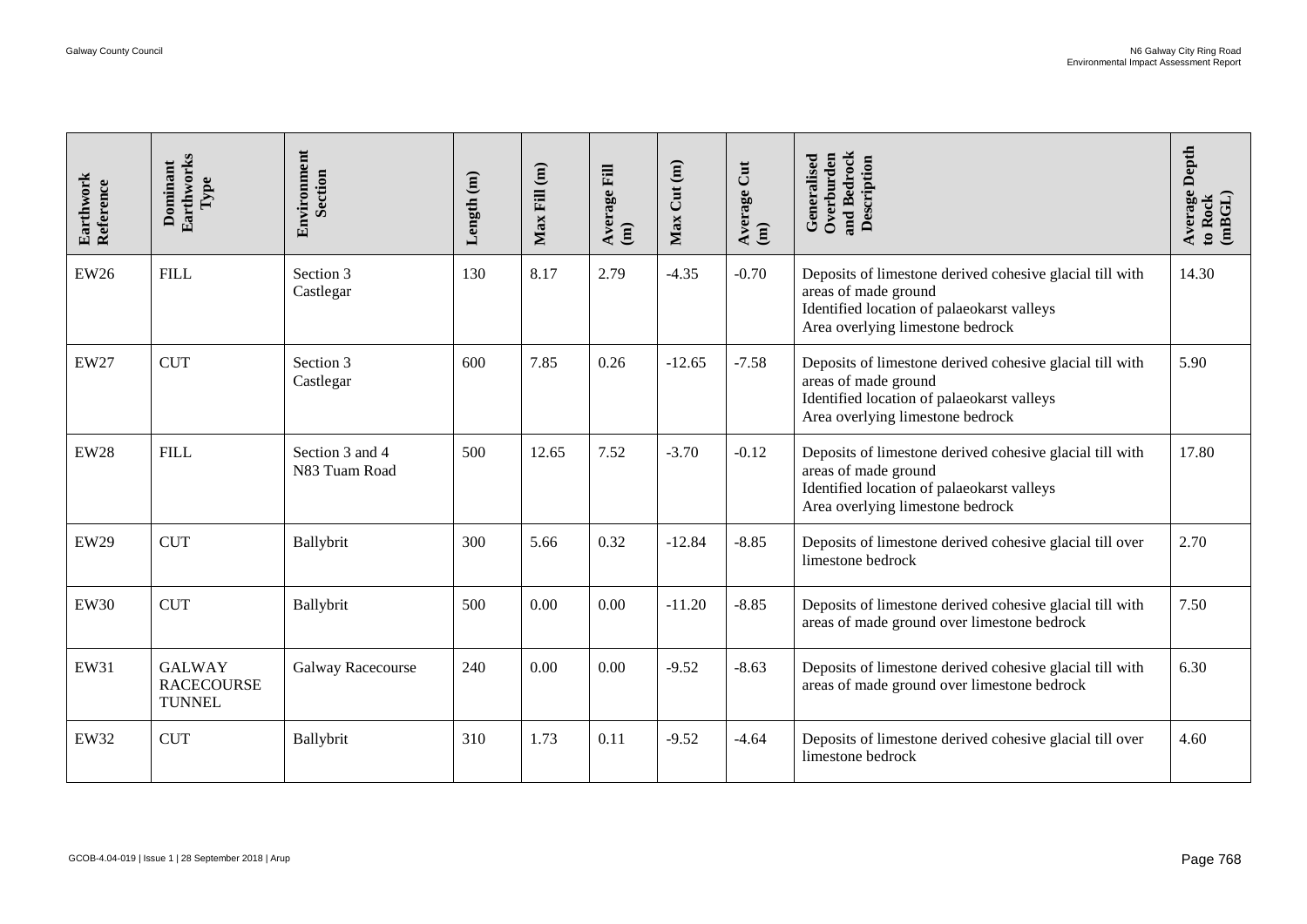<span id="page-40-1"></span><span id="page-40-0"></span>

| Earthwork<br>Reference | Earthworks<br>Dominant<br>${\bf Type}$                               | Environment<br>Section | Length $(m)$ | $Max$ Fill $(m)$ | Average Fill<br>$\widehat{E}$ | Max Cut (m) | Average Cut (m) | and Bedrock<br>Description<br>Overburden<br>Generalised                                                 | Average Depth<br>to Rock<br>(mBGL) |
|------------------------|----------------------------------------------------------------------|------------------------|--------------|------------------|-------------------------------|-------------|-----------------|---------------------------------------------------------------------------------------------------------|------------------------------------|
| EW33                   | ${\rm FILL}$                                                         | Briarhill              | 700          | 8.43             | 5.08                          | $-0.98$     | $-0.03$         | Deposits of limestone derived cohesive glacial till with<br>areas of made ground over limestone bedrock | 2.40                               |
| EW34                   | <b>CUT</b>                                                           | <b>Briarhill</b>       | 700          | 2.82             | 0.22                          | $-7.44$     | $-2.46$         | Deposits of limestone derived cohesive glacial till over<br>limestone bedrock                           | 1.90                               |
| EW35                   | <b>CUT</b>                                                           | Ardaun, Coolagh        | 640          | 1.34             | 0.11                          | $-9.48$     | $-2.35$         | Deposits of limestone derived cohesive glacial till with<br>areas of made ground over limestone bedrock | 2.00                               |
| N59 LINK               | $\ensuremath{\mathsf{CUT}}\xspace/\ensuremath{\mathsf{FILL}}\xspace$ | Letteragh              | 2170         | 8.77             | 0.91                          | $-12.99$    | $-2.25$         | Peat over granite derived glacial gravels with areas of<br>made ground over limestone bedrock           | 2.10                               |
|                        |                                                                      |                        |              |                  |                               |             |                 |                                                                                                         |                                    |
|                        |                                                                      |                        |              |                  |                               |             |                 |                                                                                                         |                                    |
|                        |                                                                      |                        |              |                  |                               |             |                 |                                                                                                         |                                    |
|                        |                                                                      |                        |              |                  |                               |             |                 |                                                                                                         |                                    |
|                        |                                                                      |                        |              |                  |                               |             |                 |                                                                                                         |                                    |
|                        | GCOB-4.04-019   Issue 1   28 September 2018   Arup                   |                        |              |                  |                               |             |                 |                                                                                                         | Page 769                           |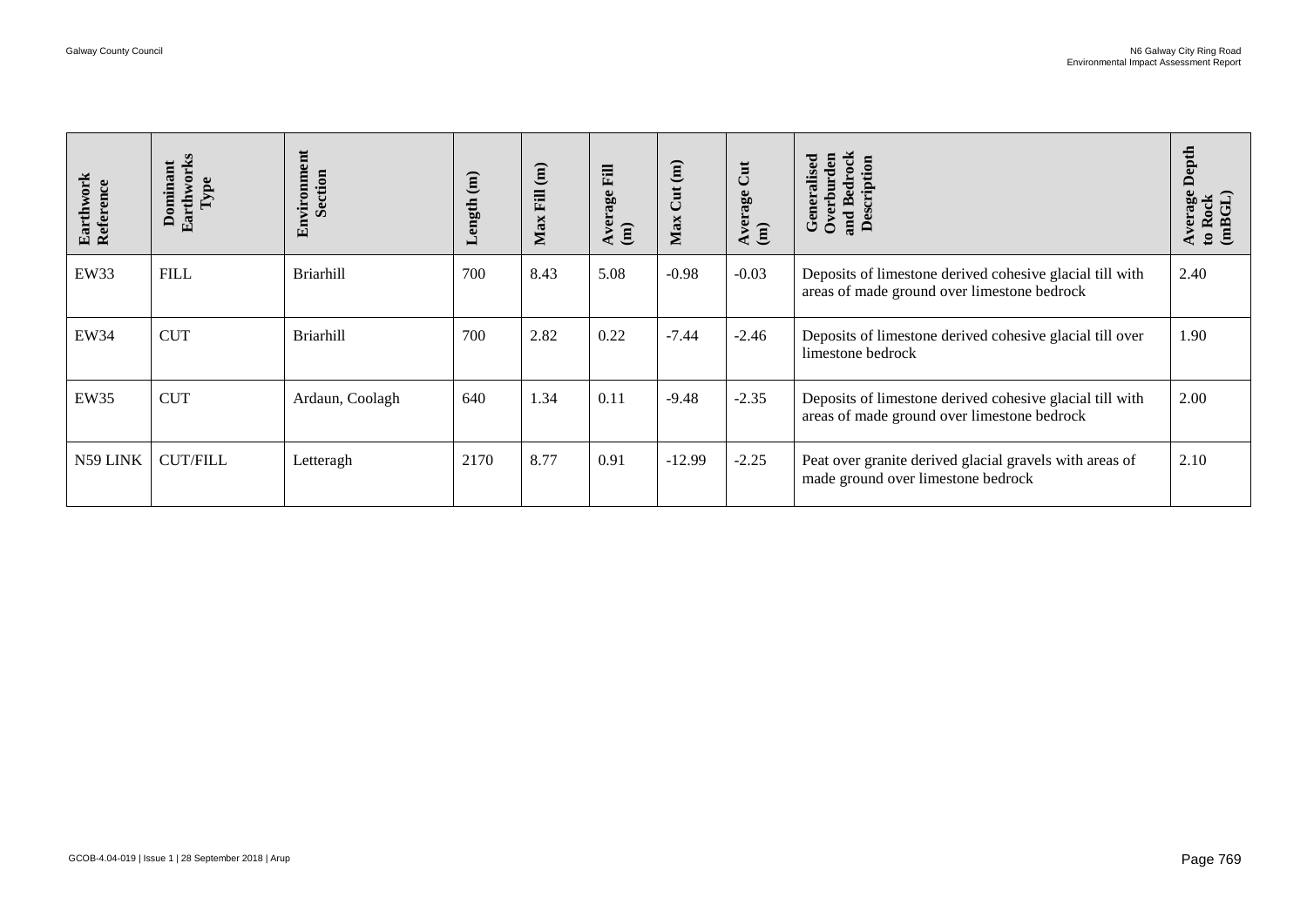# **9.4 Characteristics of the Proposed Road Development**

A detailed description of the proposed road development and construction activities are provided in **Chapter 5, Description of Proposed Road Development** and **Chapter 7, Construction Activities**.

This section of the report outlines the key design features and the construction and operational characteristics and activities of the proposed road development of relevance to soils and geology. The potential impacts related to such construction activities are provided in **Section 9.5**.

# <span id="page-41-0"></span>**9.4.1 Key Design Features**

The key design measures of relevance to avoid or reduce impact to soils and geology features, in particular Limestone pavement, are:

- Lackagh Tunnel and the Western Approach
- Menlough Viaduct and Culvert
- Reinforced / retained slopes

# <span id="page-41-1"></span>**9.4.1.1 Lackagh Tunnel and the Western Approach**

Lackagh Tunnel comprises of three sections between Ch. 10+775 to Ch. 11+420 of the proposed road development namely Section 1 Lackagh Quarry Face, Section 2 Lackagh Tunnel and Section 3 Western Approach, refer to **Plate 9.1**.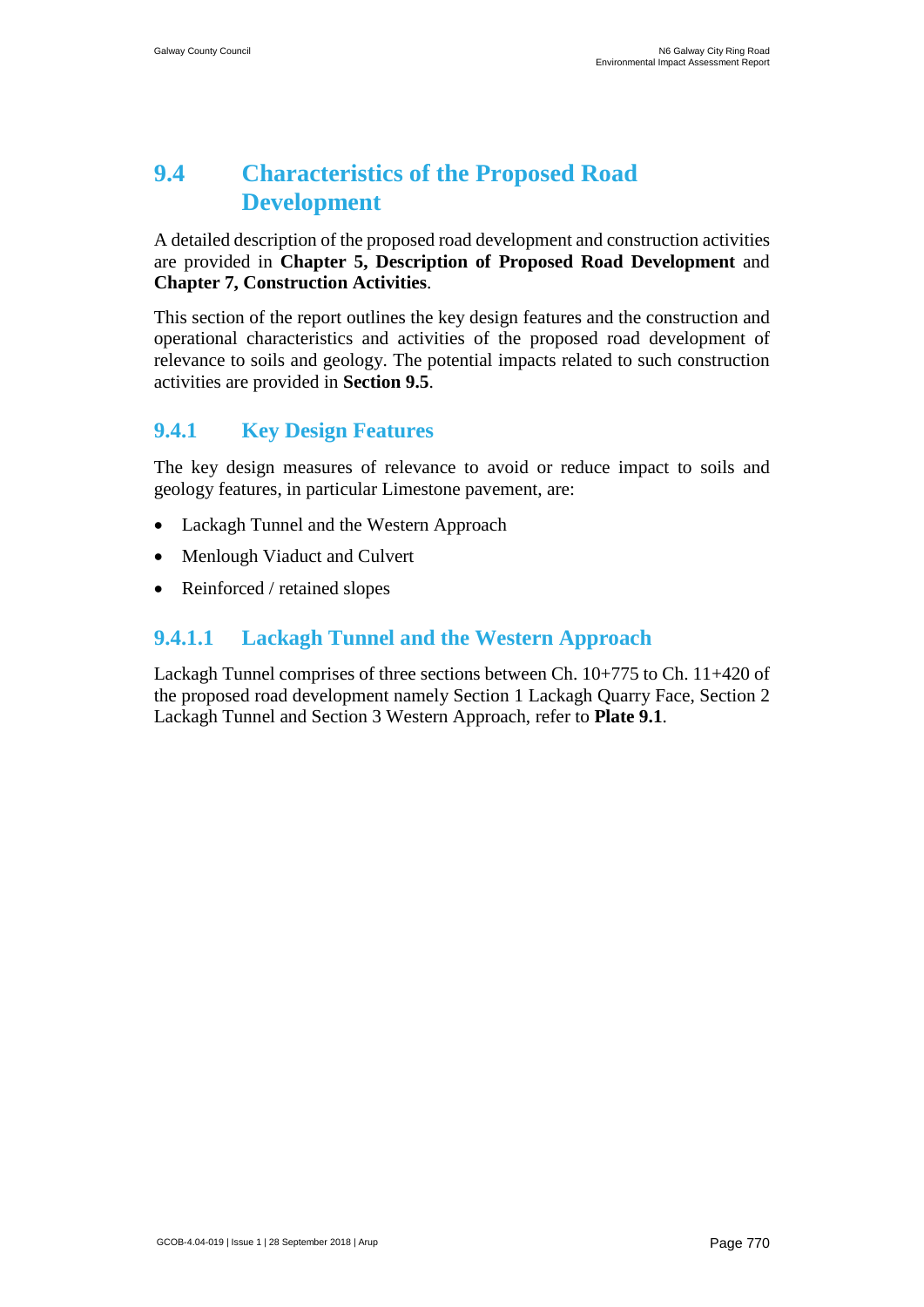

#### **Plate 9.1: Schematic cross section of Sections 1-3 at Lackagh Tunnel**

Lough Corrib cSAC which includes Limestone pavement is located immediately west of Section 1. Section 2, Lackagh Tunnel (ST11/01) is a drill and blast mined twin bored tunnel approximately  $270m$  long, from Ch.  $11+150$  to Ch.  $11+420$ . Section 2 tunnels beneath Lough Corrib cSAC, including Limestone pavement, between approximately Ch. 11+240 and Ch. 11+350. Section 3 lies partially within the Lough Corrib cSAC and traverses between areas of Limestone pavement which is located north and south of the proposed road development.

Given the presence of Limestone pavement, the potential geological impacts of Lackagh Tunnel and its immediate approaches on limestone pavement include:

- Rock mass instability and slope instability in Sections 1 and 3 resulting in potential encroachment onto Limestone pavement within Lough Corrib cSAC, due to its proximity to the proposed road development
- Blasting activities required for the construction of Sections 2 and 3 resulting in potential impact on the structural integrity of the Limestone pavement
- Collapse of the tunnel and ground settlement from the tunnel bore in Section 2 resulting in potential impact on the Limestone pavement within Lough Corrib cSAC

To avoid these geological impacts the following measures are included in the design of Lackagh Tunnel and its approaches (Sections 1, 2 and 3) along with a conservative design approach:

• In Section 1, stabilisation of Lackagh Quarry face will be carried out around the eastern tunnel portal in order to prevent rock mass instability and slope instability. The conservative design approach requires that stabilisation of the Lackagh Quarry face (western face of the quarry) around the eastern tunnel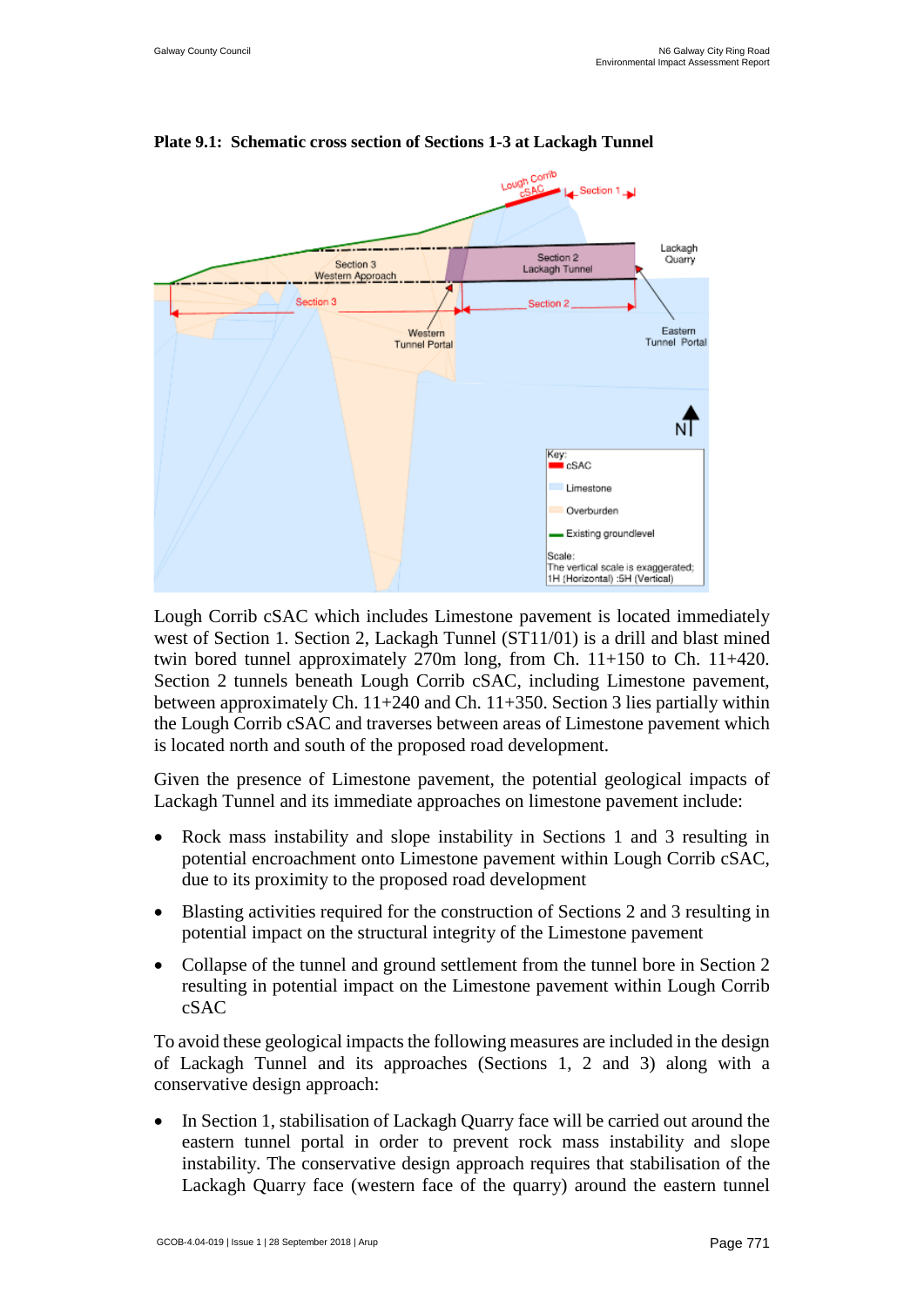portal will be completed in advance of tunnelling works for Section 2 (Lackagh Tunnel). These stabilisation works include a composite support system of rock bolts, rock dowels, steel mesh and sprayed concrete

- Section 2 is a mined twin bore tunnel in rock constructed using a drill and blast methodology. This method of construction is commonly used for tunnels of this length through hard rock. The conservative design approach of Section 2 requires the following the tunnel design elements to ensure that collapse of the tunnel and ground settlement does not arise:
	- o At least 8.0m of clear bedrock is required above the crown of the tunnel bore to the top of the Limestone pavement ground surface in order to maintain the bore stability. This design requirement is achieved in the Lackagh Tunnel design with the proposed alignment providing bedrock cover ranging from ~10m to 14.5m above the crown of the tunnel to the Limestone pavement ground surface
	- o A 7m wide separation pillar is required between the two bores in order to maintain the twin bore stability. This design requirement has also been achieved in the Lackagh Tunnel design with the proposed alignment allowing for a rock pillar of 7.3m between the two bores
- In Sections 2 and 3, to prevent rock mass instability, rock mapping assessments will be completed by a geotechnical expert following each tunnel blast in Section 2, rock blast in Section 3 and during the excavation of the Section 3. The outcome of these assessments will govern which rock stability design solution and tunnel design support measure to be employed
- In Section 3, retaining systems will be implemented at pinch points along the Western Approach to support the cut face between existing ground level and the proposed road level preventing slope instability and encroachment onto Limestone pavement. The conservative design approach includes the following retaining systems:
	- i. Rock bolts, rock dowels, steel mesh, and sprayed concrete in areas of rock only
	- ii. Piled retaining walls, supported with ground anchors in areas of overburden only and in areas with a combination of overburden and rock that will be monitored during construction and compared with the design
- In all sections blast design limitations, these include a maximum vibration limit of 25mm/sec, a construction target vibration limit of 20mm/sec which is less than the maximum vibration limit and a monitored trial blast undertaken in the same bedrock formation by the blasting contractor in a controlled location that will pose no risk to sensitive receptors. The trial blast will not exceed the vibration limitations of the local sensitive receptors. The information obtained from the trial blast will calibrate and refine the blast design to a site specific design.

The tunnel construction activity is outlined in **Section 9.4.2.5**, potential construction and operational impacts are outlined in **Section [9.5.3.4](#page-54-0)** and **[9.5.4](#page-58-0)** with mitigation measures presented in **Section [9.6](#page-58-1)**. Refer to **Chapter 8, Biodiversity** for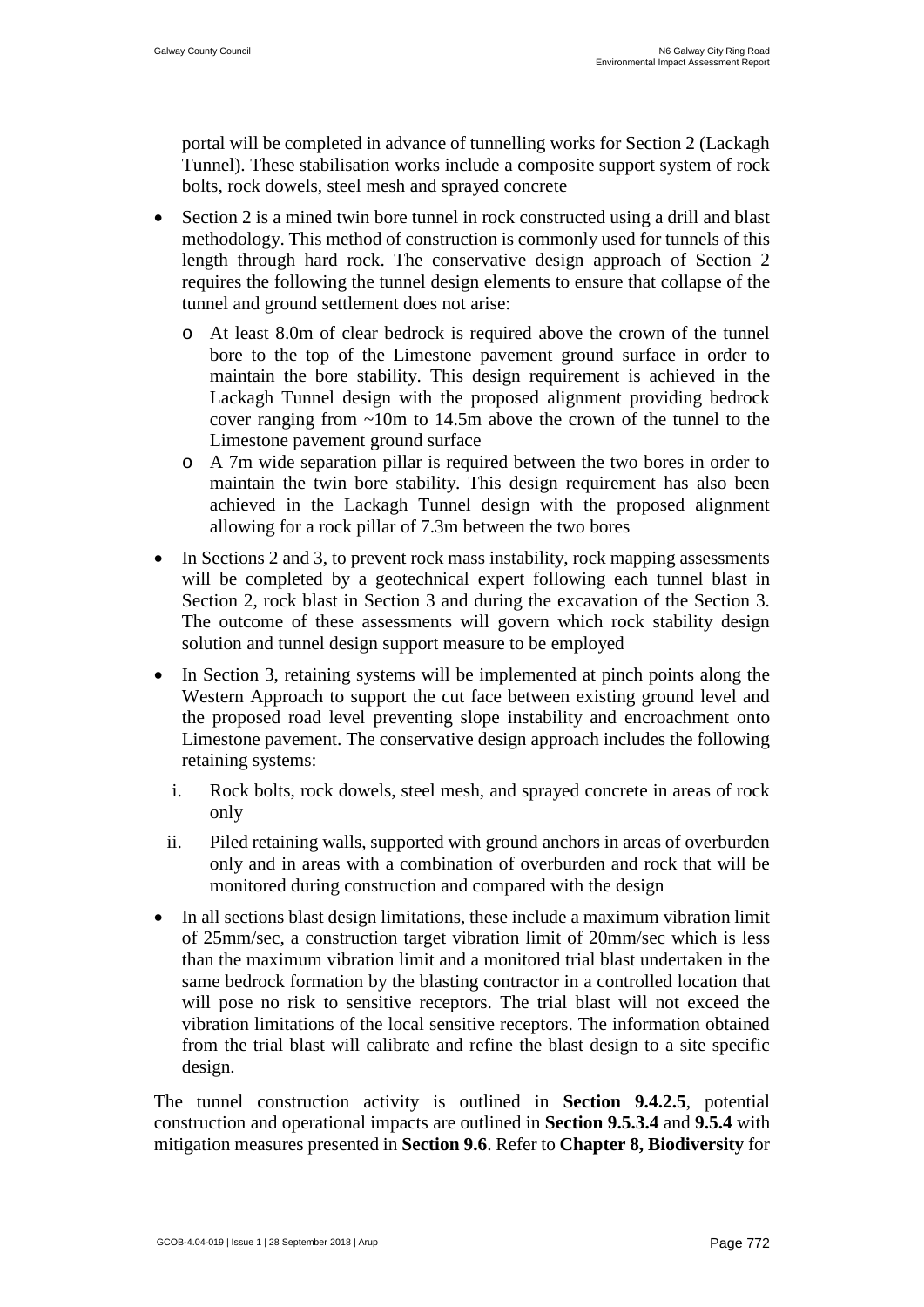the ecological assessment and **Chapter 10, Hydrogeology** for the hydrogeology assessment.

Further details on Lackagh Tunnel can be found in **Appendix A.7.1**.

# **9.4.1.2 Menlough Viaduct and Culvert**

The design includes a viaduct structure, Menlough Viaduct (ST10/01) from Ch. 10+100 to Ch. 10+420. The total length of the viaduct is governed by the area of Limestone pavement and a Turlough (karst feature ID code K31), which are both located outside of the Lough Corrib cSAC. The viaduct has a total length of approximately 320m, and the proposed road development is on embankment on both approaches to it. The viaduct contains eight spans of a similar 40m span length. The span lengths have been adjusted to minimise the substructure and foundation footprint on the Limestone pavement and avoid the extent of the Turlough.

There is a culvert in Menlough that is also included in the design from approximately Ch. 10+025 to Ch. 10+050. This structure spans Limestone pavement surface (outside of the Lough Corrib cSAC) avoiding the removal of the feature at this location.

# **9.4.1.3 Reinforced Slopes**

The retaining wall in the Menlough area (between Ch.  $9+850$  and Ch.  $10+050$ ) is located adjacent to the Lough Corrib cSAC. This structure will be constructed to retain the embankment of the proposed road development from encroachment on the Annex I habitat of the Lough Corrib cSAC including Limestone pavement. The construction of the retaining wall will be undertaken within the proposed development boundary and outside the areas of Annex I habitat.

# **9.4.2 Construction activities**

As discussed in **Chapter 7, Construction Activities**, it is envisaged that an east to west build will be adopted for the construction of the proposed road development and it may be completed in two concurrent phases or a single overall contract. The two phases are:

- Phase  $1 N6$  Coolagh to N59 Letteragh Junction  $-9.9$ km (Including the N59 Link Road North and South)
- Phase 2 N59 Letteragh Junction R336 West of Bearna 7.5km

The construction activities involved in the proposed road development relevant to soils and geology are listed below and further discussed in the following subsections, **Sections [9.4.2.1](#page-45-0)** to **[9.4.2.10](#page-50-0)**. The construction activities relevant to soils and geology include:

- Embankment construction
- Excavation of cuts
- Soil and rock slopes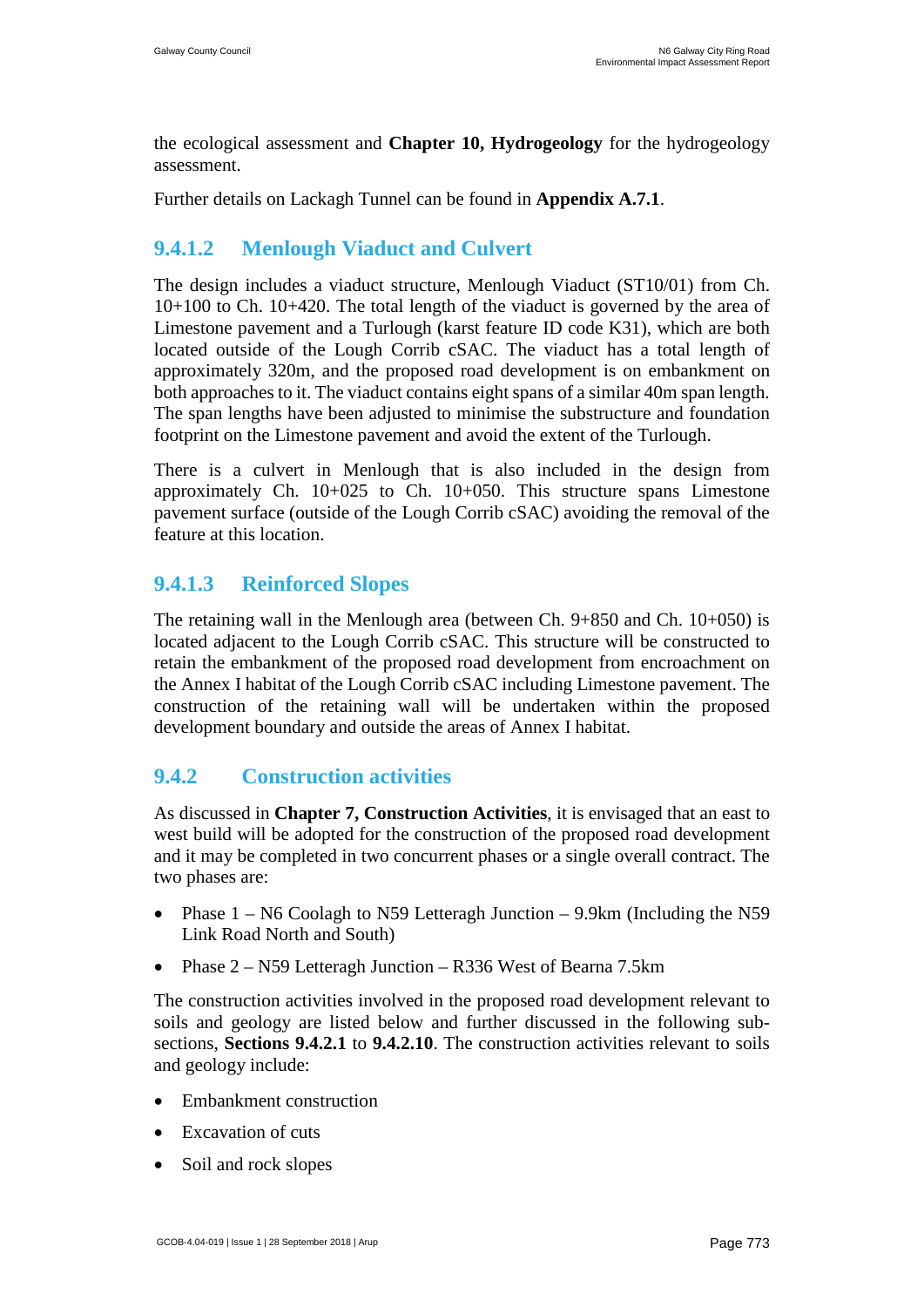- Reuse and processing of site material
- Importation, exportation and disposal of materials
- Tunnelling
- Construction of foundations for structures
- Contaminated ground
- Soft Soil
- Karst features
- **Dewatering**

A Construction Environmental Management Plan (CEMP) is provided in **Appendix A.7.5**.

## <span id="page-45-0"></span>**9.4.2.1 Embankment construction**

As outlined in the conceptual site model in **Figures 9.8.001** to **9.8.012** and **[Table](#page-35-0)  [9.16](#page-35-0)**, certain areas along the proposed road development will require the placement of fill material to achieve the proposed alignment level. These embankment sections will be formed using imported fill or site won<sup>[20](#page-47-0)</sup> material. The imported fill will be transported on site access roads using trucks and on routes outlined in **Chapter 7, Construction Activities**.

For embankments less than 3.0m in height, topsoil will require removal from beneath the embankment footprint. For areas identified as medium and high karst risk, topsoil will require removal in order to proof roll the underlying material. Topsoil will be excavated, transported and stored at a designated stockpile on site and reused for landscaping across the proposed road development.

Material evaluated to be soft beneath the footprint of the embankment will be removed in order to provide a more suitable founding strata. Bituminous or hard standing material will also be removed.

The potential impact from this construction activity are discussed in **Section [9.5.3.1.](#page-50-1)**

## **9.4.2.2 Excavation of cuts**

Where the proposed road level is below the existing ground level, existing material will require excavation and removal. As outlined in **[Table 9.16](#page-35-0)**, these cut areas along the proposed road development will require the removal of overburden (fertile soil, soft soils, made ground, superficial deposits) and bedrock (granite and limestone).

Based on the factual ground investigation information available, for cuts in rock, hard ripping using a hydraulic hammer or blasting of the bedrock will be required.

<sup>&</sup>lt;sup>20</sup> Material which has been recovered as part of the construction excavation activities. If purposed for use in embankment construction, the material must comply with material properties and constituents outlined in the TII Series 600 Earthworks Specification.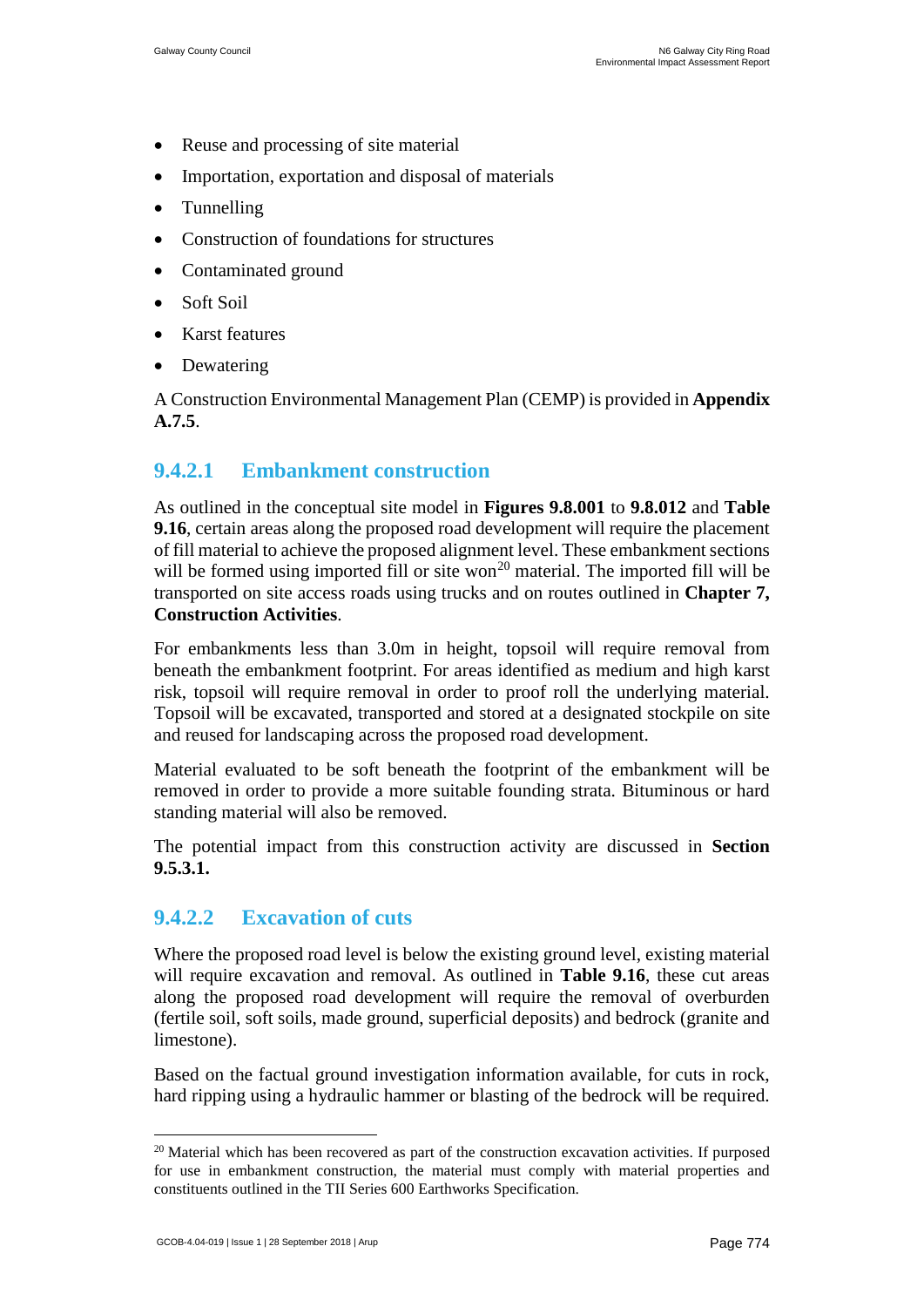See **Appendix A.9.1** for ground investigation data. All other excavation, and removal of broken or blast rock, will be completed using an excavator and transported to other areas of the site or to a designated disposal site. Topsoil will be excavated, transported, stored at a designated stockpile on site and reused for landscaping across the proposed road development. See details in relation to waste in **Chapter 7, Construction Activities**.

As part of the blast design assessment monitored trial blasts in the same bedrock formation as the proposed blast locations at locations of proposed blasting will be conducted. These trial blasts will calibrate the blast design to site specific designs and will refine and validate the blast design properties. Trial blasts will not exceed the limitations of the local sensitive receptors.

Excavations are typically undertaken in a 'dry' environment, therefore cuts that intercept the groundwater table may require temporary dewatering, if permitted. These locations are outlined and assessed in **Chapter 10, Hydrogeology**.

The potential impacts related to this activity are further discussed in **Section 9.5.3.1**.

## **9.4.2.3 Reuse and processing of site material**

Site won material, obtained from cuttings, will where possible be reused as fill for the construction of embankments and other elements along the proposed road development. Crushing and processing of suitable material obtained on site during the earthworks for re-use will be employed insofar as is possible.

The potential impacts related to this activity are discussed in **Section 9.5.3.2**.

## **9.4.2.4 Importation, exportation and disposal of materials**

Earthworks quantities along the proposed road development are subdivided into a number of earthworks sections based upon natural physical boundaries such as rivers and existing roads. The estimated quantities of imported and exported fill within these areas are outlined in **Chapter 7, Construction Activities**.

The construction of Phase 1 will result in a surplus of material however in the unlikely event that the construction of Phase 2 is first this will result in a deficit of acceptable material.

The deficit of aggregate will require the importation of suitable material. Material shall be sourced from quarries which are listed on the register maintained by the local authority. Designated haulage routes and access routes have been identified and are further discussed in **Chapter 7, Construction Activities**.

In line with the principles of sustainable development, the proposed road development will minimise the amount of materials brought into the construction site. This will be achieved by re-using as much of the materials generated during construction as possible subject to further testing to determine if materials meet the specific engineering standards for their proposed end-use.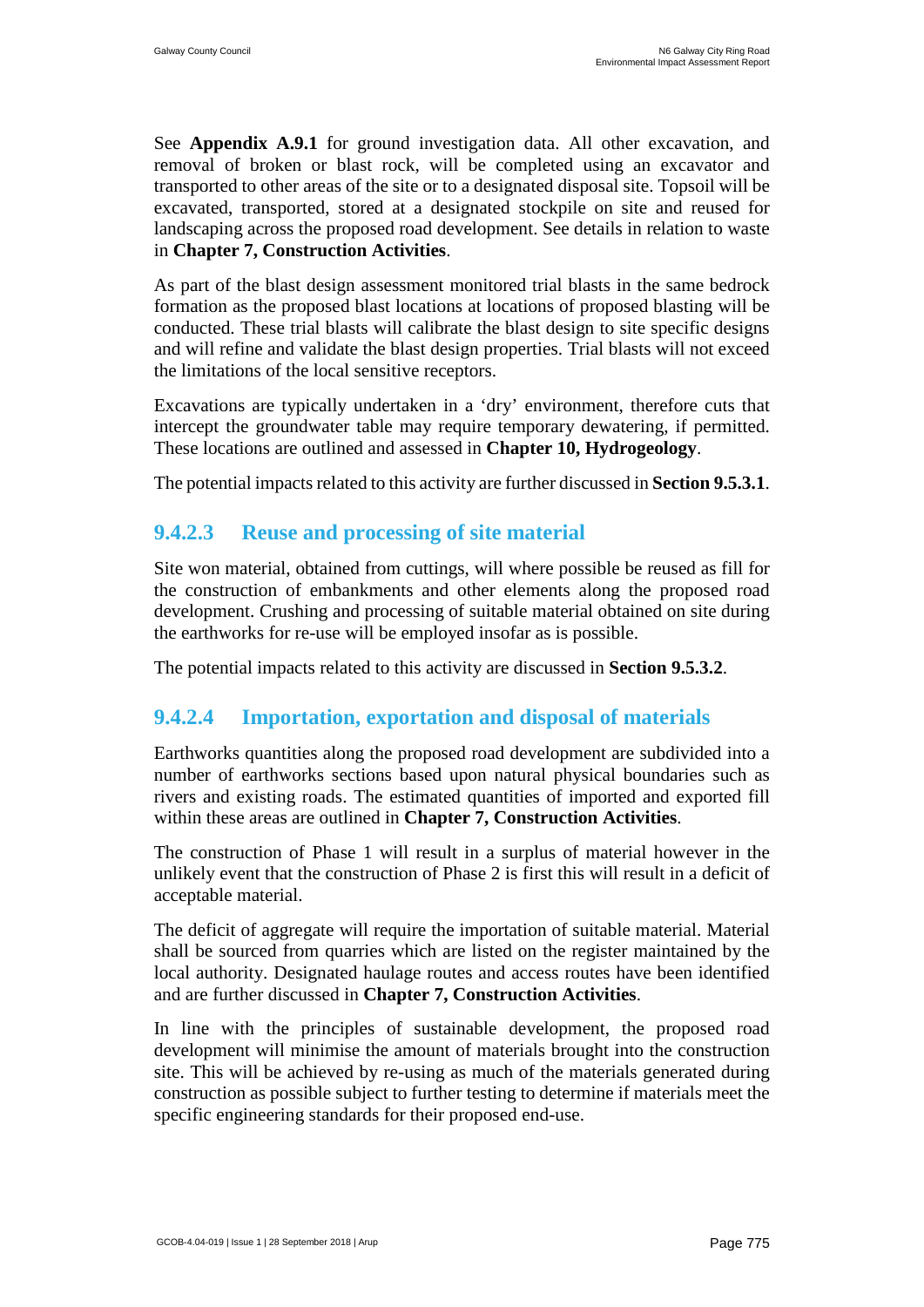Where the excavation contains a combination of acceptable and non-acceptable material for reuse, the excavation will be conducted so that acceptable material is excavated separately without contamination by the unacceptable material.

Any hazardous material, as evaluated from appropriate environmental testing, will result in the necessity for off-site disposal to designated disposal sites in accordance with all relevant legislation. This is further discussed in **Chapter 7, Construction Activities**.

The potential impacts related to this activity are further discussed in **Section 9.5.3.3**.

# **9.4.2.5 Tunnelling**

Two tunnels are proposed along the proposed road development as follows:

- Mined Tunnel at Coolough, Menlough (Lackagh Tunnel– Approximately 270m) tunnel through limestone bedrock and overburden)
- Cut and Cover at Ballybrit (Galway Racecourse Tunnel Approximately 230m tunnel in limestone bedrock)

### *Mined Tunnel*

The proposed mined tunnel, Lackagh Tunnel, comprises two bores for the eastbound and westbound carriageways of the proposed road development. Each bore comprises an approximately 15m wide span tunnel with water tight concrete arch lining with the internal elements (road, walkways, lighting, ventilation etc.) placed within this shell. The proposed alignment for Lackagh Tunnel provides bedrock cover ranging from approximately 10m to 14.5m above the tunnel crown below the Limestone pavement surface.

The tunnel excavation, in Menlough, will be a mined tunnel (drill and blast), which is commonly used for tunnels through hard rock. The tunnel commences in Lackagh Quarry at the tunnel portals using drill and blast methods. Excavation progresses for the tunnel in a cyclic manner with drilling, blasting, rock face mapping, mucking out, installation of support measures and then preparing for the next advance of the tunnel.

Further details on Lackagh Tunnel can be found in **Appendix A.7.3**.

#### *Cut and Cover Tunnel*

The cut and cover tunnel, Galway Racecourse Tunnel, will consist of 230m twin box construction, with a maximum depth of approximately 11m below ground level, with all elements constructed using cast in-situ reinforced concrete or precast concrete box units, which are assembled longitudinally and transversely from discrete precast elements.

The tunnel excavation will be undertaken from ground level. The overburden will be excavated, followed by blasting of the bedrock in order to break it prior to excavation. Rock excavation will progress in a cyclic manner with drilling blast holes, blasting, rock face mapping and mucking out.

<span id="page-47-0"></span>The potential impacts related to tunnelling are further discussed in **Section 9.5.3.4**.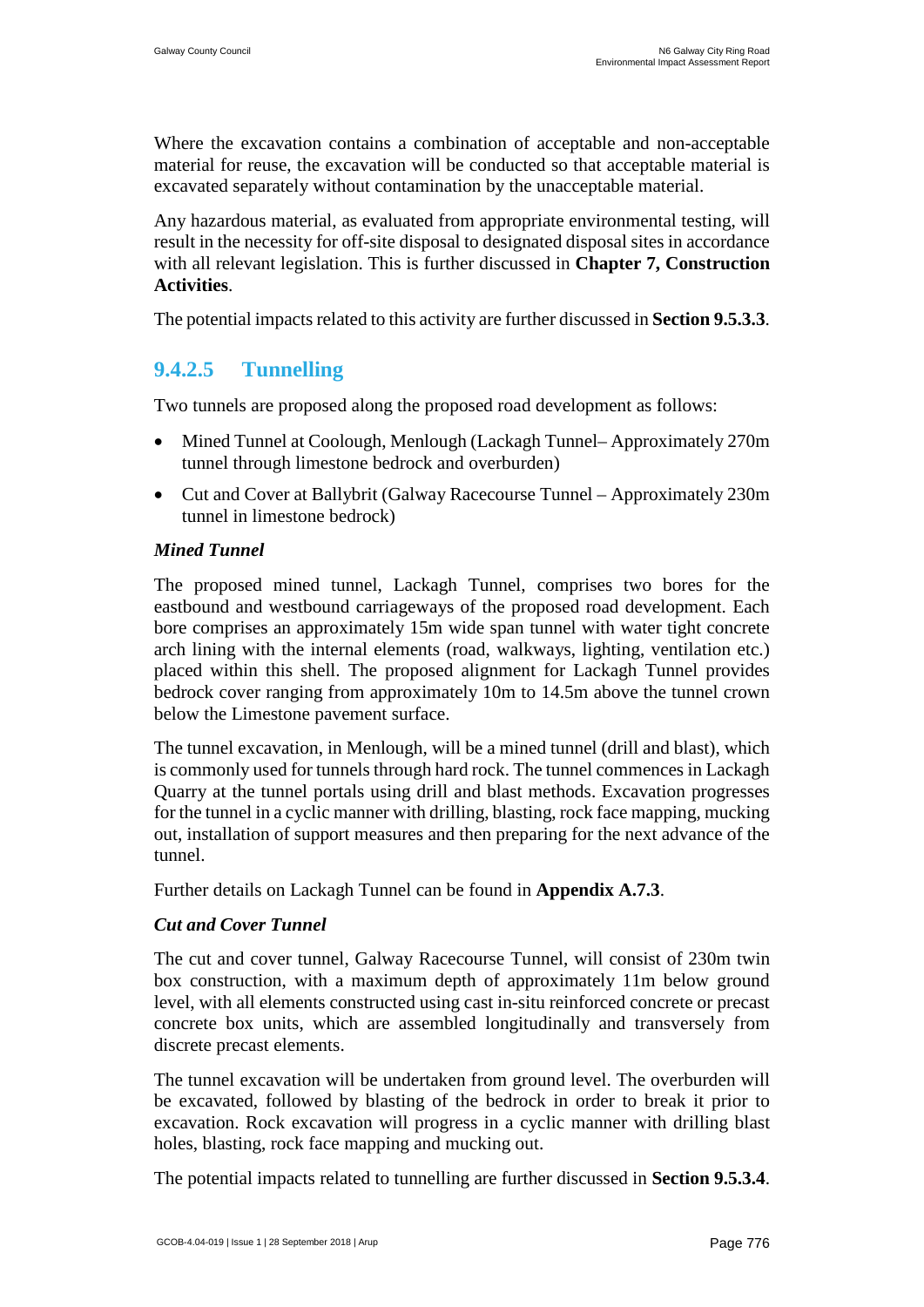# **9.4.2.6 Construction of Structures**

The proposed road development requires the construction of a number of structures. The proposed structures are discussed in **Chapter 5, Description of Proposed Development**.

In general, foundations are likely to require shallow solutions which require a limited, shallow excavation at the footing locations. However, depending on the structure and the ground conditions encountered, some areas will require a more robust solution, which may include:

- Pile foundation in areas of poor, soft ground or in areas of high karst risk
- Earth retaining structures in areas where soil must be restrained at unnatural slopes
- Excavate and replace at footing locations due to karst risk, to expose rock surface in areas underlain by limestone

From existing ground information, the structures identified in **[Table 9.17](#page-48-0)** will likely require deep or a specialised foundation solution due to ground conditions or karst risk.

The potential impacts related to this activity are further discussed in **Section 9.5.3.5**.

| <b>Reference</b>    | <b>Assessment</b><br><b>Section</b> | <b>Name / Function</b>                                 | Approx.<br>Chainage |
|---------------------|-------------------------------------|--------------------------------------------------------|---------------------|
| S08/04              | $\overline{2}$                      | River Corrib Bridge Structure                          | $9 + 300$           |
| CO9/01              | 3                                   | Culvert                                                | $9 + 520$           |
| C09/02              | 3                                   | Culvert                                                | $9 + 560$           |
| C09/03              | 3                                   | Culvert                                                | $9 + 580$           |
| C <sub>09/04</sub>  | 3                                   | Culvert                                                | $9 + 590$           |
| C09/05              | 3                                   | Culvert                                                | $9 + 600$           |
| S09/03              | 3                                   | Accommodation Underpass S09/03                         | $9 + 910$           |
| C10/01              | 3                                   | Local access Underpass                                 | $10+060$            |
| S <sub>10</sub> /01 | 3                                   | Menlough Viaduct                                       | $10+110$            |
| S12/01              | 3                                   | N84 Headford Road Underbridge                          | $12 + 150$          |
| C12/02              | 3                                   | Culvert                                                | $12 + 350$          |
| C12/03              | 3                                   | Culvert                                                | $12 + 390$          |
| C12/04              | 3                                   | Culvert                                                | $12+450$            |
| C13/01              | 3                                   | Mammal Underpass                                       | $12 + 980$          |
| C13/02              | 3                                   | <b>Mammal Underpass</b>                                | $13 + 700$          |
| S13/02              | 3/4                                 | N83 Tuam Road Underbridge (WB merge)                   | $13 + 925$          |
| S13/03              | 3/4                                 | N83 Tuam Road Underbridge (Mainline<br>and EB diverge) | $13 + 975$          |
| S15/02              | $\overline{4}$                      | Briarhill Business Park Underbridge                    | $15 + 725$          |

<span id="page-48-0"></span>**Table 9.17: Structures requiring specialised foundation solutions**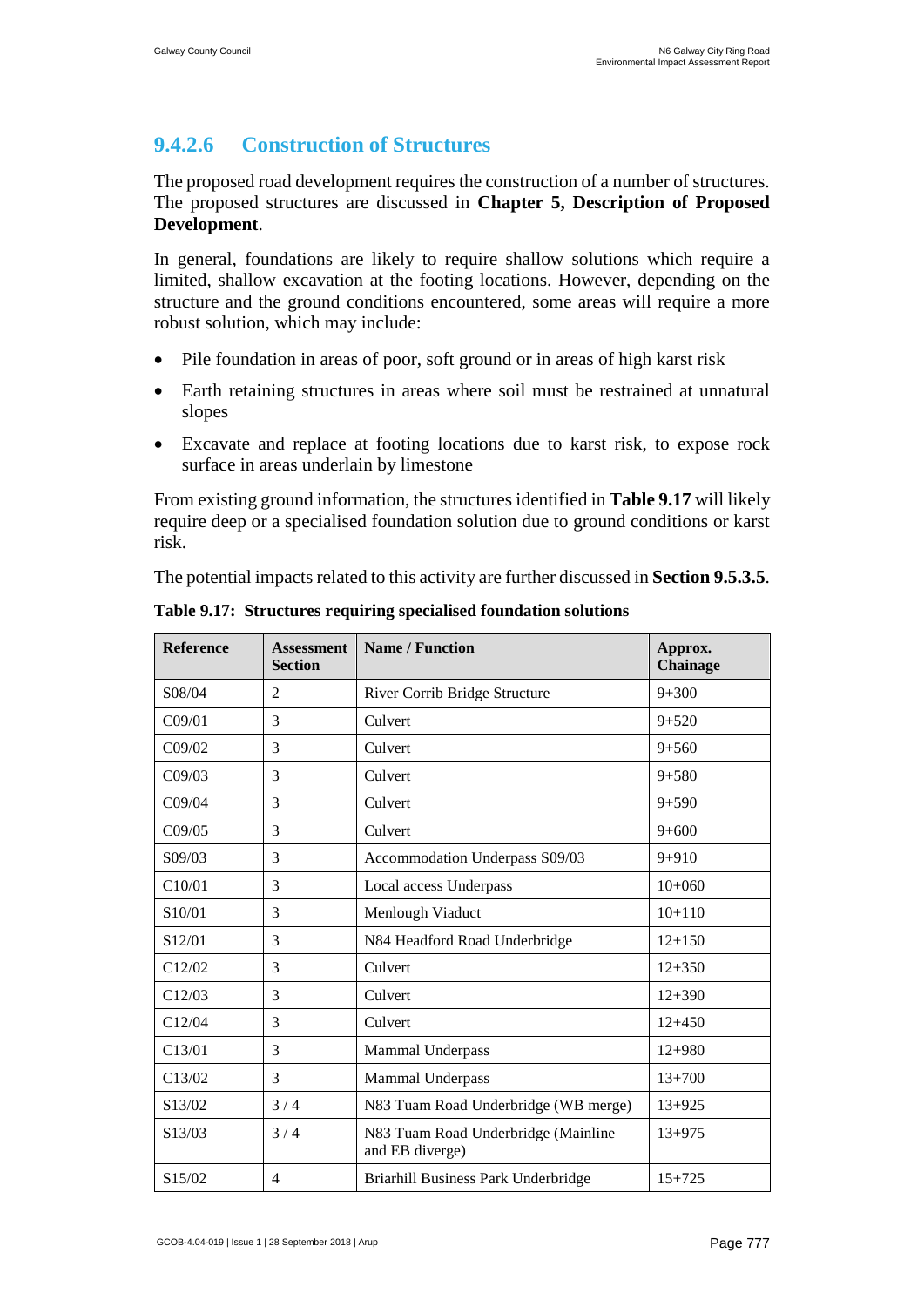| <b>Reference</b> | <b>Section</b> | <b>Assessment</b>   Name / Function | Approx.<br>Chainage |
|------------------|----------------|-------------------------------------|---------------------|
| S15/03           |                | Monivea Road R339 Underbridge       | $15 + 880$          |

# **9.4.2.7 Contaminated ground**

Ground investigation information along with the current and historical site activities indicated the potential locations of contamination. These included areas adjacent to existing road networks, infrastructure networks, man-made drainage systems and general built construction.

No areas of contamination were identified during the investigations. See conceptual site model in **Figure 9.8.001** to **Figure 9.8.012**. While areas of contamination are unlikely, out of an abundance of caution, all potential locations will be further investigated during construction and the makeup of the ground evaluated. Any shallow made ground deposits will be excavated and replaced.

Hazardous material removed as part of the excavation may require specialist disposal to designated disposal sites. This is further discussed in **Chapter 7, Construction Activities**.

The potential impacts related to this activity are further discussed in **Section 9.5.3.6**.

## **9.4.2.8 Soft soil**

Soft soil, which includes both peat and soft organic clay / silt, exist across the study area. Typically, peat is present in the western section, underlain by granite, while the limestone area has soft organic and alluvial material. Soft ground areas have been identified and are indicated in **Figure 9.7.001** to **Figure 9.7.002** and **Figure 9.7.101** to **Figure 9.7.114**.

Areas of shallow deposits will likely be excavated and removed. Deeper soft soil deposits may require excavation or in-situ ground improvement.

The potential impacts related to this activity are further discussed in **Section 9.5.3.7**.

## **9.4.2.9 Karst Features**

In Sections 2, 3 and 4, from the N59 Moycullen Road at Dangan to the existing N6 at Coolagh, Briarhill the proposed road development overlies Visean Limestone which is prone to karst. The proposed road development subsequently crosses numerous karst features. Identified surface karst features are presented in **[Table 9.10](#page-22-0)**.

Certain anomalies were encountered during the ground investigation in the area underlain by karstified limestone, refer to **Appendix A.9.1** for all ground investigation data and **Figures 9.8.001** to **9.8.012**.

The hydrogeology of karst features is dealt with in **Chapter 10, Hydrogeology**.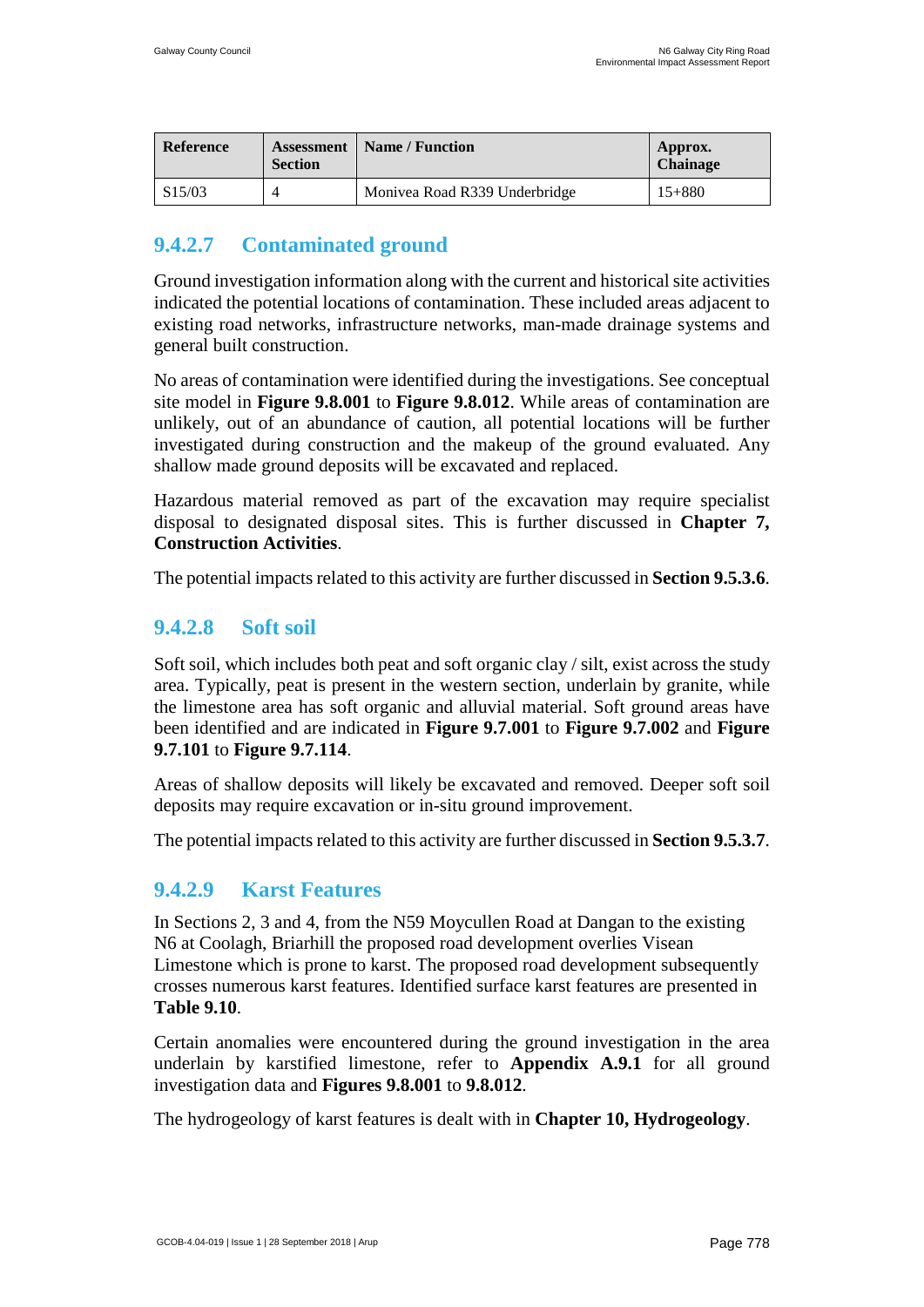# <span id="page-50-0"></span>**9.4.2.10 Dewatering**

The ground investigation data suggests that groundwater will be encountered in some areas of cut and for a number of foundation excavations, refer to **Chapter 7, Construction Activities**. Dewatering is required where significant ingress of water will occur during construction.

The potential impacts of this dewatering and dewatering limitations are assessed and presented in **Chapter 10, Hydrogeology**.

# **9.4.3 Operational activities**

The proposed road development will require periodic maintenance of the development, embankment slopes, cut slopes, tunnels and drainage channels.

# **9.5 Evaluation of Impacts**

# **9.5.1 Introduction**

An appraisal of the potential impacts to geological features and of construction activities was undertaken in accordance with the TII Guidelines (NRA, 2009) considerations as presented in **Section [9.2.5](#page-7-0)** of this chapter. The evaluation and corresponding impact significance for geological features are presented and summarised in **[Table 9.19](#page-65-0)** for the Construction Phase and **[Table 9.20](#page-79-0)** for the Operational Phase. **Section 9.5.3** and **9.5.4** describes the potential construction and operational activity impacts respectively on soils and geology pre-mitigation.

# **9.5.2 Do-Nothing Scenario**

In the case where the proposed road development was not to be developed there would be no resulting impacts on the soils or geology along the route of the proposed road development. The impact would therefore be *neutral*.

# **9.5.3 Construction Phase Impacts**

The potential soils and geology impacts during the construction phase for each construction activity described in **Section 9.4** are presented in this section, along with their impact significance. These potential impacts also relate to and interact with other environmental factors which are described within the EIAR. Specific interactions are outlined below, with further detail provided in the relevant chapters.

# <span id="page-50-1"></span>**9.5.3.1 Earthworks construction**

The soils and geology at each earthworks area are identified in **[Table 9.16](#page-35-0)**. This section relates to potential impacts associated with embankment construction and cutting excavation as discussed in **Section 9.4.2.1** and **Section 9.4.2.2** respectively.

The potential impacts of earthworks construction are listed and described below: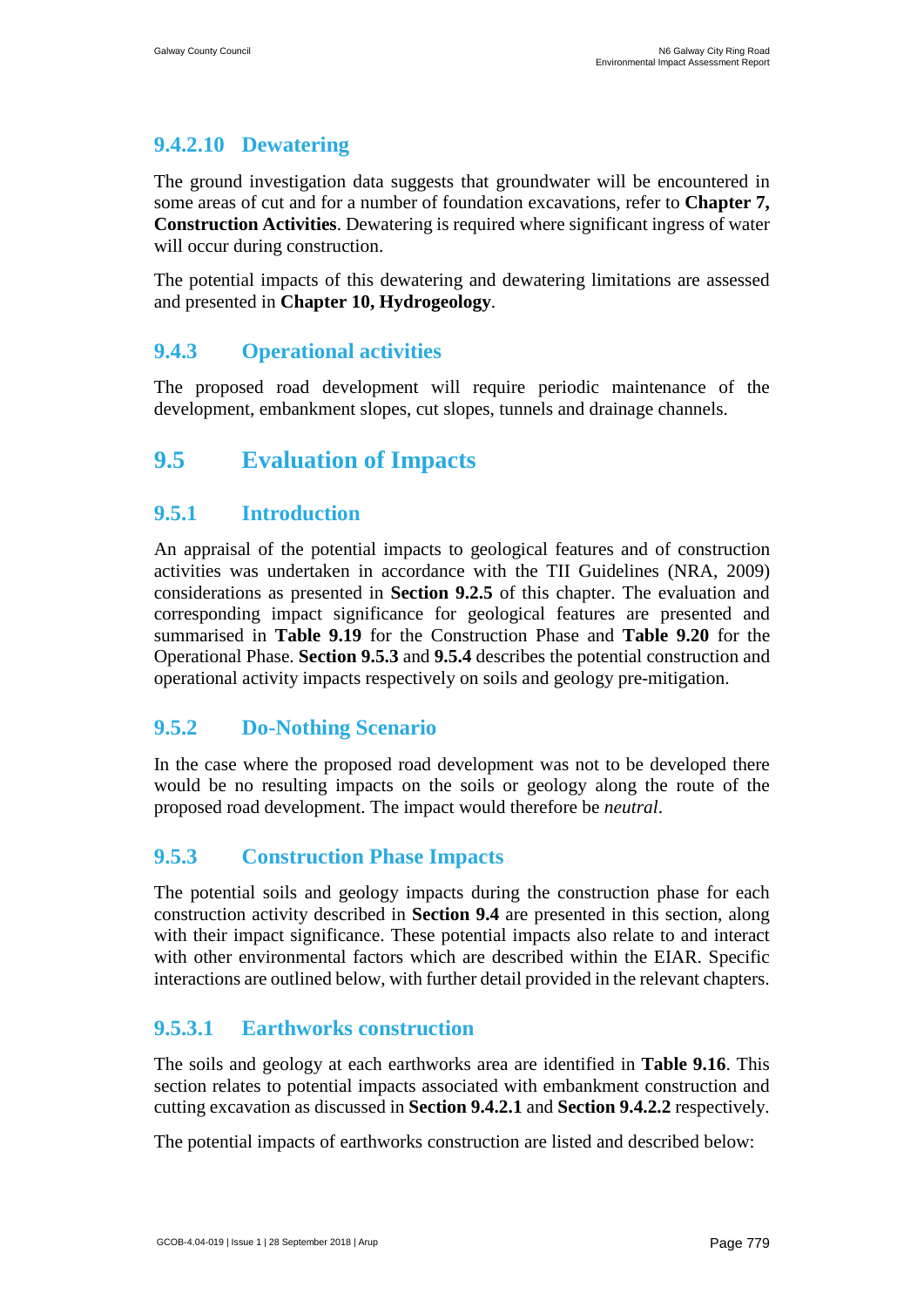- Compression of Substrata
- Loss of Agricultural Land
- Loss of Solid Geology
- Loss of Future Quarry Reserves
- Introduction of Material derived from a different Lithology
- Flood Barrier
- Earthworks Haulage
- Washout of Fines / Sediment Runoff
- **Effect on Surrounding Ground**

### *Compression of Substrata*

This impact applies to embankments only.

The construction of an embankment over in-situ virgin ground will cause compression of the sub-strata thus affecting the current characteristics of the ground. The magnitude of such an impact, as per **[Table 9.5](#page-10-0)**, however is deemed to be insignificant due to the small footprint of the embankment areas relative to the local environment.

The significance, as per **[Table 9.6](#page-11-0)** of the potential impact is imperceptible.

### *Loss of Agricultural Land*

The construction of embankments or the excavation of cuts in areas of arable or agricultural land will result in the loss of said resource. The area lost or removed would encapsulate the width of the embankment or cut plus the footprint required for such a construction.

#### Refer also to **Chapter 14, Material Assets – Agricultural**.

The significance of the potential impact is moderate / slight.

### *Loss of Solid Geology*

This impact applies to cuttings in rock only.

In accordance with the aggregate potential mapping undertaken as part of the National Development Plan 2007-2013, the study area is predominately classified as a very high aggregate potential. The construction of the proposed road development would result in the loss of the aggregate resource.

The type of bedrock that will be excavated is widely available, and as per the TII Guidelines, the portion to be removed will be small adverse in comparison to the volumes retained.

The significance of the potential impact is significant / moderate.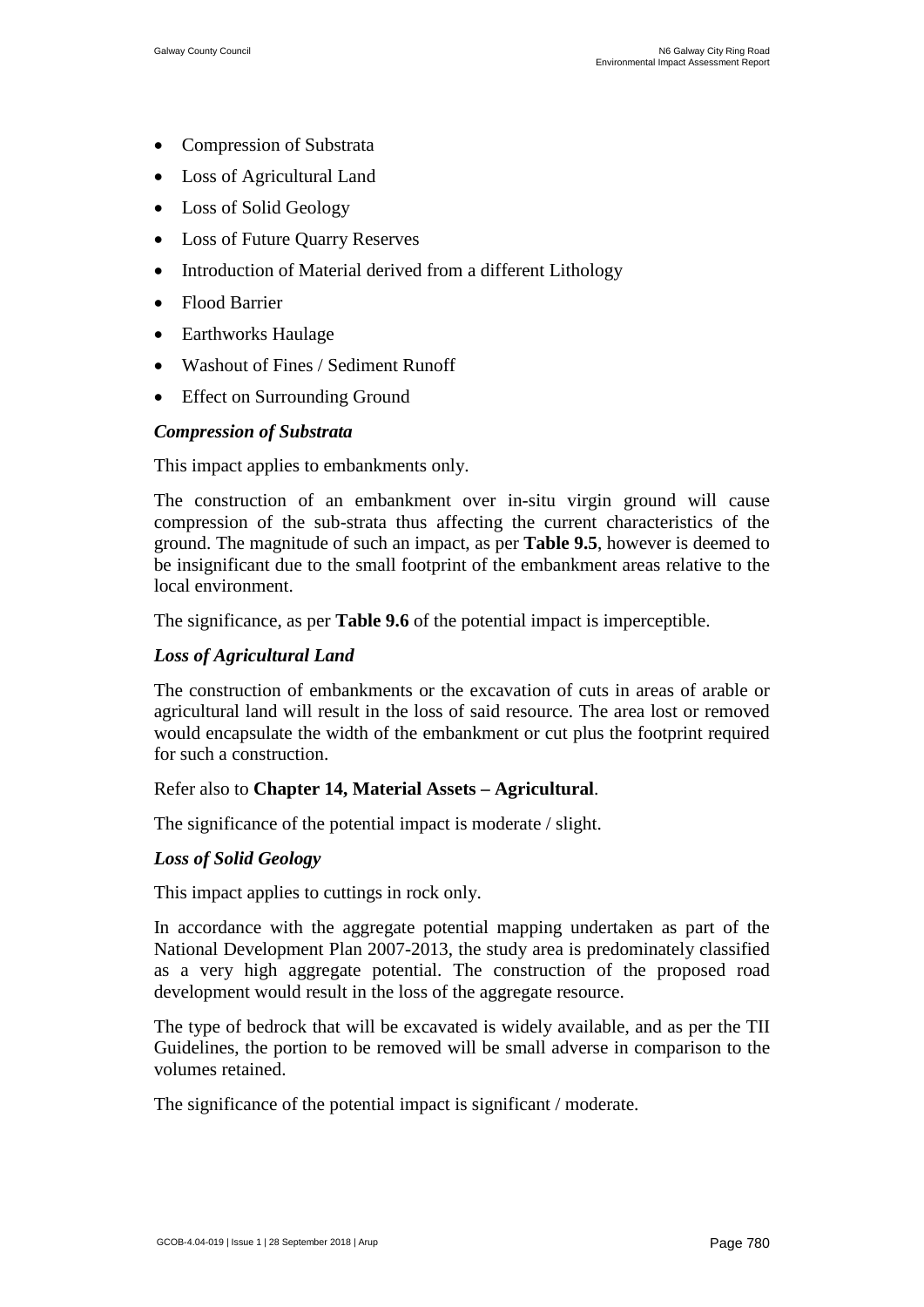### *Loss of Future Quarry Reserves*

This impact applies to Lackagh Quarry (disused quarry) and Roadstone Quarry (active quarry).

Lackagh Quarry (disused) intersects the proposed road development, impacting future quarry reserves at this location. With appropriate planning permission, the potential for future quarry reserves at Lackagh Quarry, are located beneath the disused quarry footprint and along the east and southern boundaries. Given the presence of a European designated site along the north and western boundaries of Lackagh Quarry expansion in these directions is highly unlikely. The magnitude of impact for loss of a moderate proportion of future reserves is moderate adverse.

The significance of the potential impact is moderate.

The proposed road development is located south of the active Roadstone Quarry in Twomileditch and does not directly impact the quarry. The magnitude of the impact is considered negligible, as the impact to the active quarry is of insufficient magnitude to affect the use or future quarry reserves.

The significance of the potential impact is imperceptible.

### *Introduction of Material derived from a different Lithology*

This impact applies in granite bedrock areas.

The overburden across the study area consists of glacial till derived from the underlying bedrock. The bedrock changes in Section 2 at the N59 Moycullen Road, from a granite to a limestone bedrock which have different chemical compositions.

If limestone derived material is placed over granite bedrock, surface water run-off or groundwater movements through the material have the potential to impact local areas of peatland habitats by changing the pH of the groundwater.

### This is further discussed in **Chapter 8, Biodiversity**, **Chapter 10, Hydrogeology** and **Chapter 11, Hydrology**.

The significance of the potential impact is significant / moderate.

#### Refer also **Chapter 7, Construction Activities**.

#### *Flood Barrier*

This impact applies to embankments only.

There are no significant encroachment of any significant floodplains. Embankment constructed in areas prone to flooding have the potential to erode, resulting in a change in the local environment and potential ground movement at the base of the embankment slope. Potential for flooding is discussed further in **Chapter 11, Hydrology**.

The significance of the potential impact is significant / moderate.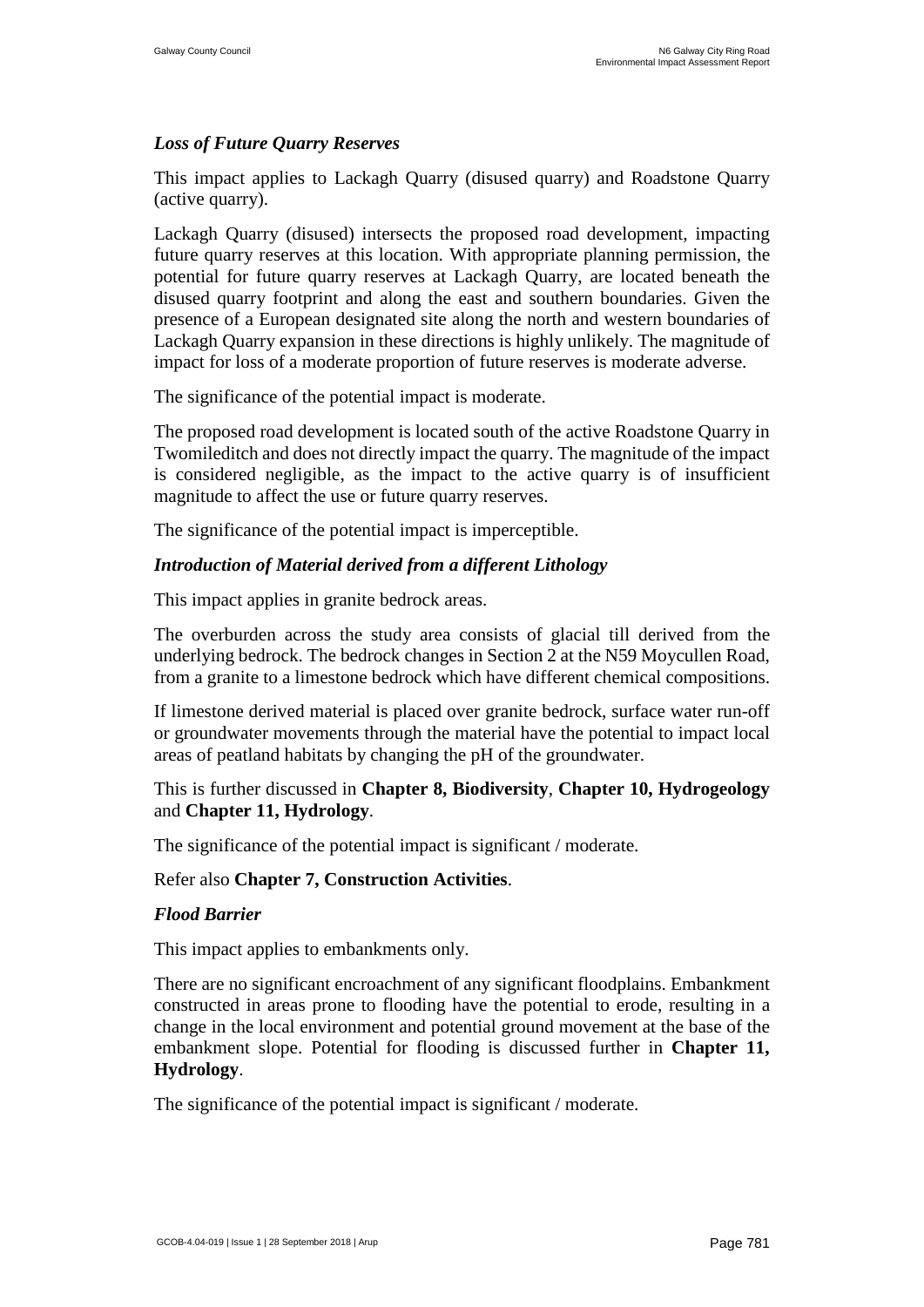## *Earthworks Haulage*

During earthworks construction, heavily loaded large earthmoving vehicles will travel through the site, causing ground vibrations, unwanted compaction and disturbance of natural ground of unfinished road surfaces.

### See also **Chapter 7, Construction Activities**, **Chapter 16, Air Quality and Climate** and **Chapter 17, Noise and Vibration**.

The significance of the potential impact is slight.

### *Washout of Fines / Sediment Runoff*

During or following heavy rainfall events, surface water run-off from embankments comprising of fine material (silt and clay) or exposed cuttings could have a high percentage of suspended solids and result in accumulation of unwanted material in adjacent lands.

### See also **Chapter 10, Hydrogeology** and **Chapter 11, Hydrology**.

The significance of the potential impact is slight.

### *Effect on Surrounding Ground*

Soil and rock excavation has the potential to induce movement and settlement of surrounding ground. The breaking or blasting of the bedrock could result in ground vibrations and destabilisation of existing slopes, existing rock slopes, with affects felt in the immediate vicinity of the works.

### See also **Chapter 7, Construction Activities**, **Chapter 8, Biodiversity**, **Chapter 16, Air Quality and Climate** and **Chapter 17, Noise and Vibration**.

The significance of the potential impact is moderate / slight.

## **9.5.3.2 Re-use and processing of site material**

The impacts associated with the introduction of material derived from a different lithology and earthworks haulage are applicable for the re-use and processing of site material. As mentioned in **Section [9.5.3.1](#page-50-1)** the potential impacts include:

- in the granite bedrock area, where limestone derived material is placed over granite bedrock there is potential to impact the local areas of peatland habitats by changing the pH of the groundwater. The significance of this potential impact is significant / moderate.
- ground vibrations, unwanted compaction and disturbance of natural ground of unfinished road surfaces as a result of haulage during the earthworks construction where heavily loaded large earthmoving vehicles will travel through the site. The significance of this potential impact is slight.

See also **Chapter 7, Construction Activities**, **Chapter 16, Air Quality and Climate** and **Chapter 17, Noise and Vibration**.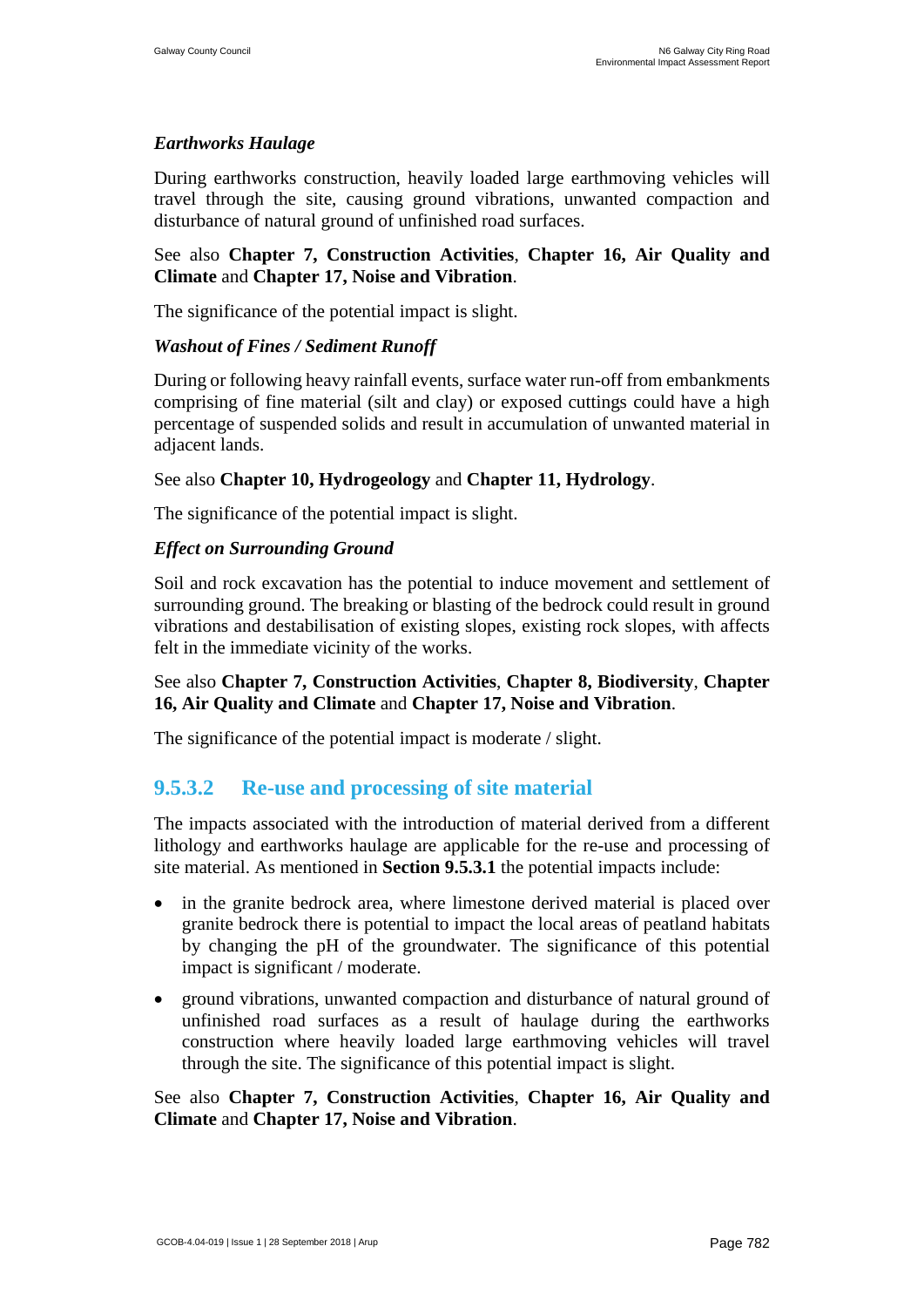# **9.5.3.3 Importation, exportation and disposal of materials**

The impacts associated with the introduction of material derived from a different lithology and earthworks haulage are applicable for the importation, exportation and disposal of materials, the impacts are mentioned above in **Section 9.5.3.2**.

### See also **Chapter 7, Construction Activities**, **Chapter 16, Air Quality and Climate** and **Chapter 17, Noise and Vibration**.

# <span id="page-54-0"></span>**9.5.3.4 Tunnelling**

This section outlines the associated impacts for the construction of the mined tunnel at Coolough, Menlough (Lackagh Tunnel) and the cut and cover tunnel at Ballybrit (Galway Racecourse Tunnel).

A summary of the potential impacts for the proposed tunnel construction at each of the tunnel locations are provided below:

### *Potential Impact on Limestone Pavement*

This potential geological impact applies to Lackagh Tunnel only.

Potential geological impacts on the integrity of the geological attribute (Limestone pavement), due to the mined tunnel, include such impacts as ground settlement, and rock mass instability. The potential geological impacts from the mining activities could include blast damage due to ground vibration and air blast vibrations. See also **Chapter 8, Biodiversity** and **Chapter 10, Hydrogeology**.

Considering the key design features presented in **Section [9.4.1](#page-41-0)** and the conservative design approach the magnitude of the potential geological impact is considered to be negligible, as the potential geological impact would result in impact on attribute but of insufficient magnitude to affect either use or integrity, as per **[Table 9.5](#page-10-0)**. Further details on the proposed Lackagh Tunnel are provided in **Appendix A.7.3**.

The significance, as per **[Table 9.6](#page-11-0)**, of the potential geological impact is imperceptible.

Other potential geological impacts to Limestone pavement are discussed in **Section [9.5.3.5](#page-55-0)** where Limestone pavement occurs under structures and in **Section [9.5.3.8](#page-57-0)** where it occurs within the study area.

### *Loss of Feature*

The tunnel bores are to advance through Visean limestone, resulting in the loss of the intact rock. The cut and cover tunnel in Ballybrit will require the excavation of Visean limestone, which will also result in the loss of intact rock.

The impacts associated with the loss of solid geology are applicable for loss of feature. As mentioned in **Section [9.5.3.1](#page-50-1)** the potential impact which applies to cuttings in rock only will result in the loss of the aggregate resource. The significance of this potential impact is significant / moderate.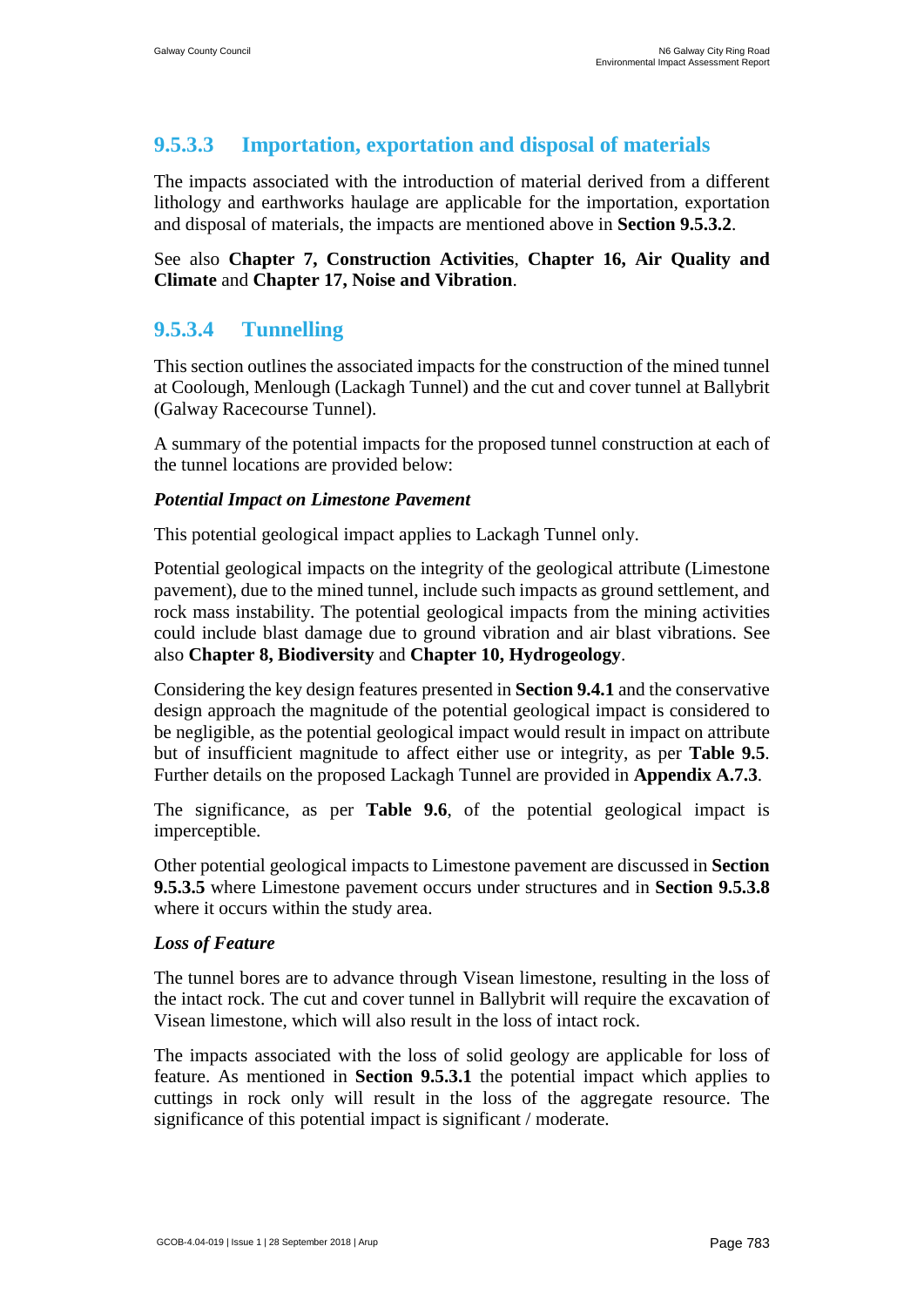#### *Ground Settlement*

The impacts associated with the effects to surrounding ground are applicable for ground settlement. As mentioned in **Section [9.5.3.1](#page-50-1)** soils and rock excavations, including the breaking or blasting of the bedrock, could result in ground vibrations and destabilisation of existing slopes, existing rock slopes and has the potential to impact the surrounding ground by inducing movement. The significance of this potential impact is moderate / slight.

#### *Potential Impact due to Blasting*

The impacts associated with the effects to surrounding ground are also applicable for potential impact due to blasting and are outlined above.

Other potential construction impacts from Lackagh Tunnel and Galway Racecourse Tunnel are discussed in **Chapter 7, Construction Activities**, **Chapter 8, Biodiversity**, **Chapter 10, Hydrogeology**, **Chapter 11, Hydrology**, **Chapter 16, Air Quality and Climate**, **Chapter 17, Noise and Vibration** where the potential impacts of construction traffic, dewatering, dust and noise and vibration from blasting bedrock are described in detail.

## <span id="page-55-0"></span>**9.5.3.5 Construction of Structures**

The construction activities for structures presented in **Chapter 5, Description of Proposed Development** may impose some of the following impacts, dependant on the geology encountered at the location of the structure footings:

- Ground Settlement
- Noise and vibration
- Material disposal i.e. bored pile installation

### See also **Chapter 7, Construction Activities**, **Chapter 16, Air Quality and Climate** and **Chapter 17, Noise and Vibration**.

The significance of the potential impact is slight.

#### *Potential Impact on Limestone Pavement*

Two structures along the proposed road development traverse Limestone pavement in Menlough. It should be noted, at both of these locations the Limestone pavement is outside the Lough Corrib cSAC, refer to **Chapter 8, Biodiversity** for the ecological assessment.

The proposed road development includes the construction viaduct in Menlough. The proposed Menlough Viaduct will result in the minor loss (circa  $500m^2$ ) of a small part of the attribute (Limestone pavement).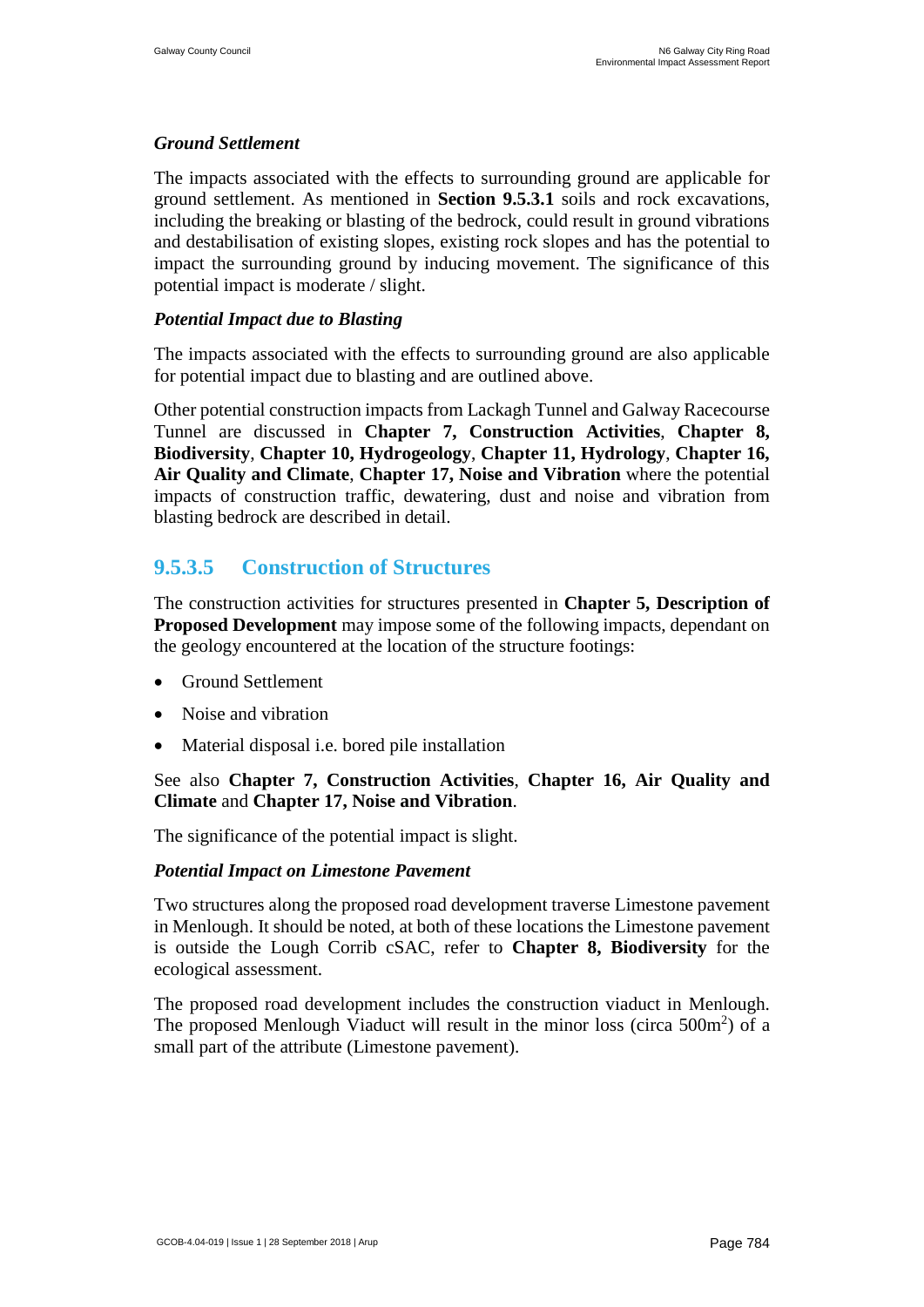The magnitude of the potential geological impact, as per **[Table 9.5](#page-10-0)** is considered small adverse, as the potential geological impact would result in loss of small part of the attribute $21$ .

The significance of the potential geological impact, as per **[Table 9.6](#page-11-0)**, is significant / moderate.

A culvert is located in an area of Limestone pavement in Menlough. The magnitude of the potential geological impact is negligible, as the structural integrity of the Limestone pavement is maintained. The significance of the potential geological impact is imperceptible.

Other potential geological impacts to Limestone pavement are discussed in **Section [9.5.3.4](#page-54-0)** for Lackagh Tunnel and in **Section [9.5.3.8](#page-57-0)** where Limestone pavement occurs within the study area.

## **9.5.3.6 Contaminated Ground**

No known areas of contaminated ground were located within the study area. Exposure of locations of contamination and excavation of contaminated soil may potentially lead to a risk to the surrounding environment or underlying soil if not dealt with in an appropriate manner in accordance with the Environmental Protection Agency guidance on Land Contamination.

The underlying soil could be impacted from the exposure of previous buried hazardous material, in an unlicensed dumping site for example, or from the discharge of wash water from concrete operations.

The potential impacts could also include the potential for leakage or spillage of construction related materials, contaminating the subsoils present.

For example, raw or uncured concrete and grouts, washed down water from exposed aggregate surfaces, cast-in-place concrete from concrete trucks, fuels, lubricants and hydraulic fluids for equipment used on the development site, bitumen and sealants used for waterproofing concrete surfaces can all potentially impact on soils and groundwater during construction stage.

The significance of the potential impact is moderate / slight.

# **9.5.3.7 Soft soil**

The potential impacts associated with soft ground removal are discussed under Effects of Surrounding Ground in **Section 9.5.3.1**.

As mentioned in **Section [9.5.3.1](#page-50-1)** soil excavations could result in destabilisation of existing slopes and has the potential to impact the surrounding ground by inducing movement.

The significance of this potential impact is moderate / slight

<sup>&</sup>lt;sup>21</sup> Box 5.1: Criteria for rating impact significance at EIA stage. A magnitude of impact of small adverse is one where there is a "minor impact on integrity of attribute or loss of small part of attribute" (NRA, 2009)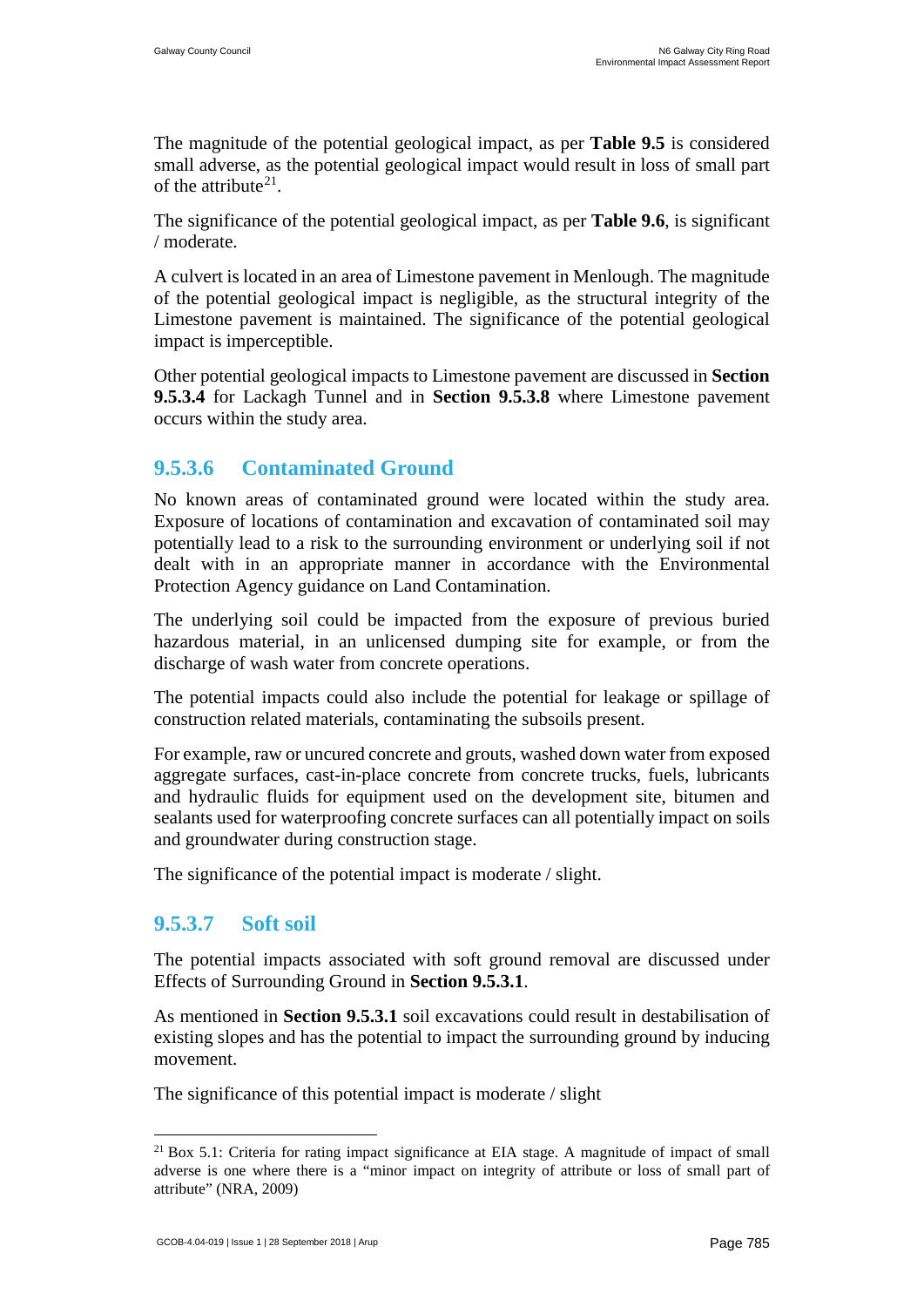The potential impact associated with the presence of soft ground at structure locations is ground settlement as discussed **Section 9.5.3.5**.

## <span id="page-57-0"></span>**9.5.3.8 Karst features**

The study area contains the following karst features (which have a geological feature importance of medium or higher):

- Limestone pavement
- Turlough
- **Springs**

See also **Chapter 10, Hydrogeology**.

#### *Potential Impact on Limestone Pavement*

The proposed road development traverses six locations of limestone pavement in Sections 3 and 4. These locations include:

- One location at Lackagh Tunnel, which passes under an area of Limestone pavement, within Lough Corrib cSAC, refer to **Section 9.5.3.4**. The significance of this potential geological impact is imperceptible
- Two locations of Limestone pavement are under structures in Menlough, located outside Lough Corrib cSAC, refer to **Section [9.5.3.5](#page-55-0)**. The significance of this potential geological impact at these locations is considered significant / moderate and imperceptible
- Three other locations, all outside the Lough Corrib cSAC, are under the proposed road development and discussed below.

At these three locations the Limestone pavement is encapsulated under the proposed road development. Two of these locations are in Menlough and one location is in Coolagh, at these locations the proposed road development results in loss of small part of the Limestone pavement.

The significance of the potential geological impact for areas of Limestone pavement lost under the proposed road development is significant / moderate.

All other Limestone pavement areas within the study area are not directly impacted by the proposed road development.

The significance of the potential geological impact for areas of Limestone pavement within the study area but outside of the proposed road development is imperceptible.

Refer to **Chapter 8, Biodiversity** for the potential ecological impacts to Limestone pavement.

#### *Surface Karst Solution Features*

The proposed road development will result in the loss of part of the enclosed depression  $(K12)$ , the enclosed depression  $(K97)$  and the spring  $(K193)$ .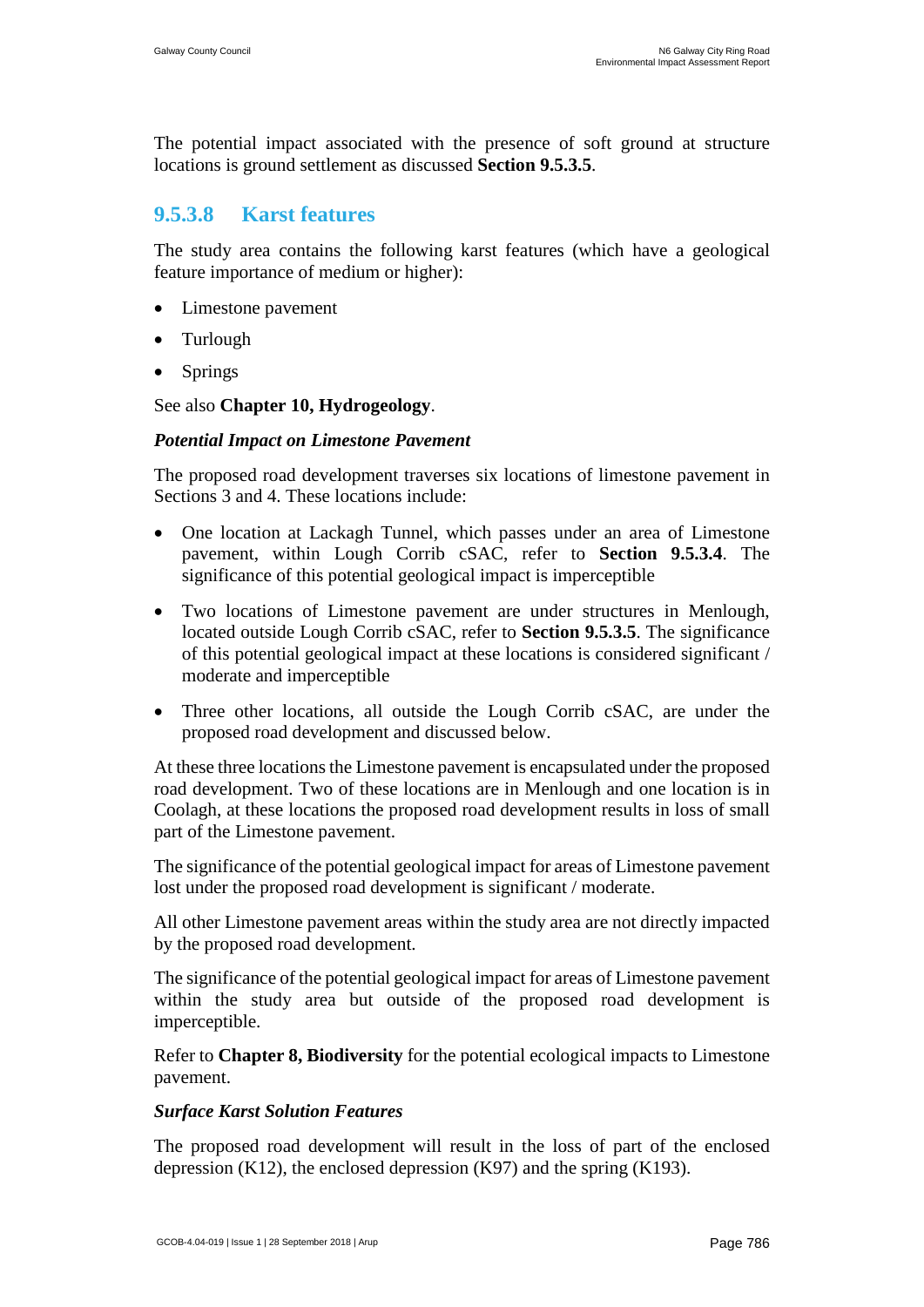The significance of the potential impact for these attributes is moderate.

Additional [individual karst features have been identified in the study area, as](#page-22-1)  presented in

**[Table 9.10](#page-22-1)**, however these additional ones, excluding K12, K97 and K193, will not be directly affected by the proposed road development as they exist outside the fence line.

In such situations, the significance of the potential impact is imperceptible.

## <span id="page-58-0"></span>**9.5.4 Operational Phase**

The significance rating on the soils and geology from the operational phase of the proposed road development will generally be Imperceptible according to the TII Guidelines criteria (TII, 2009). Overall there is neutral long term impact on the soils and geology along the route of the proposed road development. The potential geological impacts on the environment have been provided below for the operational phase:

#### *Contamination*

Maintenance works could lead to occasional accidental leakage of oil, petrol or diesel, allowing contamination of the surrounding environment. However, the magnitude of the impact is negligible as spills will be contained and materials will be disposed of appropriately using a fully licensed waste contractor with the appropriate permits. The significance of the potential impact is imperceptible.

#### *Ground Movement*

The mined tunnel in Coolough, Menlough, Lackagh Tunnel, may experience minimal long term ground movement (settlement) of the local environment. With the support measures as outlined in the design phase, **Section 9.4.1.1**, and monitoring during the construction phase the magnitude of the potential impact is negligible.

The significance of the potential impact is imperceptible.

# <span id="page-58-1"></span>**9.6 Mitigation Measures**

## **9.6.1 Introduction**

This section describes the mitigation measures to reduce or avoid potential impacts where possible, for both the construction (**Section 9.5.2**) and operational phases (**Section 9.5.3**) of the proposed road development.

The mitigation measures for potential impacts to geological features are presented and summarised in **[Table 9.19](#page-65-0)** for the Construction Phase and **[Table 9.20](#page-79-0)** for the Operational Phase.

## <span id="page-58-2"></span>**9.6.2 Construction Phase**

The mitigation measures for the potential construction impacts are provided below.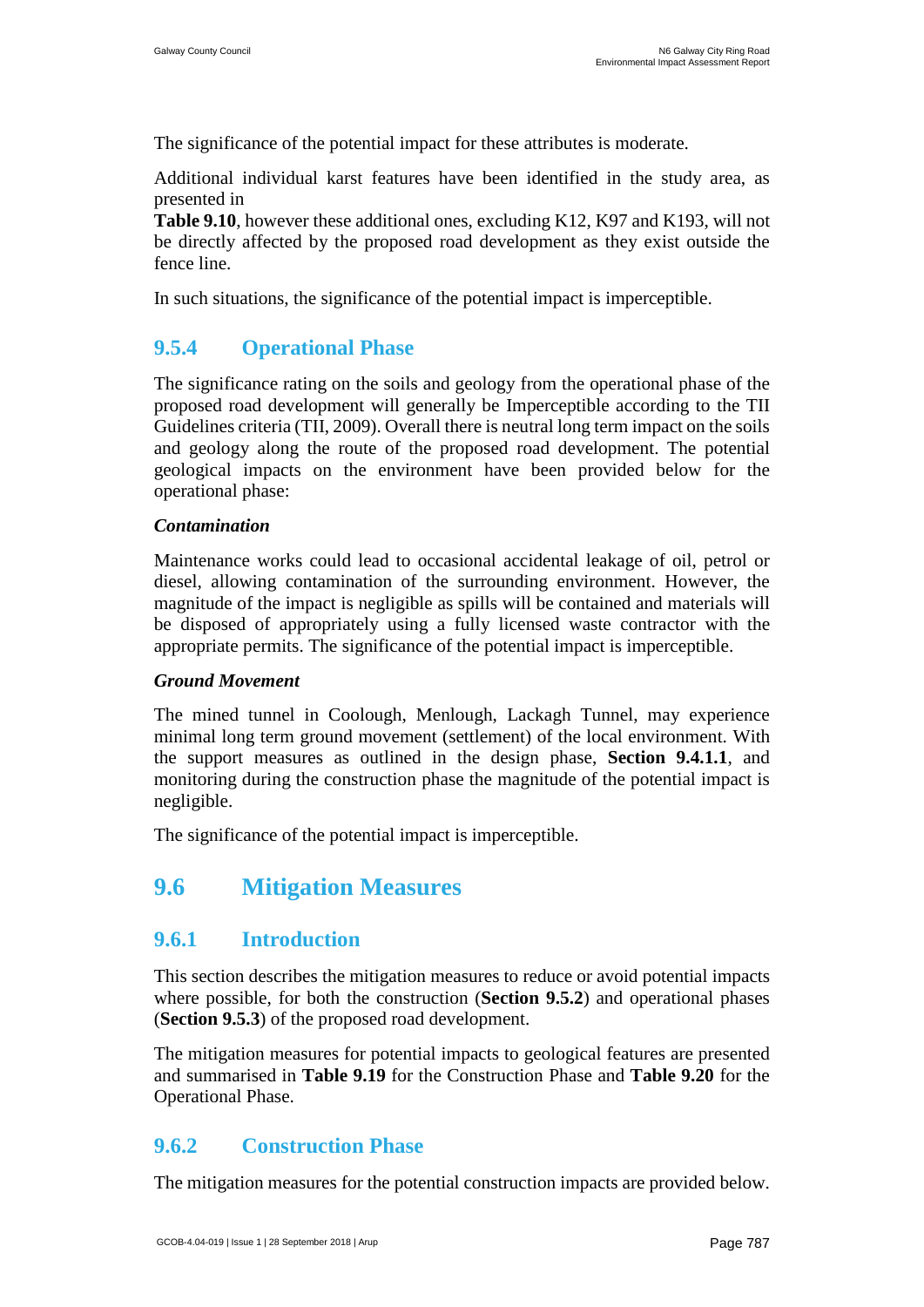# <span id="page-59-0"></span>**9.6.2.1 Earthworks construction**

Construction techniques that comply with the requirements of statutory bodies in terms of noise, vibration, soil and groundwater contamination and disposal of contaminated material for both soil and rock cuttings will be adopted.

## *Loss of Agricultural Land and Solid Geology*

All excavated material, excluding a small potential volume of hazardous material, will be re-used as construction fill and material deposition areas minimising the loss of the feature. The Contractor will ensure acceptability of the material for re-use within the proposed road development with appropriate handling, processing and segregation of the material.

## *Introduction of Material derived from a different Lithology*

A construction earthworks programme will be implemented as part of the CEMP, which is finalised by the contractor, for the proposed road development which categorises the source of material for each fill section. During the finalisation of this programme, the fill limitations outlined below will be incorporated.

To prevent impact to the local peatland habitats, described in **Chapter 8, Biodiversity**, the following fill limitations will be incorporated at the locations identified **Table 9.18**.

- Only pavement and capping layers protected from surface water runoff and groundwater movements are permitted to be derived from non-native material
- All other acceptable fill material will be derived from native material or other pH compatible material

| <b>Location</b> | Annex I Habitat / Fossitt (2000) ID Codes* |           | <b>Fill Limitation Chainage area</b> |
|-----------------|--------------------------------------------|-----------|--------------------------------------|
|                 |                                            | From      | T <sub>0</sub>                       |
|                 | 4030 mosaic                                | $0+620$   | $0+775$                              |
| 2               | 4010                                       | $1+300$   | $1+450$                              |
| 3               | 4010                                       | $1 + 830$ | $2+065$                              |
| 4               | 4010                                       | $2 + 875$ | $3+090$                              |
| 5               | 4010                                       | $3+440$   | $3 + 550$                            |
| 6               | 4030/4010 and 4010                         | $3 + 595$ | $3 + 890$                            |
|                 | 4030 mosaic and 4010                       | $4 + 800$ | $5 + 150$                            |
| 8               | PF <sub>2</sub>                            | $7 + 850$ | $7 + 900$                            |

#### **Table 9.18: Fill Limitation Areas**

\*Refer to **Chapter 8, Biodiversity** for details

#### *Flood Barrier*

A drainage layer or starter layer, in accordance with the TII publication CC-SCD-00606, will be implemented for the construction of embankments in areas prone to flooding. The introduction of a drainage layer will ensure hydraulic conductivity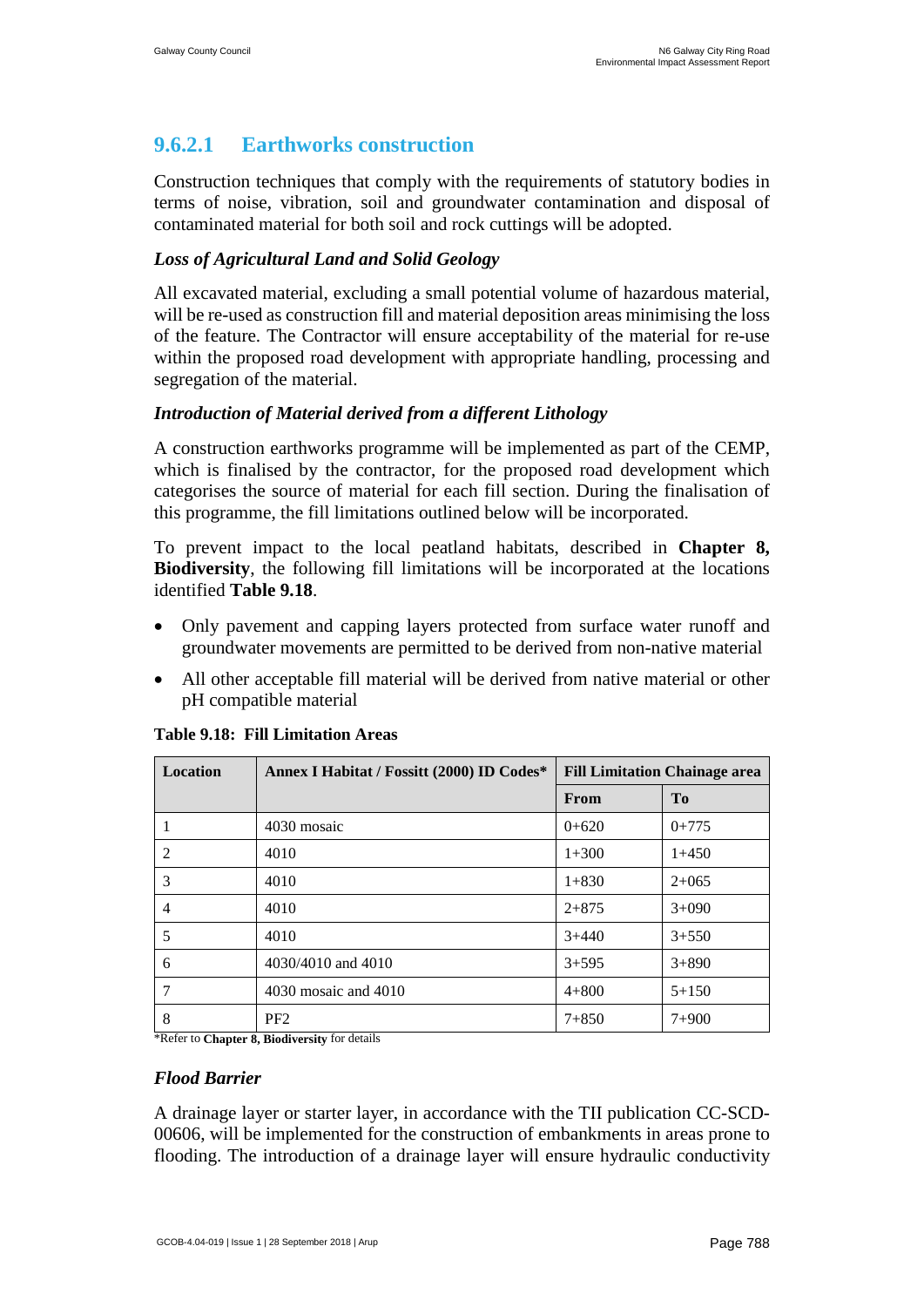exists across the flood plain and removes the risk of the embankment acting as a flood barrier.

#### *Earthworks Haulage*

Earthworks haulage will be along predetermined routes within and outside the proposed development boundary as shown on **Figures 7.101** to **7.123**.

The identified haulage routes are along existing national, regional and local routes or within the proposed development boundary.

Where compaction occurs due to truck movements and other construction activities on unfinished surfaces, remediation works will be undertaken to reinstate the ground to its original condition. Where practicable, compaction of any soil or subsoil which is to remain in-situ along the proposed road development will be avoided.

### *Washout of Fines / Sediment Runoff*

The use of granular fill material in embankment construction will remove the likelihood of the washout of fines. However, in the event the embankment will be constructed of local material, the introduction of a drainage layer or starter layer (as discussed in Flood Barrier section above) will reduce the likelihood of run-off of fine material.

Alternatively, the introduction of a geotextile separator will reduce the potential impact in areas. A composite system, combining a drainage layer and a geotextile separator will be implemented in embankments constructed with cohesive fill material.

Sediment control methods are outlined in the CEMP in **Appendix A.7.5** and in **Chapters 10, Hydrology** and **11, Hydrogeology**.

#### *Effect on Surrounding Ground*

Ground settlement, horizontal movement and vibration monitoring will be implemented during construction activities to ensure that the construction does not exceed the design limitations.

In situations where the site specific blast design has determined that blasting is not feasible in a particular location due to excessive ground vibrations, alternative extraction methods such as hydraulic breaking, hydraulic splitting, chemical splitting and electrical disintegration may be implemented and monitored. Monitoring will be implemented during blasting, during excavation of cuts, for overburden slopes steeper than  $1V:2H (V= vertical slope, H= horizontal slope)$  and rock slopes steeper than 1V:1.5H.

A geotechnical expert will be appointed by the contractor and will be present to monitor the surrounding ground vibrations near sensitive receptors during blasting works. In the unlikely event that the blast vibration limit at the surface is exceeded, blasting works will cease on site until it is understood the basis for the increased vibration. The blast design will then be recalibrated and blasting works will proceed with continued monitoring.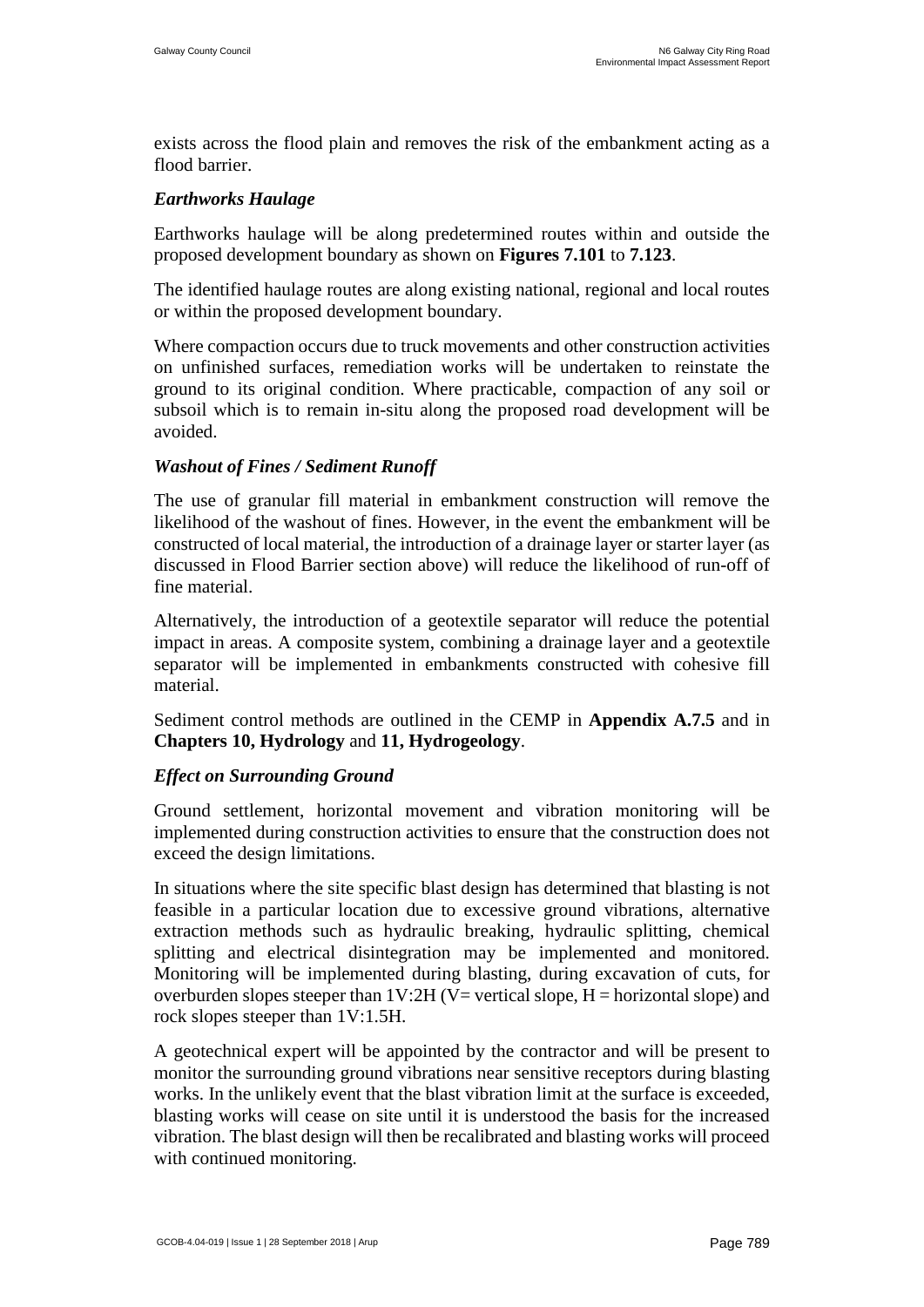Allowable distances for the various construction methods are outlined in **Chapter 17, Noise and Vibration**.

## **9.6.2.2 Reuse and processing of site material**

A construction earthworks programme will be implemented for the proposed road development which categorises the source of material for each fill section. During the finalisation of this programme the fill limitations outlined in **Section [9.6.2.1](#page-59-0)** will be incorporated at the locations presented in **Table 9.18**.

## **9.6.2.3 Importation, exportation and disposal of materials**

Importation of materials from outside the site will be minimised by ensuring that materials arising within the site area are used to the greatest extent possible. Any surplus material remaining which cannot be incorporated into the construction fill activities shall be placed in material deposition areas within the proposed road development. This will significantly reduce the deposition of material off-site.

Hazardous material will be transported off site for disposal or recovery at appropriately licence or permitted sites as outline in **Chapter 7, Construction Activities**.

## <span id="page-61-0"></span>**9.6.2.4 Tunnelling**

The adopted construction techniques will comply with the requirements of statutory bodies in terms of noise, vibration, soil and groundwater contamination and disposal of contaminated material.

During the construction of Lackagh Tunnel the supported rock face of Lackagh Quarry Face and retaining walls for the Western approach will be monitored for movement. A geotechnical expert will be appointed, by the contractor and will be present to monitor the rock mass stability during their construction period. In the unlikely event that instability within the rock mass is observed, additional support measures will be installed to ensure that there is no impact to the surface above. The additional rock support measures comprise ground anchors, rock bolts, rock dowels, rock mesh, shotcrete or a combination of these measures, designed to the relevant design standards and best practice guidance documents. However, based on the conservative design approach it is considered that the risk of instability will be avoided and additional support measures will not be required.

A geotechnical expert will be appointed by the contractor and will be present to monitor the vibrations at the surface, including the areas of Limestone pavement, during blasting works for the construction of Lackagh Tunnel and the Western Approach. The blast target vibration limit is defined as 20% more conservative than the conservative design approach vibration limit of 25mm/sec at the ground surface which includes areas of Limestone pavement, which provides an added factor of safety to the construction works to ensure that blasting will not impact the structural integrity of the Limestone pavement. In the unlikely event that the blast target vibration limit at the surface is exceeded, blasting works will cease on site until it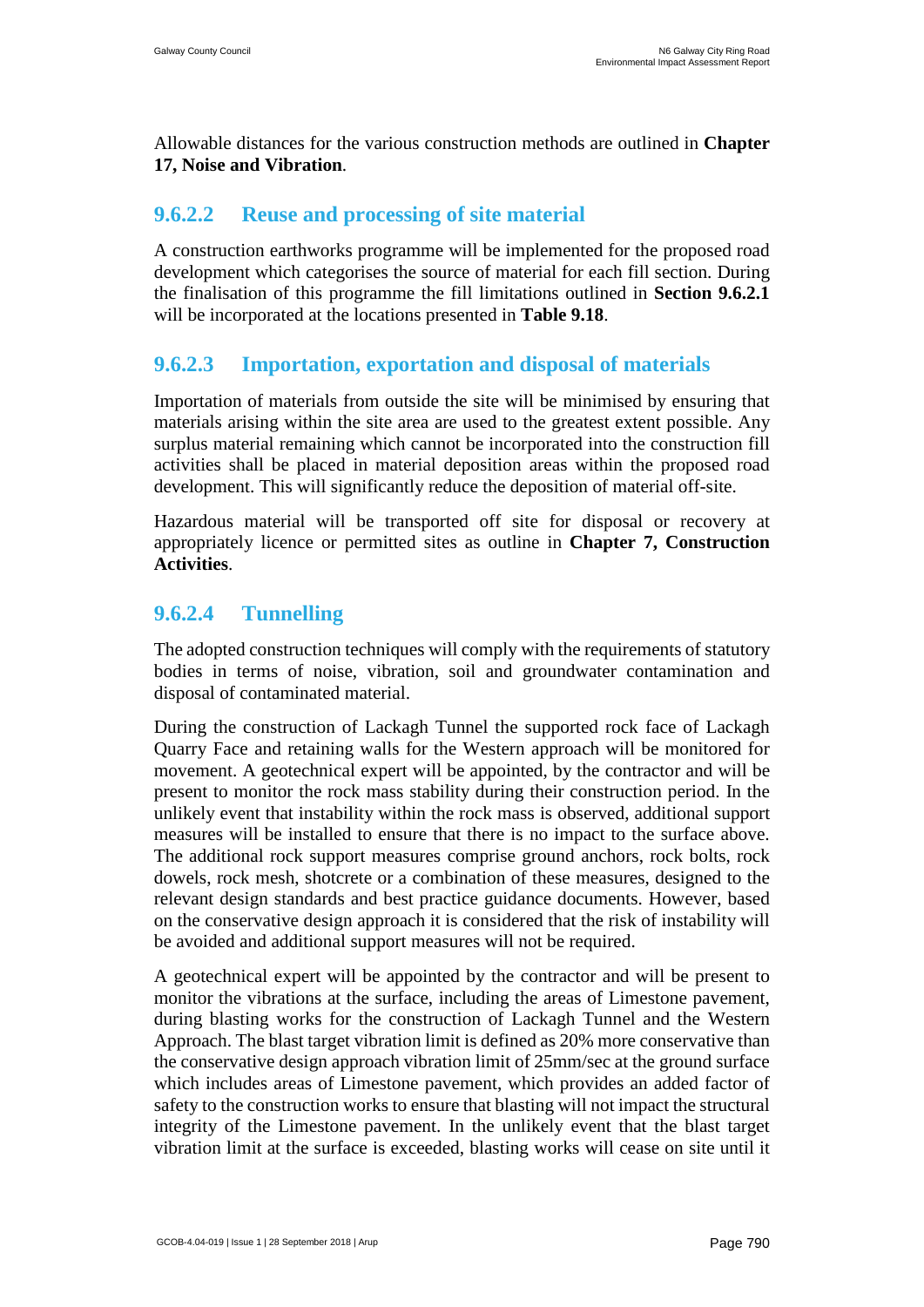is understood the basis for the increased vibration. The blast design will then be recalibrated and blasting works will proceed with continued monitoring.

For further information on Lackagh Tunnel is presented in **Appendix A.7.3**.

# **9.6.2.5 Construction of Structures**

Construction of structures will be completed in accordance with the Construction Environmental Management Plan (CEMP) in **Appendix A.7.5** and as described in the following:

- River Corrib Bridge Constructability Examination **Appendix A.7.1**
- Menlough Viaduct Constructability Examination **Appendix A.7.2**
- Lackagh Tunnel Geotechnical and Hydrogeological Appraisal **Appendix A.7.3**
- Galway Racecourse Tunnel Constructability Report **Appendix A.7.4**

Ground settlements will be controlled through selection of the foundation type and method of construction which are suitable for the particular ground conditions.

To minimise soil movements due to pile operations in the vicinity of sensitive receptors, each pile shall be constructed sequentially in a direction away from the sensitive receptor. Previously installed piles act as a shield as soil movements are greater in a direction away from the stiffer zone i.e. away from the piles and sensitive receptors.

During construction, the Limestone pavement at Menlough Viaduct will be protected and will not be impacted by implementing a protection system comprising of geogrid, protection geotextile and layers of material, as per **Plate 9.2**. This will be removed once construction is complete. Refer to Menlough Viaduct Constructability Report in **Appendix A.7.2** for further details.

#### **Plate 9.2: Limestone pavement protection system**



## **9.6.2.6 Contaminated ground**

No known areas of contaminated ground were located within the study area. Samples of ground suspected of contamination will be tested for contamination during the detailed investigation and ground excavated from these areas will be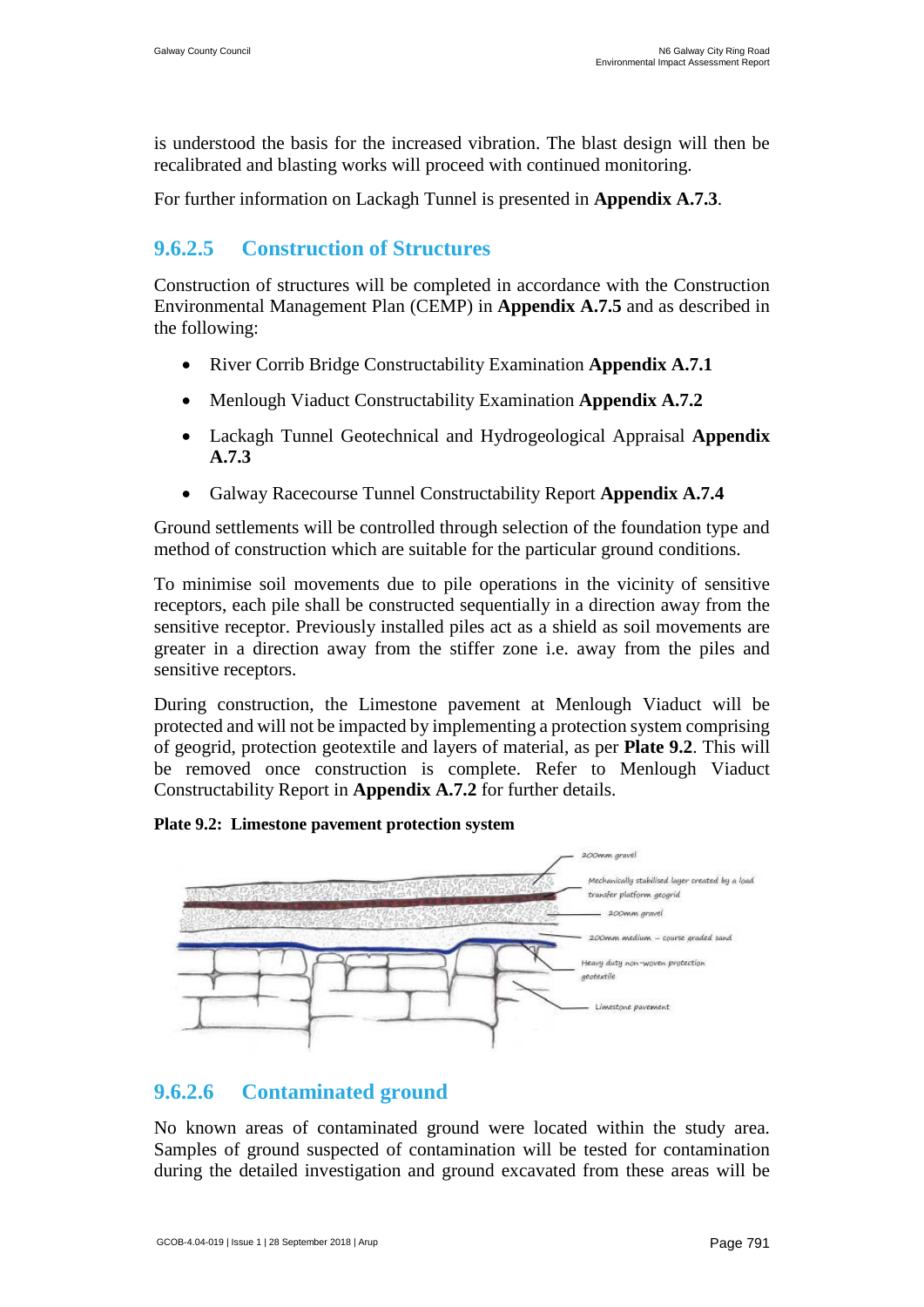disposed of to a suitably licence or permitted sites in accordance with the current Irish Waste Management legislation.

Good housekeeping (daily site clean-ups, use of disposal bins, etc.) on the site, and the proper use, storage and disposal of these substances and their containers will prevent soil contamination.

For all activities involving the use of potential pollutants or hazardous materials, material such as concrete, fuels, lubricants and hydraulic fluids will be carefully handled and stored to avoid spillages. Potential pollutants shall also be adequately secured against vandalism and will be provided with proper containment according to codes of practice. Any spillages will be immediately contained and contaminated soil removed from the site and disposed of to an appropriately permitted or licenced site according to the current Irish Waste Management Legislation by the contractor.

The contractor is required to make provision for removal of any concrete wash water. Concrete trucks will be directed back to their batching plant for washout. The arrangement for concrete deliveries to the site will be discussed with suppliers before commencement of work, outlining the agreed assessed routes, prohibiting on site washout and discussing emergency procedures.

## **9.6.2.7 Karst features**

As a minimum, the carriageway drainage network will be sealed in areas where the proposed road development crosses rock particularly prone to karstification. Through the use of engineered solutions, including an impermeable barrier, cement slurry or grout, direct run-off from the paved surface of the proposed road development will be prevented from entering into the rock along the proposed alignment, as this could cause further deterioration and instability of the rock mass. Individual mitigation measures will be assessed on a case by case basis, determined by the extent of karst and make up of the proposed road development as outlined in the karst protocol which is part of the CEMP (**Appendix A.7.5**). Inspections of karst features will be undertaken by a hydrogeologist and/or geotechnical expert in order to determine the appropriate remediation measure. These remedial measures include but are not limited to the removal of all loose, soft, weak or voided soil material, backfilling voids with an agreed combination of boulders cobbles / chunk rock / cement slurry and installation of a high strength geosynthetic to form a competent, safe foundation platform.

Mitigation measures for the protection of karst features are further outlined in **Chapter 10, Hydrogeology** and included in the Construction Environmental Management Plan (CEMP) as part of the karst protocol.

# **9.6.3 Operational Phase**

During the operational phase, monitoring of the rock mass stability will continue. The rock and overburden retaining systems in Lackagh Quarry and Western Approach will continue to be monitored as part of the TII (Transport Infrastructure Ireland) maintenance schedule. In the extremely unlikely event that instability within the rock mass is observed additional support measures outlined above in **Sections [9.4.1.1](#page-41-1)** and **[9.6.2.4](#page-61-0)**, for the construction phase will be installed to ensure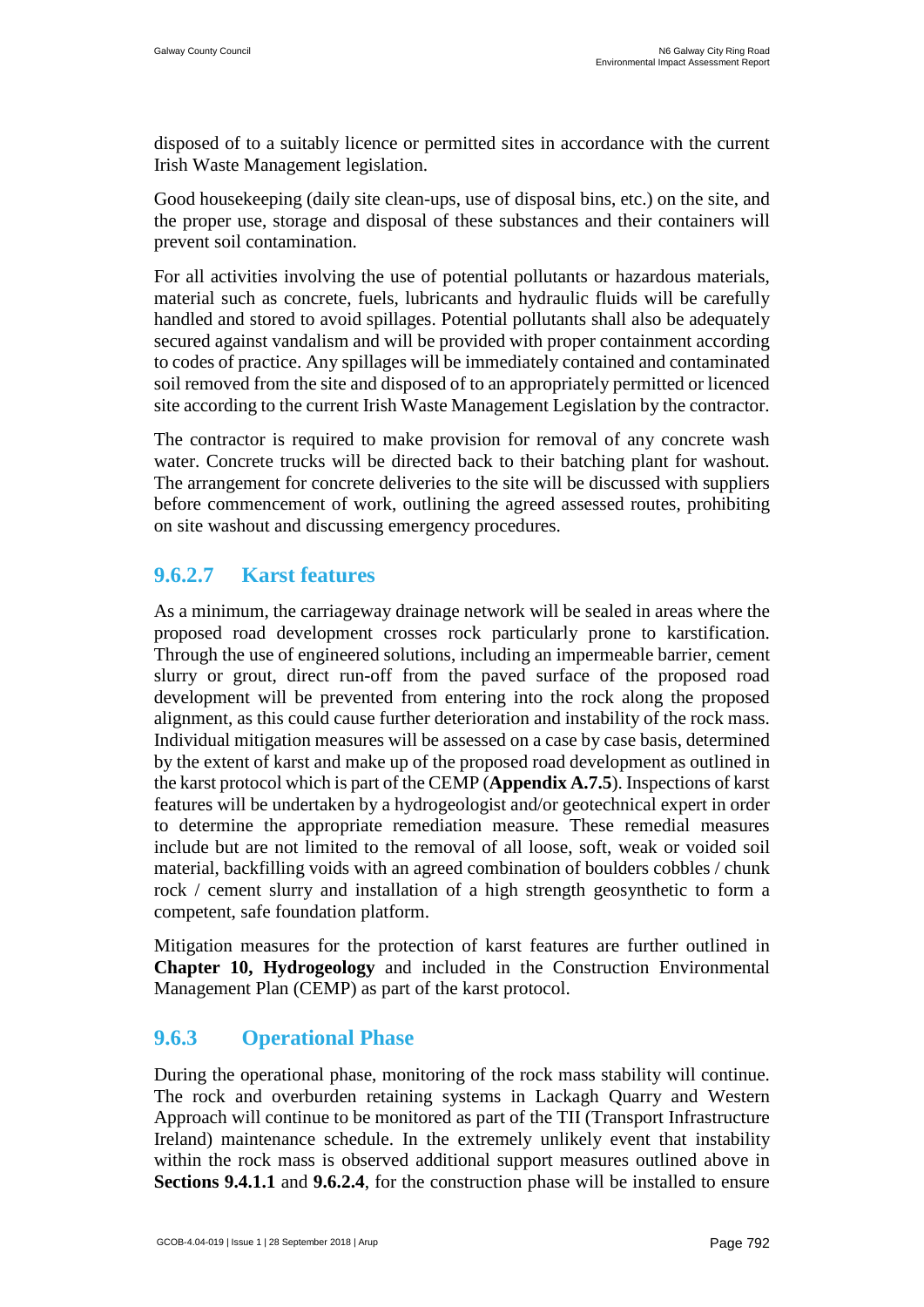that there is no impact to the structural integrity of the Limestone pavement. However, based on the conservative design approach, (the installed composite support system and monitoring during construction) it is considered that the risk of instability will be avoided and additional support measures will not be required.

Operation mitigations measures for Lackagh Tunnel are further discussed in **Appendix A.7.3**.

The implementation of the design, construction methodology control measures and mitigations measures results in no other operational phase mitigation measures for avoiding potential direct and indirect impact to the soils and geology environment for the proposed road development.

# **9.7 Residual Impacts**

# **9.7.1 Construction and Operation Residual Impacts**

Implementing the outlined mitigation measures will result in a number of significant residual negative impacts on the soil and geological at the construction phase. These impacts occur where the construction of the proposed road development will result in a small loss of Limestone pavement (all outside European designated sites).

Implementation of the outlined mitigation measures will result in imperceptible residual negative impacts on the soil and geological at the operation phase.

The residual impacts are shown in **Table 9.19**[: Predicted Residual Impacts for](#page-65-0)  [Geological Features and Activities during Construction Phase](#page-65-0) and **[Table 9.20](#page-79-0)**: [Predicted Residual Impacts for Geological Features and Activities during](#page-79-0)  [Operational Phase.](#page-79-0)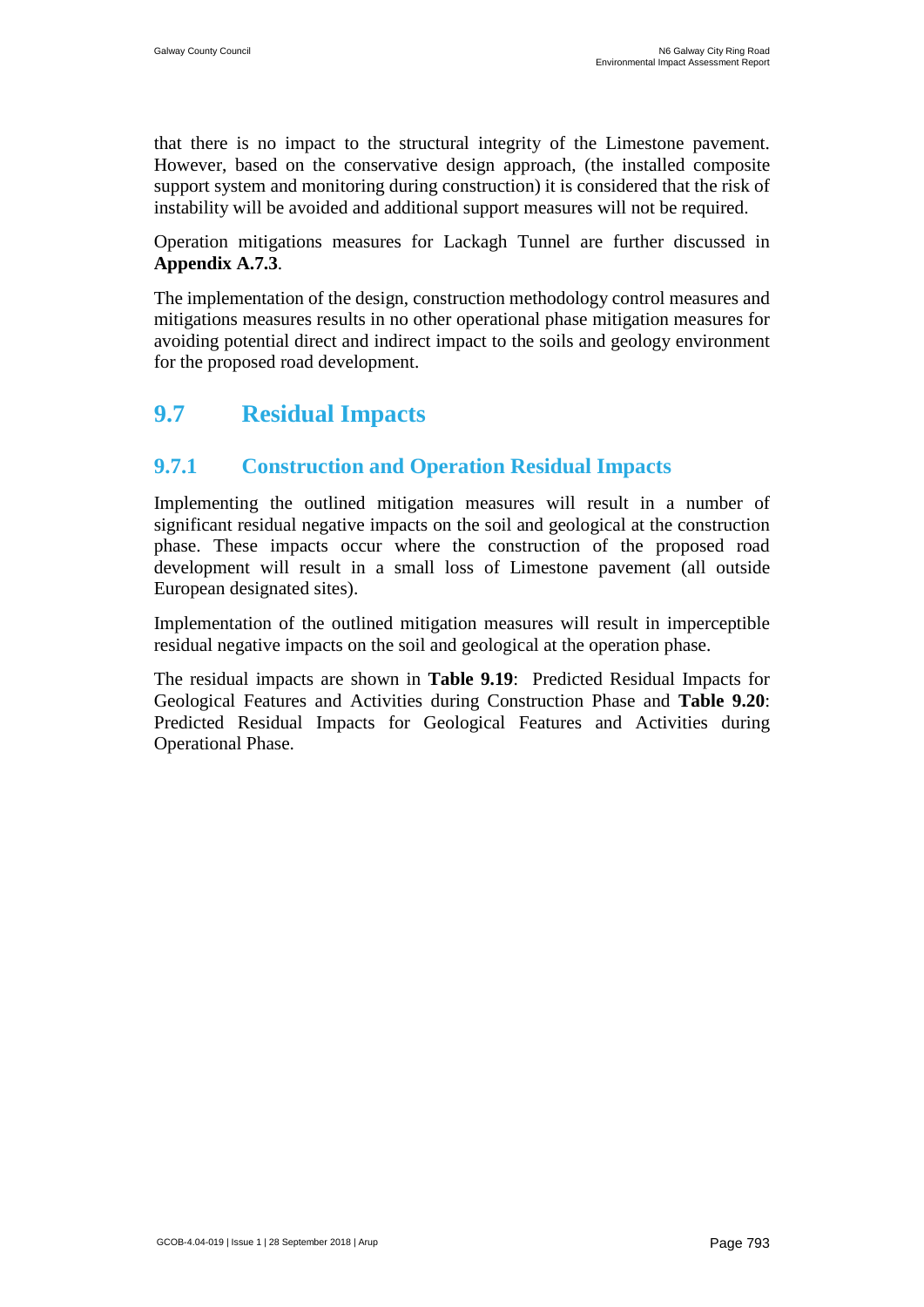| <b>Feature / Construction Activity</b>                                                              |            |                                     |          | <b>Impact Assessment</b>      |                                                           |                                         |                                                                                                                                                                                                                                                                                                                                                                                                                                                                       |                           |  |  |  |
|-----------------------------------------------------------------------------------------------------|------------|-------------------------------------|----------|-------------------------------|-----------------------------------------------------------|-----------------------------------------|-----------------------------------------------------------------------------------------------------------------------------------------------------------------------------------------------------------------------------------------------------------------------------------------------------------------------------------------------------------------------------------------------------------------------------------------------------------------------|---------------------------|--|--|--|
| <b>Name</b>                                                                                         | Importance | <b>Assessment</b><br><b>Section</b> | Location | <b>Magnitude of</b><br>Impact | <b>Criteria</b> for<br><b>Impact</b><br><b>Assessment</b> | <b>Significance of</b><br><b>Impact</b> | <b>Mitigation</b><br><b>Measure</b>                                                                                                                                                                                                                                                                                                                                                                                                                                   | <b>Residual Impact</b>    |  |  |  |
| Limestone<br>pavement <sup>22</sup> -<br>Menlough Viaduct<br>(outside European<br>designated sites) | Very High  | 3                                   | Menlough | Small Adverse                 | Results in loss of<br>small part of<br>attribute          | Significant/<br>Moderate                | The magnitude of<br>the loss of the<br>attribute was<br>minimised during<br>the design stage<br>where the number<br>of piers and size of<br>the pier footings<br>was kept to a<br>minimum. During<br>construction of the<br>viaduct, the<br>Limestone<br>pavement will be<br>protected using a<br>protection system,<br>comprising of<br>geogrid, protection<br>geotextile and<br>layers of material.<br>This will be<br>removed once<br>construction is<br>complete. | Significant /<br>Moderate |  |  |  |

#### **Table 9.19: Predicted Residual Impacts for Geological Features and Activities during Construction Phase**

<span id="page-65-0"></span> <sup>22</sup> This table presents the geological assessment of Limestone pavement, refer to **Chapter 8, Biodiversity** for an ecological assessment.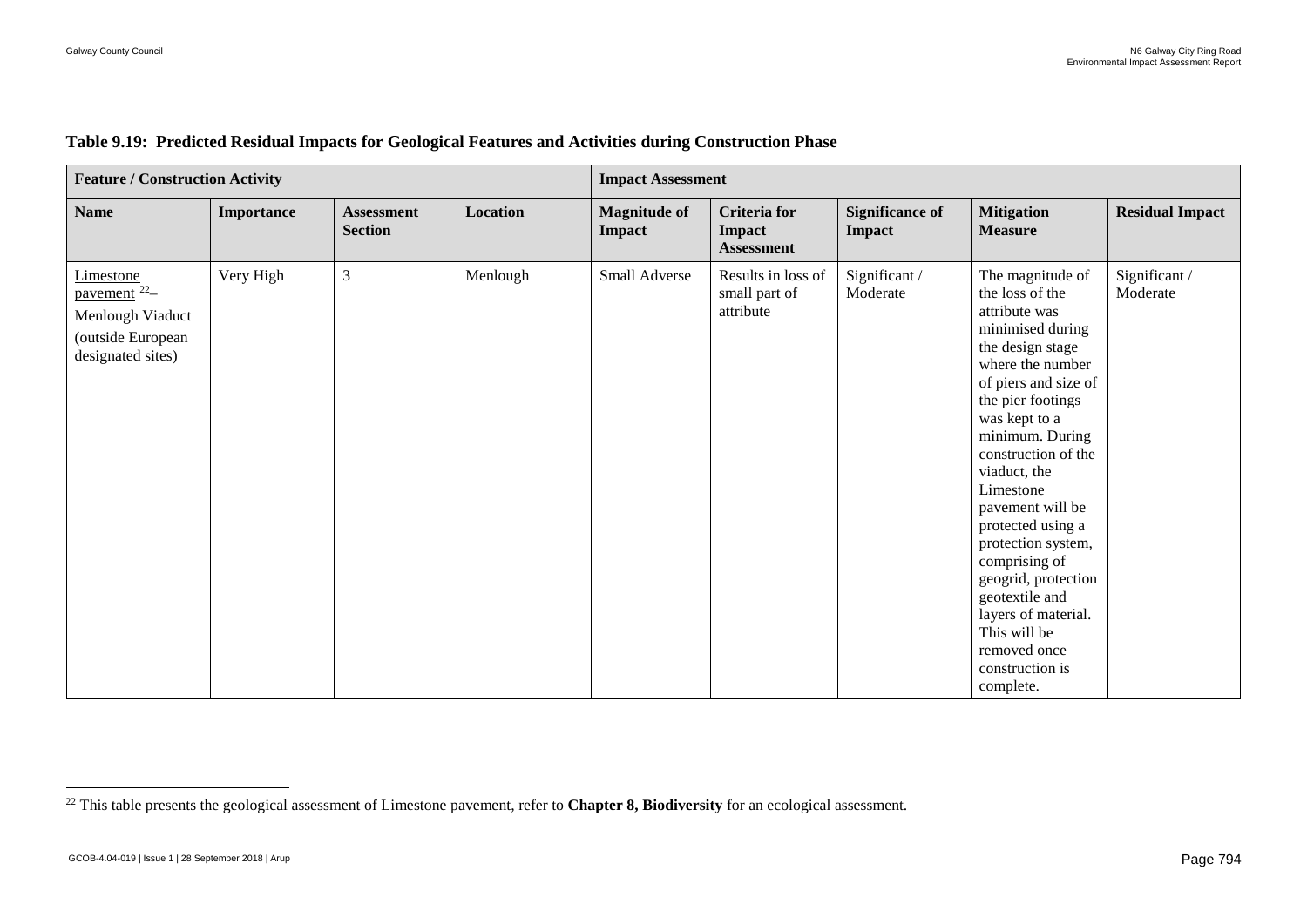| <b>Feature / Construction Activity</b>                                                                                   |            |                                     |                         | <b>Impact Assessment</b>             |                                                                                                    |                                  |                                                                                                                                                                                                                                                                                                                                                                                                                                                                |                           |  |  |
|--------------------------------------------------------------------------------------------------------------------------|------------|-------------------------------------|-------------------------|--------------------------------------|----------------------------------------------------------------------------------------------------|----------------------------------|----------------------------------------------------------------------------------------------------------------------------------------------------------------------------------------------------------------------------------------------------------------------------------------------------------------------------------------------------------------------------------------------------------------------------------------------------------------|---------------------------|--|--|
| <b>Name</b>                                                                                                              | Importance | <b>Assessment</b><br><b>Section</b> | <b>Location</b>         | <b>Magnitude of</b><br><b>Impact</b> | <b>Criteria</b> for<br><b>Impact</b><br><b>Assessment</b>                                          | <b>Significance of</b><br>Impact | <b>Mitigation</b><br><b>Measure</b>                                                                                                                                                                                                                                                                                                                                                                                                                            | <b>Residual Impact</b>    |  |  |
| Limestone<br>$p$ avement $-$<br>Covered by the<br>proposed road<br>development<br>(outside European<br>designated sites) | Very High  | 3 and 4                             | Menlough and<br>Coolagh | Small Adverse                        | Results in loss of<br>small part of<br>attribute                                                   | Significant /<br>Moderate        | No mitigation<br>available                                                                                                                                                                                                                                                                                                                                                                                                                                     | Significant /<br>Moderate |  |  |
| Limestone<br>$powerment -$<br>Lackagh Tunnel<br>(within European<br>designated sites)                                    | Very High  | $\mathfrak{Z}$                      | Coolagh                 | Negligible                           | Results in an<br>impact on<br>attribute but of<br>insufficient<br>magnitude to<br>affect integrity | Imperceptible                    | The engineered<br>design solutions to<br>reduce the impact<br>of the integrity of<br>the geological<br>feature will be<br>monitored on site<br>during<br>construction.<br>These solutions<br>include sufficient<br>rock above the<br>tunnel bores, a<br>suitable pillar<br>between the bores<br>to protect the<br>tunnel from<br>collapse and<br>suitable blasting<br>sequences.<br>The site control<br>measures include<br>probing ahead of<br>the tunnel and | Imperceptible             |  |  |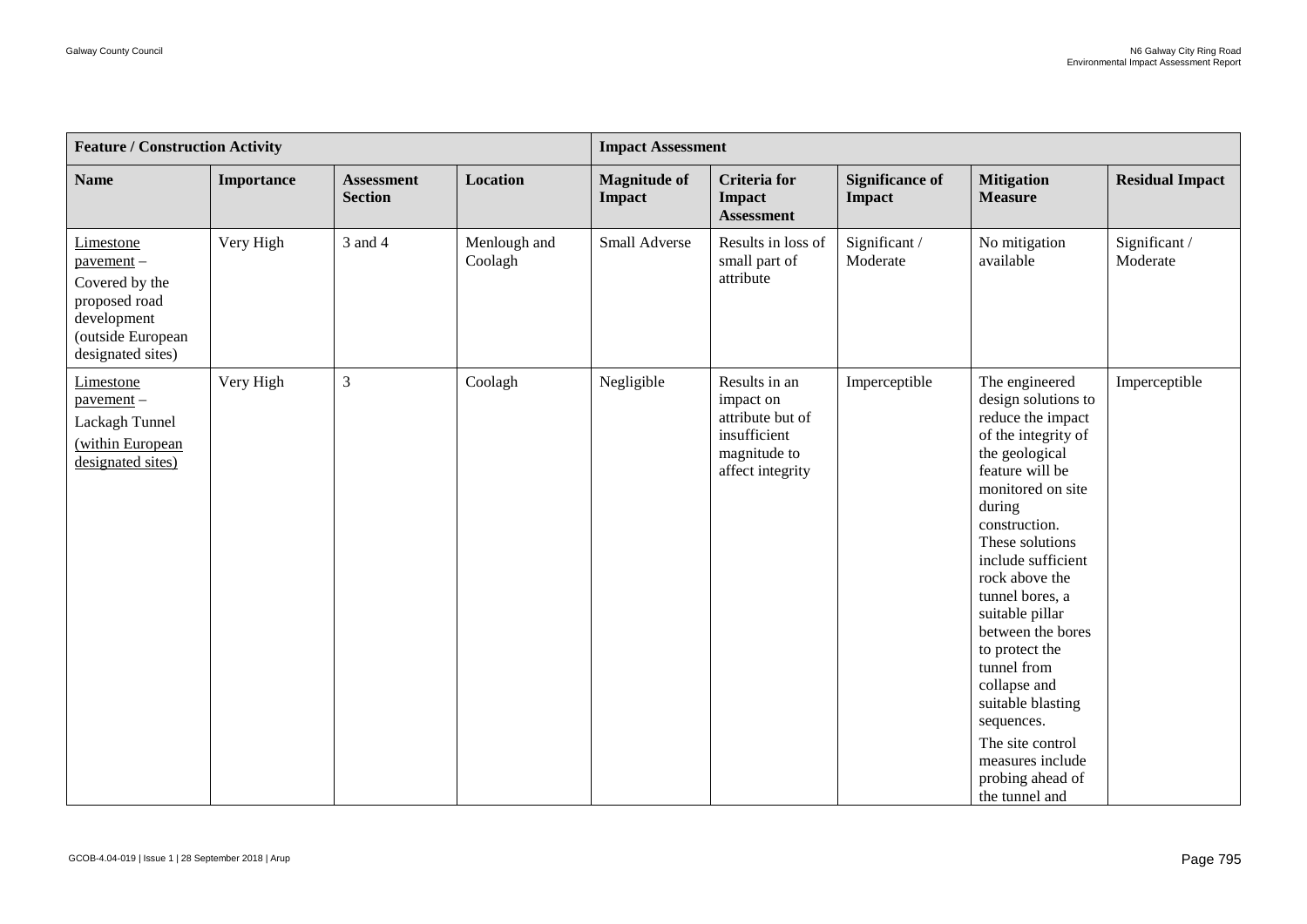| <b>Feature / Construction Activity</b>                                                                       |                   |                                     |                                         | <b>Impact Assessment</b>      |                                                                                                    |                                         |                                                                                                                                                                                                                                  |                        |  |  |
|--------------------------------------------------------------------------------------------------------------|-------------------|-------------------------------------|-----------------------------------------|-------------------------------|----------------------------------------------------------------------------------------------------|-----------------------------------------|----------------------------------------------------------------------------------------------------------------------------------------------------------------------------------------------------------------------------------|------------------------|--|--|
| <b>Name</b>                                                                                                  | <b>Importance</b> | <b>Assessment</b><br><b>Section</b> | <b>Location</b>                         | <b>Magnitude of</b><br>Impact | <b>Criteria</b> for<br>Impact<br><b>Assessment</b>                                                 | <b>Significance of</b><br><b>Impact</b> | <b>Mitigation</b><br><b>Measure</b>                                                                                                                                                                                              | <b>Residual Impact</b> |  |  |
|                                                                                                              |                   |                                     |                                         |                               |                                                                                                    |                                         | mapping of the<br>tunnel blast face<br>and monitoring of<br>the blast. Where<br>required the<br>introduction of<br>stability measures<br>will be<br>implemented<br>including rock<br>bolts, and a robust<br>steel tunnel lining. |                        |  |  |
| Limestone<br>$p$ avement $-$<br>All other areas<br>(Both within and<br>outside European<br>designated sites) | Very High         | 3 and 4                             | Menlough to<br>Castlegar                | Negligible                    | Results in an<br>impact on<br>attribute but of<br>insufficient<br>magnitude to<br>affect integrity | Imperceptible                           | Not required                                                                                                                                                                                                                     | None                   |  |  |
| Palaeokarst                                                                                                  | Medium            | 2, 3 and 4                          | Menlough,<br>Ballindooley,<br>Castlegar | Small Adverse                 | Proposed<br>construction will<br>result in the loss<br>of small part of<br>the attribute           | Slight                                  | No mitigation<br>available                                                                                                                                                                                                       | Slight                 |  |  |
| Karst: K7 - Spring                                                                                           | Medium            | $\overline{2}$                      | Bushypark                               | Negligible                    | No measurable<br>change to<br>attribute                                                            | Imperceptible                           | Not required                                                                                                                                                                                                                     | None                   |  |  |
| Karst: K10 -<br>Enclosed<br>Depression                                                                       | Medium            | $\overline{2}$                      | Bushypark                               | Negligible                    | No measurable<br>change to<br>attribute                                                            | Imperceptible                           | Not required                                                                                                                                                                                                                     | None                   |  |  |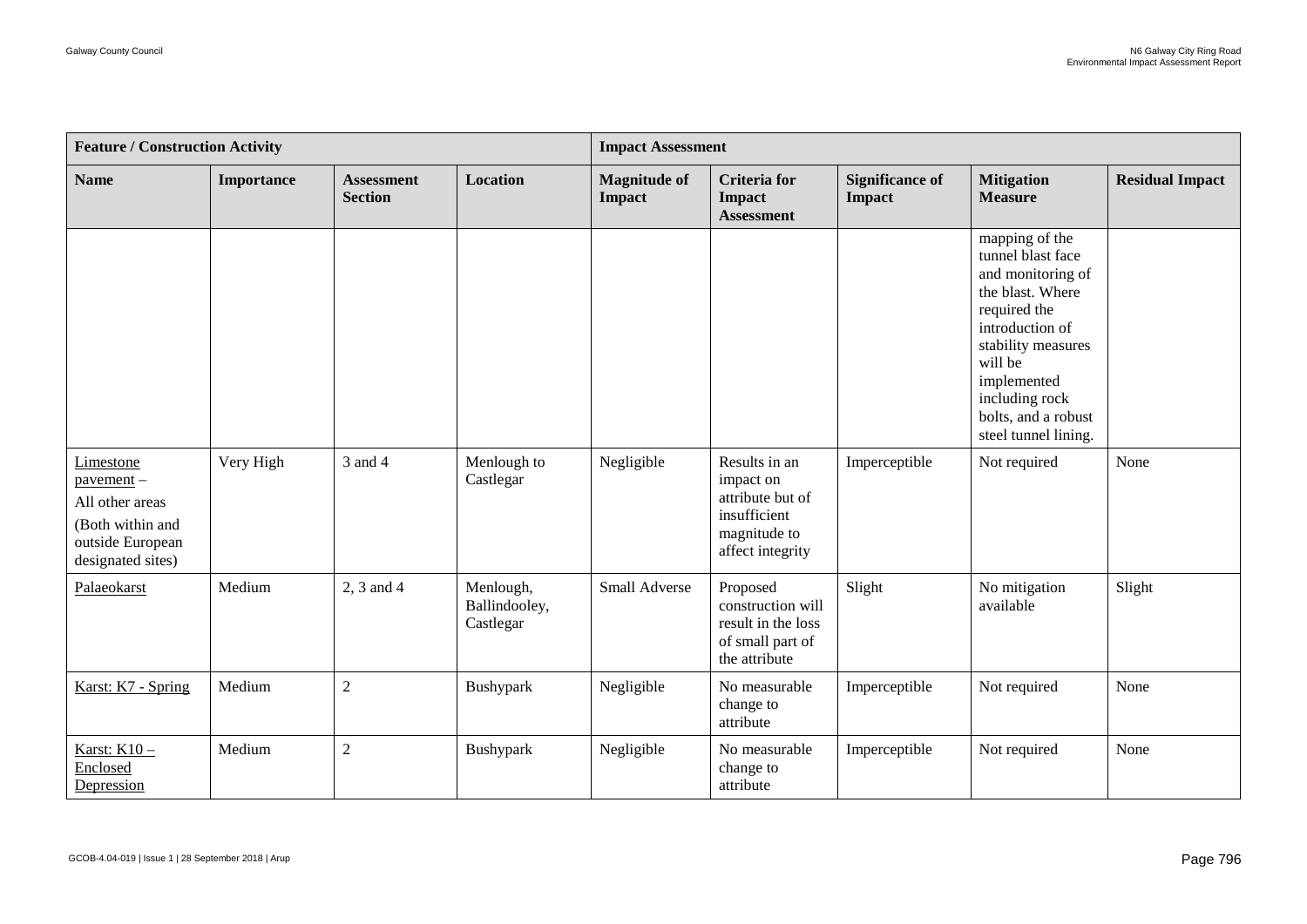<span id="page-68-0"></span>

| <b>Feature / Construction Activity</b>        |            |                                     |           | <b>Impact Assessment</b>             |                                                                                    |                                         |                                     |                        |  |  |
|-----------------------------------------------|------------|-------------------------------------|-----------|--------------------------------------|------------------------------------------------------------------------------------|-----------------------------------------|-------------------------------------|------------------------|--|--|
| <b>Name</b>                                   | Importance | <b>Assessment</b><br><b>Section</b> | Location  | <b>Magnitude of</b><br><b>Impact</b> | <b>Criteria</b> for<br><b>Impact</b><br><b>Assessment</b>                          | <b>Significance of</b><br><b>Impact</b> | <b>Mitigation</b><br><b>Measure</b> | <b>Residual Impact</b> |  |  |
| Karst: K11 -<br>Enclosed<br>Depression        | Medium     | $\sqrt{2}$                          | Bushypark | Negligible                           | No measurable<br>change to<br>attribute                                            | Imperceptible                           | Not required                        | None                   |  |  |
| <b>Karst: K12 -</b><br>Enclosed<br>Depression | Medium     | $\sqrt{2}$                          | Bushypark | Moderate<br>Adverse                  | Proposed<br>construction will<br>result in the loss<br>of part of the<br>attribute | Moderate                                | No mitigation<br>available          | Moderate               |  |  |
| Karst: K17 - Spring                           | Medium     | 3                                   | Menlough  | Negligible                           | No measurable<br>change to<br>attribute                                            | Imperceptible                           | Not required                        | None                   |  |  |
| Karst: K25 - Spring                           | Medium     | $\mathfrak{Z}$                      | Menlough  | Negligible                           | No measurable<br>change to<br>attribute                                            | Imperceptible                           | Not required                        | None                   |  |  |
| <b>Karst: K31 -</b><br>Turlough               | Medium     | $\mathfrak{Z}$                      | Menlough  | Negligible                           | No measurable<br>change to<br>attribute                                            | Imperceptible                           | Not required                        | None                   |  |  |
| Karst: K44 -<br>Enclosed<br>Depression        | Medium     | 3                                   | Coolagh   | Negligible                           | No measurable<br>change to<br>attribute                                            | Imperceptible                           | Not required                        | None                   |  |  |
| Karst: K45 - Spring                           | Medium     | $\mathfrak{Z}$                      | Coolagh   | Negligible                           | No measurable<br>change to<br>attribute                                            | Imperceptible                           | Not required                        | None                   |  |  |
| Karst: K49 -<br>Enclosed<br>Depression        | Medium     | $\mathfrak{Z}$                      | Coolagh   | Negligible                           | No measurable<br>change to<br>attribute                                            | Imperceptible                           | Not required                        | None                   |  |  |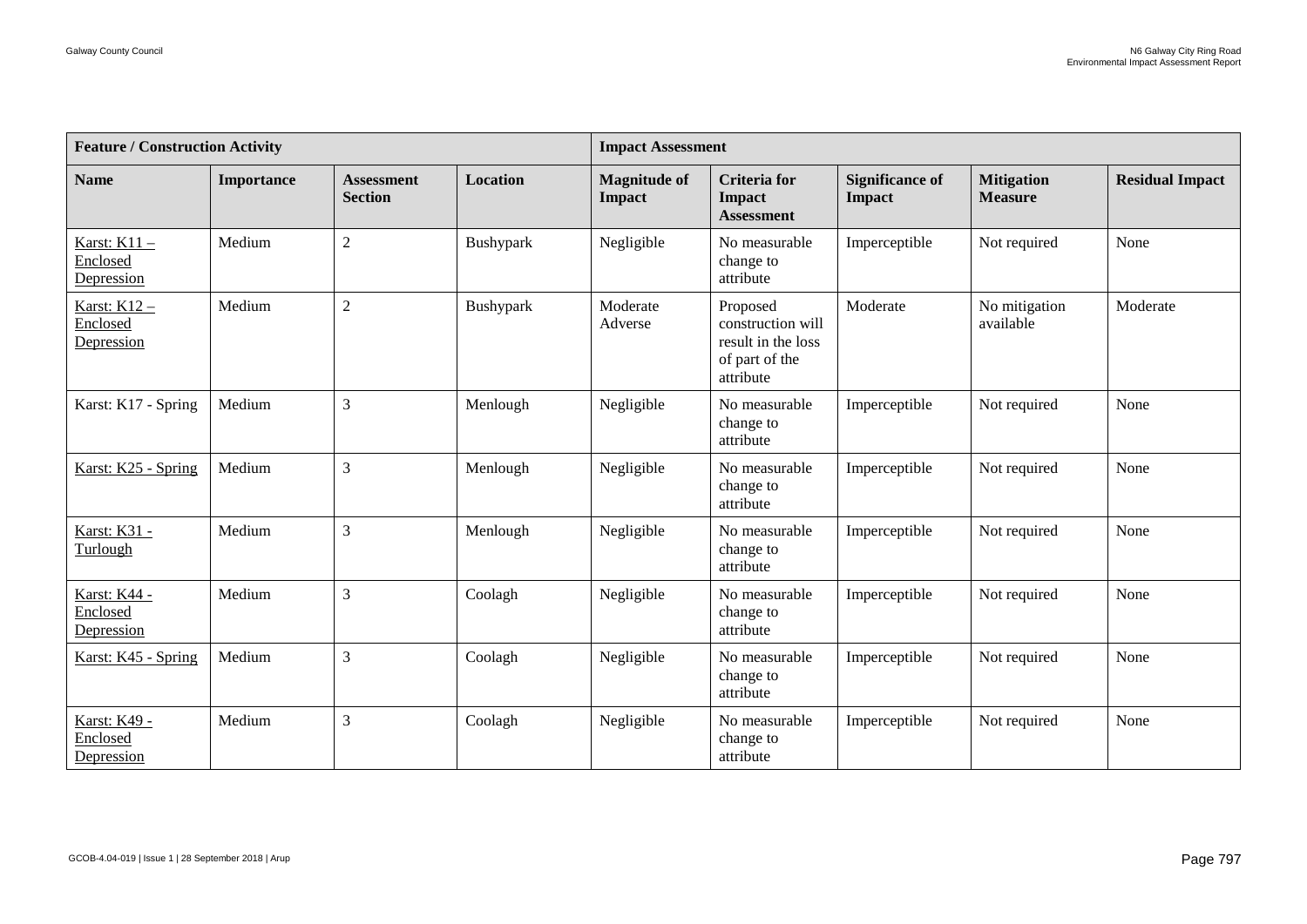| <b>Feature / Construction Activity</b>        |            |                                     |                 |                                      | <b>Impact Assessment</b>                                  |                                         |                                     |                        |  |  |
|-----------------------------------------------|------------|-------------------------------------|-----------------|--------------------------------------|-----------------------------------------------------------|-----------------------------------------|-------------------------------------|------------------------|--|--|
| <b>Name</b>                                   | Importance | <b>Assessment</b><br><b>Section</b> | <b>Location</b> | <b>Magnitude of</b><br><b>Impact</b> | <b>Criteria</b> for<br><b>Impact</b><br><b>Assessment</b> | <b>Significance of</b><br><b>Impact</b> | <b>Mitigation</b><br><b>Measure</b> | <b>Residual Impact</b> |  |  |
| Karst: K51 -<br>Enclosed<br>Depression        | Medium     | $\overline{3}$                      | Coolagh         | Negligible                           | No measurable<br>change to<br>attribute                   | Imperceptible                           | Not required                        | None                   |  |  |
| <b>Karst: K54 -</b><br>Enclosed<br>Depression | Medium     | $\overline{3}$                      | Coolagh         | Negligible                           | No measurable<br>change to<br>attribute                   | Imperceptible                           | Not required                        | None                   |  |  |
| Karst: K57 -<br>Enclosed<br>Depression        | Medium     | $\overline{3}$                      | Coolagh         | Negligible                           | No measurable<br>change to<br>attribute                   | Imperceptible                           | Not required                        | None                   |  |  |
| <b>Karst: K59 -</b><br>Enclosed<br>Depression | Medium     | $\overline{3}$                      | Coolagh         | Negligible                           | No measurable<br>change to<br>attribute                   | Imperceptible                           | Not required                        | None                   |  |  |
| Karst: K61 -<br>Enclosed<br>Depression        | Medium     | $\overline{3}$                      | Coolagh         | Negligible                           | No measurable<br>change to<br>attribute                   | Imperceptible                           | Not required                        | None                   |  |  |
| Karst: K62 -<br>Enclosed<br>Depression        | Medium     | $\overline{3}$                      | Coolagh         | Negligible                           | No measurable<br>change to<br>attribute                   | Imperceptible                           | Not required                        | None                   |  |  |
| Karst: K64 -<br>Enclosed<br>Depression        | Medium     | 3                                   | Coolagh         | Negligible                           | No measurable<br>change to<br>attribute                   | Imperceptible                           | Not required                        | None                   |  |  |
| <b>Karst: K67 -</b><br>Enclosed<br>Depression | Medium     | 3                                   | Coolagh         | Negligible                           | No measurable<br>change to<br>attribute                   | Imperceptible                           | Not required                        | None                   |  |  |
| Karst: K70 -<br>Enclosed<br>Depression        | Medium     | $\overline{3}$                      | Coolagh         | Negligible                           | No measurable<br>change to<br>attribute                   | Imperceptible                           | Not required                        | None                   |  |  |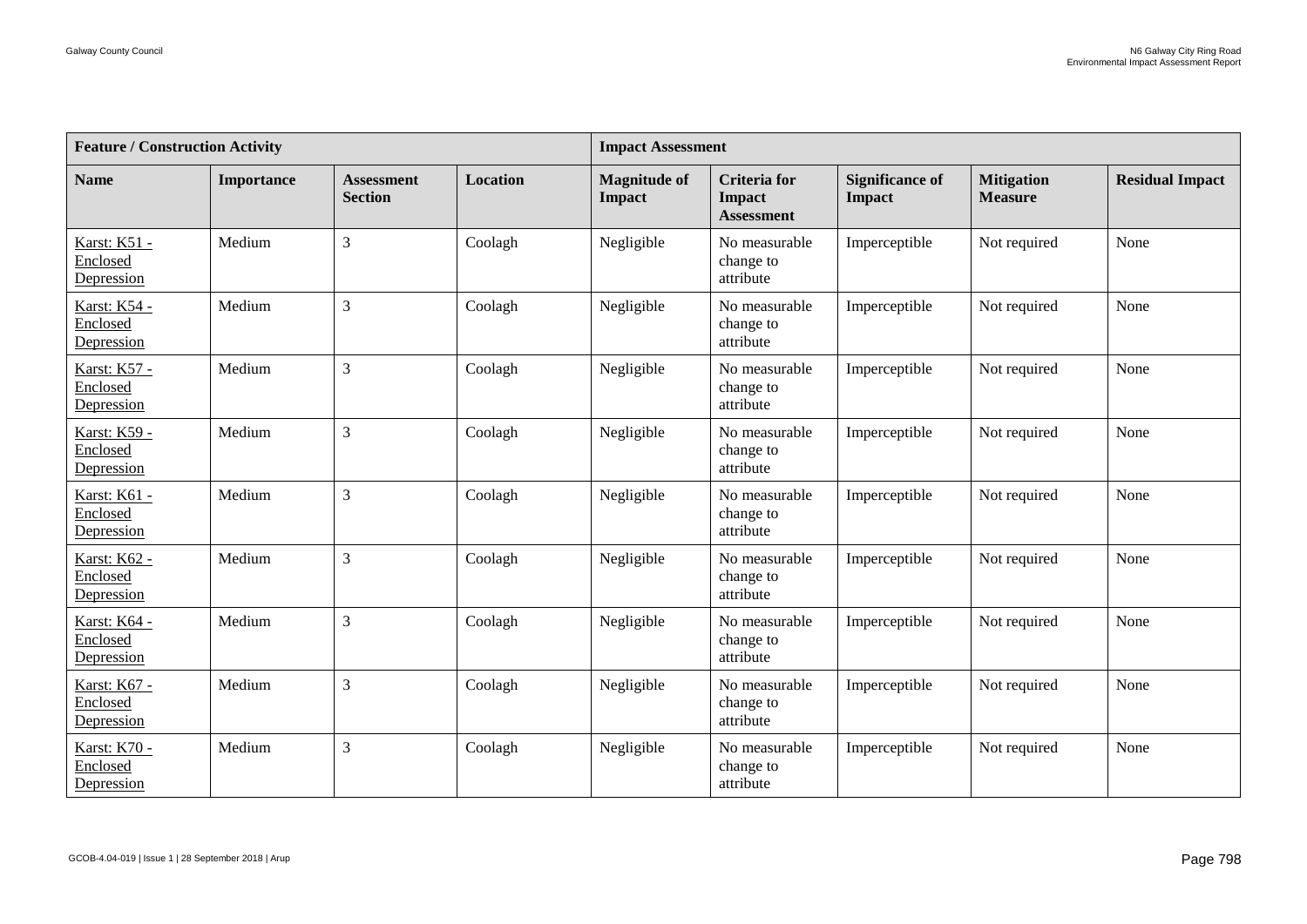| <b>Feature / Construction Activity</b>        |            |                                     |           | <b>Impact Assessment</b>             |                                                                                    |                                         |                                     |                        |  |
|-----------------------------------------------|------------|-------------------------------------|-----------|--------------------------------------|------------------------------------------------------------------------------------|-----------------------------------------|-------------------------------------|------------------------|--|
| <b>Name</b>                                   | Importance | <b>Assessment</b><br><b>Section</b> | Location  | <b>Magnitude of</b><br><b>Impact</b> | <b>Criteria</b> for<br>Impact<br><b>Assessment</b>                                 | <b>Significance of</b><br><b>Impact</b> | <b>Mitigation</b><br><b>Measure</b> | <b>Residual Impact</b> |  |
| Karst: K71 -<br>Enclosed<br>Depression        | Medium     | 3                                   | Coolagh   | Negligible                           | No measurable<br>change to<br>attribute                                            | Imperceptible                           | Not required                        | None                   |  |
| <b>Karst: K97 -</b><br>Enclosed<br>Depression | Medium     | 3                                   | Castlegar | Moderate<br>Adverse                  | Proposed<br>construction will<br>result in the loss<br>of part of the<br>attribute | Moderate                                | No mitigation<br>available          | Moderate               |  |
| Karst: K104 -<br>Enclosed<br>Depression       | Medium     | 3                                   | Castlegar | Negligible                           | No measurable<br>change to<br>attribute                                            | Imperceptible                           | Not required                        | None                   |  |
| Karst: K131 -<br>Enclosed<br>Depression       | Medium     | 3                                   | Parkmore  | Negligible                           | No measurable<br>change to<br>attribute                                            | Imperceptible                           | Not required                        | None                   |  |
| <b>Karst: K158 -</b><br>Spring                | Medium     | 4                                   | Coolagh   | Negligible                           | No measurable<br>change to<br>attribute                                            | Imperceptible                           | Not required                        | None                   |  |
| Karst: K161 -<br>Spring                       | Medium     | $\overline{4}$                      | Coolagh   | Negligible                           | No measurable<br>change to<br>attribute                                            | Imperceptible                           | Not required                        | None                   |  |
| Karst: K172 -<br>Enclosed<br>Depression       | Medium     | $\overline{4}$                      | Coolagh   | Negligible                           | No measurable<br>change to<br>attribute                                            | Imperceptible                           | Not required                        | None                   |  |
| Karst: K175 -<br>Enclosed<br>Depression       | Medium     | 4                                   | Coolagh   | Negligible                           | No measurable<br>change to<br>attribute                                            | Imperceptible                           | Not required                        | None                   |  |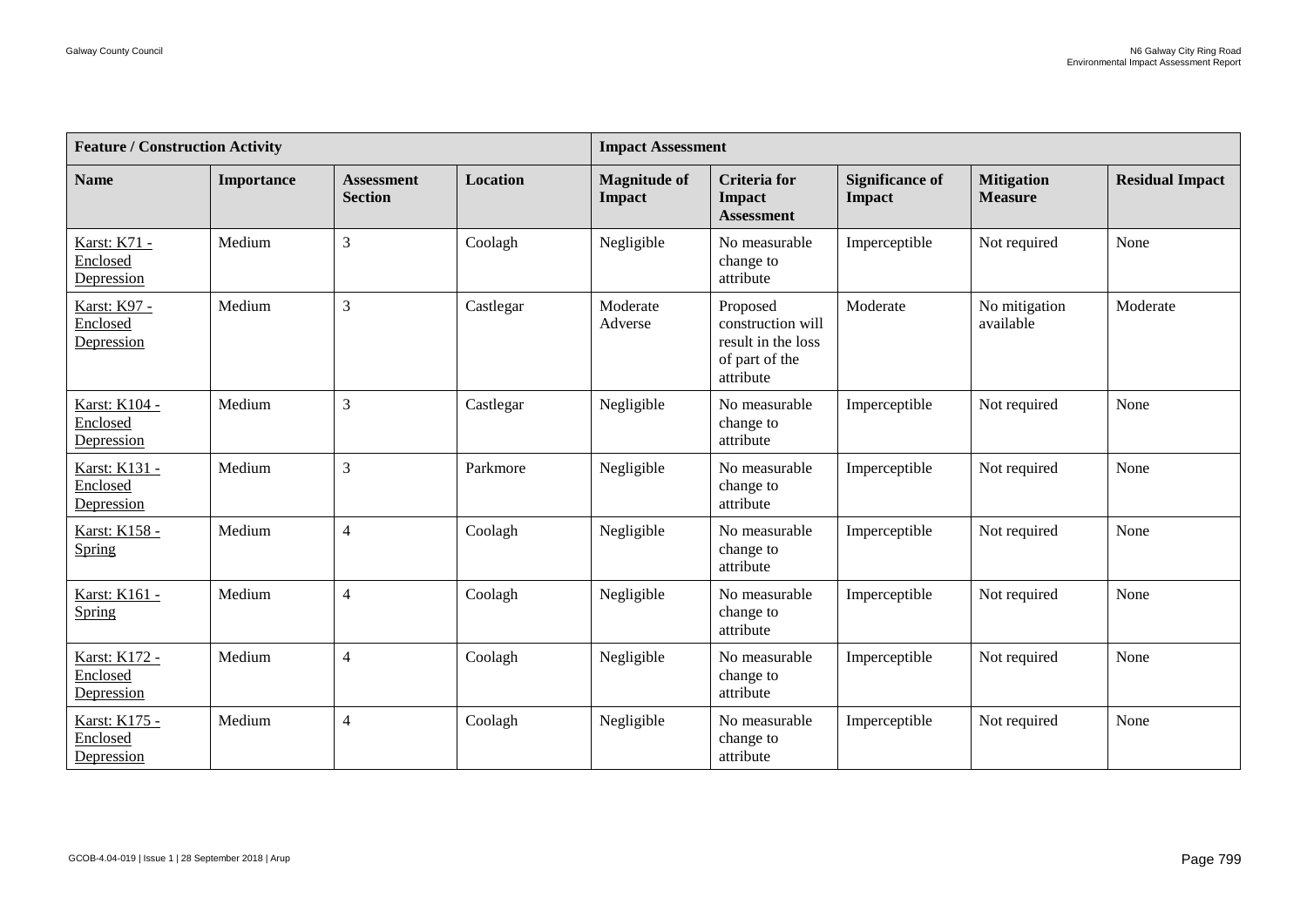| <b>Feature / Construction Activity</b>                            |            |                                     |                                                       | <b>Impact Assessment</b>             |                                                                                                               |                                  |                                                        |                        |  |
|-------------------------------------------------------------------|------------|-------------------------------------|-------------------------------------------------------|--------------------------------------|---------------------------------------------------------------------------------------------------------------|----------------------------------|--------------------------------------------------------|------------------------|--|
| <b>Name</b>                                                       | Importance | <b>Assessment</b><br><b>Section</b> | <b>Location</b>                                       | <b>Magnitude of</b><br><b>Impact</b> | <b>Criteria</b> for<br>Impact<br><b>Assessment</b>                                                            | <b>Significance of</b><br>Impact | <b>Mitigation</b><br><b>Measure</b>                    | <b>Residual Impact</b> |  |
| Karst: K176 -<br>Spring                                           | Medium     | $\overline{4}$                      | Coolagh                                               | Negligible                           | No measurable<br>change to<br>attribute                                                                       | Imperceptible                    | Not required                                           | None                   |  |
| Karst: K179 -<br>Enclosed<br>Depression                           | Medium     | $\overline{4}$                      | Coolagh                                               | Negligible                           | No measurable<br>change to<br>attribute                                                                       | Imperceptible                    | Not required                                           | None                   |  |
| Karst: K181 -<br>Spring                                           | Medium     | $\overline{4}$                      | Coolagh                                               | Negligible                           | No measurable<br>change to<br>attribute                                                                       | Imperceptible                    | Not required                                           | None                   |  |
| Karst: K193 -<br>Spring                                           | Medium     | $\overline{4}$                      | Coolagh                                               | Moderate<br>Adverse                  | Proposed<br>construction will<br>result in the loss<br>of part of the<br>attribute                            | Moderate                         | No mitigation<br>available                             | Moderate               |  |
| <b>Geological Heritage</b><br>Site (GHA06):<br>Igneous Intrusions | Very High  | $\mathbf{1}$                        | Bearna                                                | Negligible                           | Feature is located<br>within study area<br>but will undergo<br>no measurable<br>change during<br>construction | Imperceptible                    | Not required                                           | $\overline{a}$         |  |
| Geological Heritage<br>Site (GHA01):<br>Roadstone Quarry          | Very High  | 3                                   | Twomileditch                                          | Negligible                           | Feature is located<br>within study area<br>but will undergo<br>no measurable<br>change during<br>construction | Imperceptible                    | Not required                                           |                        |  |
| <b>Agricultural Soil</b><br>AminDW:                               | High       | 1 and 2                             | Widespread across<br>western portion of<br>study area | Small Adverse                        | Irreversible loss<br>of small<br>proportion of                                                                | Moderate / Slight                | All excavated<br>agricultural soil<br>shall be used as | Moderate / Slight      |  |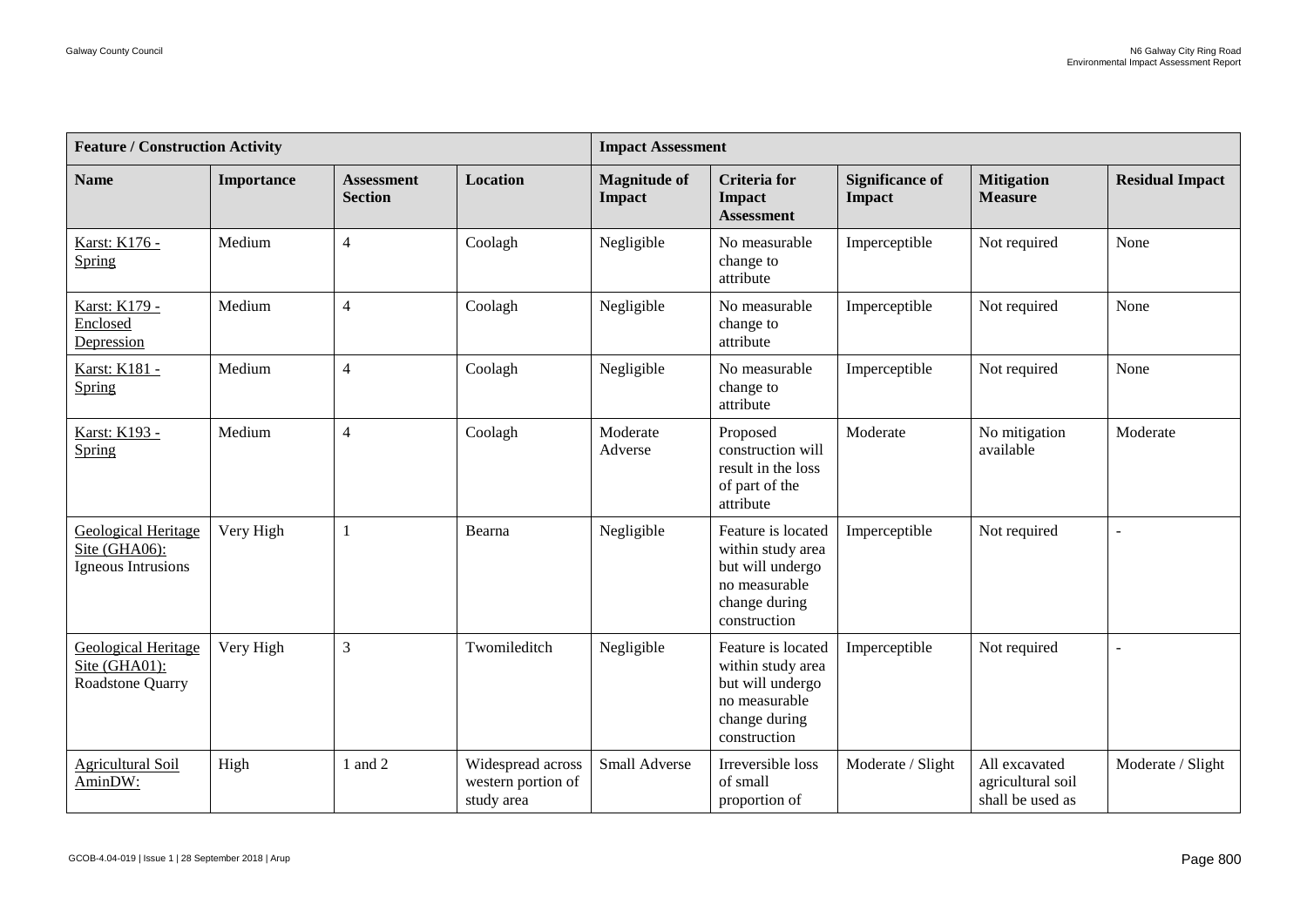| <b>Feature / Construction Activity</b>                                          |            |                                     |                                                       | <b>Impact Assessment</b>      |                                                                                                                                                     |                                         |                                                                                                                                                                                                                                    |                        |  |
|---------------------------------------------------------------------------------|------------|-------------------------------------|-------------------------------------------------------|-------------------------------|-----------------------------------------------------------------------------------------------------------------------------------------------------|-----------------------------------------|------------------------------------------------------------------------------------------------------------------------------------------------------------------------------------------------------------------------------------|------------------------|--|
| <b>Name</b>                                                                     | Importance | <b>Assessment</b><br><b>Section</b> | <b>Location</b>                                       | <b>Magnitude of</b><br>Impact | <b>Criteria</b> for<br>Impact<br><b>Assessment</b>                                                                                                  | <b>Significance of</b><br><b>Impact</b> | <b>Mitigation</b><br><b>Measure</b>                                                                                                                                                                                                | <b>Residual Impact</b> |  |
| Deep well drained<br>non-calcareous soil                                        |            |                                     |                                                       |                               | local high<br>fertility soils and<br>$/$ or high<br>proportion of<br>local low fertility<br>soils                                                   |                                         | construction fill or<br>placed in<br>deposition areas<br>and will contribute<br>to the construction<br>material<br>requirements for<br>the proposed road<br>development.                                                           |                        |  |
| Agricultural Soil<br>AminSW:<br>Shallow well<br>drained non-<br>calcareous soil | High       | 1 and 2                             | Widespread across<br>western portion of<br>study area | Small Adverse                 | Irreversible loss<br>of small<br>proportion of<br>local high<br>fertility soils and<br>$/$ or high<br>proportion of<br>local low fertility<br>soils | Moderate / Slight                       | All excavated<br>agricultural soil<br>shall be used as<br>construction fill or<br>placed in<br>deposition areas<br>and will contribute<br>to the construction<br>material<br>requirements for<br>the proposed road<br>development. | Moderate / Slight      |  |
| <b>Agricultural Soil</b><br>BminDW:<br>Deep well drained<br>calcareous soil     | High       | 2, 3 and 4                          | Widespread across<br>eastern portion of<br>study area | Small Adverse                 | Irreversible loss<br>of small<br>proportion of<br>local high<br>fertility soils and<br>/ or high<br>proportion of<br>local low fertility<br>soils   | Moderate / Slight                       | All excavated<br>agricultural soil<br>shall be used as<br>construction fill or<br>placed in<br>deposition areas<br>and will contribute<br>to the construction<br>material<br>requirements for                                      | Moderate / Slight      |  |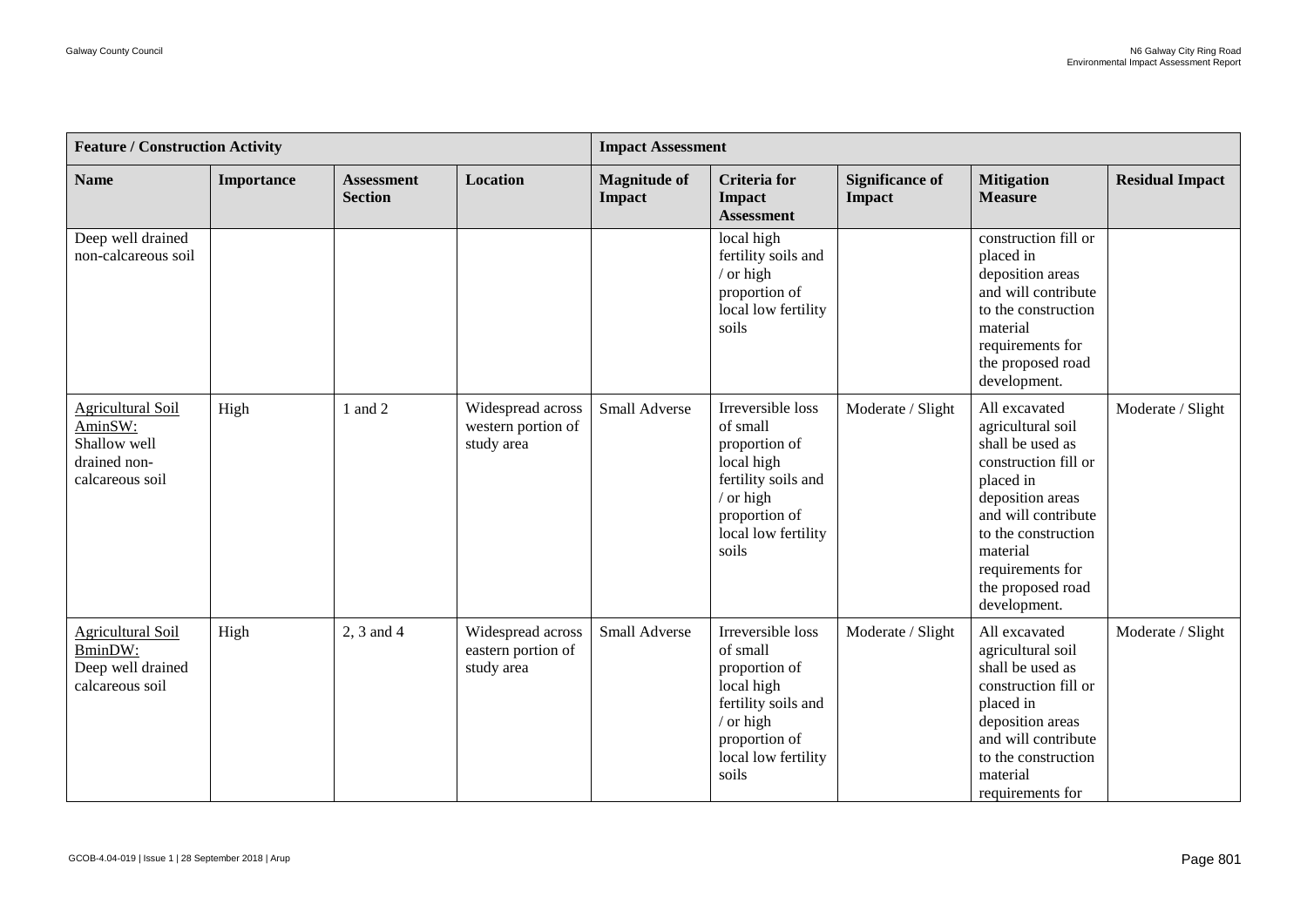| <b>Feature / Construction Activity</b>                                            |            |                                     |                                                       | <b>Impact Assessment</b>      |                                                                                                                                                                                 |                                  |                                                                                                                                                                                                                                    |                        |  |
|-----------------------------------------------------------------------------------|------------|-------------------------------------|-------------------------------------------------------|-------------------------------|---------------------------------------------------------------------------------------------------------------------------------------------------------------------------------|----------------------------------|------------------------------------------------------------------------------------------------------------------------------------------------------------------------------------------------------------------------------------|------------------------|--|
| <b>Name</b>                                                                       | Importance | <b>Assessment</b><br><b>Section</b> | Location                                              | <b>Magnitude of</b><br>Impact | <b>Criteria</b> for<br>Impact<br><b>Assessment</b>                                                                                                                              | <b>Significance of</b><br>Impact | <b>Mitigation</b><br><b>Measure</b>                                                                                                                                                                                                | <b>Residual Impact</b> |  |
|                                                                                   |            |                                     |                                                       |                               |                                                                                                                                                                                 |                                  | the proposed road<br>development.                                                                                                                                                                                                  |                        |  |
| <b>Agricultural Soil</b><br>BminSW:<br>Shallow well<br>drained calcareous<br>soil | High       | 2, 3 and 4                          | Widespread across<br>eastern portion of<br>study area | Small Adverse                 | Irreversible loss<br>of small<br>proportion of<br>local high<br>fertility soils and<br>/ or high<br>proportion of<br>local low fertility<br>soils                               | Moderate / Slight                | All excavated<br>agricultural soil<br>shall be used as<br>construction fill or<br>placed in<br>deposition areas<br>and will contribute<br>to the construction<br>material<br>requirements for<br>the proposed road<br>development. | Moderate / Slight      |  |
| Quarry Q01:<br>Lackagh Quarry -<br>Disused                                        | Medium     | $\overline{3}$                      | Lackagh /<br>Coolagh                                  | Moderate<br>Adverse           | Loss of moderate<br>portion of future<br>quarry or pit<br>reserves                                                                                                              | Moderate                         | No mitigation<br>available                                                                                                                                                                                                         | Moderate               |  |
| Quarry Q02:<br>Roadstone Quarry                                                   | Very High  | $\ensuremath{\mathfrak{Z}}$         | Twomileditch                                          | Negligible                    | The proposed<br>road<br>development is<br>located south of<br>Roadstone<br>Quarry. Impact<br>to the active<br>quarry is of<br>insufficient<br>magnitude to<br>affect the use or | Imperceptible                    | Not available                                                                                                                                                                                                                      | $\overline{a}$         |  |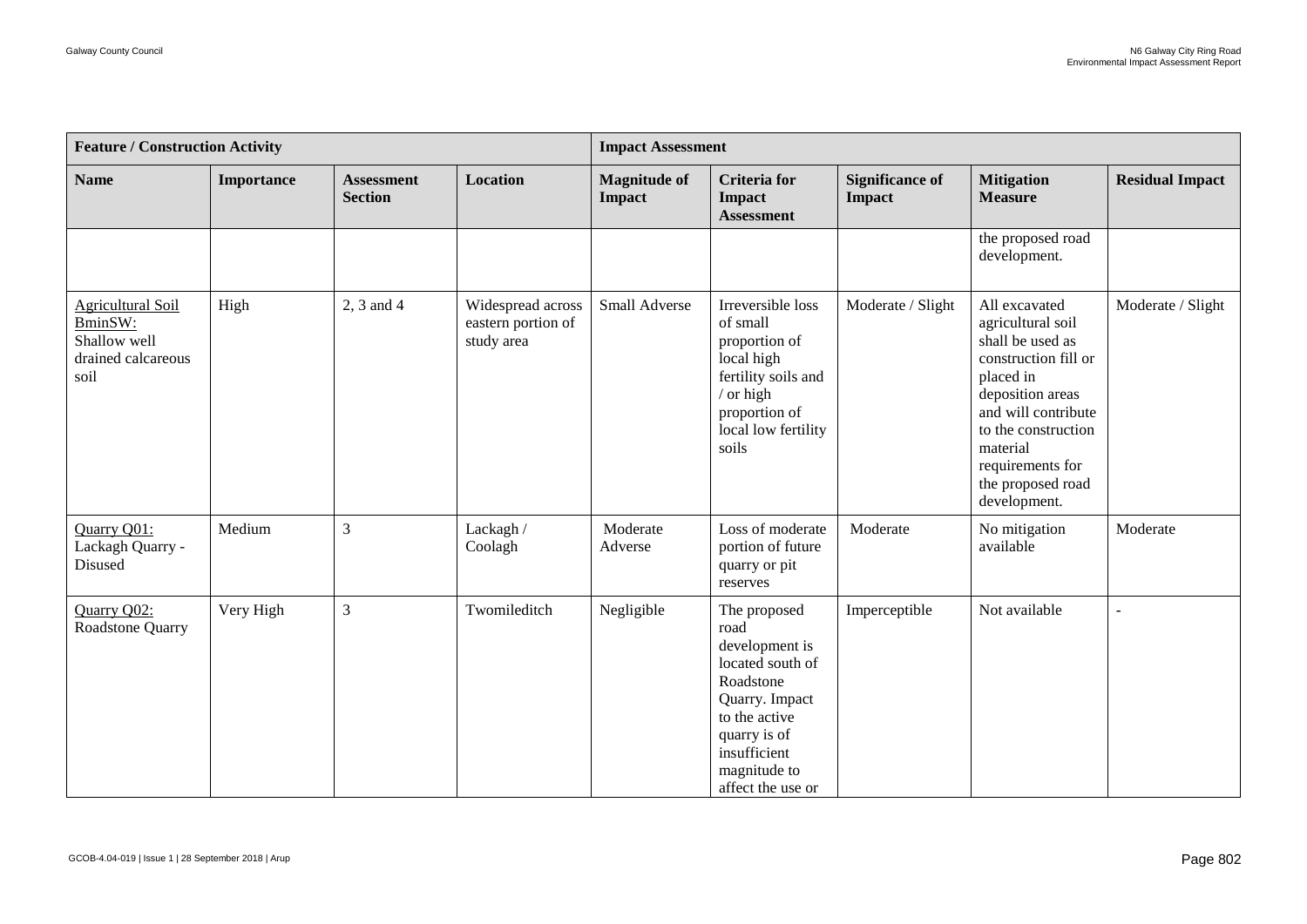| <b>Feature / Construction Activity</b>                                |                   |                                     |                   | <b>Impact Assessment</b>             |                                                                                                               |                                         |                                                                                                                                                                                                                               |                        |  |
|-----------------------------------------------------------------------|-------------------|-------------------------------------|-------------------|--------------------------------------|---------------------------------------------------------------------------------------------------------------|-----------------------------------------|-------------------------------------------------------------------------------------------------------------------------------------------------------------------------------------------------------------------------------|------------------------|--|
| <b>Name</b>                                                           | <b>Importance</b> | <b>Assessment</b><br><b>Section</b> | <b>Location</b>   | <b>Magnitude of</b><br><b>Impact</b> | <b>Criteria</b> for<br><b>Impact</b><br><b>Assessment</b>                                                     | <b>Significance of</b><br><b>Impact</b> | <b>Mitigation</b><br><b>Measure</b>                                                                                                                                                                                           | <b>Residual Impact</b> |  |
|                                                                       |                   |                                     |                   |                                      | future quarry<br>reserves.                                                                                    |                                         |                                                                                                                                                                                                                               |                        |  |
| Mineral ML23:<br>Roadstone<br><b>Dimension Stone</b>                  | Very High         | $\overline{3}$                      | Twomileditch      | Negligible                           | Feature is located<br>within study area<br>but will undergo<br>no measurable<br>change during<br>construction | Imperceptible                           | Not required                                                                                                                                                                                                                  |                        |  |
| Mineral ML24:<br>Roadstone<br>Limestone (in<br>general)               | Very High         | $\overline{3}$                      | Twomileditch      | Negligible                           | Feature is located<br>within study area<br>but will undergo<br>no measurable<br>change during<br>construction | Imperceptible                           | Not required                                                                                                                                                                                                                  |                        |  |
| <b>Crushed Rock</b><br>Aggregate<br>Potential:<br>Very High Potential | Very High         | 1, 2, 3 and 4                       | Entire Study Area | Small Adverse                        | Loss of small<br>proportion of<br>future quarry or<br>pit reserves or<br>potential<br>aggregate               | Significant/<br>Moderate                | All excavated<br>crushed rock shall<br>be used as<br>construction fill or<br>placed in<br>deposition areas<br>and will contribute<br>to the construction<br>material<br>requirements for<br>the proposed road<br>development. | Moderate / Slight      |  |
| <b>Crushed Rock</b><br><b>Aggregate</b>                               | High              | 1, 2 and 3                          | Na Foraí Maola,   | Negligible                           | No measurable<br>change to<br>attribute                                                                       | Imperceptible                           | Not required                                                                                                                                                                                                                  |                        |  |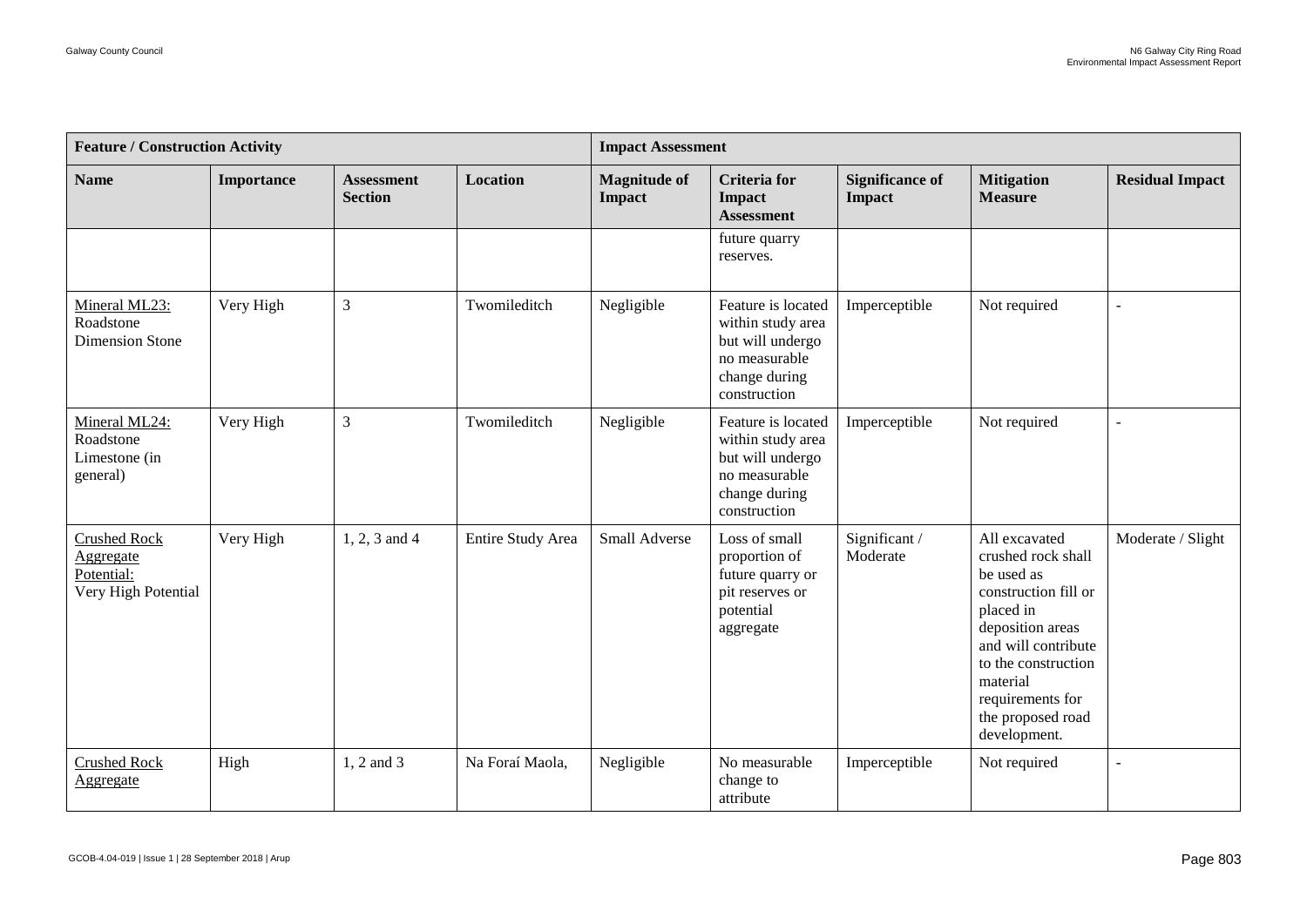| <b>Feature / Construction Activity</b>                                                                         |            |                                     |                                                    | <b>Impact Assessment</b>      |                                                                                                    |                                         |                                                                                                                                                                                                                                                                                                    |                        |  |
|----------------------------------------------------------------------------------------------------------------|------------|-------------------------------------|----------------------------------------------------|-------------------------------|----------------------------------------------------------------------------------------------------|-----------------------------------------|----------------------------------------------------------------------------------------------------------------------------------------------------------------------------------------------------------------------------------------------------------------------------------------------------|------------------------|--|
| <b>Name</b>                                                                                                    | Importance | <b>Assessment</b><br><b>Section</b> | <b>Location</b>                                    | <b>Magnitude of</b><br>Impact | <b>Criteria</b> for<br>Impact<br><b>Assessment</b>                                                 | <b>Significance of</b><br><b>Impact</b> | <b>Mitigation</b><br><b>Measure</b>                                                                                                                                                                                                                                                                | <b>Residual Impact</b> |  |
| Potential:<br><b>High Potential</b>                                                                            |            |                                     | An Chloch<br>Scoilte, Rahoon,<br>Letteragh, Dangan |                               |                                                                                                    |                                         |                                                                                                                                                                                                                                                                                                    |                        |  |
| <b>Crushed Rock</b><br>Aggregate<br>Potential:<br>Moderate Potential                                           | Medium     | 1 and 2                             | An Chloch<br>Scoilte, Dangan                       | Negligible                    | No measurable<br>change to<br>attribute                                                            | Imperceptible                           | Not required                                                                                                                                                                                                                                                                                       |                        |  |
| Sub-Embankment<br>Compression:<br>Compression of<br>founding material<br>on the underside of<br>the embankment | Medium     | $1, 2, 3$ and 4                     | All fill areas                                     | Negligible                    | Results in an<br>impact on<br>attribute but of<br>insufficient<br>magnitude to<br>affect integrity | Imperceptible                           | Not required                                                                                                                                                                                                                                                                                       |                        |  |
| Introduction of<br>Material derived<br>from a different<br>Lithology                                           | High       | 1, 2, 3 and 4                       | All fill areas                                     | Moderate<br>Adverse           | Results in impact<br>on integrity of<br>attribute                                                  | Significant/<br>Moderate                | Detailed<br>construction<br>earthworks<br>programme<br>outlining use of all<br>cut material,<br>haulage routes,<br>plans and<br>continuous<br>monitoring of<br>earthwork<br>movement.<br>Limitations will be<br>implemented in<br>eight locations in<br>the granite region.<br>The restrictions in | Imperceptible          |  |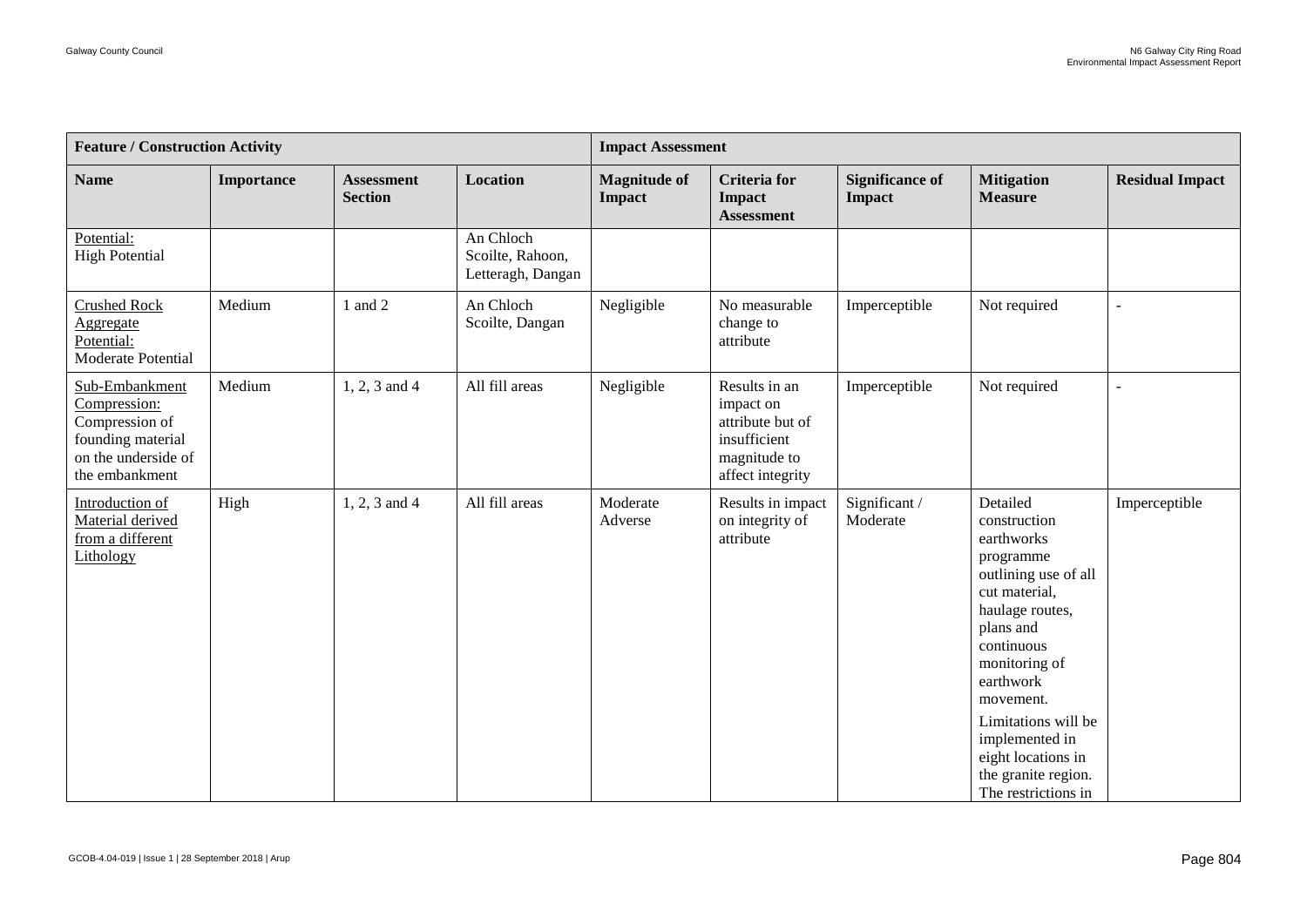| <b>Feature / Construction Activity</b>                                               |            |                                     |                                  | <b>Impact Assessment</b>      |                                                            |                                  |                                                                                                                                                                                                                                                                                                                                            |                        |
|--------------------------------------------------------------------------------------|------------|-------------------------------------|----------------------------------|-------------------------------|------------------------------------------------------------|----------------------------------|--------------------------------------------------------------------------------------------------------------------------------------------------------------------------------------------------------------------------------------------------------------------------------------------------------------------------------------------|------------------------|
| <b>Name</b>                                                                          | Importance | <b>Assessment</b><br><b>Section</b> | <b>Location</b>                  | <b>Magnitude of</b><br>Impact | <b>Criteria</b> for<br><b>Impact</b><br><b>Assessment</b>  | <b>Significance of</b><br>Impact | <b>Mitigation</b><br><b>Measure</b>                                                                                                                                                                                                                                                                                                        | <b>Residual Impact</b> |
|                                                                                      |            |                                     |                                  |                               |                                                            |                                  | these locations are<br>only pavement and<br>capping layers<br>protected from<br>surface water<br>runoff and<br>groundwater<br>movements are<br>permitted to be<br>derived from non-<br>native material and<br>all other<br>acceptable fill<br>material will be<br>derived from<br>native material or<br>other pH<br>compatible<br>material |                        |
| <b>Embankment Flood</b><br>Barrier:<br><b>Blockade of water</b><br>due to embankment | High       | $\sim$                              | All fill areas in<br>floodplains | Moderate<br>Adverse           | Results in impact<br>on integrity of<br>attribute          | Significant /<br>Moderate        | Introduction of a<br>drainage / starter<br>layer within the<br>embankment<br>makeup to provide<br>hydraulic<br>conductivity.                                                                                                                                                                                                               | Moderate / Slight      |
| Haulage of<br>Material:<br>Unwanted<br>compaction or<br>disturbance                  | Medium     | $1, 2, 3$ and $4$                   | Widespread                       | Small Adverse                 | Results in minor<br>impact on<br>integrity of<br>attribute | Slight                           | No mitigation<br>available                                                                                                                                                                                                                                                                                                                 | Slight                 |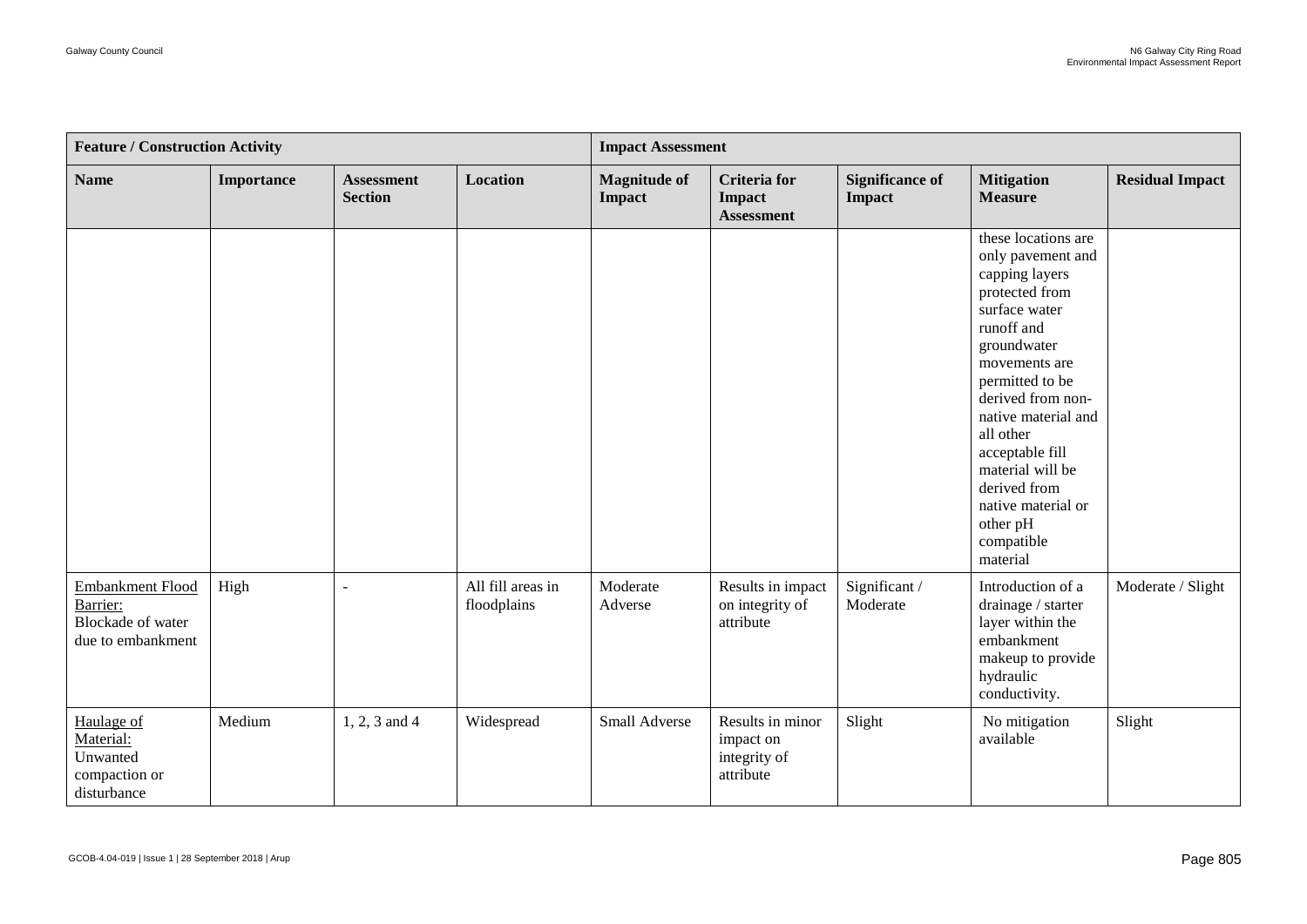| <b>Feature / Construction Activity</b>                                                |            |                                     |                 | <b>Impact Assessment</b>      |                                                            |                                  |                                                                                                                                                                                                                                                                                                                                                                                                  |                        |  |
|---------------------------------------------------------------------------------------|------------|-------------------------------------|-----------------|-------------------------------|------------------------------------------------------------|----------------------------------|--------------------------------------------------------------------------------------------------------------------------------------------------------------------------------------------------------------------------------------------------------------------------------------------------------------------------------------------------------------------------------------------------|------------------------|--|
| <b>Name</b>                                                                           | Importance | <b>Assessment</b><br><b>Section</b> | <b>Location</b> | <b>Magnitude of</b><br>Impact | <b>Criteria</b> for<br>Impact<br><b>Assessment</b>         | <b>Significance of</b><br>Impact | <b>Mitigation</b><br><b>Measure</b>                                                                                                                                                                                                                                                                                                                                                              | <b>Residual Impact</b> |  |
| <b>Washout of Fines:</b><br>Risk of deposition<br>of sediment on<br>agricultural land | Medium     | $1, 2, 3$ and 4                     | Widespread      | Small Adverse                 | Results in minor<br>impact on<br>integrity of<br>attribute | Slight                           | In embankments,<br>drainage layers<br>incorporating<br>geotextile<br>separators will be<br>utilised. The use of<br>granular fill will<br>also remove the<br>risk of washout of<br>fines                                                                                                                                                                                                          | Imperceptible          |  |
| Settlement,<br>Movement from<br>Cutting                                               | High       | 1, 3 and 4                          | All cut areas   | Small Adverse                 | Results in impact<br>on integrity of<br>attribute          | Moderate / Slight                | Ground settlement<br>and vibration<br>monitoring during<br>excavation<br>activities will be<br>implemented to<br>ensure that the<br>works do not<br>exceed the design<br>limitations.<br>Where blasting is<br>not viable,<br>alternative<br>methods of rock<br>fracturing such as<br>hydraulic breaking<br>shall be<br>implemented. This<br>will result in<br>protection to<br>attributes but an | Moderate / Slight      |  |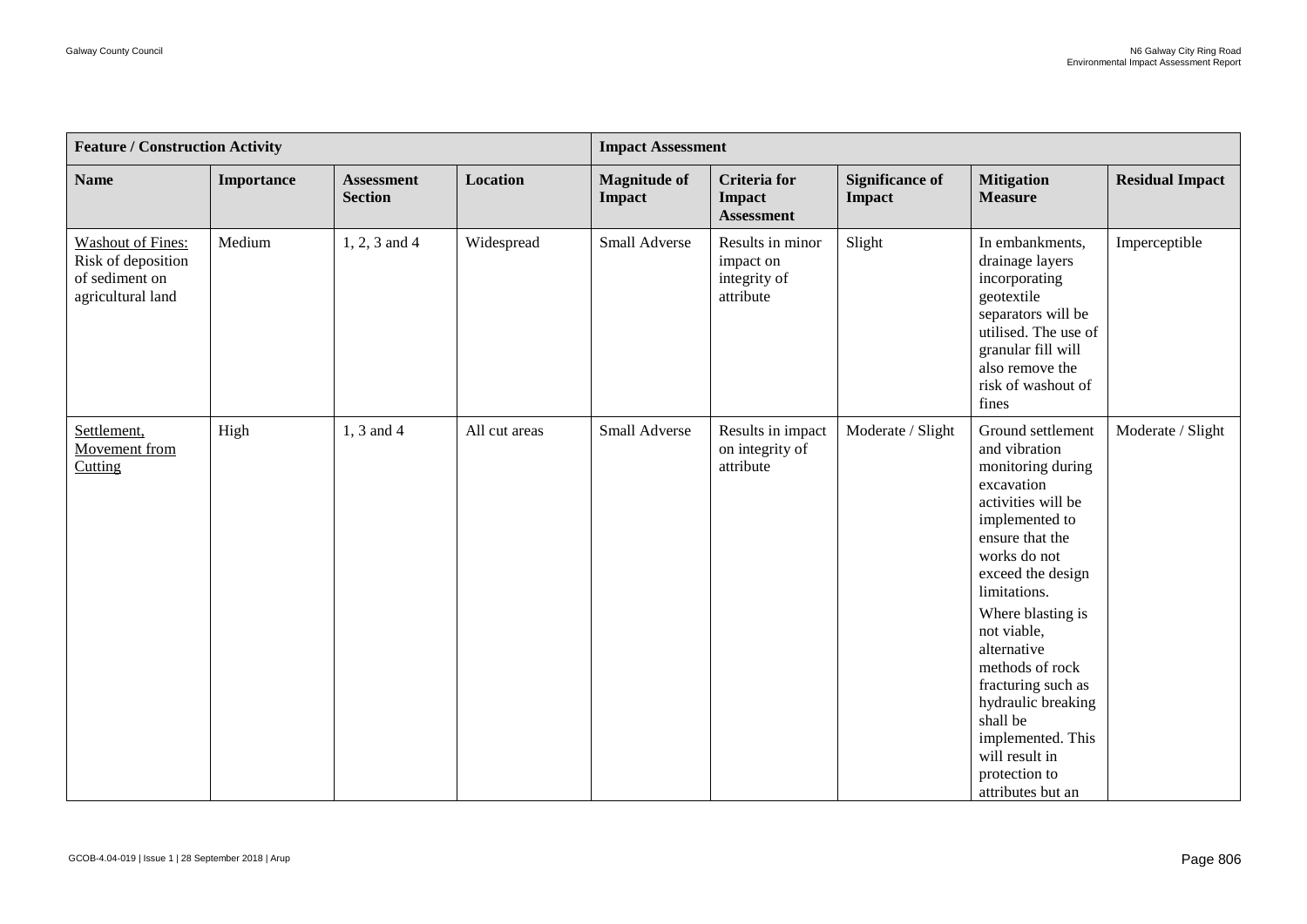| <b>Feature / Construction Activity</b>                                                                                |            |                                     |                 | <b>Impact Assessment</b>      |                                                                                                                |                                         |                                                                                                                                                                                                                                                                                                    |                        |
|-----------------------------------------------------------------------------------------------------------------------|------------|-------------------------------------|-----------------|-------------------------------|----------------------------------------------------------------------------------------------------------------|-----------------------------------------|----------------------------------------------------------------------------------------------------------------------------------------------------------------------------------------------------------------------------------------------------------------------------------------------------|------------------------|
| <b>Name</b>                                                                                                           | Importance | <b>Assessment</b><br><b>Section</b> | <b>Location</b> | <b>Magnitude of</b><br>Impact | <b>Criteria</b> for<br><b>Impact</b><br><b>Assessment</b>                                                      | <b>Significance of</b><br><b>Impact</b> | <b>Mitigation</b><br><b>Measure</b>                                                                                                                                                                                                                                                                | <b>Residual Impact</b> |
|                                                                                                                       |            |                                     |                 |                               |                                                                                                                |                                         | extended<br>construction<br>timeline.                                                                                                                                                                                                                                                              |                        |
| Foundation<br>Construction:<br>Ground settlement,<br>noise and vibration<br>caused from<br>foundation<br>construction | Medium     | $1, 2, 3$ and 4                     | Widespread      | Small Adverse                 | Results in loss of<br>small part of<br>attribute and<br>integrity of<br>attribute                              | Slight                                  | No mitigation<br>available                                                                                                                                                                                                                                                                         | Slight                 |
| Construction<br>Contamination:<br>Chemical spillage,<br>material<br>accumulation, or<br>concrete activities           | High       | 1, 2, 3 and 4                       | Widespread      | Small Adverse                 | Results in minor<br>impact on<br>integrity of<br>attribute and<br>requirement to<br>excavate waste<br>material | Moderate / Slight                       | A requirement is<br>to be introduced<br>where all<br>contaminants are<br>carefully handled<br>and stored to avoid<br>spillages. Potential<br>pollutants will be<br>adequately secured<br>against vandalism<br>and should be<br>provided proper<br>containment<br>according to code<br>of practice. | Imperceptible          |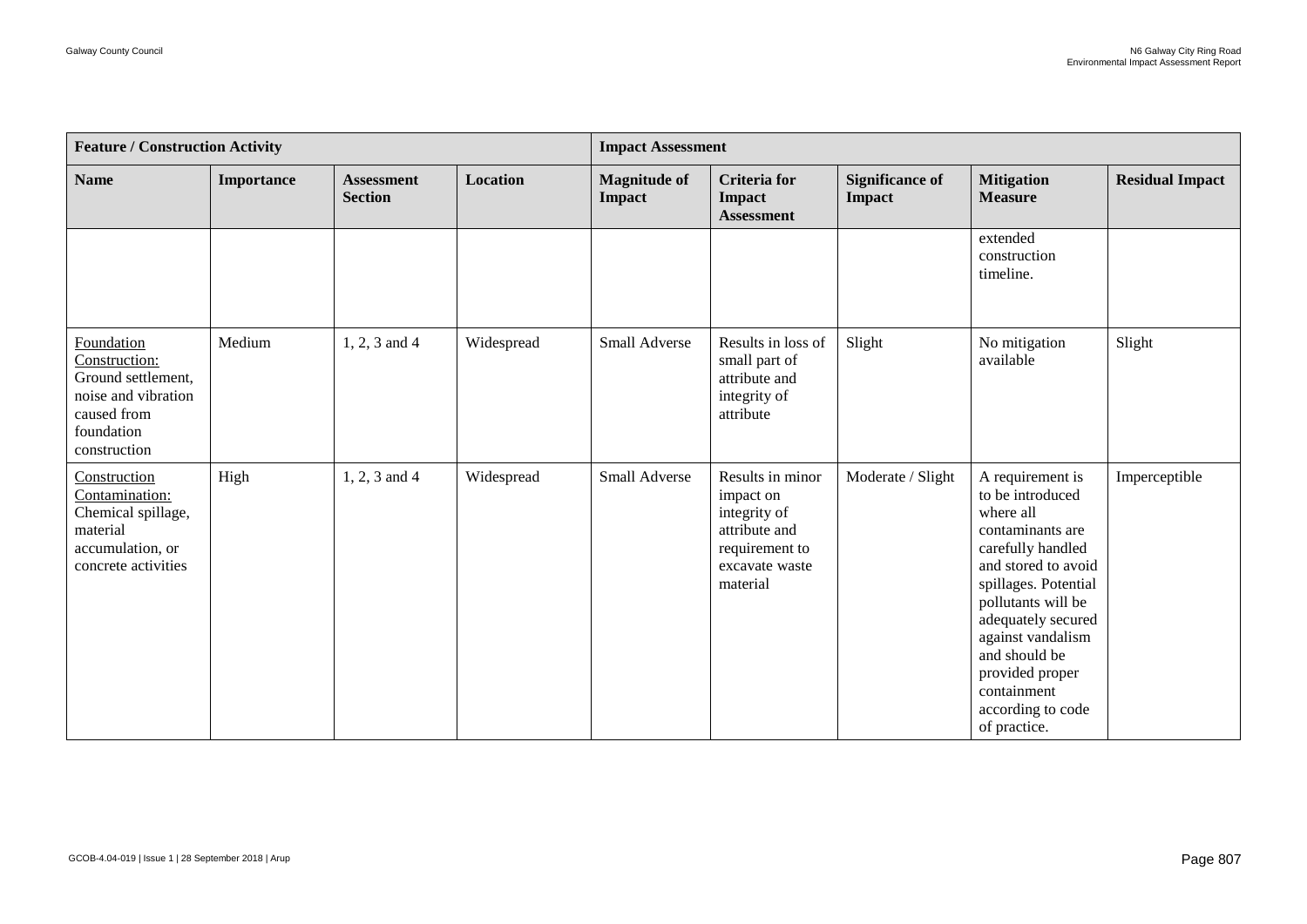| <b>Feature / Operational Activity</b>                                           |                   |                                     |                                                             | <b>Impact Assessment</b>             |                                                                                                               |                                  |                                                                     |                                |
|---------------------------------------------------------------------------------|-------------------|-------------------------------------|-------------------------------------------------------------|--------------------------------------|---------------------------------------------------------------------------------------------------------------|----------------------------------|---------------------------------------------------------------------|--------------------------------|
| <b>Name</b>                                                                     | <b>Importance</b> | <b>Assessment</b><br><b>Section</b> | Location                                                    | <b>Magnitude of</b><br><b>Impact</b> | <b>Criteria for Impact</b><br><b>Assessment</b>                                                               | <b>Significance</b><br>of Impact | <b>Mitigation Measure</b>                                           | <b>Residual</b><br><b>Risk</b> |
| <u>Limestone</u><br>$powerment -$<br>Menlough Viaduct                           | Very High         | 3                                   | Menlough                                                    | Negligible                           | Results in impact on<br>attribute but of<br>insufficient magnitude                                            | Imperceptible                    | Continuous monitoring should<br>be conducted in sensitive<br>zones. | Imperceptible                  |
| Limestone<br>pavement -<br>Menlough                                             | Very High         | 3                                   | Menlough                                                    | Negligible                           | Results in impact on<br>attribute but of<br>insufficient magnitude                                            | Imperceptible                    | No mitigation available                                             | Imperceptible                  |
| Limestone<br>$powerment -$<br>Lackagh Tunnel                                    | Very High         | 3                                   | Coolagh                                                     | Negligible                           | Results in impact on<br>attribute but of<br>insufficient magnitude                                            | Imperceptible                    | No mitigation available                                             | Imperceptible                  |
| Limestone<br>$p$ avement $-$<br>All other areas                                 | Very High         | 3 and 4                             | Menlough to<br>Castlegar                                    | Negligible                           | Results in impact on<br>attribute but of<br>insufficient magnitude                                            | Imperceptible                    | No mitigation available                                             | Imperceptible                  |
| <b>Geological Heritage</b><br>Site:<br>Igneous Intrusions                       | Very High         |                                     | Bearna                                                      | Negligible                           | No measurable change<br>to the attribute                                                                      | Imperceptible                    | Not required                                                        |                                |
| <b>Geological Heritage</b><br>Site:<br>Roadstone Quarry                         | Very High         | 3                                   | Twomileditch                                                | Negligible                           | No measurable change<br>to the attribute                                                                      | Imperceptible                    | Not required                                                        |                                |
| <b>Agricultural Soil</b><br>AminDW:<br>Deep well drained<br>non-calcareous soil | High              | 1 and 2                             | Widespread<br>across<br>western<br>portion of<br>study area | Negligible                           | Results in an impact<br>on attribute but of<br>insufficient magnitude<br>to affect either use or<br>integrity | Imperceptible                    | No mitigation available                                             | Imperceptible                  |
| <b>Agricultural Soil</b><br>AminSW:<br>Shallow well                             | High              | 1 and 2                             | Widespread<br>across<br>western                             | Negligible                           | Results in an impact<br>on attribute but of<br>insufficient magnitude                                         | Imperceptible                    | No mitigation available                                             | Imperceptible                  |

#### **Table 9.20: Predicted Residual Impacts for Geological Features and Activities during Operational Phase**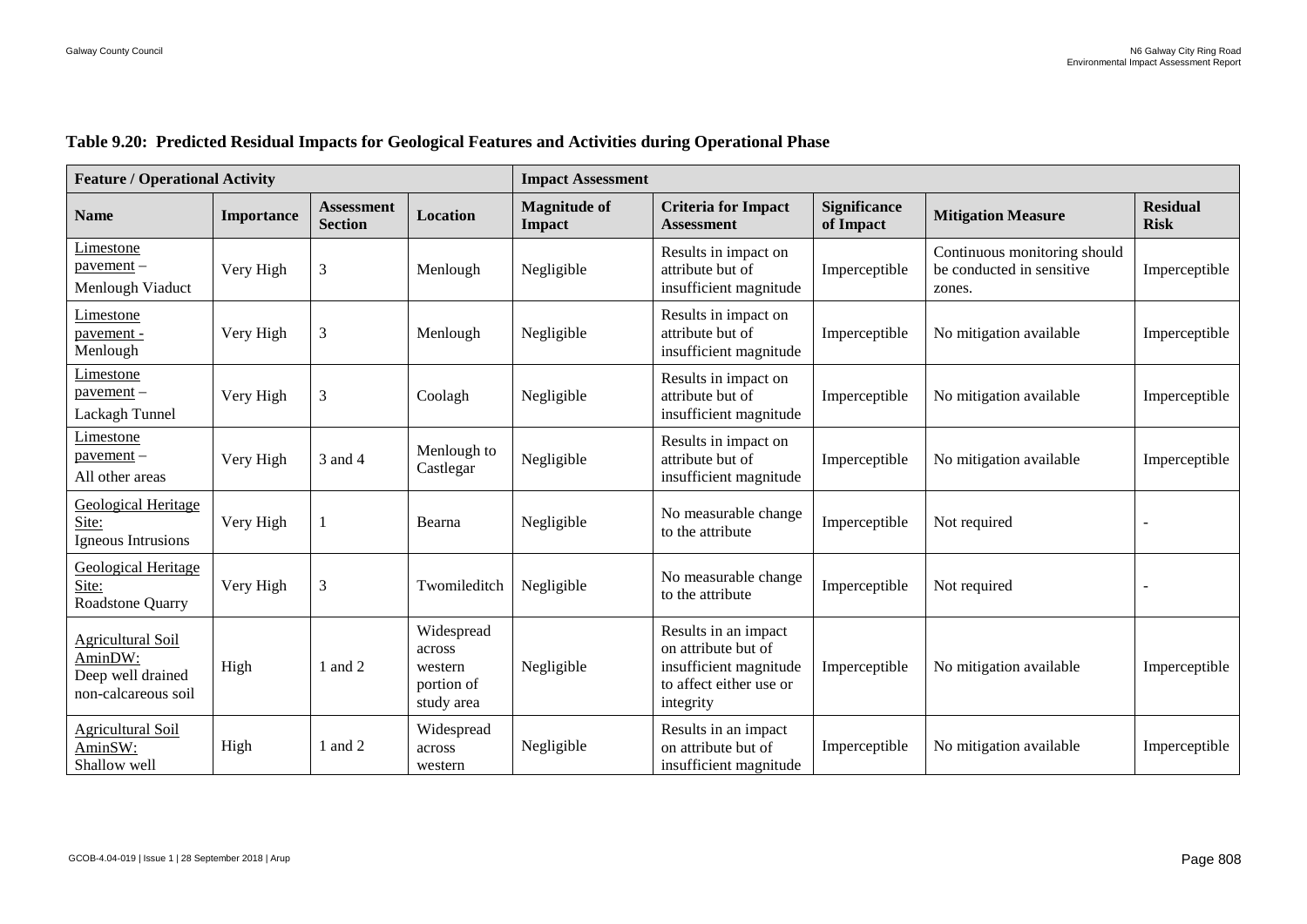| <b>Feature / Operational Activity</b>                                             |            |                                     |                                                          | <b>Impact Assessment</b>             |                                                                                                               |                                  |                           |                                |  |  |
|-----------------------------------------------------------------------------------|------------|-------------------------------------|----------------------------------------------------------|--------------------------------------|---------------------------------------------------------------------------------------------------------------|----------------------------------|---------------------------|--------------------------------|--|--|
| <b>Name</b>                                                                       | Importance | <b>Assessment</b><br><b>Section</b> | <b>Location</b>                                          | <b>Magnitude of</b><br><b>Impact</b> | <b>Criteria for Impact</b><br><b>Assessment</b>                                                               | <b>Significance</b><br>of Impact | <b>Mitigation Measure</b> | <b>Residual</b><br><b>Risk</b> |  |  |
| drained non-<br>calcareous soil                                                   |            |                                     | portion of<br>study area                                 |                                      | to affect either use or<br>integrity                                                                          |                                  |                           |                                |  |  |
| <b>Agricultural Soil</b><br>BminDW:<br>Deep well drained<br>calcareous soil       | High       | 2, 3 and 4                          | Widespread<br>across eastern<br>portion of<br>study area | Negligible                           | Results in an impact<br>on attribute but of<br>insufficient magnitude<br>to affect either use or<br>integrity | Imperceptible                    | No mitigation available   | Imperceptible                  |  |  |
| <b>Agricultural Soil</b><br>BminSW:<br>Shallow well<br>drained calcareous<br>soil | High       | 2, 3 and 4                          | Widespread<br>across eastern<br>portion of<br>study area | Negligible                           | Results in an impact<br>on attribute but of<br>insufficient magnitude<br>to affect either use or<br>integrity | Imperceptible                    | No mitigation available   | Imperceptible                  |  |  |
| Quarry Q02:<br>Roadstone Quarry                                                   | Very High  | $\mathfrak{Z}$                      | Twomileditch                                             | Negligible                           | Results in an impact<br>on attribute but of<br>insufficient magnitude<br>to affect either use or<br>integrity | Imperceptible                    | No mitigation available   | Imperceptible                  |  |  |
| Mineral ML23:<br>Roadstone<br><b>Dimension Stone</b>                              | Very High  | $\mathfrak{Z}$                      | Twomileditch                                             | Negligible                           | No measurable change<br>to the attribute                                                                      | Imperceptible                    | Not required              |                                |  |  |
| Mineral ML24:<br>Roadstone<br>Limestone (in<br>general)                           | Very High  | $\mathfrak{Z}$                      | Twomileditch                                             | Negligible                           | No measurable change<br>to the attribute                                                                      | Imperceptible                    | Not required              |                                |  |  |
| <b>Crushed Rock</b><br><b>Aggregate Potential:</b><br>Very High Potential         | Very High  | $1, 2, 3$ and 4                     | <b>Entire Study</b><br>Area                              | Negligible                           | No measurable change<br>to the attribute                                                                      | Imperceptible                    | Not required              |                                |  |  |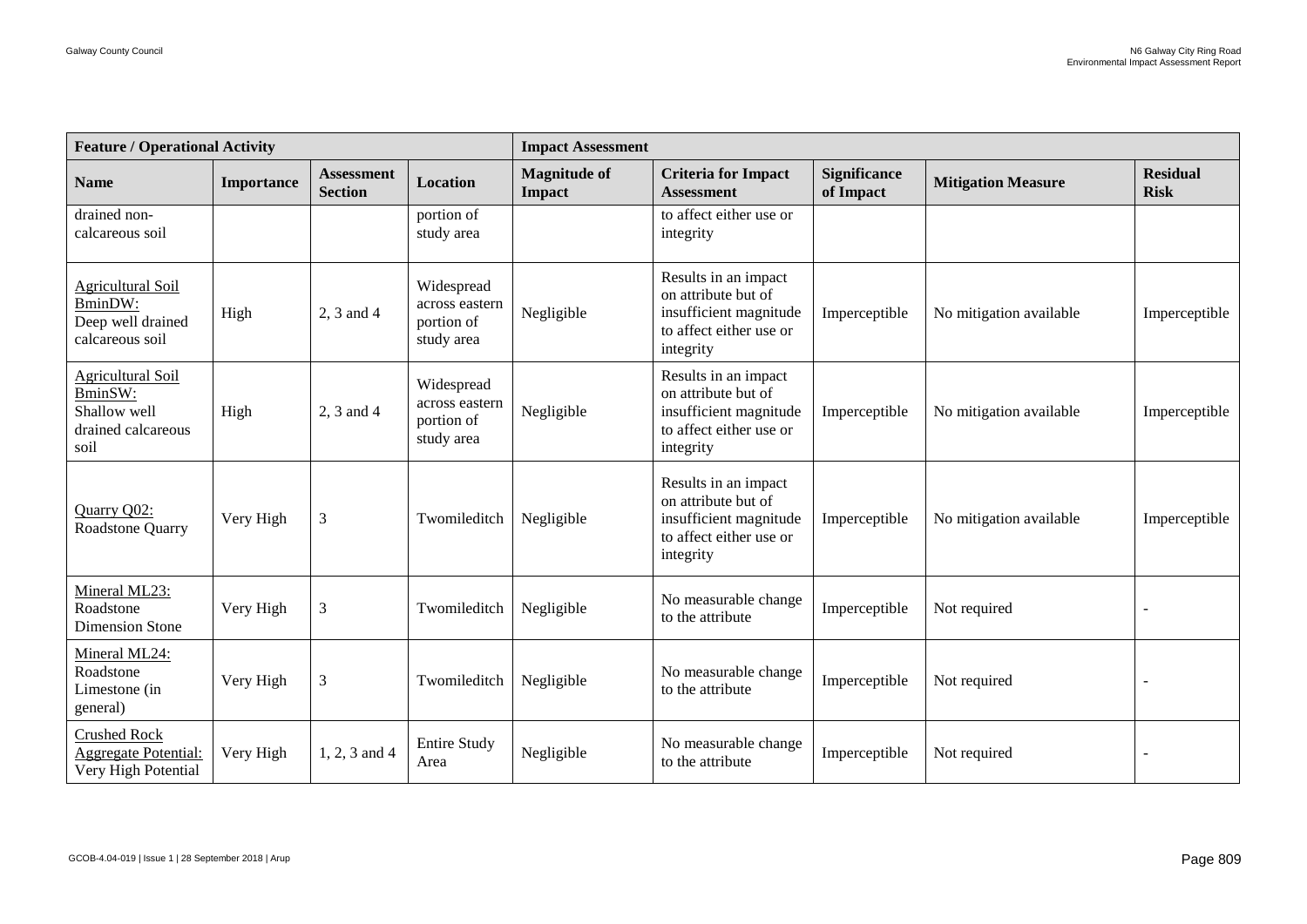| <b>Feature / Operational Activity</b>                                                          |            |                                     |                                                                                | <b>Impact Assessment</b>             |                                                                                                               |                                  |                                                                     |                                |  |  |
|------------------------------------------------------------------------------------------------|------------|-------------------------------------|--------------------------------------------------------------------------------|--------------------------------------|---------------------------------------------------------------------------------------------------------------|----------------------------------|---------------------------------------------------------------------|--------------------------------|--|--|
| <b>Name</b>                                                                                    | Importance | <b>Assessment</b><br><b>Section</b> | <b>Location</b>                                                                | <b>Magnitude of</b><br><b>Impact</b> | <b>Criteria for Impact</b><br><b>Assessment</b>                                                               | <b>Significance</b><br>of Impact | <b>Mitigation Measure</b>                                           | <b>Residual</b><br><b>Risk</b> |  |  |
| <b>Crushed Rock</b><br><b>Aggregate Potential:</b><br><b>High Potential</b>                    | High       | 1, 2 and 3                          | Na Foraí<br>Maola, An<br>Chloch<br>Scoilte,<br>Rahoon.<br>Letteragh,<br>Dangan | Negligible                           | No measurable change<br>to the attribute                                                                      | Imperceptible                    | Not required                                                        |                                |  |  |
| <b>Crushed Rock</b><br><b>Aggregate Potential:</b><br>Moderate Potential                       | Medium     | 1 and 2                             | An Chloch<br>Scoilte,<br>Dangan                                                | Negligible                           | No measurable change<br>to the attribute                                                                      | Imperceptible                    | Not required                                                        |                                |  |  |
| Maintenance Works<br>Contamination:<br>Contamination<br>possible from<br>machinery used        | High       | 1, 2, 3 and 4                       | Widespread                                                                     | Negligible                           | Results in an impact<br>on attribute but of<br>insufficient magnitude<br>to affect either use or<br>integrity | Imperceptible                    | No mitigation available                                             | Imperceptible                  |  |  |
| Maintenance Works<br>- Trafficking:<br>Settlement,<br>disturbance due to<br>trafficking        | High       | 1, 2, 3 and 4                       | Widespread                                                                     | Negligible                           | Results in an impact<br>on attribute but of<br>insufficient magnitude<br>to affect either use or<br>integrity | Imperceptible                    | No mitigation available                                             | Imperceptible                  |  |  |
| Rock Stability:<br>Stability of quarry<br>face                                                 | Very High  | $\mathfrak{Z}$                      | Coolagh                                                                        | Negligible                           | No measurable change<br>to the attribute                                                                      | Imperceptible                    | Continuous monitoring should<br>be conducted in sensitive<br>zones. | Imperceptible                  |  |  |
| Long term Ground<br>Movements:<br>Ground movement,<br>settlement due to<br>tunnel construction | High       | 3 and 4                             | Menlough,<br>Ballybrit                                                         | Negligible                           | Results in an impact<br>on attribute but of<br>insufficient magnitude<br>to affect either use or<br>integrity | Imperceptible                    | Continuous monitoring should<br>be conducted in sensitive<br>zones. | Imperceptible                  |  |  |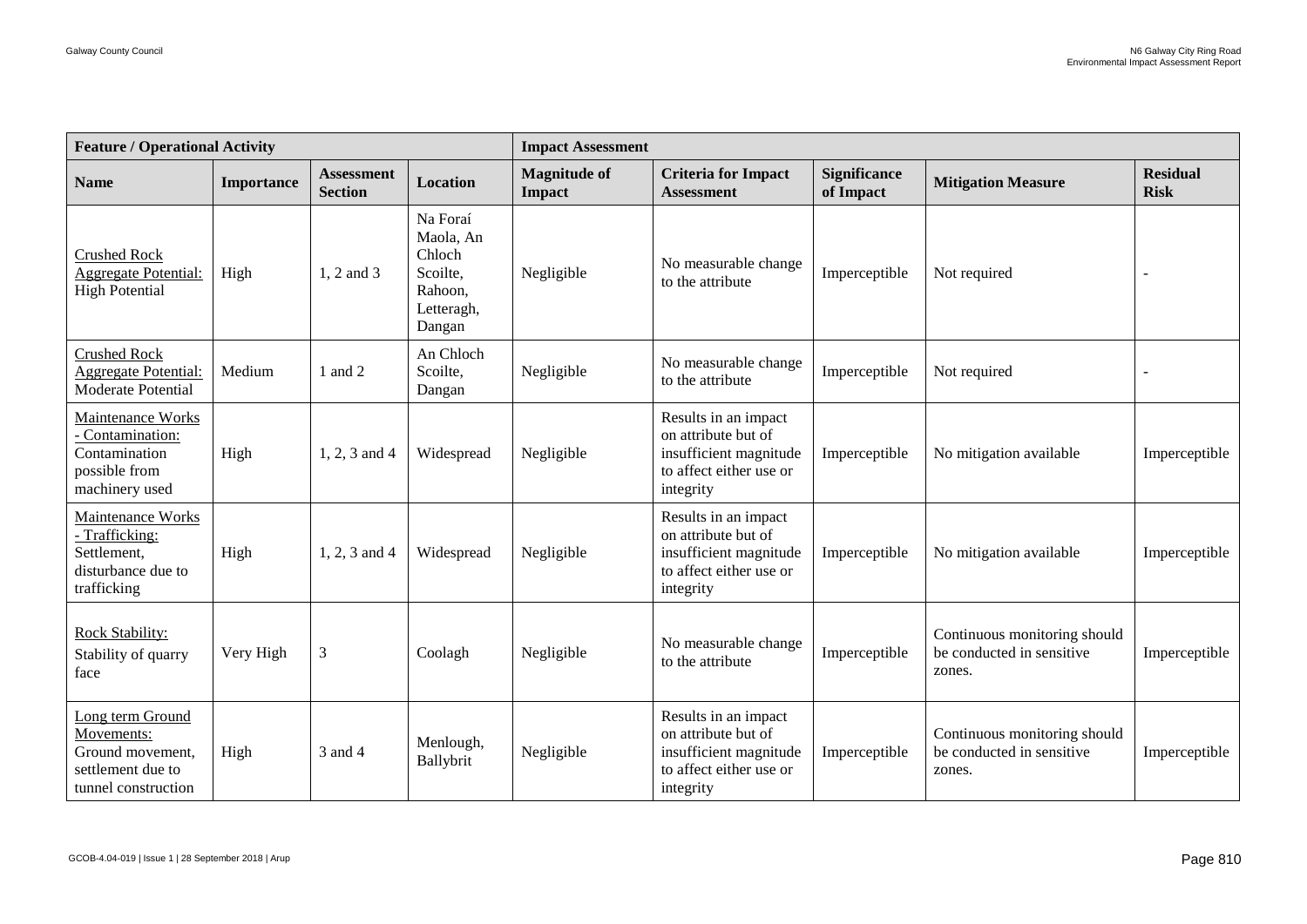# **9.7.2 Cumulative Impacts**

The cumulative residual construction and operational impacts of the proposed road development and the following projects and plans have been assessed:

- The N59 Oughterard to Maam Cross
- M17 / N18 Gort to Tuam PPP Scheme
- Galway Harbour Port Extension
- Galway Transport Strategy (GTS), which includes the following:
	- o Investigate prospective sites to the east of the city for Park and Ride
	- o Bearna Greenway
	- o Tuam Road Bus Corridor Scheme
	- o Expansion of Public Bike Hire Scheme
- Galway City Development Plan 2017–2023
- Galway County Development Plan 2015–2021

Cumulative soils and geology impacts can occur when other projects in the locality have similar soils and geology potential impacts as the proposed road development. Cumulative impacts are assessed based on the residual impact<sup>[23](#page-85-0)</sup> of these impacts on the proposed projects.

The following feature / construction activity impacts are identified in the projects and plans, listed above, and are also present in the proposed road development:

- Peat Removal / Disposal
- Impact to Geological Heritage Sites
- Contaminated Ground
- Loss of agricultural land and solid geology
- Haulage of material

As part of the environmental evaluation of the proposed road development the residual impact from peat removal/disposal, of geological heritage sites and contaminated ground is imperceptible. Due to the mitigation measures considered in the other project, the residual impact of those projects is also considered imperceptible. Therefore, the cumulative impact of these impacts is imperceptible.

The cumulative impact for:

- peat removal /disposal is considered to be imperceptible as peat is intended to remain within the proposed development boundary for each respective project
- geological heritage sites is considered to be imperceptible as none of the projects indicate that a geological heritage sites or county geological sites will

 $23$  This infers that mitigation measures have been implemented and the cumulative impact is assessed against the residual risk.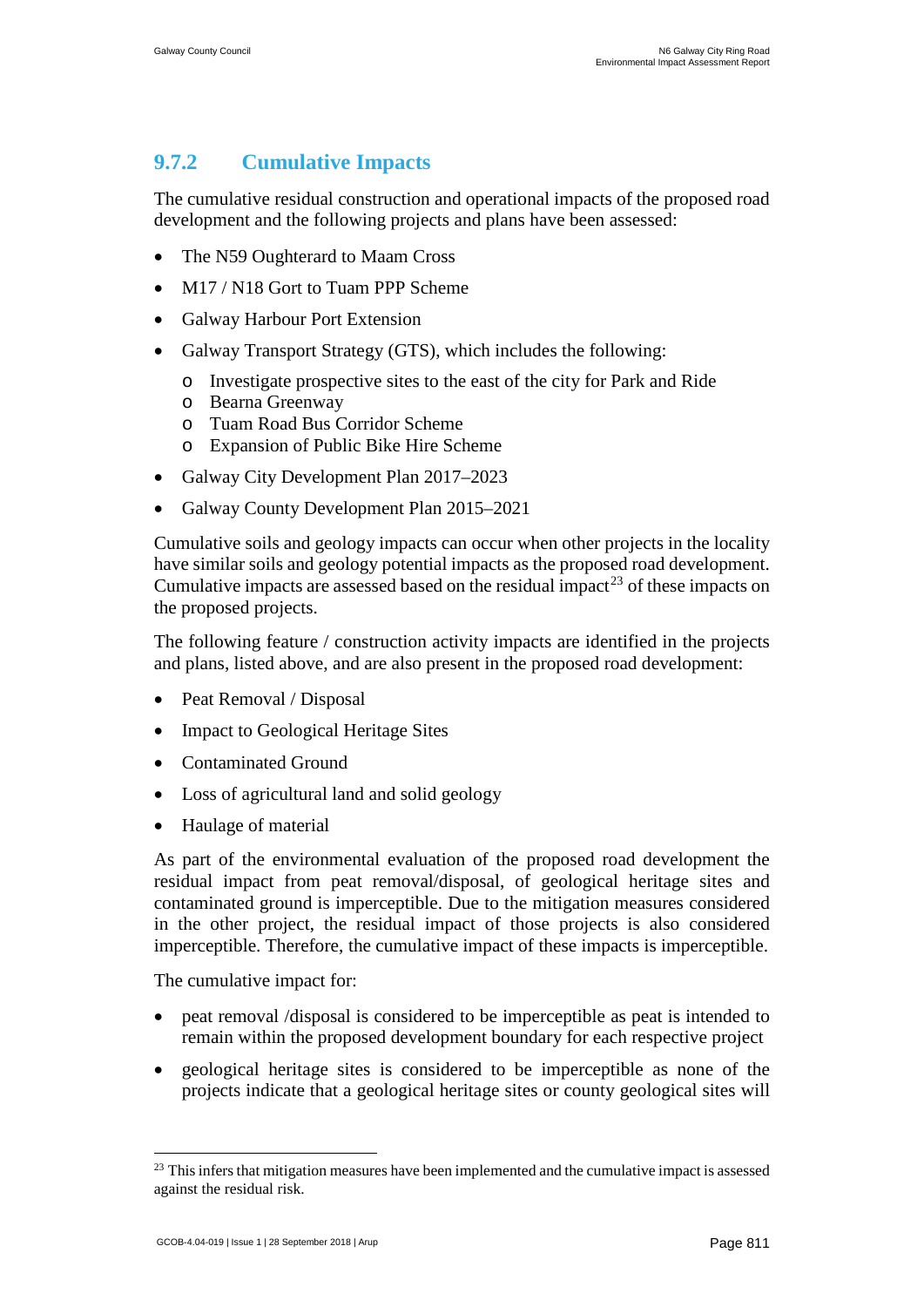be impacted. The Galway Transport Strategy specifically outlines that it will seek to protect such sites from any inappropriate measures

• contaminated ground is considered to be imperceptible as the Galway City Development Plan (2017-23) waste management policy contains policy to ensure that proposals on contaminated lands include appropriate remediation measures

Loss of agricultural land and solid geology and haulage of material, whether imported or sourced from site, are activities that are also considered on other projects. Mitigation measures for other projects include the reduction and minimisation of removal or disposal of material off-site and the reuse of such material whether in construction fill or in designated material deposition areas. Consideration has been given to the extent of material which will be imported, exported or disposed and their combined impact. The cumulative impact is considered to remain unchanged as the combination of the impact will not increase the magnitude of the impact from small adverse.

The significance of the impact of the proposed road development operational activities is imperceptible and is considered not to change in combination with the other projects.

Therefore, there are no other plans or projects that are likely to result in a significant effect on soils and geology cumulatively with the proposed road development.

### **9.7.3 Residual Impacts Summary**

The construction and operational residual impacts for the proposed road development are presented in **Table 9.19** and **9.20** respectively. After consideration of the other projects in the locality, the cumulative residual impact for the construction and operational stage is as per **Table 9.19** and **9.20** for the proposed road development and there are no cumulative soils and geology impacts.

## **9.8 Summary**

The soils and geology environment will be impacted by the proposed road development.

Certain geological features will be impacted in all earthwork sections and these are highlighted in **Section 9.8.1**, loss of attributes.

Potential impacts due to construction or operational activities have the potential to occur, but the significance of the impact will be reduced, where possible, with implementation of mitigation measures. The potential residual impacts are presented in **Section 9.8.2** and **Section 9.8.3** respectively.

A summary review of the four sections of the proposed road development is presented in **Section 9.8.4** to **Section 9.8.7**.

Construction will be completed in accordance with the Construction Environmental Management Plan in **Appendix A.7.5**.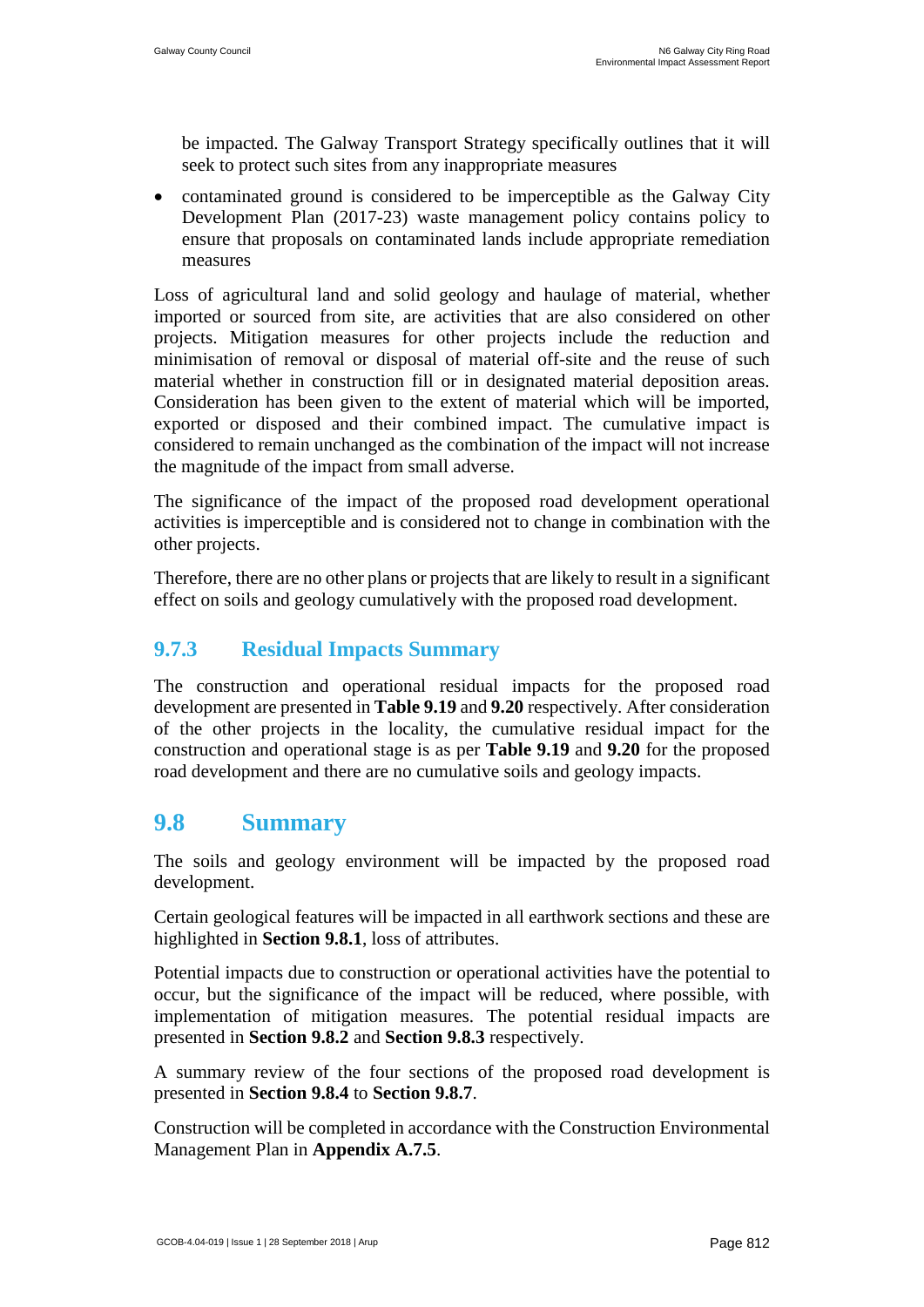### **9.8.1 Loss of Attributes**

A proportion of well drained fertile soil and crushed rock aggregate potential will be lost within the footprint of the proposed road development. The significance of such a loss is considered a moderate / slight impact in the case of agricultural soil and significant / moderate in the case of the crushed rock aggregate potential. While no mitigation measure can be implemented to reduce the impact on the agricultural soil, all excavated material will be used as construction fill or placed in deposition areas, thus contributing to the construction material requirements for the proposed road development. The re-use of the crushed rock aggregate potential is considered to be a reduction in impact to future quarry reserves, thus reducing the impact to a residual impact of moderate / slight.

The loss of part of three karst features will result from the proposed road development, enclosed depression (K12), enclosed depression (K97) and spring (K193). The significance of the potential impact for these attributes is moderate.

The proposed road development traverses locations of Limestone pavement in Sections 3 and 4 that is located both within and outside European designated sites. The geological assessment (importance and impact) has not differentiated between Limestone pavement located within or outside the European designated sites. Refer to **Chapter 8, Biodiversity** for an ecological assessment of Limestone pavement.

Lackagh Tunnel passes under an area of Limestone pavement that is within a European designated site resulting in minimal to no impact on the feature from a geological perspective. Menlough Viaduct and a culvert in Menlough pass over Limestone pavement (both outside European designated sites), resulting in a loss of a small part of the attribute under the viaduct piers and no impact on the feature under the culvert. There are three locations where the proposed road development traverses and covers Limestone pavement (all outside European designated sites): two locations in Menlough and one location in Coolagh. At these locations it will result in loss of a small part of the Limestone pavement, it should be noted that both of these locations are outside of the European designated sites.

The geological significance of loss of Limestone pavement was assessed at each location with the results ranging from imperceptible where there is no impact to significant/ moderate where loss of small part of the attribute occurs.

The proposed road development will result in the loss of part of the palaeolandscape in the east of the city. These features are known to be located in Menlough, Ballindooley and Castlegar. The significance of the loss of these features is slight.

The proposed road development will also result in the moderate loss of future reserves, with appropriate planning, at Lackagh Quarry (disused quarry). The significance of the loss of future reserves is considered moderate.

### **9.8.2 Residual Impacts due to Construction**

Introduction of material derived from a different lithology, washout of fines, spread of contamination, construction induced flooding or unwanted disturbance of environment are all potential construction impacts on the receiving environment. Development and implementation of mitigation measures reduce such impacts to a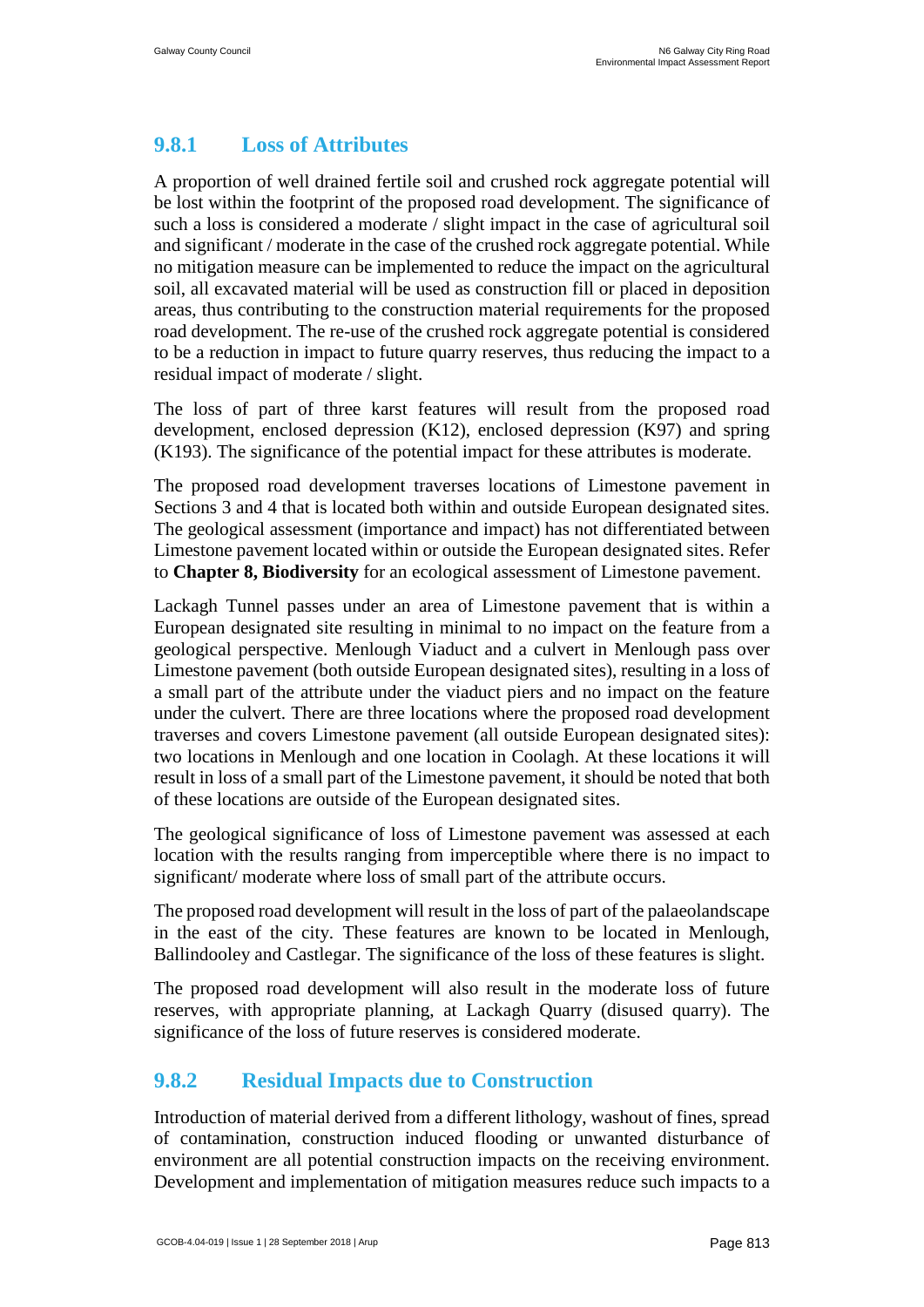moderate / slight or imperceptible residual impact on the soils and geology environment.

#### **9.8.3 Residual Impacts due to Operation**

All operational activities of the proposed road development are deemed to produce imperceptible impacts to the surrounding geological environment.

### **9.8.4 Section 1: Chainage 0+000 to 8+500 (R336 to the N59 Moycullen Road)**

Section 1 contains the least number of potential impacts out of all four sections. All unique impacts applicable to Section 1 are presented in this section.

Settlement or movement of the surrounding environment can be induced adjacent to large cuttings, such as in Ballard or Letteragh. A clear understanding of the soil /rock behaviour, following detailed ground investigation, will contribute to the development of the detailed design and construction methodology in order to reduce or completely remove construction induced movement.

Blasting will be required for deep cuttings in rock, such as the characteristics anticipated for the cut sections in Ballard and Letteragh. Data obtained from trial blasts will calibrate the blast design to site specific designs and will refine the blast design properties. Where blasting is not viable, rock breaking will be conducted by hydraulic breaking/splitting or other industry methods.

In this granite region to prevent impact to the local peatland habitats**,** the following fill limitations will be incorporated at the locations identified **Table 9.18** of this chapter.

- Only pavement and capping layers protected from surface water runoff and groundwater movements are permitted to be derived from non-native material
- All other acceptable fill material will be derived from native material or other pH compatible material

This will be included in the construction earthworks programme which categorises the source of material for each fill section.

### **9.8.5 Section 2: Chainage 8+500 to 9+400 (N59 Moycullen Road to the River Corrib)**

Section 2 is completely in fill and contains the second least number of potential impacts of all sections. The section is also the shortest length at only 900m. All unique impacts applicable to Section 2 are presented in this section.

<span id="page-85-0"></span>The bedrock changes from granite to limestone in Section 2 at the N59 Moycullen Road, with the overlying materials having different chemical compositions. As such at the locations identified in **Table 9.18** in the granite region the following fill limitations will be incorporated: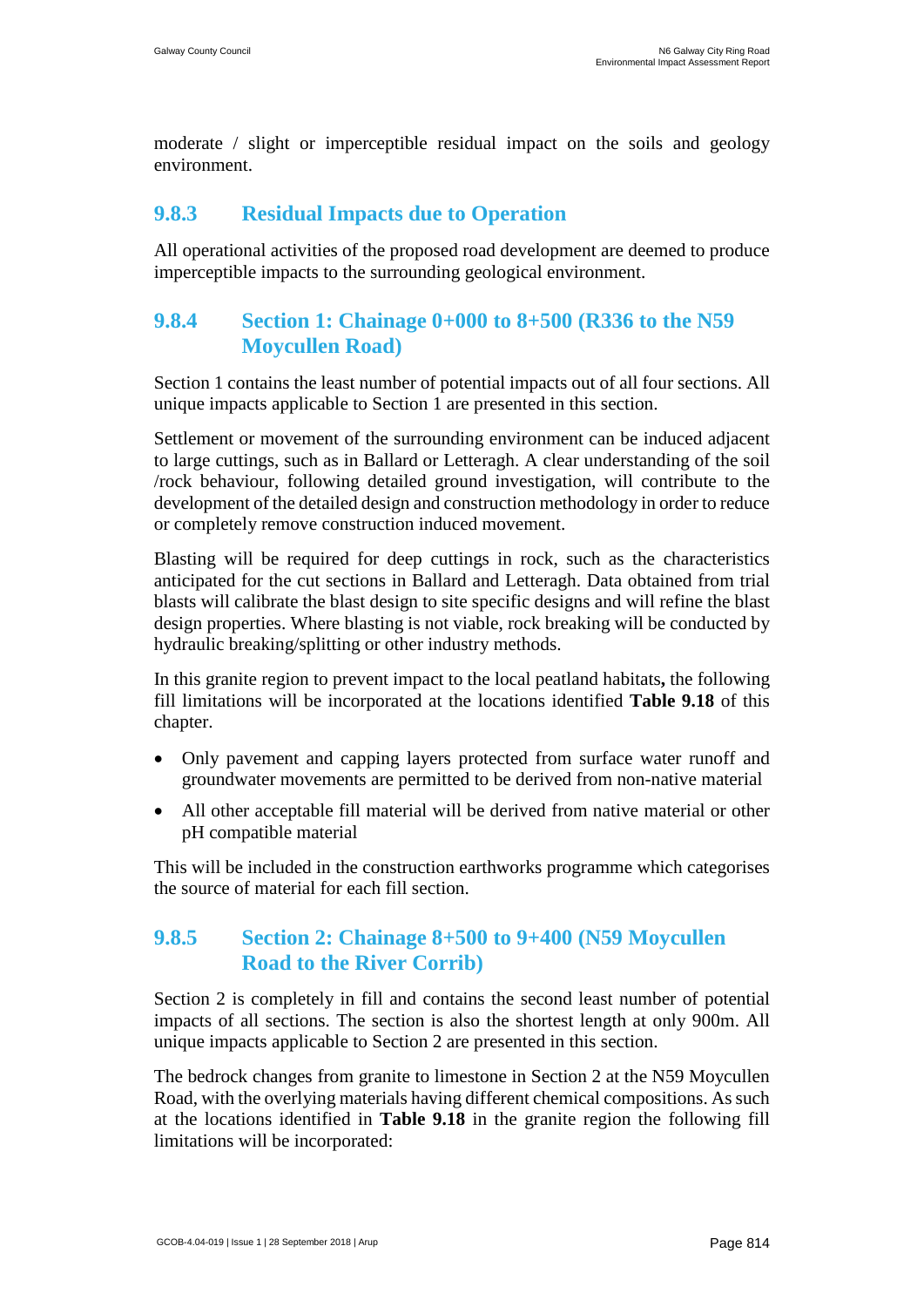- Only pavement and capping layers protected from surface water runoff and groundwater movements are permitted to be derived from non-native material
- All other acceptable fill material will be derived from native material or other pH compatible material

River Corrib Bridge will require a specialised foundation solution due to the soft ground anticipated and karst risk in the area. The foundation solution will require the installation of piles which could induce ground settlement in the surrounding environment and cause noise and vibrations from the installation works.

#### **9.8.6 Section 3: Chainage 9+400 to 14+000 (River Corrib to the N83 Tuam Road)**

Section 3 contains the largest number of impacts out of all four sections. All unique impacts applicable to Section 3 are presented in this section.

Sixteen structures located in Section 3 will potentially require specialised foundation solutions. The location and name of these structures are presented in **[Table 9.17](#page-48-0).** Two of the structures are located on the boundary between Section 3 and 4.

The proposed road development traverses locations of Limestone pavement located within and outside European designated sites in Sections 3. These locations are:

- Menlough Viaduct and a culvert structure traverse over areas of Limestone pavement both outside European designated sites resulting in loss of a small part of Limestone pavement at the viaduct
- There are two other locations in Menlough which will result in loss of part of the Limestone pavement that is located outside European designated sites through encapsulation
- Lackagh Tunnel traverses beneath Limestone pavement that is located within European designated sites and will emerge into Lackagh Quarry. A conservative design approach has been adopted for Lackagh Tunnel including ground anchors, rock bolts, rock dowels, steel mesh and shotcrete controlling rock stability and tunnel design features. As an additional control measure, a geotechnical expert will be appointed to monitor the rock mass stability at construction and operation stages. In the extremely unlikely event, due to the adopted conservative design approach, that instability within the rock mass is observed additional support measures such as ground anchors, rock bolts, rock dowels will be installed to ensure that there is no impact to the Limestone pavement. Based on the conservative design approach, it is considered that the risk of instability will be avoided and additional support measures will not be required. The residual risk is considered imperceptible to the Limestone pavement. Further details in relation to this can be found in **Appendix A.7.3**.

The remaining structures in **[Table 9.17](#page-48-0)** are likely to require a robust foundation solution due to soft ground or karst which is present throughout section 3. The foundation solutions will require either the installation of piles or an excavation and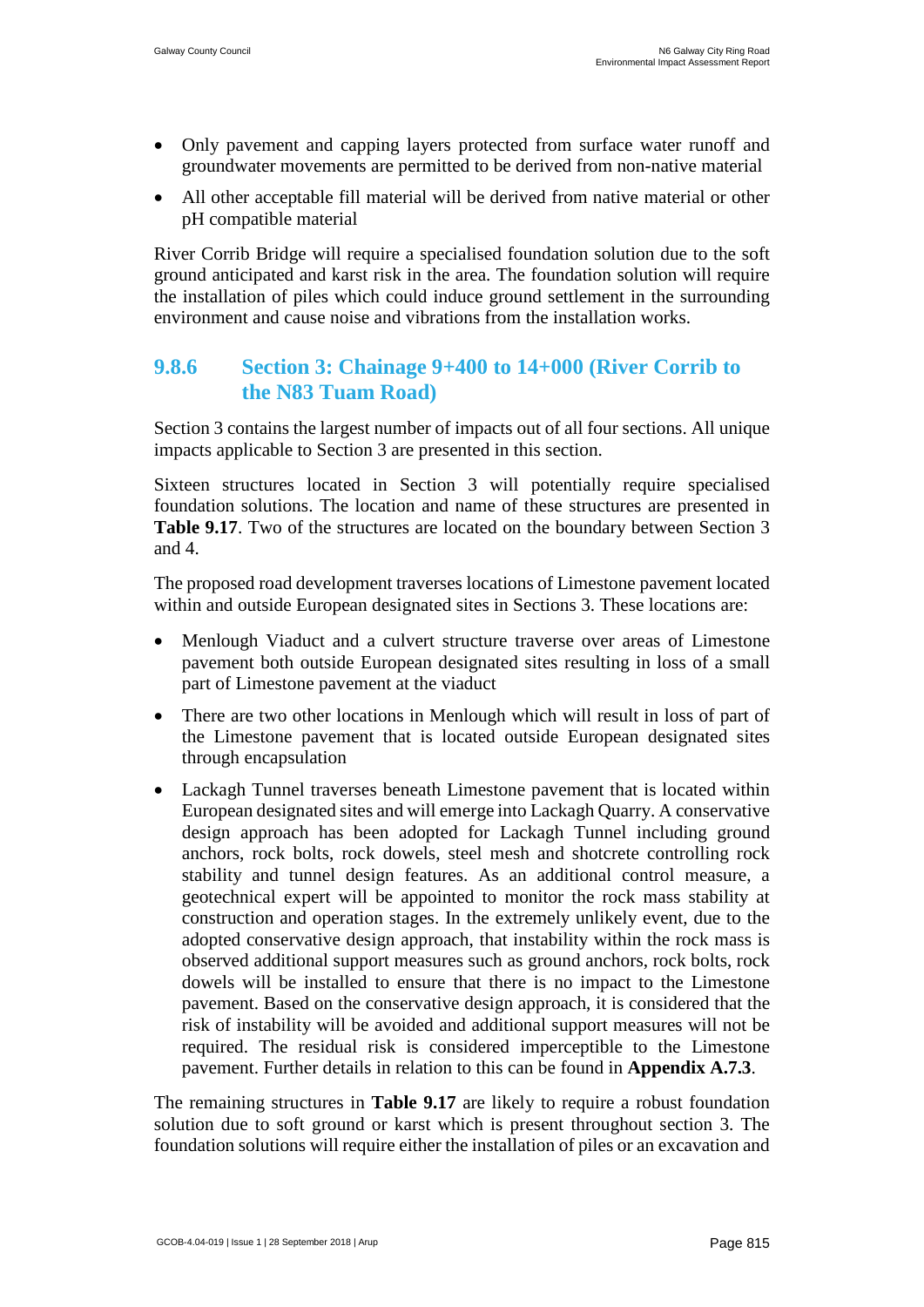replace of soft ground, which could induce ground settlement in the surrounding environment and cause noise and vibrations from the works.

Settlement or movement of the surrounding environment can be induced adjacent to large cuttings. The implemented design and selected construction methodology, will reduce or completely remove construction induced movement.

Blasting will be required for the tunnel construction and for deep cuttings in rock. Blasting may not be viable at all locations as a result of the local receptors limitations. Where blasting is not viable, alternative rock breaking methods will be implemented such as hydraulic breaking/splitting or other industry methods. As part of the blast design assessment monitored trial blasts in the same bedrock formation as the proposed blast locations at locations of proposed blasting will be conducted. These trial blasts will calibrate the blast design to site specific designs and will refine the blast design properties. Trial blasts will not exceed the limitations of the local sensitive receptors.

The proposed road development intersects a disused Lackagh Quarry and is located south of an active Roadstone Quarry in Twomileditch. Considering the proposed road development, the quarry location, proximity and status the potential impact of future reserves was assessed. The proposed road development will result in the loss of moderate proportion of future quarry reserves at Lackagh Quarry. The magnitude of such an impact is considered moderate adverse. No mitigation measure can be implemented to reduce this impact. The significance of the impact is moderate for the disused Lackagh Quarry. At Roadstone Quarry the proposed road development does not directly impact the quarry. The magnitude of the impact is considered negligible, as the impact to the active quarry is of insufficient magnitude to affect the use or future quarry reserves. The significance of the potential impact is imperceptible for the active Roadstone Quarry.

#### **9.8.7 Section 4: Chainage 14+000 to 17+500 (N83 Tuam Road to the existing N6 at Ardaun, Coolagh)**

All unique impacts applicable to Section 4 are presented in this section.

Two structures in Section 4 will potentially require specialised foundation solutions. The location and name of these structures are presented in **[Table 9.17](#page-48-0)**. The foundation solution may require the installation of piles, which could induce ground settlement in the surrounding environment and cause noise and vibrations from the piling works.

Settlement or movement of the surrounding environment can be induced adjacent to large cuttings. The implemented design and selected construction methodology, will reduce or completely remove construction induced movement. Tolerances will be set for cuttings adjacent to properties.

The proposed road development traverses one location of Limestone pavement, which is located outside the European designated sites, in Sections 4 in Coolagh resulting in the loss of small part of the Limestone pavement.

Blasting will be required for the construction of the Galway Racecourse cut and cover tunnel. As part of the blast design data obtained from trial blasts will calibrate